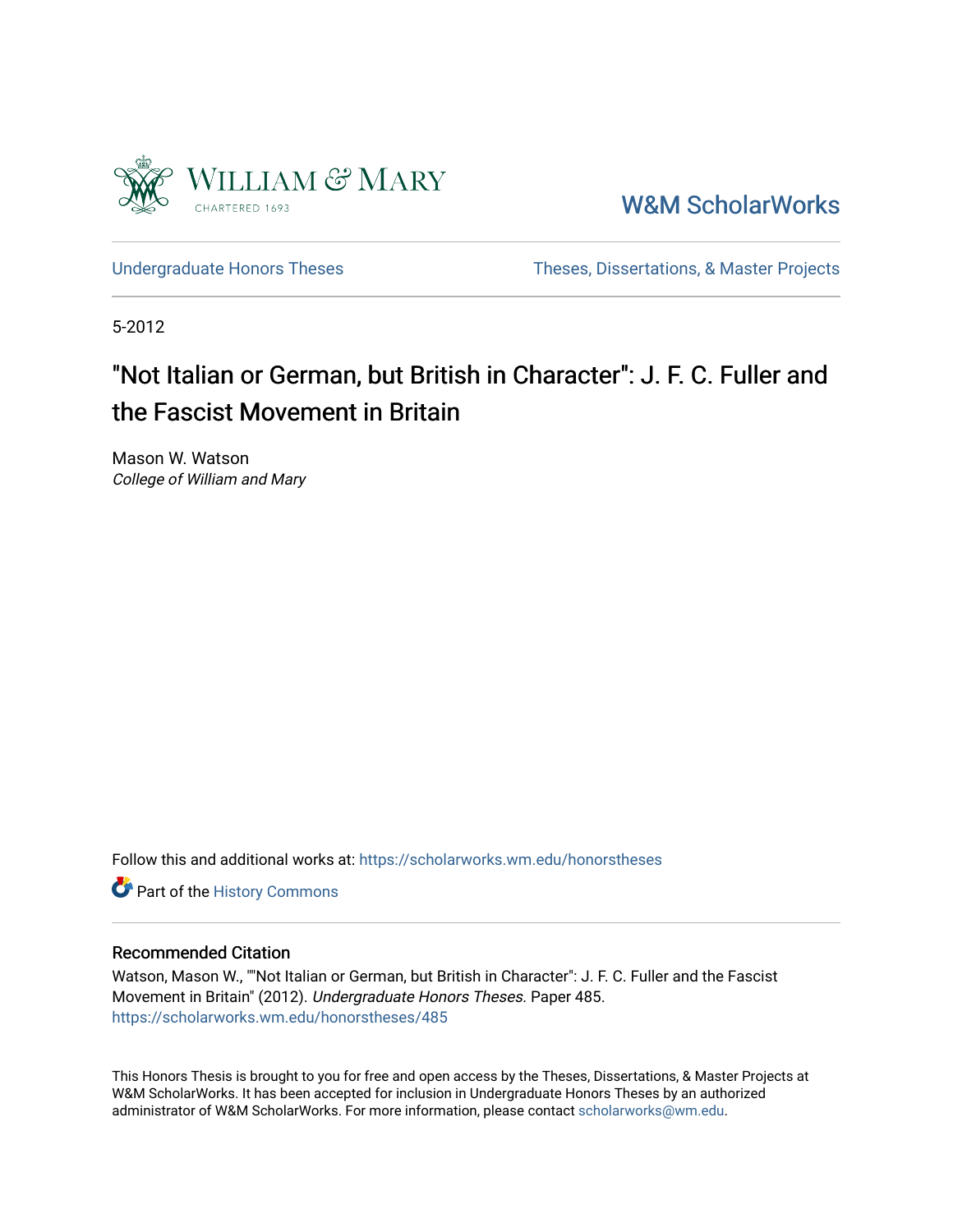### "NOT ITALIAN OR GERMAN, BUT BRITISH IN CHARACTER": J. F. C. FULLER AND THE FASCIST MOVEMENT IN BRITAIN

A thesis submitted in partial fulfillment of the requirement for the degree of Bachelor of Arts with Honors in History from The College of William and Mary

by

Mason W. Watson

Accepted for \_\_\_\_\_\_\_\_\_\_\_\_\_\_\_\_\_\_\_\_\_\_\_\_\_\_\_\_\_\_

\_\_\_\_\_\_\_\_\_\_\_\_\_\_\_\_\_\_\_\_\_\_\_\_\_\_\_\_\_\_

\_\_\_\_\_\_\_\_\_\_\_\_\_\_\_\_\_\_\_\_\_\_\_\_\_\_\_\_\_\_

\_\_\_\_\_\_\_\_\_\_\_\_\_\_\_\_\_\_\_\_\_\_\_\_\_\_\_\_\_\_Director

Williamsburg, VA May 8, 2012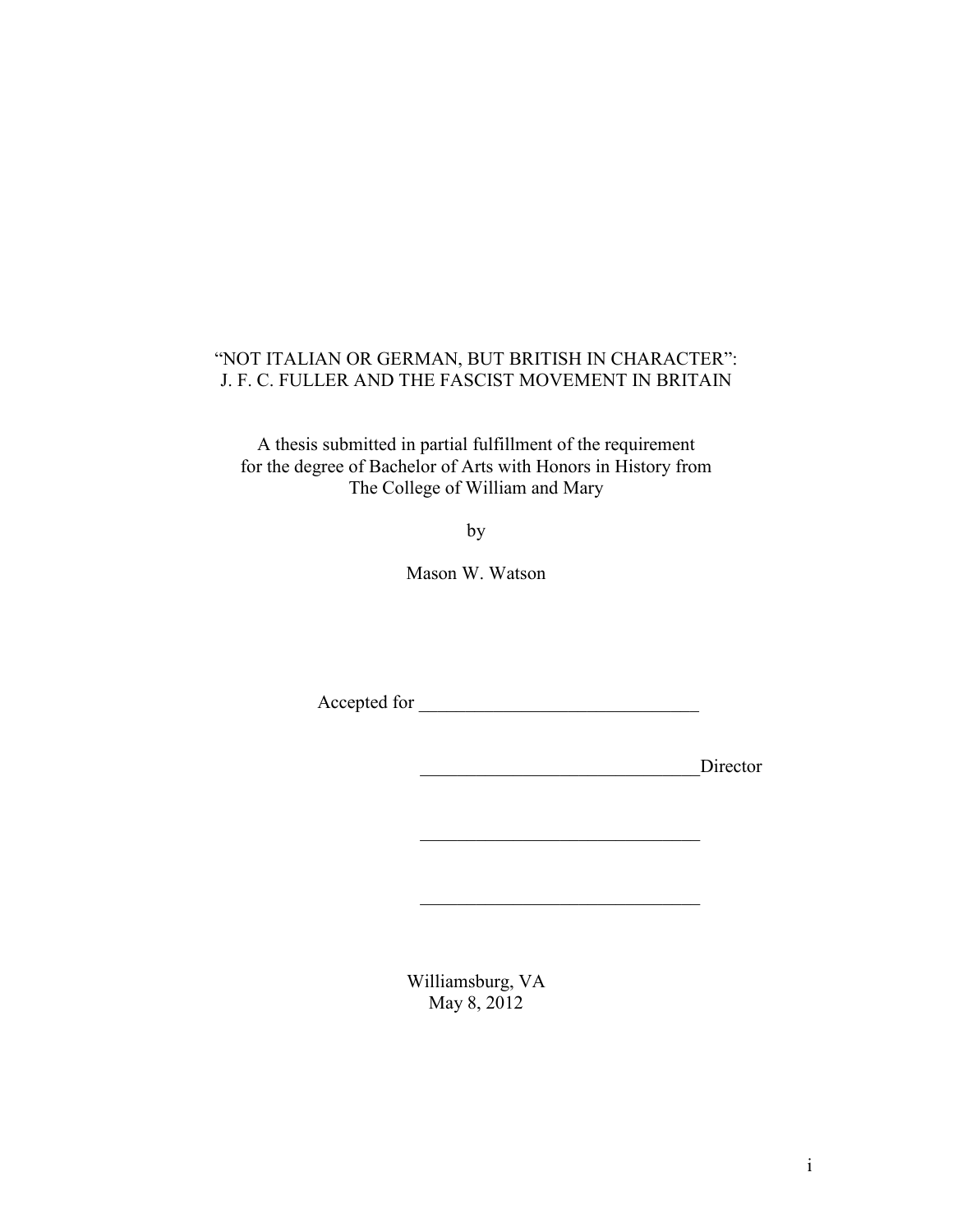### ACKNOWLEDGEMENTS

The successful completion of this thesis would never have been possible without the contributions of numerous individuals whose patient and diligent assistance was of immeasurable value to me. I would like to thank my adviser, Dr. Kathrin Levitan, for her consistent guidance and help which sustained my research and writing through many crises. I would also like to thank the members of my committee, Professors Frederick Corney of the History Department and Kathrin Seidl-Gomez of the Modern Languages and Literatures Department, for their tolerance and insight. I am also greatly thankful for the support of my friends and family. In particular, I would like to thank my parents, Joan Allard and Ralph Williams, for their love and much-needed advice. I would also like to thank Mary Dupuis, whose love and support helped to preserve my sanity even as she experienced the thesis writing process along with me.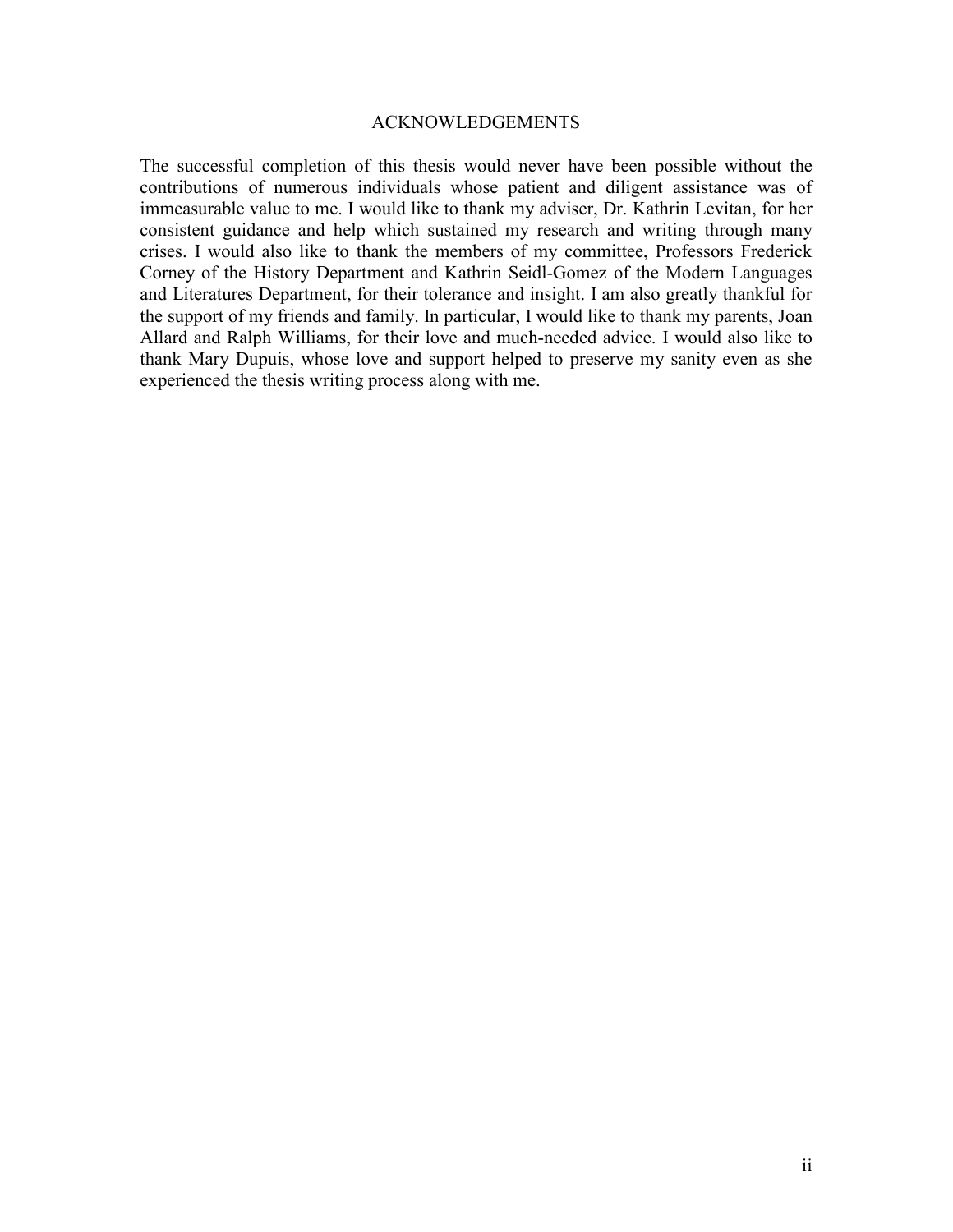## **CONTENTS**

## **CHAPTER**

|                         | <b>INTRODUCTION</b>                |     |
|-------------------------|------------------------------------|-----|
| $\Pi$ .                 | "A NEW WORLD CONCEPTION"           | 12  |
| $\mathbf{H}$            | THE REORGANIZATION OF FASCISM      | 20  |
| $\mathbf{I} \mathbf{V}$ | THE ITALIAN-ETHIOPIAN WAR          | 30  |
|                         | V "TOTALITARIAN WARFARE"           | 59  |
| VI —                    | THE COMING OF THE SECOND WORLD WAR | 84  |
| VII -                   | <b>CONCLUSION</b>                  | 98  |
|                         | <b>BIBLIOGRAPHY</b>                | 104 |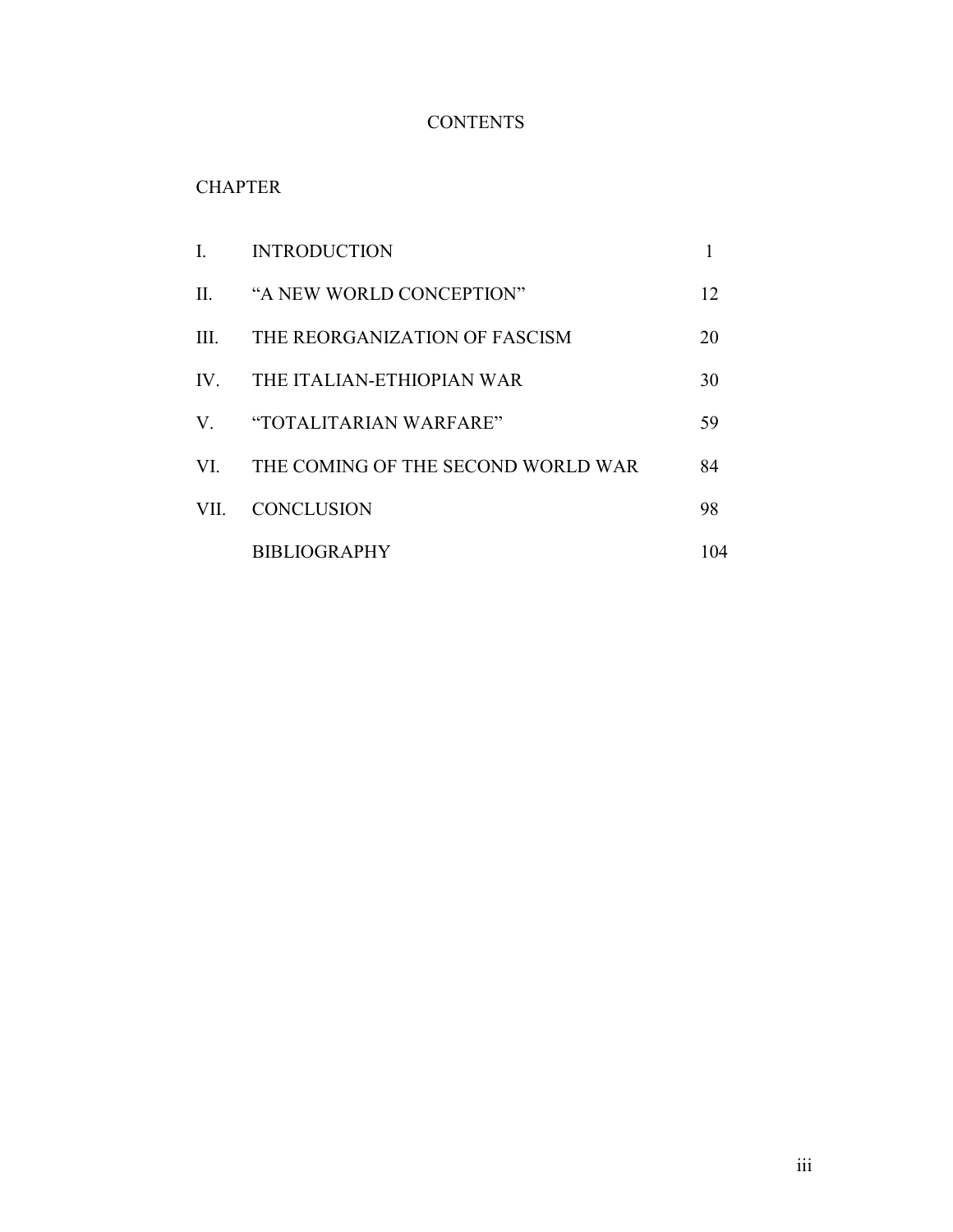#### I. INTRODUCTION

Looking back on his career, John Frederick Charles Fuller reflected that the years

between 1933 and 1939 were "probably the most interesting years of my life."<sup>1</sup> His

description of his activities during that period deserves to be quoted in full:

I travelled a good deal in Europe, because I was convinced that its entire political and social foundations were in the melting-pot; that new systems were boiling up, and that it was of the utmost importance to discover their trend. I met Hitler first in December, 1934, and was the sole foreign journalist at his first maneouvres in the following year; subsequently I met him some half a dozen times, and was one of the two Englishmen who attended his  $50<sup>th</sup>$  birthday celebrations in 1939 – a most interesting occasion. In 1935-36, for some three months, I was the Daily Mail war correspondent in the Italo-Abyssinian War, and on my way out had a private interview in Rome with Mussolini. As a free-lance journalist I went to Spain three times during the Civil War, and met Franco on one occasion. During this period I contacted many of the leading German, Italian and Spanish generals and politicians – Blomberg, Fritch, Beck, Badoglio, de Bono, Chiano, Moscardo, Quipo de Llano, etc., etc. $<sup>2</sup>$ </sup>

Fuller's political and journalistic activities during the 1930s involved him closely in many of the most significant events of his lifetime. He witnessed the two smaller European conflicts that preceded the outbreak of the Second World War firsthand. He met the dictators of Italy, Germany and Nationalist Spain, as well as many of their foremost military commanders. He was a thoughtful observer of the European "meltingpot," which was then in the process of producing what he euphemistically termed "new systems." But Fuller was not a purely objective or dispassionate follower of developing trends, as his self-justificatory account suggests. Throughout much of the decade he was a self-styled fascist, as well as an influential member of Britain's foremost fascist party. His curiosity about the "new systems" emerging abroad was inspired by sympathy for Europe's fascist and National Socialist regimes. He believed that the "melting pot" in

<sup>&</sup>lt;sup>1</sup> J. F. C. Fuller to William Sloane, April 18, 1962, box 3, J. F. C. Fuller Papers, Rutgers University, New Brunswick, NJ.

 $<sup>2</sup>$  Ibid.</sup>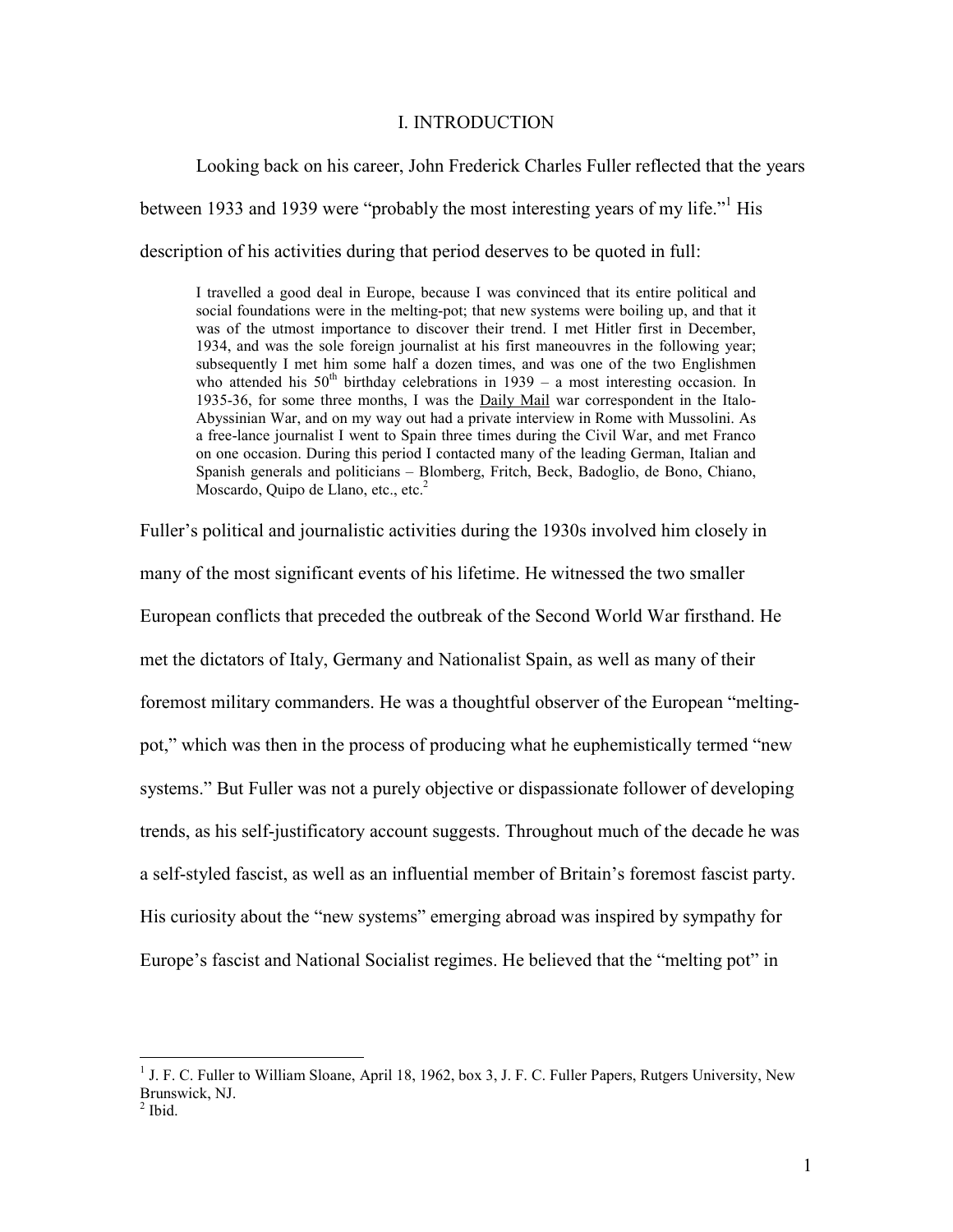which Europe's "entire political and social foundations" were submerged heralded the emergence of a new totalitarian political order.

 In spite of Fuller's own claims about the importance and interest of his activities during the 1930s, his significance as a historical figure rests mainly on his contributions to the development of military thought. Brian Holden Reid classed J. F. C. Fuller – alongside his friend and collaborator, Captain B. H. Liddell Hart – as Britain's sole military theorist of the "first water."<sup>3</sup> Born in 1878, Fuller spent his childhood in a respectable bourgeois atmosphere, "the undistinguished child of an Anglican clergyman."<sup>4</sup> He displayed a marked predilection for intellectualism and autodidacticism from a young age, preferring reading to other pursuits.<sup>5</sup> At the age of nineteen he was sent into the British Army "on the strength of a family whim."<sup>6</sup> He fought as an infantry officer in South Africa during the Boer War, spending a period of time as the commander of ragtag police force tasked with suppressing Boer guerrilla activity in a wide region of the Veldt.<sup>7</sup> During lulls in the fighting, Fuller found the time to read some 200 books on subjects ranging from history to philosophy and religion.<sup>8</sup> It was at this time that he began to develop his personal philosophy, which was heavily influenced by intellectual currents that were well outside the Victorian mainstream.<sup>9</sup> He lost his religious faith and developed a strong interest in Darwinism evolution, reading works by a wide variety of

<sup>3</sup> Brian Holden Reid, *Studies in British Military Thought: Debates with Fuller and Liddell Hart* (Lincoln, NE: University of Nebraska Press, 1998), 170.

<sup>&</sup>lt;sup>4</sup> Azar Gat, Fascist and Liberal Visions of War: Fuller, Liddell Hart, Douhet, and Other Modernists (Oxford: Clarendon Press, 1998), 13.

<sup>5</sup> Reid, *Studies in British Military Thought*, 9.

<sup>6</sup> Brian Holden Reid, *J. F. C. Fuller: Military Thinker* (New York: St. Martin's Press, 1987), 8.

<sup>7</sup> Trythall, *Boney Fuller*, 12-16.

<sup>8</sup> Reid, *J. F. C. Fuller: Military Thinker*, 12-13.

 $<sup>9</sup>$  Ibid., 13.</sup>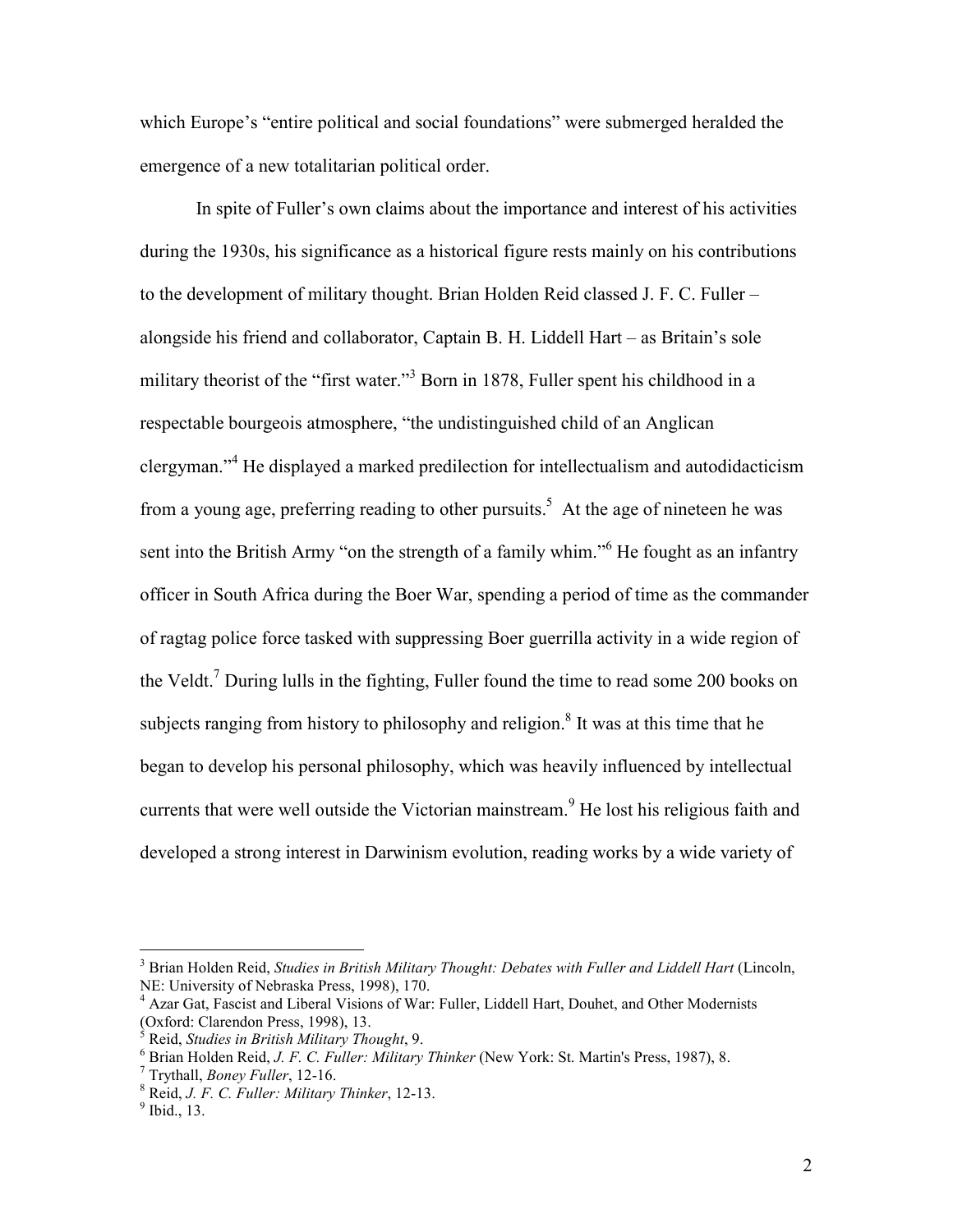authors including Carlyle, Heraclitus and Kant.<sup>10</sup> As Brian Holden Reid explained in his study of Fuller's military thought, "…at the beginning of his career, Fuller identified himself with a major intellectual current, and one that owed little to the democratic, empirical English tradition."<sup>11</sup>

While stationed in India after the end of the Boer War, Fuller's intellectual interests broadened and became increasingly esoteric. In 1906, he entered a contest to write the best essay on the collected works of Aleister Crowley.<sup>12</sup> Fuller's entry won – and his essay ultimately provided the basis for his first book, *The Star in the West*. 13 Fuller became a close associate of Aleister Crowley for a period of about five years, writing for the occult journal *The Equinox*. Even after breaking off from Crowley's circle in 1911, Fuller retained a lively interest in the mystical and the occult, writing a number of books on subjects such as Yoga and Kabbalah, which form an interesting contrast alongside his military and political works. Fuller claimed that it was only around this time that he developed a serious interest in military affairs. He applied and was accepted to the Staff College at Camberly in 1913, although his studies were interrupted by the outbreak of the First World War.<sup>14</sup> He spent the first part of the war in relatively undistinguished positions, only achieving his breakthrough when he was appointed as a staff officer to the nascent Tank Corps in December 1916.<sup>15</sup> After that point, Fuller became closely involved in efforts to develop effective mechanized tactics. He was quickly convinced that the tank offered the best means by which the horrendous

 $10$  Ibid., 13.

 $11$  Ibid., 10.

 $12$  Ibid., 14.

 $13$  Ibid.

<sup>14</sup> Trythall, *Boney Fuller*, 29-31.

<sup>15</sup> Reid, *J. F. C. Fuller: Military Thinker*, 40.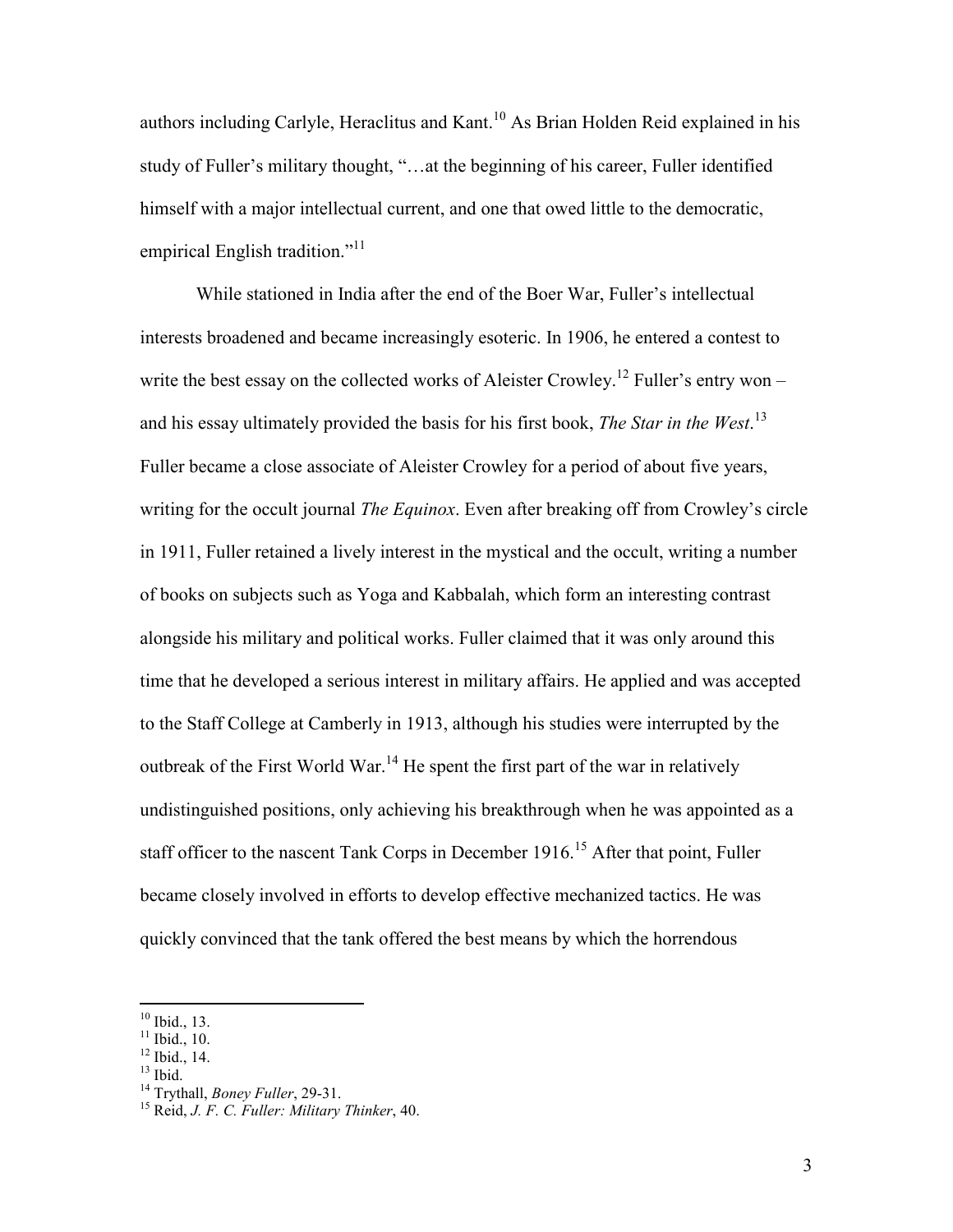bloodshed on the western front might be reduced or eliminated altogether. His arguments in favor of mechanization helped to win over official support to the Tank Corps, which subsequently played an important role in a number of British offensives – most dramatically in the battles of Cambrai (1917) and Amiens (1918), both of which Fuller helped to plan.<sup>16</sup> Towards the end of the war, Fuller produced perhaps his most wellknown contribution to military thought, the outline of a plan for a tank offensive commonly known as "Plan 1919." In that work, which Reid described as "the most famous unused plan in military history,"<sup>17</sup> Fuller explained how a hypothetical high speed tank could be used to achieve a large-scale breakthrough in the German lines. After the initial breakthrough, armored spearheads would seek out and destroy the command apparatus of the German army far behind the trenches. Without effective leadership, Fuller reasoned, the German armies would collapse. The British, French and American armies could advance on a wide front, possibly ending the war in a single blow.<sup>18</sup>

While the armistice in 1918 ensured that "Plan 1919" would never be attempted, the ideas that the plan expressed formed the basis for much of Fuller's subsequent military thought. After the war, Fuller became one of the foremost proponents of the mechanization of the British Army. Together with Liddell Hart, he campaigned actively in favor of the preservation and expansion of the Tank Corps. The bloodshed of 1914- 1918 left him convinced that the errors of trench warfare should never be repeated. He was certain that mechanization – the application of modern technology to war – provided the surest guarantee against a future descent into stalemate and attrition. Fuller published a number of books in which he elucidated his theory of warfare. His ideas were for the

<sup>16</sup> Trythall, *Boney Fuller*, 41-60.

<sup>17</sup> Reid, *J. F. C. Fuller: Military Thinker*, 48.

<sup>&</sup>lt;sup>18</sup> Ibid., 48-55.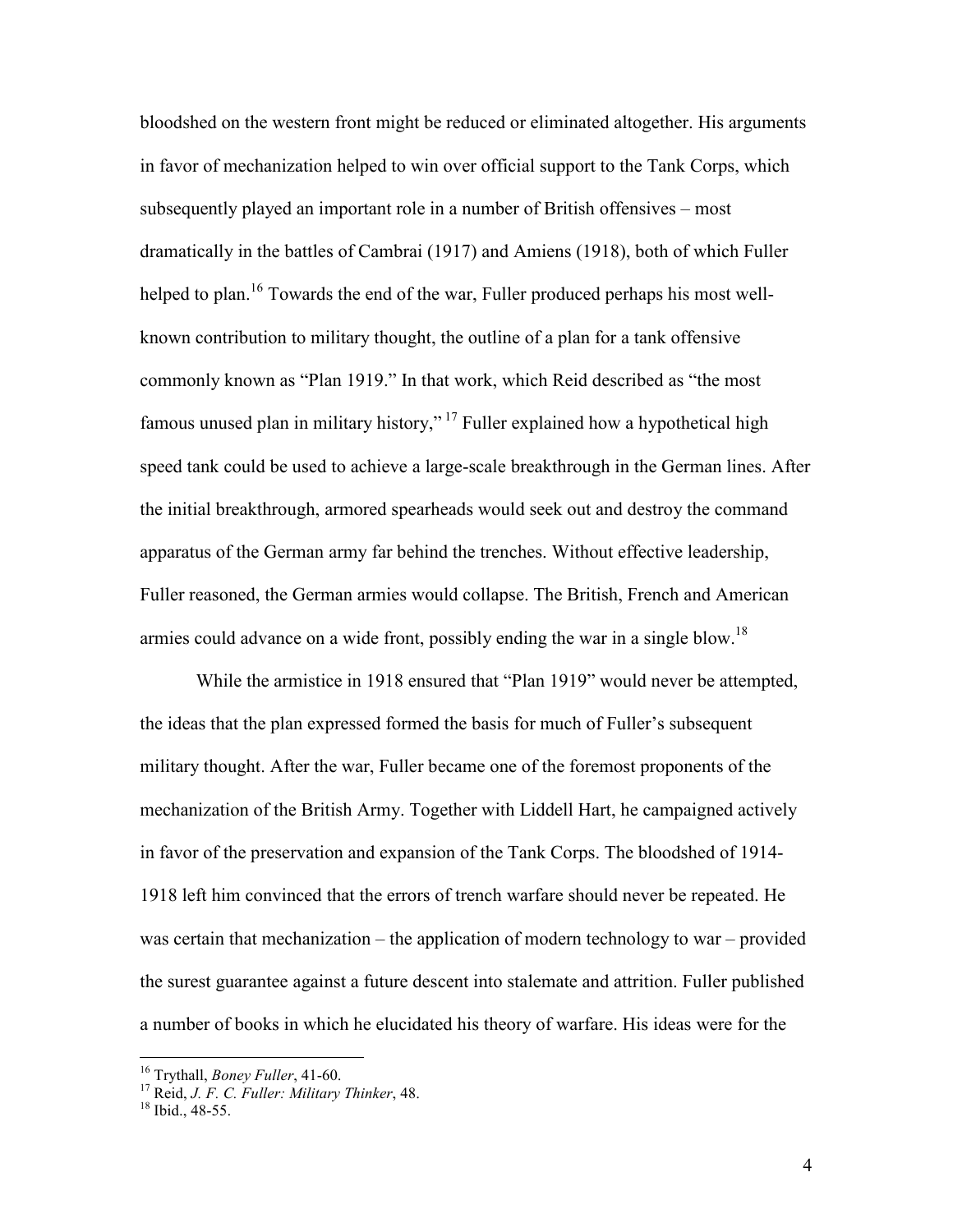most part better received by the younger officers of the British Army – and by members of foreign militaries – than by the senior military leadership that actually had the power to put them into effect. His in-depth study of military theory in fact received official disapproval. Future Chief of the Imperial General Staff, Archibald Montgomery-Massingbird, refused to even read one of Fuller's books, declaring to Liddell Hart that "it would only annoy me!"<sup>19</sup> Fuller was briefly given a truly golden opportunity to shape the development of Britain's armored forces when he was offered command of the Experiment Force at Tidworth in  $1927<sup>20</sup>$  He accepted the position, but instantly objected to the fact that he was to be given command of several infantry units in addition to the Experimental Force itself – something he considered to be an unnecessary and burdensome distraction. He ultimately went so far as to offer his resignation over the matter. Although his resignation was refused, command of the Experimental Force passed to another officer.<sup>21</sup> Fuller was never offered a position of comparable significance again. He was not given any employment at all after 1931 and was finally placed on the retired list in December 1933. The reforms that he had championed for over a decade were still far from being realized.

Bitter over the British Army's failure to give him suitable appointment, Fuller had no further interest in attempting to change the military from the inside:

As far as I am concerned [he wrote] they may keep their appointments. I do not seek them; what I should like is some civil employment, and as such, in the present chaotic state of the world, are hard to come by, I have fallen back on the pen and intend to use it whether the W.O. like it or not. What I write is neither scandalous or libelous or even personal, and an officer on half-pay can write what he likes. I see no reason why I should discontinue doing so. $^{22}$ 

 $19$  Ibid., 87.

<sup>20</sup> Trythall, *Boney Fuller*, 134.

 $21$  Ibid., 134-141

<sup>&</sup>lt;sup>22</sup> J. F. C. Fuller to Thelma Fuller, September 1, 1933, box 2, J. F. C. Fuller Papers, Rutgers University, New Brunswick, NJ.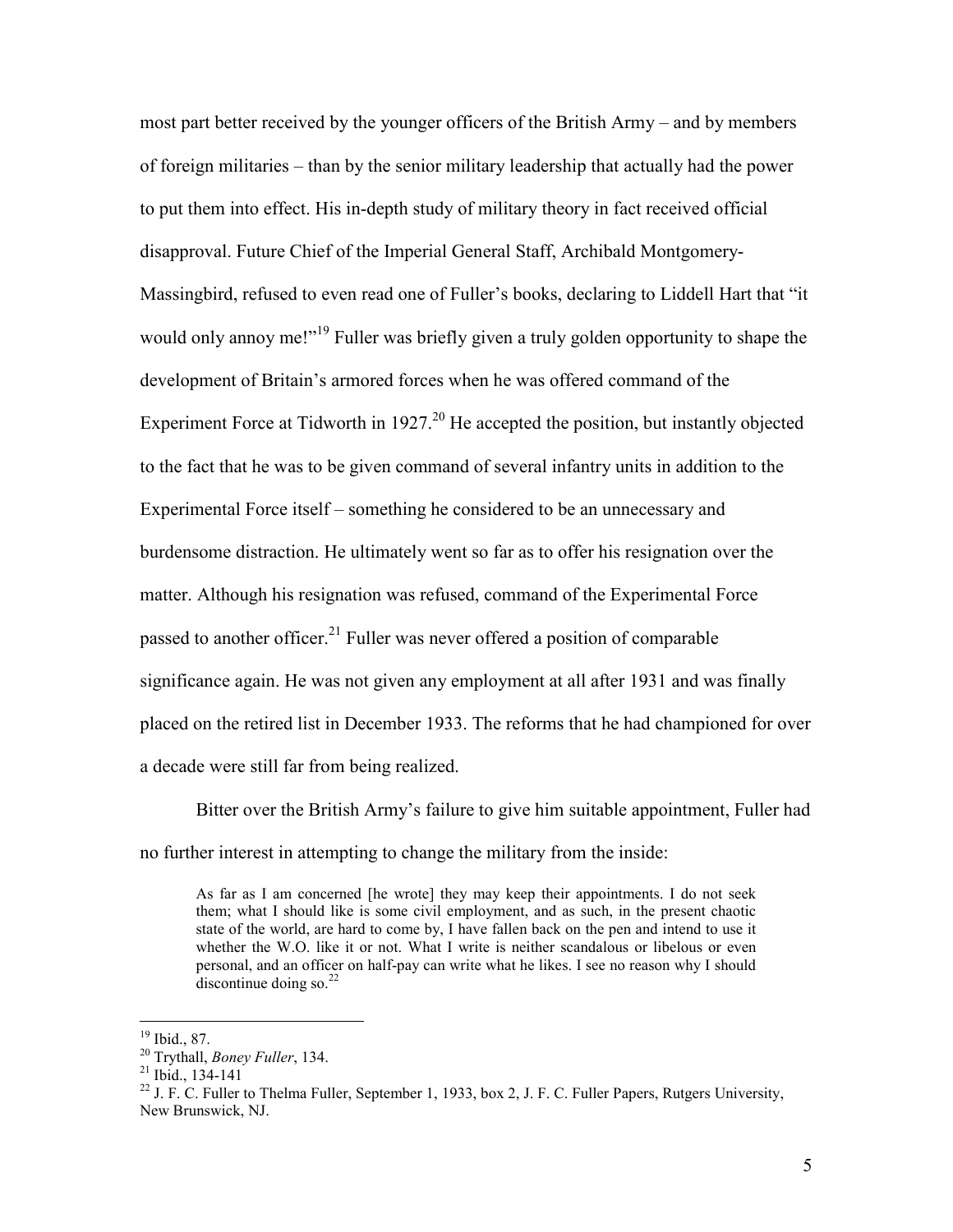He would indeed derive much of his income from "the pen" for the remainder of his life. His established body of published work allowed him to transition fairly easily into a career in journalism, which he immediately began to use as a platform to advance his military views. He also drifted into political activism, becoming a member of the New Britain Group, a minor organization which was dedicated to political and philosophical debate and which published its own periodical.<sup>23</sup> Already, his political writing was distinctly fascist in tone; he expressed strong admiration for the European fascist states, which seemed to compare very favorably to Britain. In the summer of 1934, he took the fateful step of joining Oswald Mosley's British Union of Fascists. He would be associated with the BUF and with British fascism in general throughout the remainder of the decade.

 J. F. C. Fuller's participation in the British fascist movement has proved to be difficult to assess. He was undoubtedly a very prominent member of the BUF, ranking alongside other leadership figures such as Robert Forgan and John Beckett (both of them former MPs), and William Joyce (later infamous during the Second World War as "Lord Haw Haw").<sup>24</sup> As Martin Pugh explained, Fuller became "a key figure in BUF organization as well as a parliamentary candidate.<sup>325</sup> There is nevertheless considerable confusion concerning the precise nature of his role within the BUF, as well as the details of his political beliefs. Within the literature on British fascism and the BUF, he has been variously described as a violent extremist and as a moderate. On the one hand Thomas

<sup>23</sup> Reid, *J. F. C. Fuller: Military Thinker*, 176.

<sup>24</sup> Robert Benewick, *The Fascist Movement in Britain* (London: Penguin Press, 1972), 120.

 $^{25}$  Martin Pugh, "Hurrah for the Blackshirts!": Fascists and Fascism in Britain Between the Wars (London: Jonathan Cape, 2005), 166.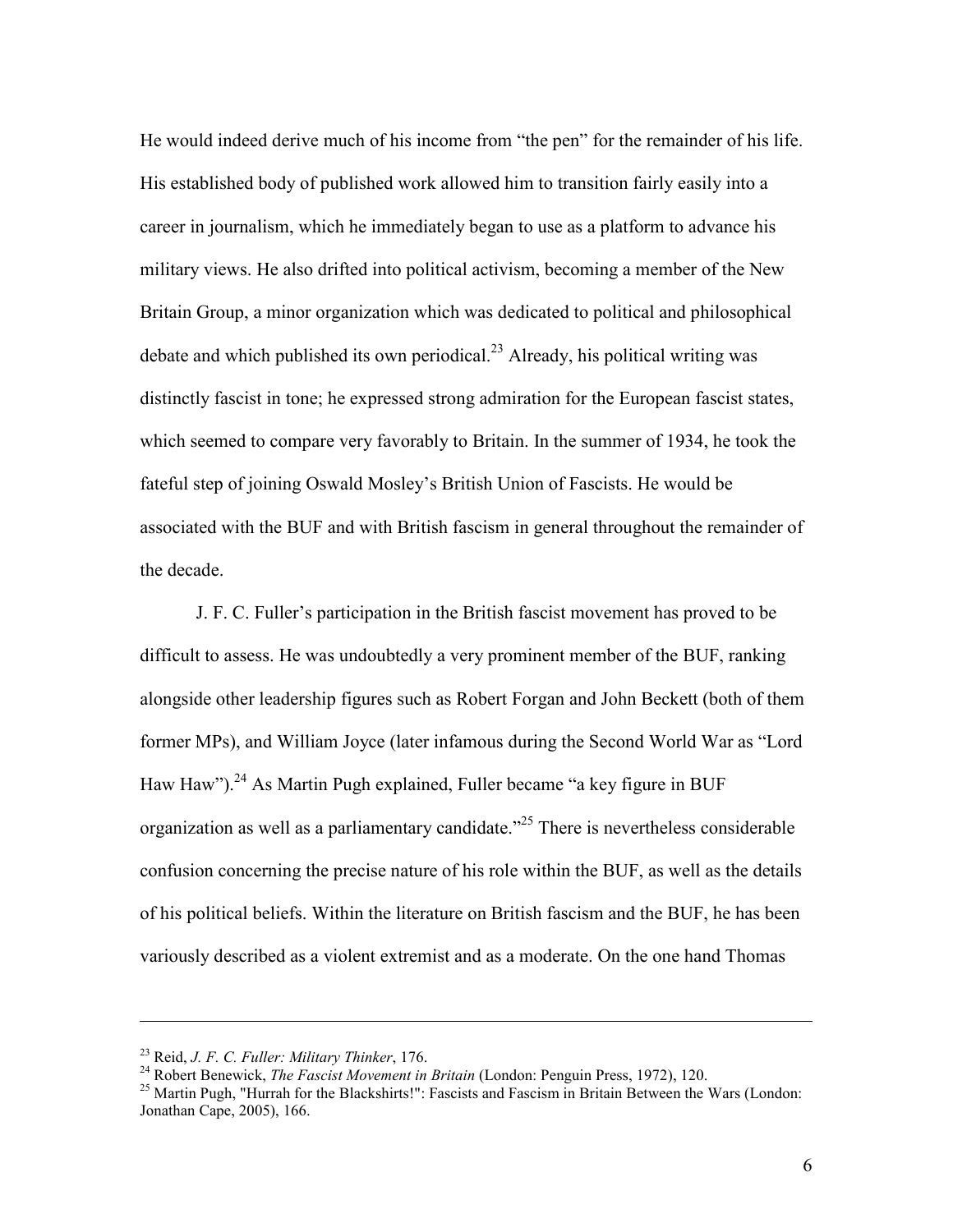Linehan classed Fuller as one of the leaders of the "moderate" faction within the BUF, alongside the former conservative party agent F. M. Box.<sup>26</sup> On the other hand, D. S. Lewis argued in his book, *Illusions of Grandeur: Mosley, Fascism and British Society, 1939-81*, that Fuller was a "reactionary," who neglected the more progressive elements of the BUF's economic policy "in favor of railing against Jews, communists, democrats, and those who failed to take the necessary precautions to ensure the perpetuation of the British empire and Christian church."<sup>27</sup> According to Richard Thurlow, Fuller was particularly notable within the BUF for his extreme anti-Semitism, being the author of one of the "most virulent of all anti-semitic diatribes in the inter-war period."<sup>28</sup> Thomas Linehan asserted that Fuller's fascist thought was thoroughly anti-modernist, and that he was opposed to urbanization and plagued with "disquiet about the machine and Fordist mass standardization…"<sup>29</sup> Patrick Glenn Zander, in his unpublished dissertation, "Right Modern: Technology, Nation, and Britain's Extreme Right in the Interwar Period (1919- 1940)," argued to the contrary that Fuller's political activities were dominated by a "consistent, almost dogmatic campaign for technical modernization and rationality of approach."<sup>30</sup> The picture of Fuller's political activities and beliefs that emerges from these separate accounts is confused and inconsistent.

 The confusion about Fuller's political commitments during the 1930s extends into the literature on J. F. C. Fuller himself. Many students of Fuller's military thought have downplayed his involvement in fascism, arguing that his controversial political stance

<sup>26</sup> Thomas Linehan, *British Fascism 1918-39: Parties, Ideology and Culture* (Manchester: Manchester University Press, 2000), 99-100, 103.

<sup>27</sup> D. S. Lewis, *Illusions of Grandeur: Mosley, Fascism and British Society, 1931-81* (Manchester: Manchester University Press, 1987), 75.

<sup>28</sup> Richard Thurlow, *Fascism in Britain: A History, 1918-1985* (Oxford: Basil Blackwell Ltd, 1987), 158.

<sup>29</sup> Linehan, *British Fascism*, 261.

<sup>&</sup>lt;sup>30</sup> Patrick Glenn Zander, "Right Modern: Technology, Nation, and Britain's Extreme Right in the Interwar Period (1919-1940)" (PhD diss., Georgia Institute of Technology, 2009), 252.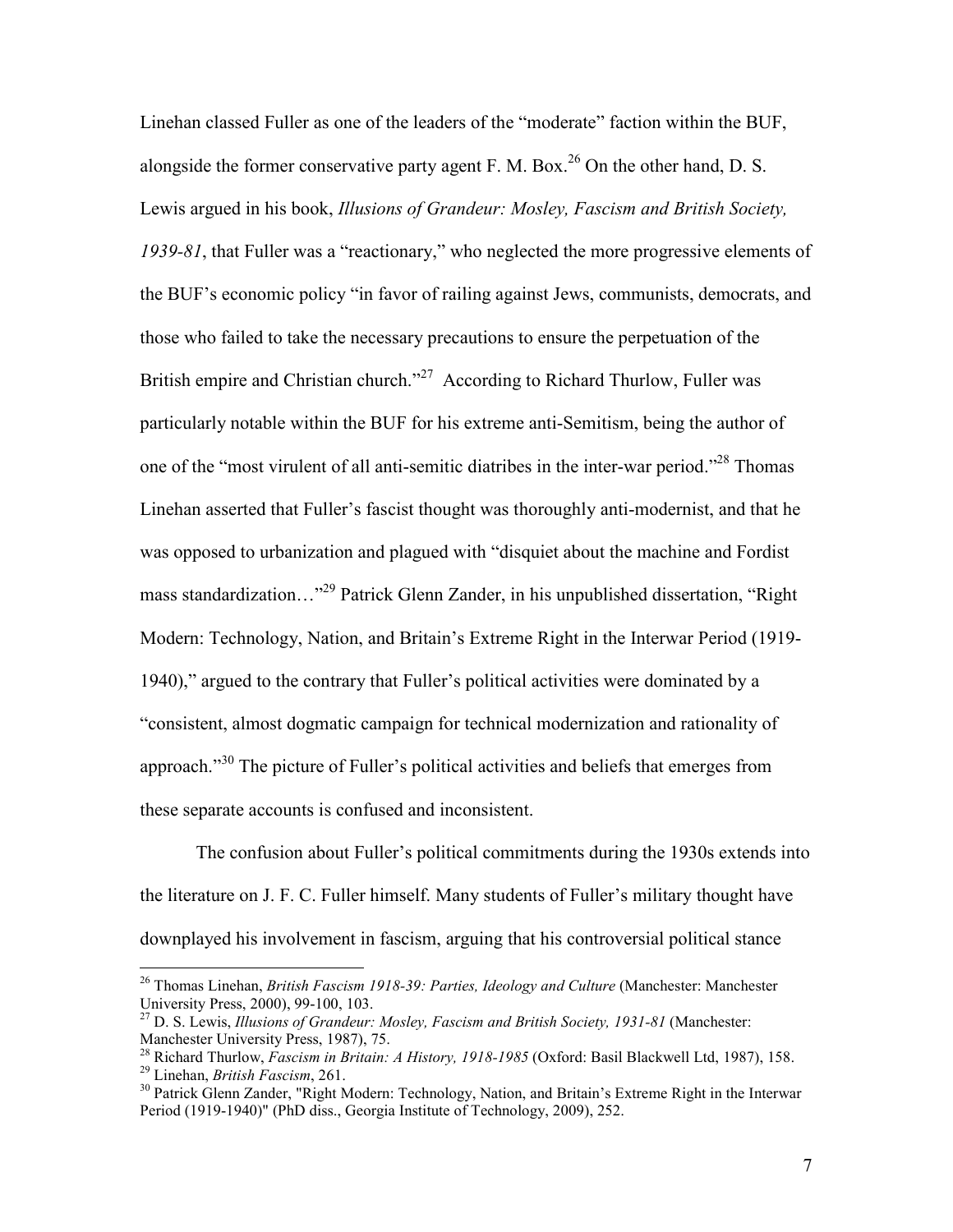during the years prior to the outbreak of the Second World War was a passing fancy, the error of a largely apolitical army officer embittered by ill-treatment by his military superiors. Fuller's obituary in the *Times*, which described his "unhappy phase of flirtation with fascism, which seems to have been due to high-mindedness having taken a wrong turning," is typical.<sup>31</sup> While more recent writing on Fuller has discussed his involvement with the BUF in more detail, his political activities during the 1930s nevertheless remain poorly understood. As Brian Holden Reid acknowledged in the foreword to his essay on "Fuller, Liddell Hart, and the Odyssey of British Fascism: Two Contrasting Attitudes to Political Tumult," the most comprehensive and up-to-date account of Fuller's participation in the BUF, "much more work remains to be done on Fuller's political affiliations."<sup>32</sup>

 There are several reasons why the details of Fuller's involvement in the BUF (and of his broader political views) have remained so elusive. Most notable among them is the surprising dearth of documentary evidence from that period of Fuller's life. Fuller claimed in 1962 that the bulk of his personal archives from before the Second World War had been destroyed by German bombs during the Blitz.<sup>33</sup> For whatever reason, there are far fewer letters and documents remaining from the years between 1933 and 1939 than from almost any other period of Fuller's life. This has naturally had negative consequences for historians studying his activities in the British fascist movement, and is most likely the explanation for the relative lack of emphasis that the years between 1933 and 1939 have received in studies of his life and thought. This is probably the reason, for

<sup>31</sup> "Major-General J. F. C. Fuller: Historian and Influential Military Thinker," *The Times*, February 11, 1966.

<sup>32</sup> Reid, *Studies in British Military Thought*, 183.

<sup>&</sup>lt;sup>33</sup> J. F. C. Fuller to William Sloane, April 18, 1962, box 3, J. F. C. Fuller Papers, Rutgers University, New Brunswick, NJ.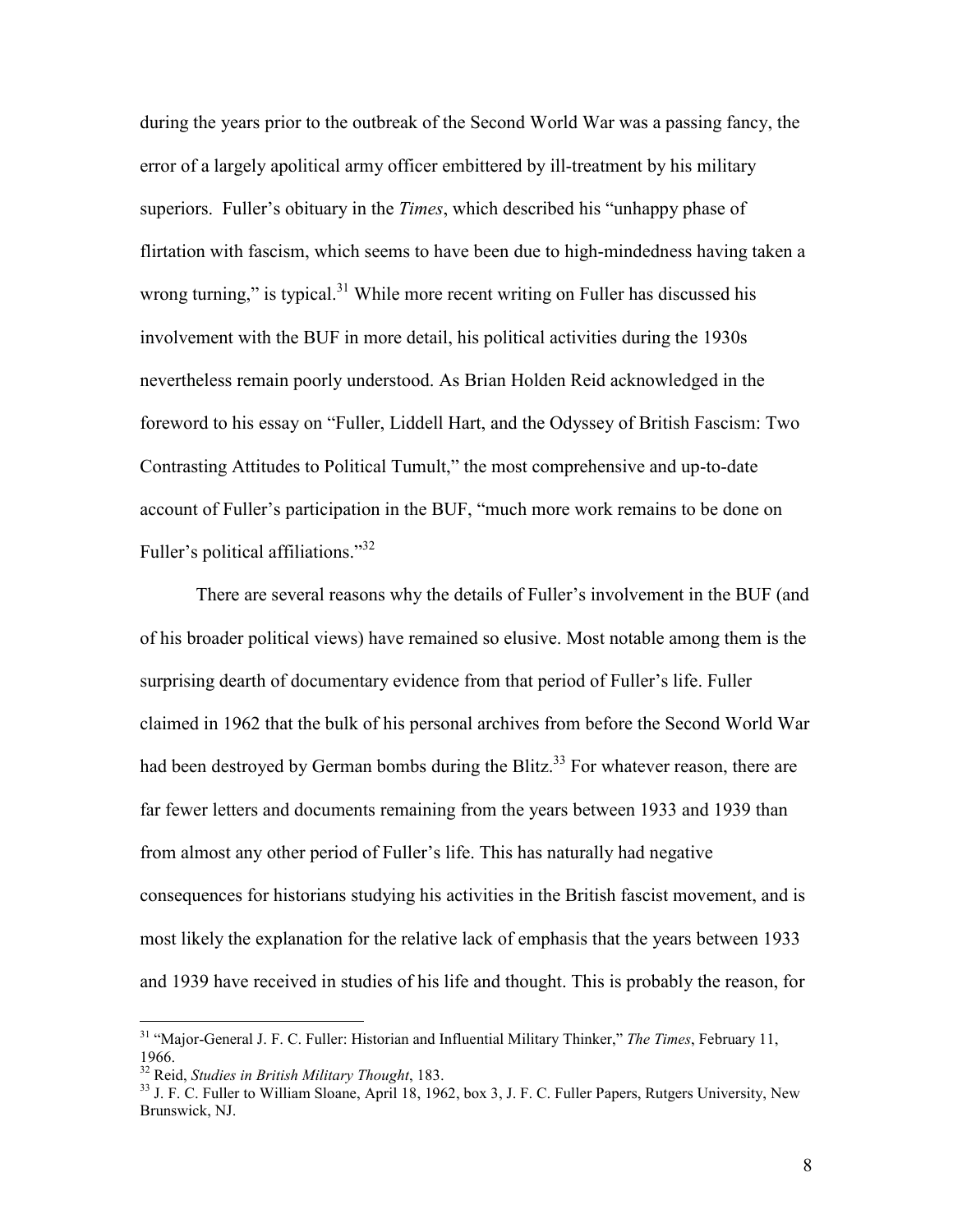example, that Brian Holden Reid devoted so little attention to Fuller's political views in the 1930s in his book, *J. F. C. Fuller: Military Thinker*. Studies of fascism in Britain, on the other hand, have been hindered by the sheer breadth of Fuller's literary output. Between 1930 and 1940, Fuller wrote no fewer than sixteen books (he wrote over forty in total). He was also extremely active as a journalist, publishing numerous articles in a wide range of periodicals. The massive quantity of Fuller's writing has made accurate assessment of his ideas extremely difficult. Historians such as Thomas Linehan have been led to draw mistaken conclusions about Fuller's political beliefs simply because they erroneously regarded a small range of his works as presenting an accurate representation of his political thought in general – for example, this seems to have been the reason for Linehan's belief that Fuller was an anti-modernist: Linehan's discussion of Fuller drew from a limited selection of Fuller's works, particularly *The Dragon's Teeth* and *War and Western Civilization*, both of which were published prior to Fuller's association with British fascism. Claudia Baldoli was led to form almost the precisely wrong conclusion about Fuller's attitude towards Italian fascism – that Fuller was an extreme Italophile – for the same reason. $34$ 

 This is intended to help to resolve the various misunderstandings regarding J. F. C. Fuller's role in the British Union of Fascists by providing a comprehensive account of his political activities and thought between the years 1934 and 1939. This has been made possibly partly by Nicholas Mosley's decision to donate his father's personal papers to Birmingham University. The personal archives of Oswald Mosley, the leader of the British Union of Fascists, include a number of letters and reports by J. F. C. Fuller, which

<sup>34</sup> Claudia Baldoli, "Anglo-Italian Solidarity? The Shift from Italophilia to Naziphilia in the BUF," in *The Culture of Fascism: Visions of the Far Right in Britain* (New York: Palgrave Macmillan, 2004), 159.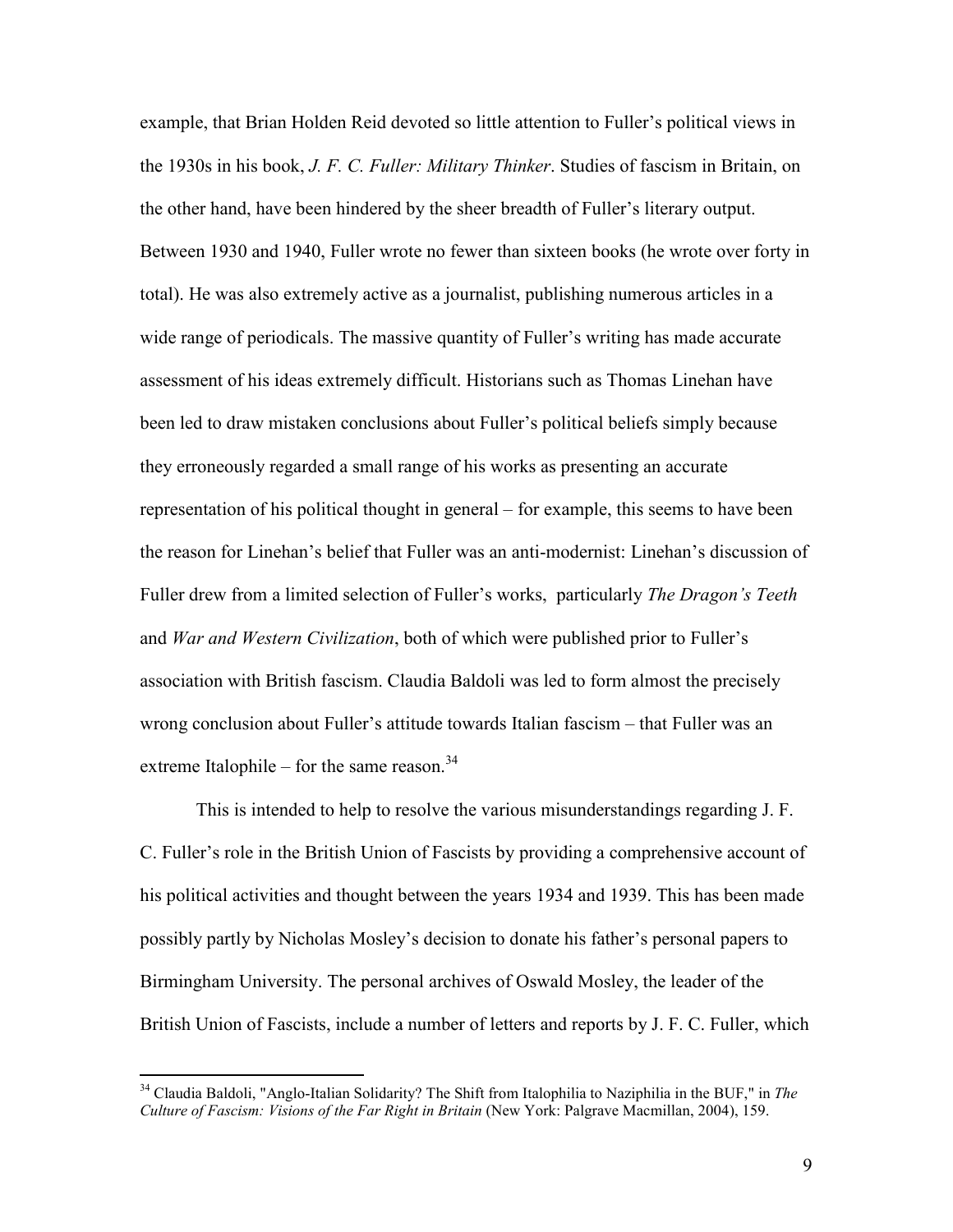help to fill in the details of his role within the BUF. I have also uncovered several reports by Fuller, held along with his personal papers at Rutgers University, which have hitherto remained unknown. These provide essential information for understanding Fuller's activities as a war correspondent, which were central to the development of his political views during the 1930s. Altogether, this paper is intended to clarify Fuller's role within British fascism, and to provide a comprehensive account of his political thought during his "fascist decade." A clearer understanding of the political beliefs and activities of one of the foremost leaders of the BUF will in turn contribute to the general understanding of the British fascist movement as a whole.

 J. F. C. Fuller was, according to his own description, a "full-blooded fascist." What this meant in practice was considerably complex. Fuller brought to the British Union of Fascists the same drive for reform and rationalization that he had exhibited throughout his career in the British Army. He did not accept fascist ideology uncritically. The ideas that were most important to his conception of fascism – the distrust of popular democracy, the belief in the need for a western spiritual revival and the conviction that society and government should be organized along the lines suggested by advancements in science and technology – were all derived from strong currents in his pre-fascist thought. Fuller regarded British fascism as a vehicle for bringing Britain into the modern age. By his association with Oswald Mosley, he hoped that he would be well positioned, if the BUF achieved power, to bring about the military reforms that he had long considered necessary. His peculiar conception of history, what he termed the "natural history of warfare," convinced him that political change inevitably followed technological progress – and that fascism, as the political expression appropriate to

10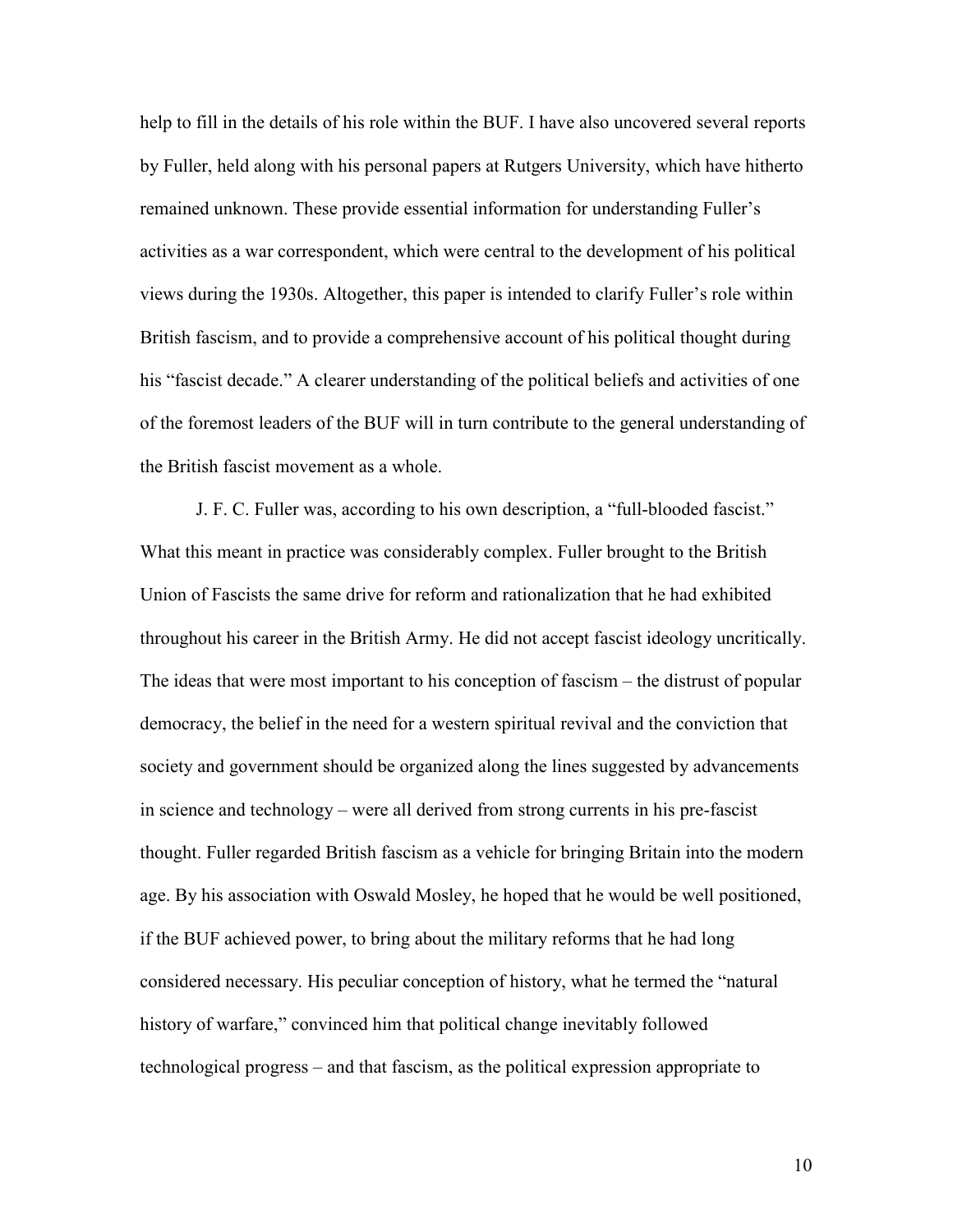modernity, was therefore fated to achieve success by historical necessity. Perhaps the overriding theme of Fuller's contributions to the BUF was his insistence that fascism in Britain assume a particularly *British* (as opposed to Italian or German) form. He attempted to guide the BUF throughout the 1930s towards policies that were consistent with what he considered to be fundamental British values, including a limited respect for social traditions and for parliamentary democracy. His experience of continental fascism gained during his employment as a war correspondent in the Italian-Ethiopian War and the Spanish Civil War – in addition to his frequent visits to Nazi Germany – reaffirmed his belief that fascism, as it was expressed on the European continent, was admirable but ultimately unsuitable to the character of the British people.

Fuller was nevertheless not purely an agent for moderation within the British fascist movement. From his earliest involvement in the BUF, he expressed support for a virulent form of anti-Semitism that gradually came to exercise a disproportionate influence over his political and military thought. Fuller was moreover strongly sympathetic towards Hitler and Nazi Germany. He believed that it was in Britain's interest to develop a strong friendship with Germany and – as conflict between Britain and Germany became increasingly likely towards the end of the decade – he became closely involved in a number of pro-Nazi and anti-Semitic causes. Fuller's enthusiastic support for Nazism and ant-Semitism make it clear that he was not simply a moderate influence on British fascism. While Fuller did argue in favor of moderating the BUF's message, he was also strongly associated with the most extreme elements of fascist thought and of the British pro-Nazi political fringe. His involvement with fascism therefore cannot be explained away as an essentially harmless error committed out of

11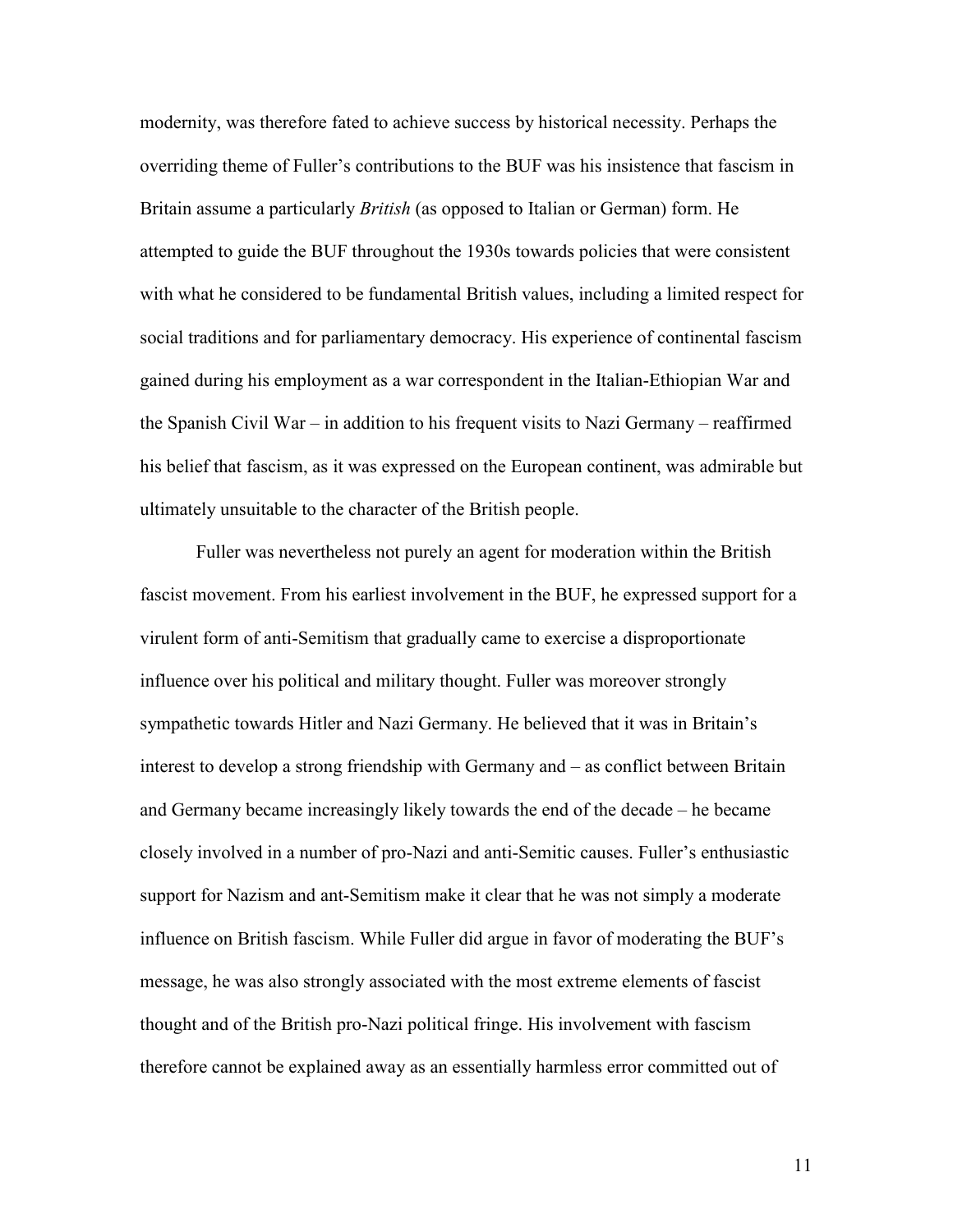political naïveté. Far from an eccentric misadventure, Fuller's involvement with British fascism in fact represented the consummation of the philosophy that he had developed over the course of his life. In the particular vision of fascist ideology to which he subscribed, Fuller believed that he had found the solution to the political, military and even spiritual problems that he had devoted much of his career to solving.

### II. "A NEW WORLD CONCEPTION"

 "Looking back over thirty-five years of service," J. F. C. Fuller wrote in 1936, "I feel that it is a duty to myself…to appraise what I accomplished, not during the war, for whatever was then done was of a transient nature; but, instead, during those years in which I became a wandering student, one who, leaving the beaten track of military thought, sought new ideas in directions but little explored."<sup>35</sup> Fuller's achievements in the Royal Tank Corps, including the drafting of "Plan 1919" and subsequent efforts to produce a theory of mechanized tactics, were in Fuller's own estimation relatively unimportant. The ultimate development of mechanization was inevitable, a product of underlying historical forces rather than individual personalities or even cataclysmic world events: "Had I never lived," Fuller admitted, "and even had there never been a World War, mechanization would have appeared among us in its own good time.<sup>356</sup> It was rather his later works, in which he appealed to a civilian rather than a military audience, "and more particularly to those who are politically minded," which Fuller imagined would

<sup>35</sup> J. F. C. Fuller, *Memoirs of an Unconventional Soldier* (London: I. Nicholson and Watson, 1936), 452.  $36$  Ibid., 453.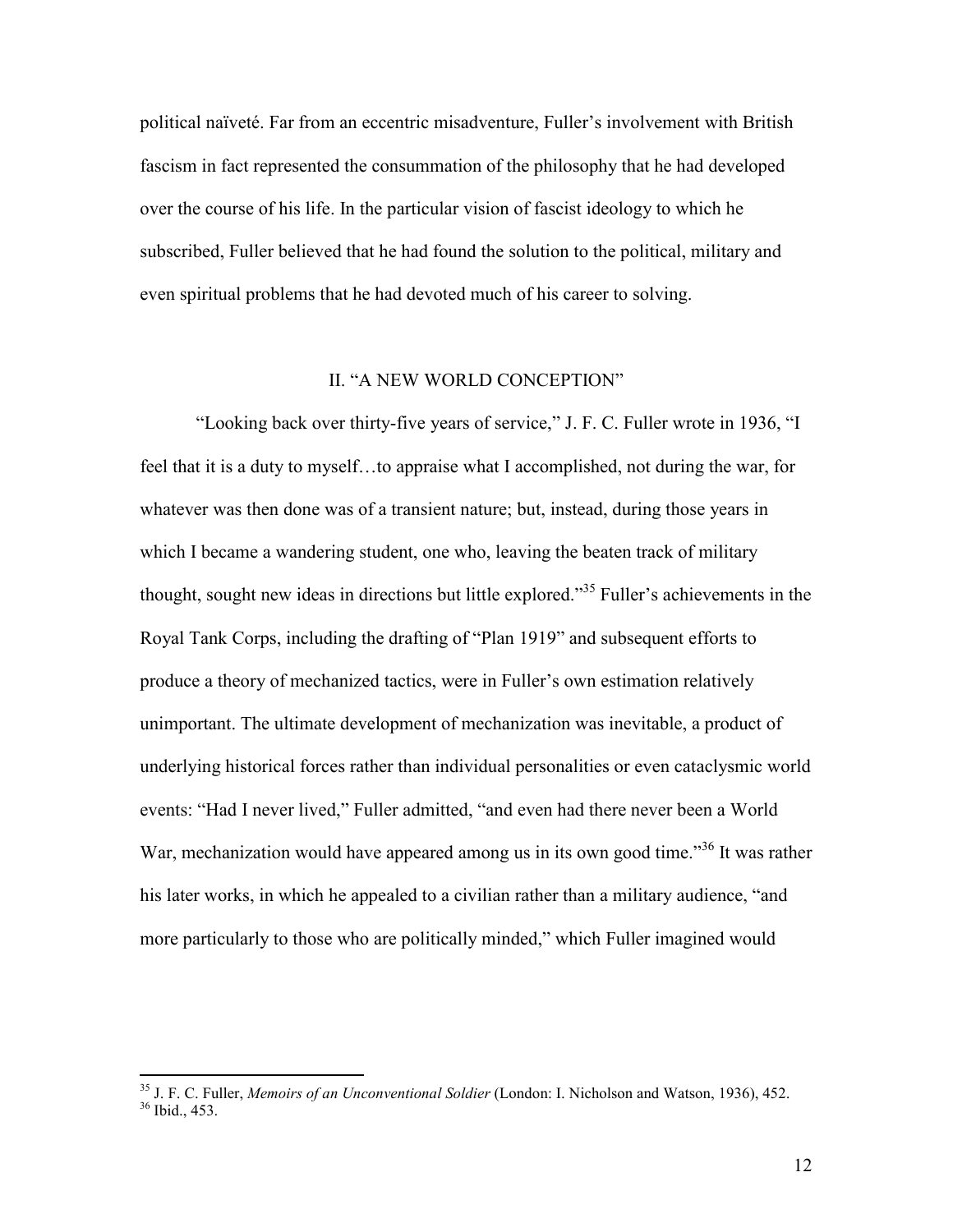prove of lasting interest to posterity, for "in them is to be found anything which the future may judge to be of worth."<sup>37</sup>

The main themes of Fuller's civilian-directed writing were, alongside military history, the broader questions of war and international politics. Fuller devoted increasing time and energy to these subjects throughout the latter half of the 1920s. By the early 1930s, abstract political and philosophical topics – as well as military history – had all but eclipsed Fuller's earlier, narrow focus on mechanized tactics. His last book on tank tactics, a collection of lectures that he had given while serving as chief instructor at the Royal Staff College, was published in 1932 under the title *Lectures on FSR III*. By that time, Fuller's body of work already indicated his shifting interest: a survey of British military history, *Imperial Defense, 1588-1914* (1926), was followed by the publication of *On Future Warfare* (1928); another military historical study, *The Generalship of Ulysses S. Grant* (1929), was succeeded by an in-depth discussion of the problem of nationalism in India, *India in Revolt* (1931). By the middle of the 1930s, Fuller had abandoned the study of land tactics – the field in which he had made his reputation – almost entirely, returning to it in only a handful of articles over the course of the decade. He explained this shift in his intellectual output as a product of his intensive study of the strategic problems of the First World War. He had been led to turn his attention towards what he termed the "natural history of war" by the troubling world order created by Paris Peace Conference; $^{38}$  he sought to explain the origin of the 1914-1918 war and, proceeding from his observation that the First World War had emerged "out of a state of peacefulness," he

<sup>37</sup> Ibid*.*, 452.

<sup>38</sup> Ibid., 465.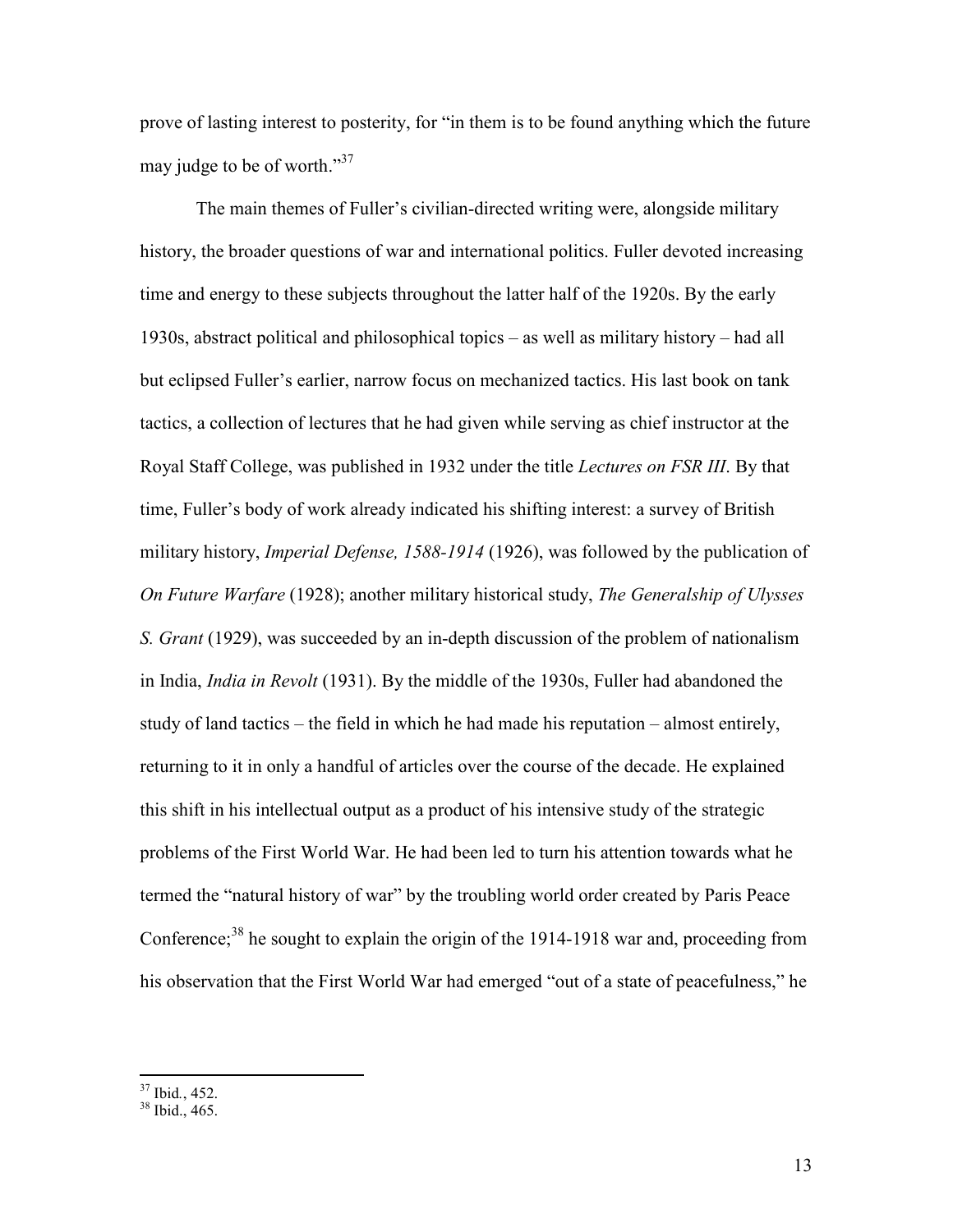concluded that the causes of war "must be sought in that state."<sup>39</sup> As a result Fuller had effectively devoted himself to the construction of a general theory of international relations.

Even before his conversion to fascism, Fuller's views on international affairs were characterized by a strongly-expressed abhorrence of democracy and mass rule. Described in his *Memoirs*, Fuller elevated antidemocratic sentiment to the level of a general historical and philosophical methodology.

My philosophy, such as it is, is founded upon skepticism, and…this skepticism helped me to realise that mass opinions are generally wrong, because mentally the masses are seldom less than a generation out of date. When, in 1918, they shouted, "Hang the Kaiser!" they were at least a thousand years out of date, and when, in 1919, they insisted upon the ruin of Germany they cast back to the mentality of the Thirty years War. There is, consequently, no magic in my system: if the masses yell "black!" I start with white and then examine it and ascertain whether it may not be grey or some other colour. $40$ 

A strict adherence to this antidemocratic method underlay much of Fuller's analysis of world history and international affairs. Distaste for mass politics led Fuller naturally to view emergent anti-democratic movements as a positive force for change. Years before he aligned overtly with Mosley and the BUF, Fuller had come to accept the totalitarian regimes in Italy and Germany (and even the Soviet Union) as representative of a revolutionary new world historical force – one that could prove, among other things, the best instrument for the overthrow of the rotten democratic order.

In *The Dragon's Teeth*, the first book which he dedicated almost entirely to the international questions in the abstract, Fuller condemned democracy as outdated and unsuited for the conditions of modern life. Predominating democratic political theories, according to Fuller, "remained as they were before the Industrial Revolution set in."<sup>41</sup>

<sup>39</sup> Ibid., 464.

 $40$  Ibid.,  $465$ .

<sup>41</sup> J. F. C. Fuller, *The Dragon's Teeth: A Study of War and Peace* (London: Constable, 1932), 164.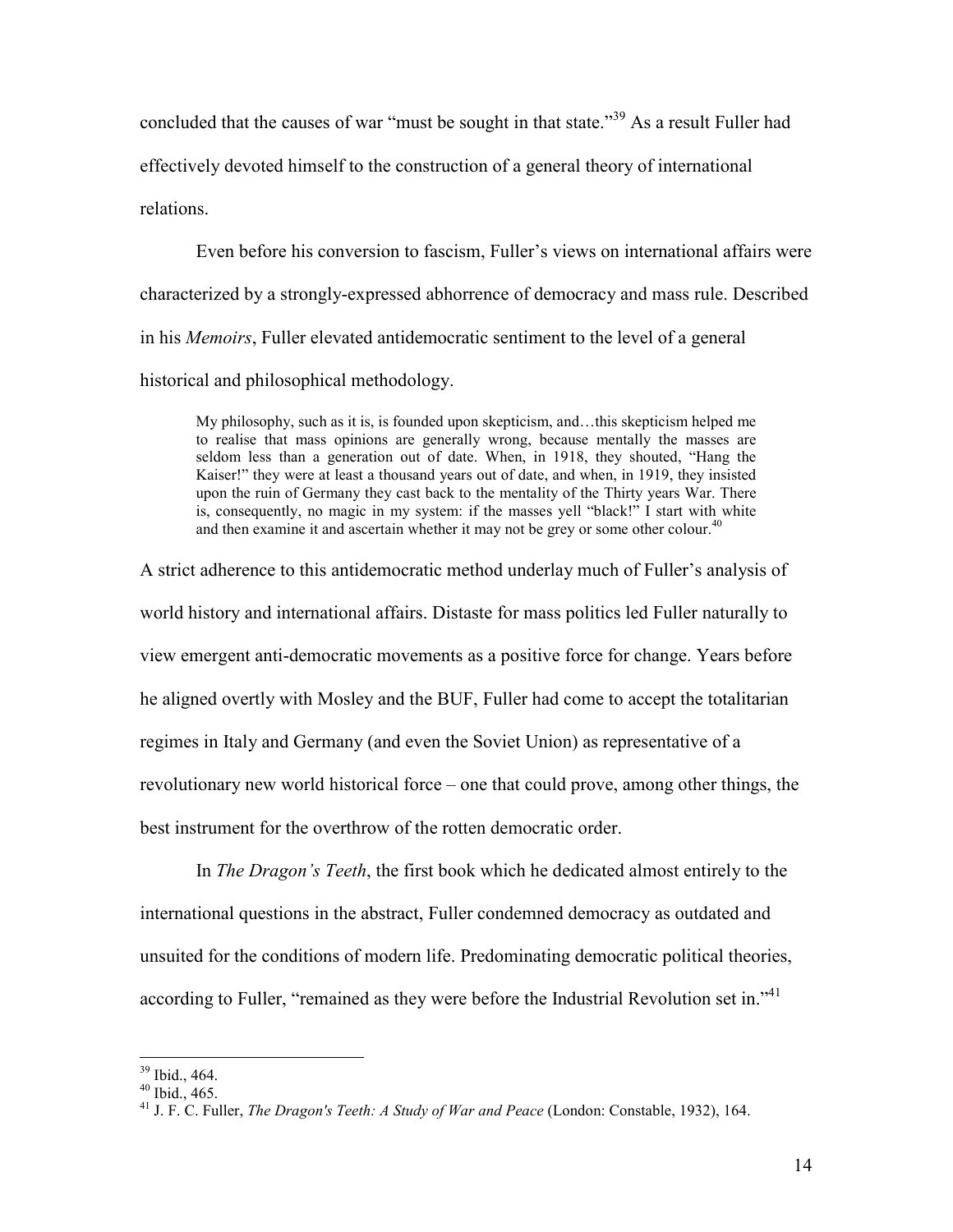Universal suffrage as it had developed in Western Europe and the United States was merely the latest expression of the spirit of the French Revolution, and was in consequence horribly out of date, for "since 1850…the structure of Western civilization [has] completely changed.<sup> $342$ </sup> Mass politics, moreover – due to its unsuitability to the problems of industrial civilization – bore a large degree of responsibility for the tragedy of the First World War. The total mobilization of national populations in support of the war effort was just as much an expression of the ideals of the French Revolution as popular democracy: "As democracy, in the form of one man one vote, was the final expression of the French Revolution, so was that of the nation in arms, one man one musket, the military expression of this same upheaval."<sup>43</sup> In effect, Fuller ascribed the unwillingness of allied political and military leaders to recognize the importance of technology and embrace the revolutionary (but untried, expensive and potentially risky) solutions Fuller espoused to their faith in the virtues of mass. The new military technology introduced during the war, particularly the tank and the airplane, represented for Fuller the empowerment of a mechanical elite – a return to the aristocratic warfare of the Middle Ages. Democratic states, because of their blinkered political traditions, could not bring themselves to embrace the new form of warfare wholeheartedly. The mass casualties of the First World War were therefore a perverse triumph of the democratic spirit: "In this war the horde unmasked itself, and proved itself a complete failure, as the implement of democracy the conscript army had won out."<sup>44</sup>

Just as the masses had bungled the war itself, they also criminally mismanaged the peace. Fuller regarded the Treaty of Versailles as a grave injustice, which proved to

 $42$  Ibid., 256.

 $43$  Ibid., 256.

 $44$  Ibid., 270.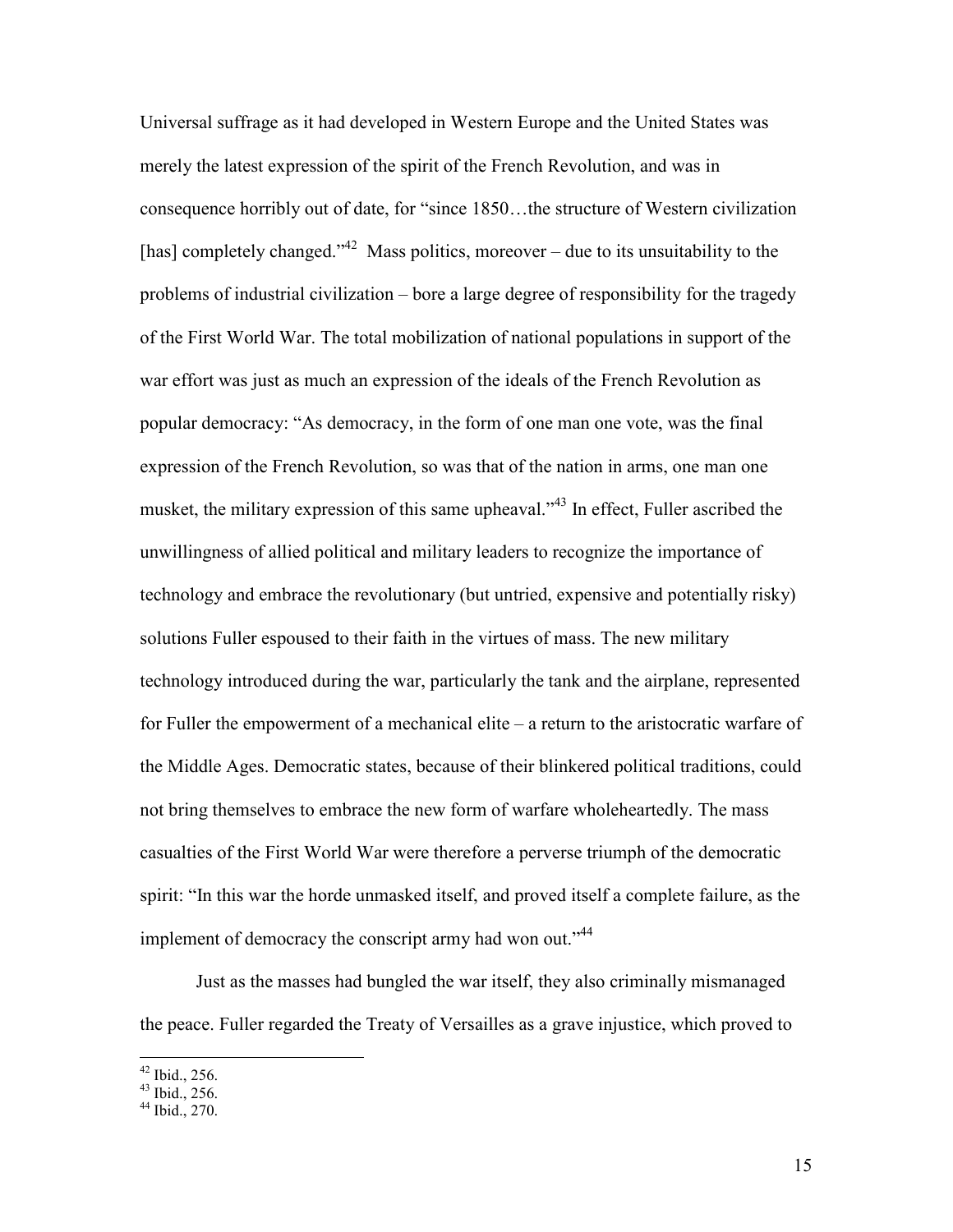him conclusively that democracies are "totally incapable of terminating [wars] honorably."<sup>45</sup> Influenced by the "hot breath of the mob," Entente political leaders such as Lloyd George had dictated an iniquitous peace that had dire consequences for the defeated powers and for Europe as a whole.<sup>46</sup> The territorial settlement created after the war, undertaken to placate the masses, was grossly unjust and – for the balance of power – fundamentally destabilizing. Drawing upon the analysis of the Versailles Treaty put forward in John Maynard Keynes's *Economic Consequences of the Peace*, Fuller argued that the division of territory dictated at Versailles was unreasonable and that the economic costs for Germany were most likely fatal.<sup>47</sup> Far from ending war itself, the peace treaty had in fact made the world more violent and war more likely than ever before.<sup>48</sup> The League of Nations, as the instrument by which the postwar order was maintained, was worse than useless (although Fuller uncharacteristically upheld the League as a potential, if unlikely, avenue for the creation of a "European Economic Council" that would reconcile economic rivalries).<sup>49</sup> A new war could in fact prove beneficial, as any change in the *status quo* could lead to a more rational world order. While Fuller regarded a "second world war" as a poor means to set right the iniquities of the international order, he nevertheless looked favorably on a potential "war of rectification," which promised to "rid the existing condition of peace of its economic diseases; to get back, as it were, to the last war, and to conclude it as it should have been concluded…."<sup>50</sup>

 $45$  Ibid., 48.

 $46$  Ibid., 47.

 $47$  Ibid., 50-1.

 $48$  Ibid., 64.

 $49$  Ibid., 53-56, 174.

 $50$  Ibid., 181.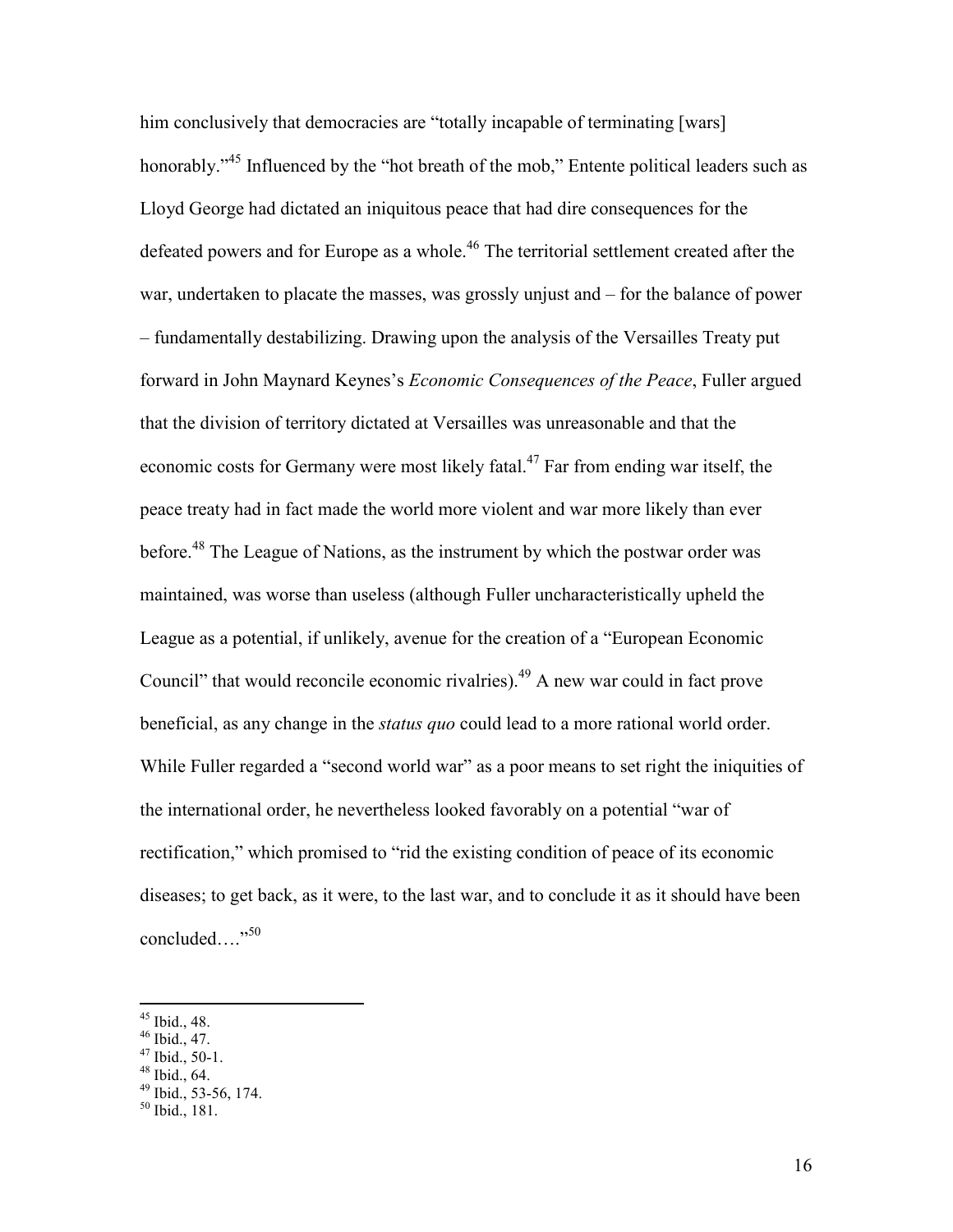Fuller's readiness to view any disruption of the world order – including even a second world war – as a potentially positive development led him naturally to sympathize with the various undemocratic regimes that emerged after the war, believing that they represented a revolutionary impulse that could contribute to a general revision of the world order. Fuller heralded the advent of a new revolutionary force that was equally opposed to popular rule and materialism, which he invariably associated with democracy.<sup>51</sup> The European world "yearns for some vague heroism – honor to the virtuous, government by the most able, and victory by the most valiant."<sup>52</sup> The new faith was politically radical and fundamentally anti-democratic, "a revolt against the ignorance of massed multitudes."<sup>53</sup> Interestingly, Fuller had not yet embraced fascism and was even prepared to consider communism alongside fascism and other ideologies as standard bearers of the new faith, which "in England and America…is called Communism; in Italy Fascism; in Turkey Despotism; in Russia Bolshevism; and in distant countries, like India and China, Nationalism – all vague terms for the rule of minorities, whatever may be their tone, shade or aspirations." These were the ideologies that would remake the world and overturn the rotten international order established by the treaty of Versailles. "The ideals of the French Revolution," Fuller announced, "are to-day in their last lap, and a still more potent revolution is sweeping over the face of the world."<sup>54</sup>

But although Fuller saw some virtue in communism and the Soviet Union, he was nevertheless unwilling to give Russia his unqualified support. While Fuller praised industrial development in Russia, which was "advancing whilst the rest of the world is

 $51$  Ibid., 24.

<sup>52</sup> Ibid., 25.

 $53$  Ibid., 26.

 $54$  Ibid., 74.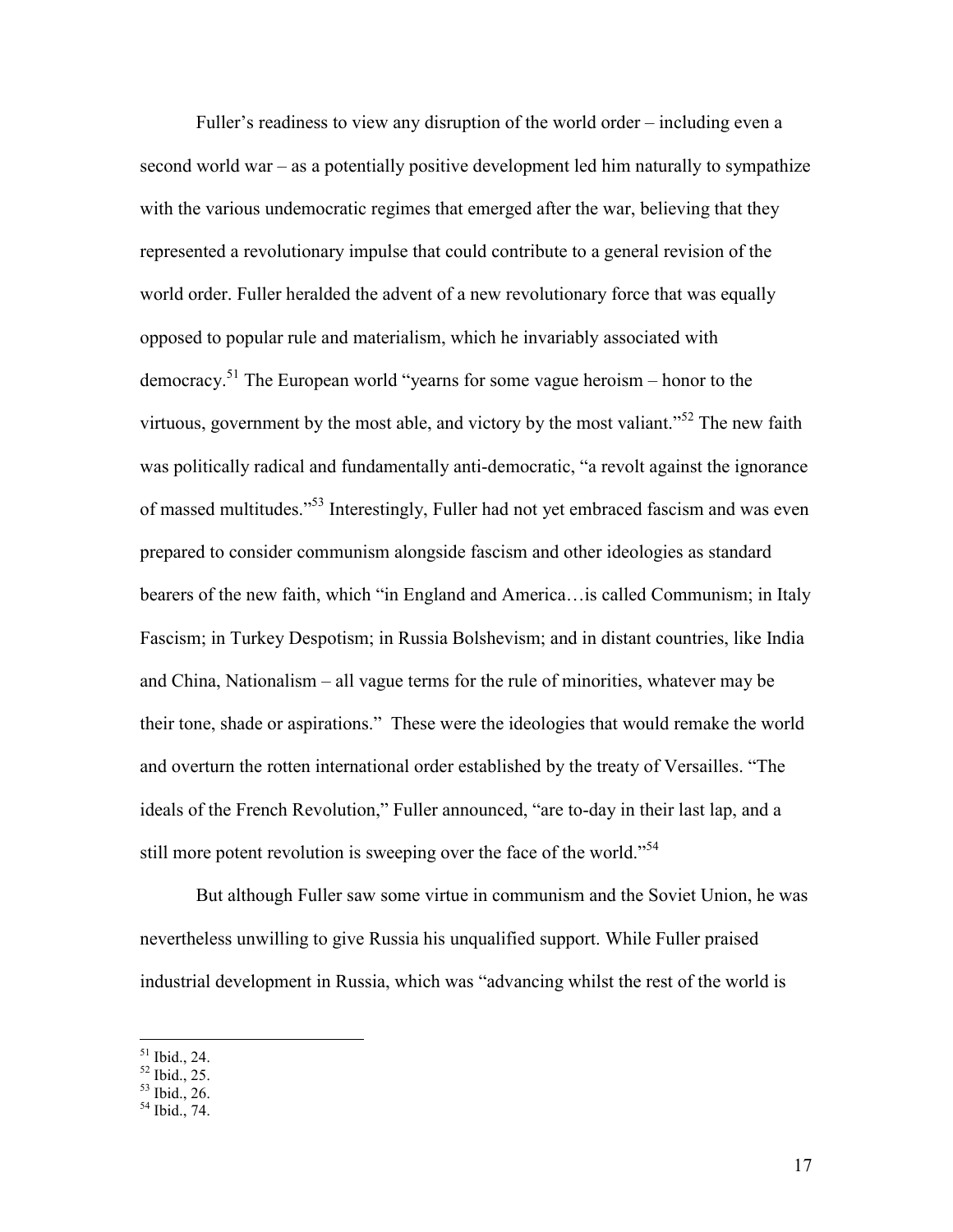falling back" – and even expressed qualified admiration for Lenin as a "man of courage," the "Mahomet of the Industrial Revolution" – he still perceived the Soviet Union as a potential threat.<sup>55</sup> Russia was fundamentally "oriental," and any Russian military success would therefore result in Europe being swept by "oriental" culture.<sup>56</sup> A war between Russia and Western Europe appeared to be inevitable.<sup>57</sup> Mussolini's Italy, more than any other state, appeared to Fuller to exemplify the new, revolutionary faith. Whereas Fuller could only imagine Russia as a potential enemy, he speculated that Italy might serve as an ally for Britain in a future European war.<sup>58</sup> The Nazis in Germany were another matter. Hitler, according to Fuller, was "hailed as the German Mussolini – though far from being such."<sup>59</sup> The Nazis most closely resembled the German communists as both parties, in Fuller's estimation, shared important goals.<sup>60</sup>

By the spring of 1934, Fuller's opinion of German National Socialism had softened considerably. Hitler's seizure of power in 1933 and subsequent transformation of German society earned Fuller's whole-hearted admiration. Fuller cheered Hitler's efforts to restore Germany's economy and world power, which appeared decisive steps towards a general revision of the international order.<sup>61</sup> Nazi Germany, together with Mussolini's Italy (and even the Soviet Union) exemplified the revolutionary spirit of youth, dynamism and modernization. Fuller, who had little respect for any military officer over the age of fifty, very readily valorized youthful totalitarian leaders over their

<sup>55</sup> Ibid., 193, 189, 191.

<sup>56</sup> Ibid., 194.

<sup>57</sup> Ibid., 194.

<sup>58</sup> Ibid., 183. <sup>59</sup> Ibid., 73.

 $60$  Ibid., 73.

<sup>61</sup> J. F. C. Fuller, *Empire Unity and Defense* (Bristol: Arrowsmith, 1934), 80.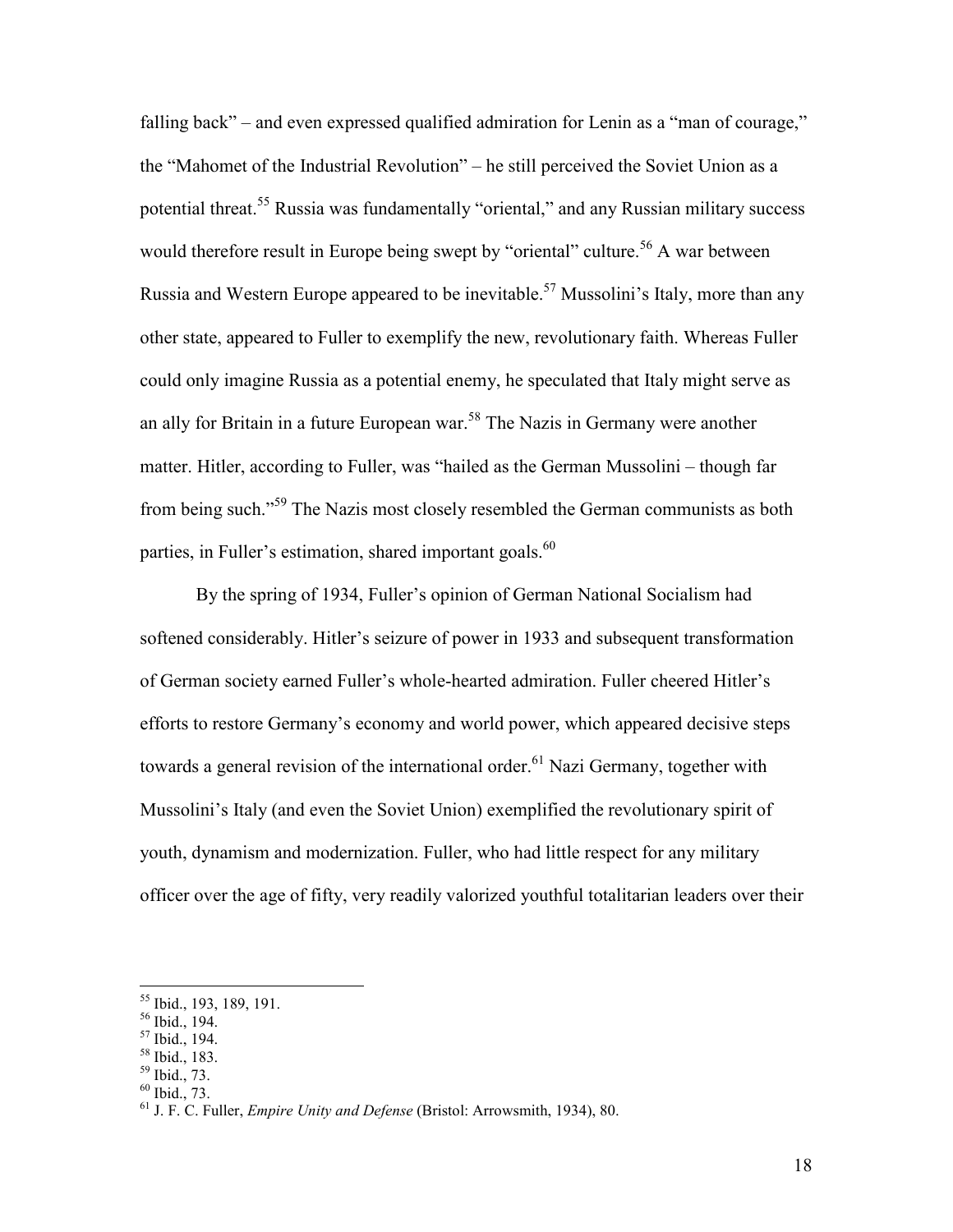older democratic counterparts.<sup>62</sup> The totalitarian states were firmly "in the hands of youth," led by the "new men of action," and therefore compared very favorably with the "septuagenarians" and "old men of debate" of the established democratic powers.<sup>63</sup>

But just as Fuller's opinion of the Nazis had improved, his view of the League of Nations had appreciably worsened. Fuller no longer held out even "some small hope" of international reconciliation through an empowered League of Nations. He rather denounced the League in the harshest terms, calling it "the bastard of the League of Nations, a pink Jew-Bolshevik baby."<sup>64</sup> The League was nothing less than the modern iteration of the Holy Alliance, which had sought to maintain the European order in the aftermath of the Congress of Vienna.<sup>65</sup> Fuller expanded on his earlier critique of the peace settlement that followed the First World War, arguing that "it was not the war which wrecked Europe but the peace which followed it."<sup>66</sup> The victors had attempted to use the League to accomplish the impossible goal of restoring the European order that had obtained prior to 1870. All they had achieved, however, was the Balkanization of Europe – the creation of a series of new states that were neither strategically nor economically viable.<sup>67</sup> Fuller reiterated his belief that war might prove an effective means to right the iniquities of Versailles, speculating that "a series of terrible explosions must occur until power is once again balanced on a rational plan."<sup>68</sup> He left little doubt as to what would prove the agent of this explosive change. "A new world conception is rising at our feet, a world of mighty forces" Fuller warned. "Unless we as an Empire are

<sup>62</sup> J. F. C. Fuller, *Generalship, its Diseases and their Cure; A Study of the Personal Factor in Command* (London: Faber and Faber Ltd., 1933).

<sup>63</sup> Fuller, *Empire Unity and Defense*, 83.

 $64$  Ibid., 286-7.

 $65$  Ibid., 72.

 $66$  Ibid., 71.

 $67$  Ibid.,  $71$ .

 $68$  Ibid., 72-3.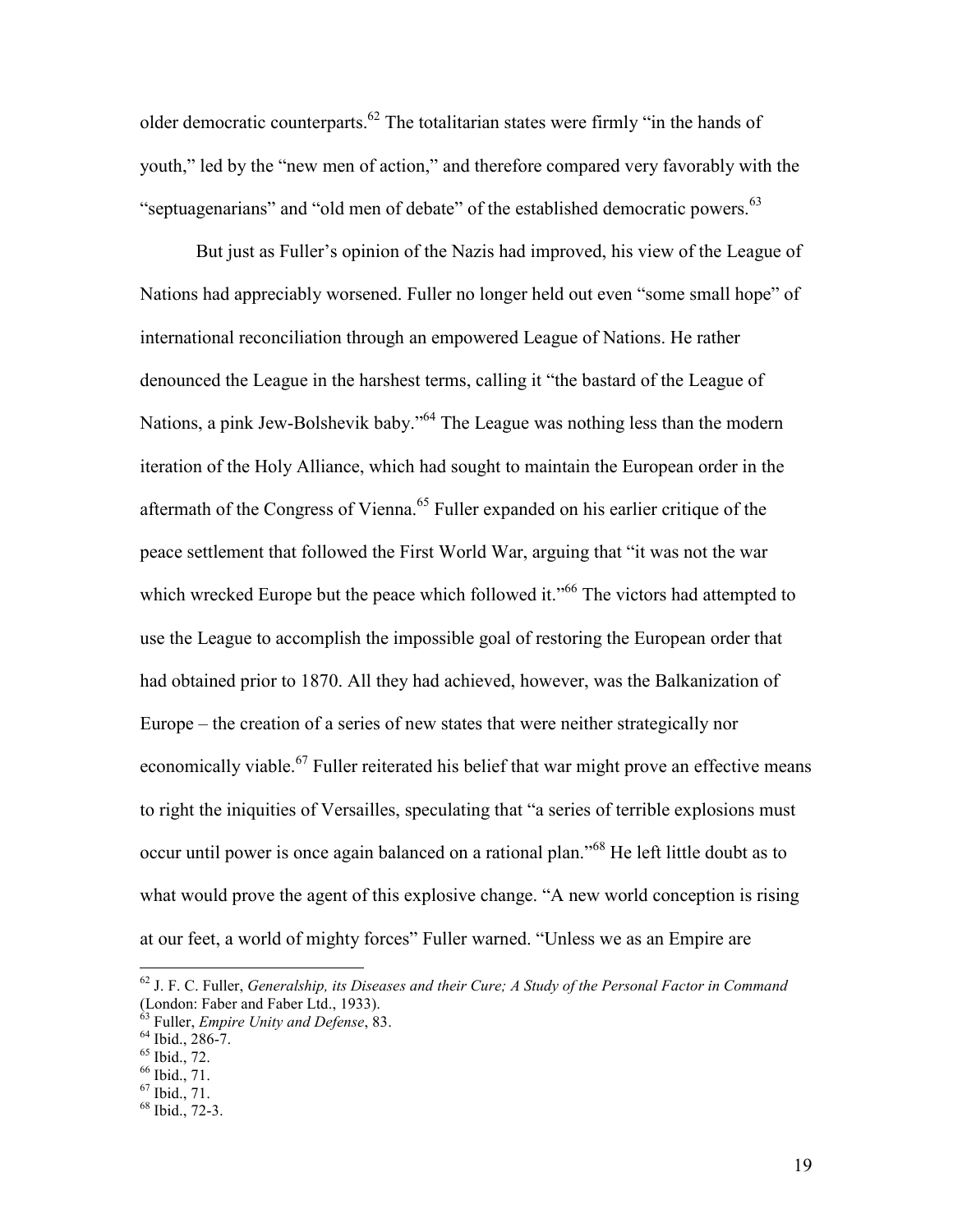prepared to play our part in balancing these forces, which we cannot do unless we are united and intelligently led, they may submerge us."<sup>69</sup> But with careful handling, Fuller was optimistic that this "new world conception" might prove a force for good.

They startle us, these Mussolinis, these Hitlers and these Lenins. We proclaim them foul; perhaps, less than a generation hence we shall call them divine, for to-day we are so blinded by self-conceit that we can see nothing clearly. They are the spirits of a trampled world, the world of our time-marking; they are powerful emanations possessed both by good and evil, consequently they are intensely human.<sup>70</sup>

Within the space of a few months, Fuller had cast in his lot with the British Union of Fascists, apparently convinced that the place of "these Mussolinis, these Hitlers" within the historical pantheon was assured.

### III. THE REORGANIZATION OF FASCISM

According to Oswald Mosley's later recollection, J. F. C. Fuller applied to join the British Union of Fascists the day after the party's disastrous rally at Olympia on June 7, 1934. The wording of Fuller's letter was sufficiently memorable that the former fascist leader could recite it over forty years later: "This is the worst day of your life," Fuller wrote. "You should always join a man in his worst moment."<sup>71</sup> The Olympia meeting had indeed been a fiasco for the BUF. According to the traditional narrative of the history of British fascism, it marked the end of the party's brief flirtation with popular acceptance. It was the high water mark of press support for the BUF. Lord Rothermere's influential newspaper empire had thrown its weight behind the Blackshirts earlier in 1934, publishing glowing accounts of Mosley's speeches and praising the fascists as the saviors of Britain. Popular interest in the British Union of Fascists was sufficiently widespread

<sup>69</sup> Ibid., 83.

 $70$  Ibid., 289.

<sup>71</sup> Reid, *Studies in British Military Thought*, 185.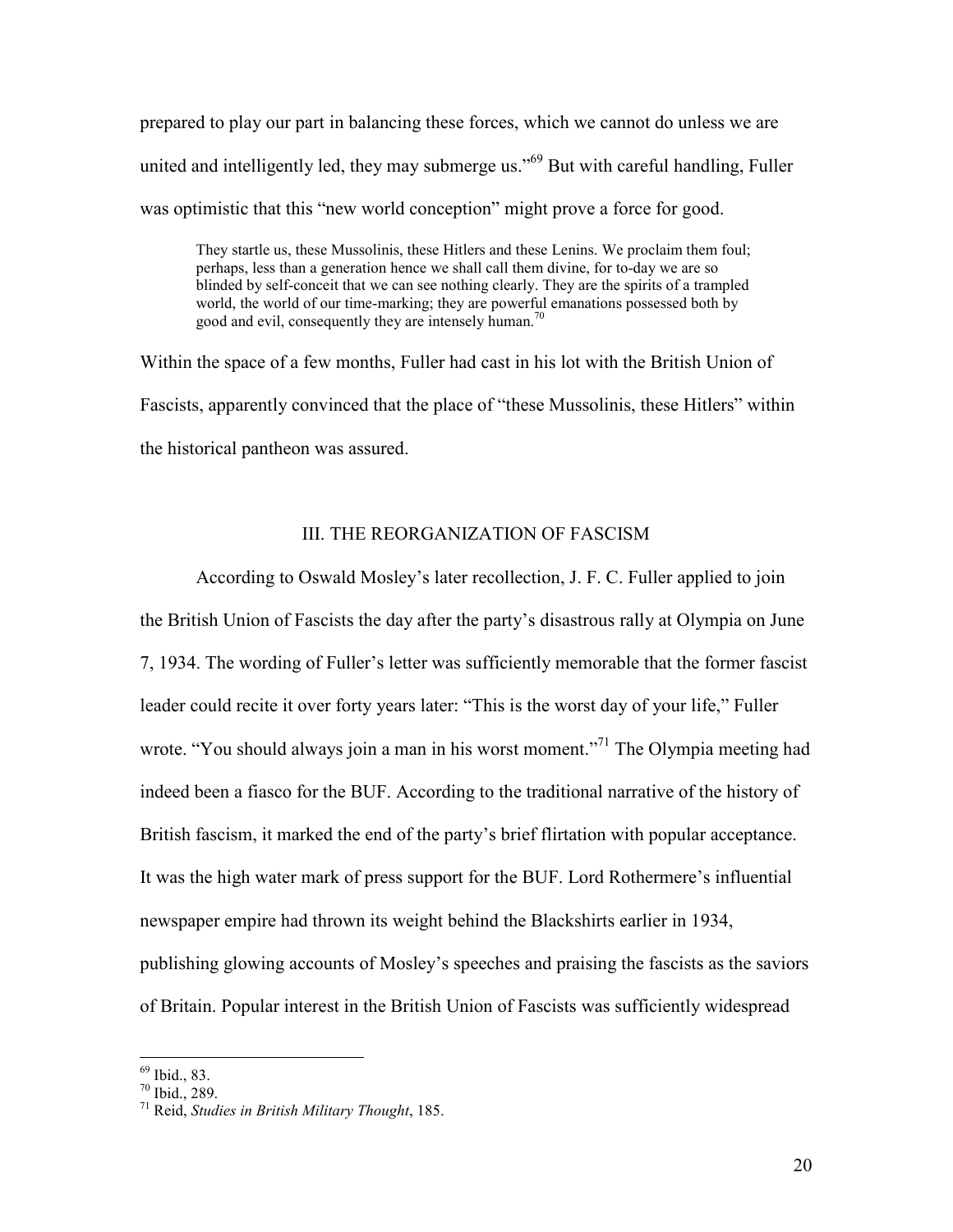that a large section of British society, including many members of Britain's political and social elite – 13,000 people in total – turned out to witness Mosley's address at Olympia, one of the largest exhibition halls in London.<sup>72</sup> As it happened, many anti-fascists were also in attendance. Almost as soon as Mosley began to speak, hecklers began to chant anti-fascist slogans: "Fascism Means Murder: Down with Mosley."<sup>73</sup> The BUF's stewards moved in to quell the disturbance, and fighting rapidly broke out in the aisles and corridors around the hall. Mosley's speech, which had been scheduled to last only an hour and a quarter, dragged on for over two hours due to the commotion.<sup>74</sup> Many influential attendees were appalled by the spectacle, giving lurid accounts to the press of the barbarity exhibited by the fascists.<sup>75</sup> Mosley's wave of popular support rapidly receded. By the end of July, Lord Rothermere had withdrawn his support and the BUF returned to political insignificance.<sup>76</sup>

Yet for J. F. C. Fuller, who was not even six months into his retirement from the British Army, it appeared to be the perfect time to join the BUF. Mosley recognized a good thing when he saw one. A number of other attendees at Olympia were sufficiently impressed by the fascist demonstration to consider membership in Mosley's organization, but Fuller was, as Martin Pugh noted, "by far the most notable recruit."<sup>77</sup> Fuller met with Mosley five days later, receiving an appointment as Mosley's advisor on questions

<sup>72</sup> Robert Skidelsky, *Oswald Mosley* (New York: Holt, Rinehart and Winston, 1975), 365.

<sup>73</sup> Ibid., 369.

<sup>74</sup> Pugh, *"Hurrah for the Blackshirts!",* 156.

<sup>75</sup> Skidelsky, *Oswald Mosley*, 370-1.

<sup>76</sup> Pugh, *"Hurrah for the Blackshirts!",* 169.

 $77$  Ibid., 166.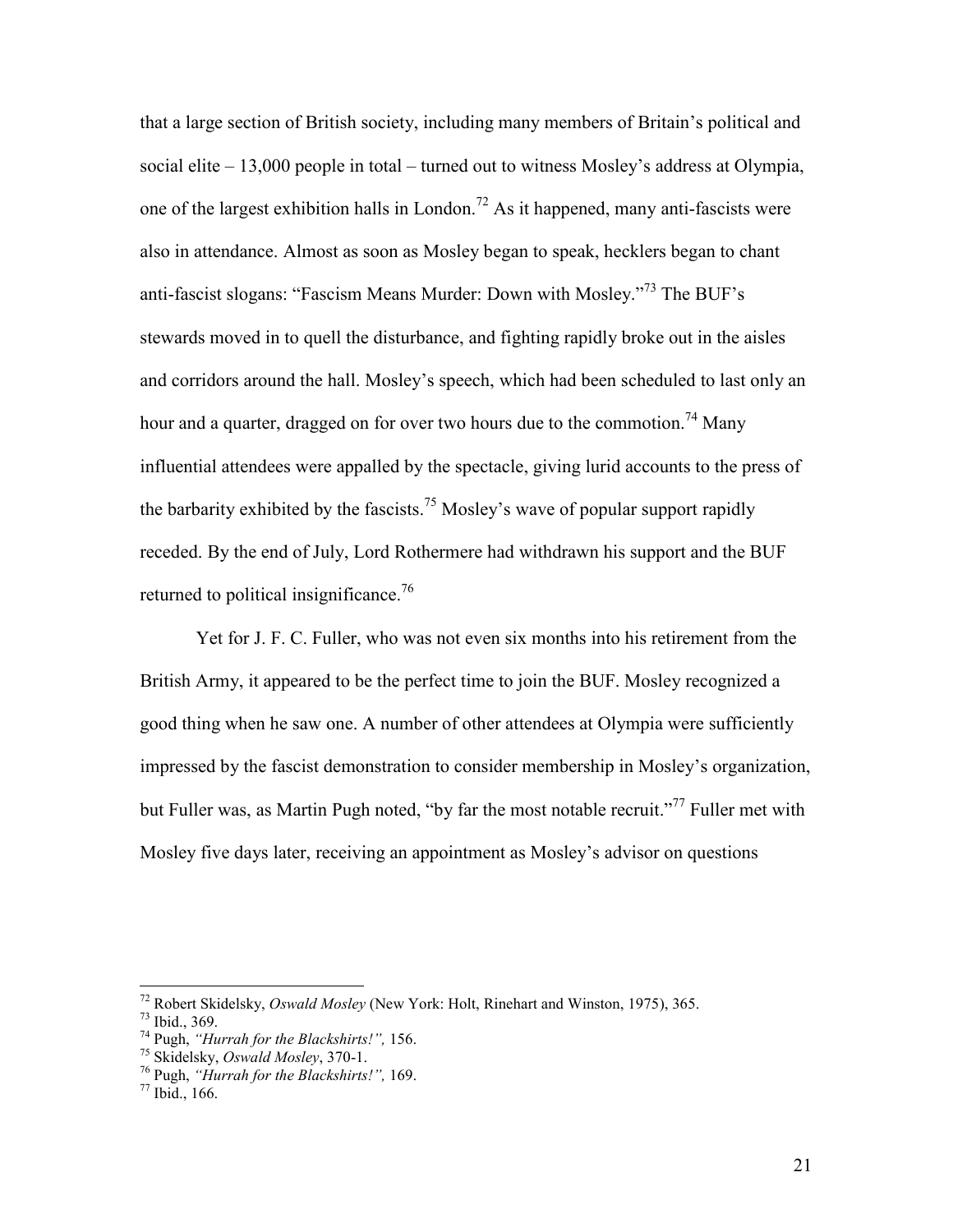related to the military and defense.<sup>78</sup> In August, Fuller received a long letter from Mosley asking him to "draw up a clear-cut policy on the co-ordination of defense."<sup>79</sup>

Later in the summer, Fuller wrote to Mosley indicating that he regarded the decline in popular support for the BUF in the wake of Olympia as a blessing in disguise. "I'm glad the position between you + Rothermere has been cleared up," he wrote. "The press is reliable, but as an instrument only, its danger is that it always aims at mastership and that its principles are regulated by dividends."<sup>80</sup> British fascism would in fact be strengthened without the approval of the press, which was only capable of creating "great emotions + not great movements..."<sup>81</sup> If the papers were opposed to the BUF, so much the better – the hostility of the press, according to Fuller, was "…as powerful an advertisement as its friendship; because, anyhow in the early days of a movement, it puts enthusiasts on their metal and keeps out the jelly-fish.<sup>382</sup> Indeed, as he explained, "…hostility gives quality whilst praise, at best, is of 24 hours duration in this age of ballbangers and squeeze  $+$  kiss me girls."<sup>83</sup>

In the fall of 1934, Mosley decided to take advantage of Fuller's military experience, asking him to compose a report on the organizational structure of the BUF.<sup>84</sup> Fuller eagerly set to work. The result was an eleven page report in which Fuller presented the essence of his vision for the fascist movement. "After two months' close study at N. H. Q.," Fuller wrote, "I am of opinion [sic] that the Movement cannot fail to succeed if

<sup>78</sup> Reid, *Studies in British Military Thought*, 185.

<sup>79</sup> Trythall, *Boney Fuller*, 181.

<sup>80</sup> J. F. C. Fuller to Oswald Mosley, Summer 1934, XOMN/B/7/4, Oswald Mosley Papers, University of Birmingham.

 $81$  Ibid.

<sup>82</sup> Ibid.

<sup>83</sup> Ibid.

<sup>84</sup> Nicholas Mosley, *Beyond the Pale: Sir Oswald Mosley and family, 1933-1980* (London: Secker & Warburg, 1983), 88-89.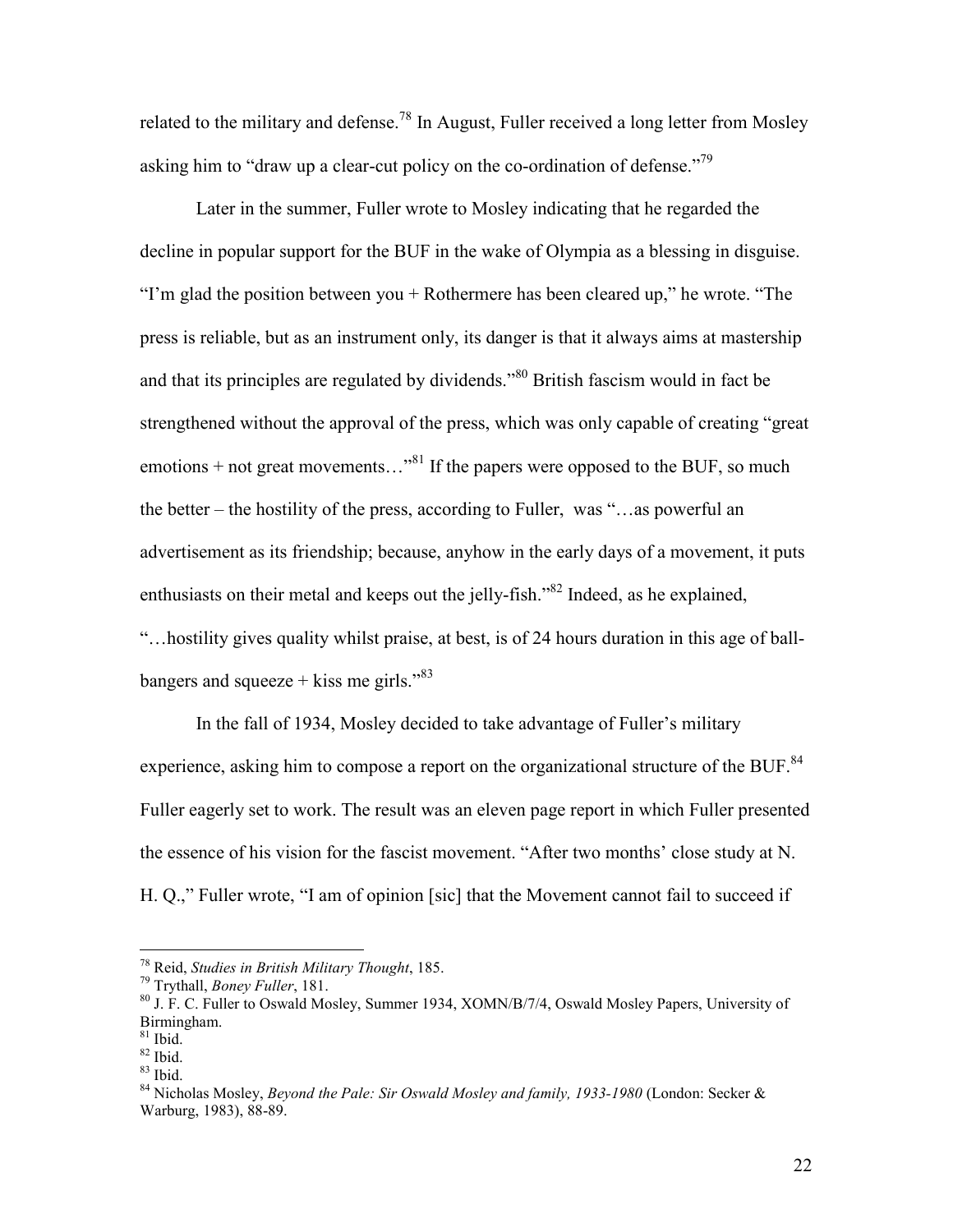certain radical changes are made in its organization and discipline.<sup>85</sup> Failure to reorganize the movement and set it towards the accomplishment of a "clear cut and attainable object" would only result in disaster. "Unless this is done," he declared, "I am of the opinion that the Movement will decline or will break up into hostile factions."<sup>86</sup>

The solution to the BUF's organizational problem was a new orientation towards achieving power through constitutional means. This was to be accomplished by gaining a foothold in parliament. $87$  This idea contrasted with the notion, not altogether unpopular within the BUF, that British fascism would come to power in violent, revolutionary circumstances – many in the BUF believed that the Blackshirts would serve as the spearhead of a counterrevolutionary backlash against a potential communist uprising.<sup>88</sup> This conception of the BUF's purpose had a particular appeal for the movement's younger members. Fuller regarded it as nonsense. The parliamentary route to power was less dramatic, but it was more certain. It was moreover far more likely to gain widespread support. The BUF's radical orientation had the effect of alienating the greater part of the British people:

Of the little I have seen of propaganda [he wrote] it appears to me to be somewhat crude. It lacks art and common sense. In place of being persuasive it is aggressive. I agree that to start with a challenging spirit is necessary in order to wake people up; but now that the movement is on its feet...tactics must be fitted to circumstances.<sup>8</sup>

The answer was to cut back the party's most extreme propaganda, "diluting" fascism so as to make it acceptable to the conservative British temperament. "The pill must be wellcoated; it is diplomacy and not compulsion which will win over the electorates. It should

 $85$  J. F. C. Fuller, "Report on the Organization of the B.U.F.," October 1934, XOMN/B/7/4, Oswald Mosley Papers, University of Birmingham, 1.

<sup>86</sup> Ibid.

 $87$  Ibid.

<sup>88</sup> Pugh, *"Hurrah for the Blackshirts!",* 134-6.

 $89$  J. F. C. Fuller, "Report on the Organization of the B.U.F.," October 1934, XOMN/B/7/4, Oswald Mosley Papers, University of Birmingham, 2.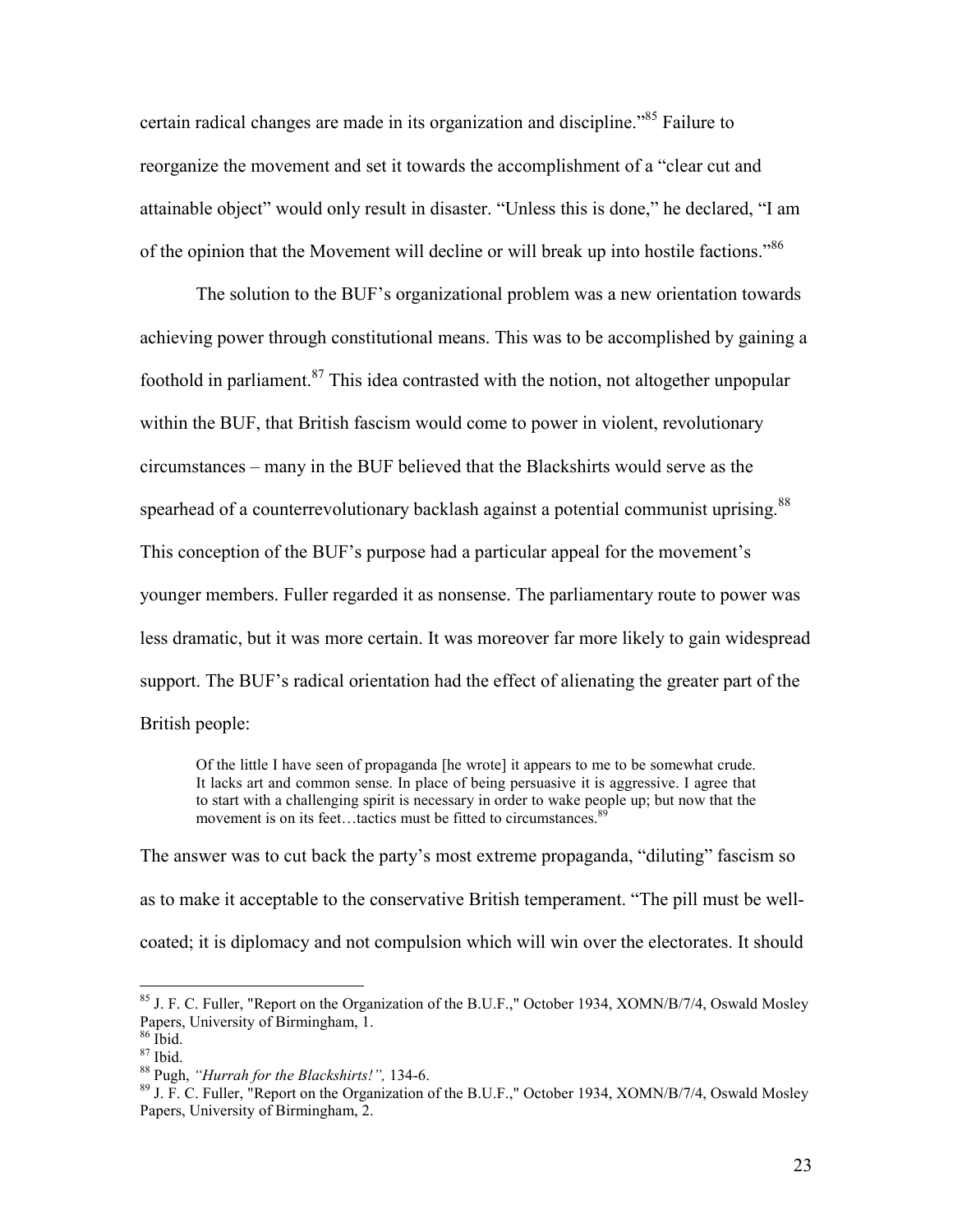be remembered that for every one man and woman who applaud the words 'revolution' and 'dictatorship' there are ten who intensely dislike them."<sup>90</sup> In practical terms, "coating the pill" meant diminishing the influence of the paramilitary elements in the party. Fuller recommended that the wearing of the militaristic blackshirt uniform be restricted. New members who could potentially embarrass the BUF would have to earn the privilege of wearing the uniform. He explained:

Though the wearing of the blackshirt appeals to young people, it must not be overlooked that this is an old country, very solid, stable and matter of fact. It is still instinctively a feudal country. The masses of the people will always listen to men and women of experience and importance, but they will seldom listen to boys and girls. They know that things must change, but their instincts are against violent changes. They reverence law and order and venerate the police as an instrument of government; but the idea that this position might be reversed and the government might become the instrument of the police or of the army appears to them to be ridiculous.  $\frac{5}{3}$ 

If "blackshirtism" were allowed to continue, Fuller warned, the BUF's activities could be reduced little more than bluster and provocation – something very far from what he called "philosophical" fascism.<sup>92</sup> He displayed remarkable insight into the challenges facing the BUF, noting of the greater membership of the party that "it is not the Communists, Jews, etc., who are going to prevent the B.U.F. winning seats in the next election, it is themselves; not because they lack enthusiasm, but because they do not understand the conditions which exist in this country and, consequently their enthusiasm is misdirected."<sup>93</sup> While "blackshirtism" might be an effective propaganda tactic in some nations, it would never work in Britain: "In a revolutionary country they would be right, but in a conservative country they are wrong. They do not see that – attack, attack, attack is a poor policy and a somewhat ridiculous one to assume in this country."<sup>94</sup>

 $90$  Ibid., 2.

 $91$  Ibid., 2-3.

 $92$  Ibid., 2.

 $93$  Ibid., 3.

 $94$  Ibid., 3.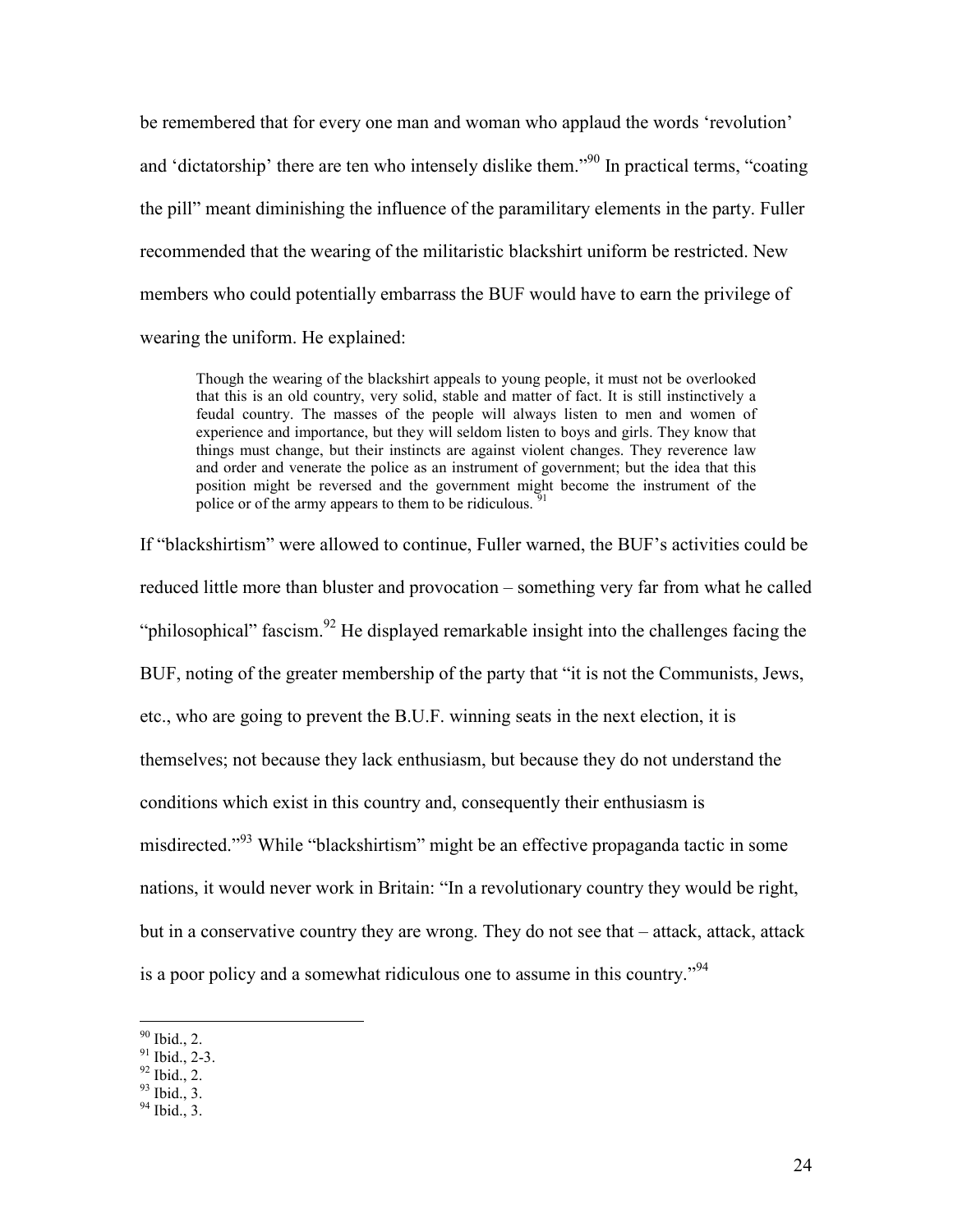Fuller devoted the rest of his report to a detailed description of the specific changes in the command organization of the BUF that would be necessary to turn the movement into a viable political party. The general thrust of Fuller's comments, particularly about the organization of the BUF's national headquarters, appeared to be that he should be elevated into a position of leadership. He suggested that Mosley was unable to lead the whole of the organization alone with real efficiency, and proposed that the Leader become a member of a "triumvirate," which he called "the hidden dictatorship.<sup>"95</sup> The two members of the triumvirate apart from Mosley would advise the Leader, who would have the final say in all decisions. "This trinity will represent the soul of the Movement," Fuller wrote. "Its existence should be kept secret."<sup>96</sup> Fuller also recommended that Mosley appoint a Second in Command, who would take over leadership of the BUF if anything happened to the Leader: "At present the very existence of the Movement is precarious, as it is literally a one-man show. If the Leader died or was for a long period incapacitated, the Movement would not only lose most of its financial support but would rapidly disintegrate."<sup>97</sup> That Fuller considered himself to be an ideal candidate either for the role of Second in Command or for membership in the triumvirate was clear from the letter that accompanied his report, in which he hinted very heavily that he wanted to be given a paid position in the BUF. If Mosley accepted his proposals, he wrote, "I am ready to assist anyhow for a period. I reckon it will take about 3 months to get the organization pulled together and 3 more before full results are seen."<sup>98</sup>

 $95$  Ibid., 7.

<sup>&</sup>lt;sup>96</sup> Ibid., 7-8.

 $97$  Ibid., 8.

<sup>98</sup> J. F. C. Fuller to Oswald Mosley, October 8, 1934, XOMN/B/7/4, Oswald Mosley Papers, University of Birmingham.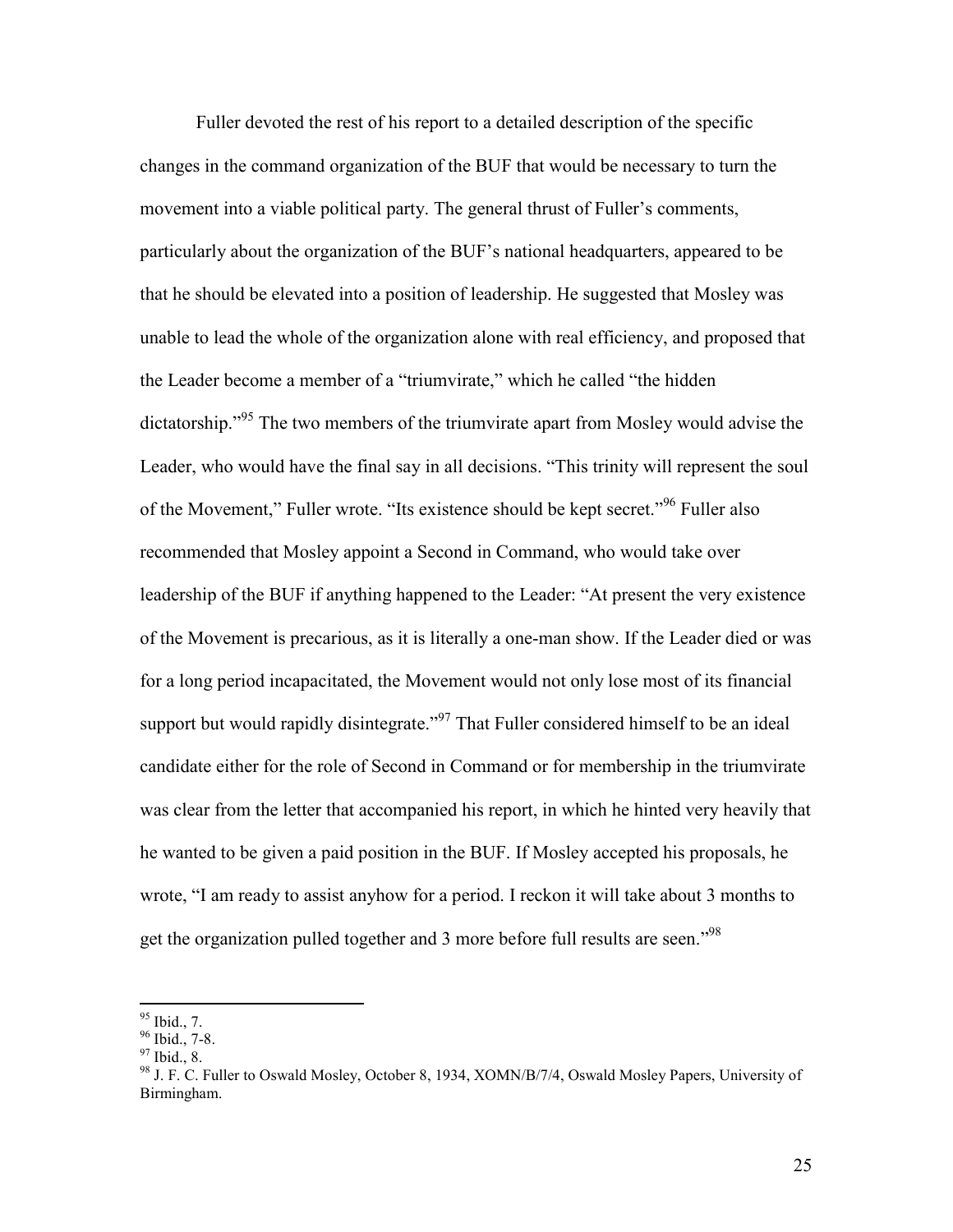Mosley was receptive to Fuller's recommendations. As Martin Pugh explained, "for all his platform braggadocio Mosley was sufficiently realistic, especially after 1934…to see the wisdom of Fuller's analysis."<sup>99</sup> True reorganization nevertheless would be delayed for over a year. In the meantime, Fuller aligned himself with F. M. Box, an influential member of the BUF and a former Conservative Party agent who shared his dedication to minimizing the radical elements within the fascist movement.<sup>100</sup> Box and Fuller became the leaders of a faction within the British Union of Fascists which hoped to moderate the paramilitary and anti-parliamentary elements in the party.<sup>101</sup> They were opposed by a more radical faction, led by William Joyce and A. K. Chesterton (among others), who preferred an "uncompromising fascist propaganda campaign."<sup>102</sup> Box and Fuller's efforts achieved some success in spite of this opposition. By January 1935, National Headquarters and the fascist local defense forces were abolished. Paramilitarism in general gave way in favor of a more traditional party organization.<sup>103</sup>

 In December, Fuller identified another aspect of the BUF that he believed required reform. Writing from Germany, Fuller reaffirmed the importance for the movement to pursue an electoral strategy: "the most important problem of the moment is to be in a position to establish outposts in parliament, that is a covering force for the winning of the elections after the next."<sup>104</sup> In the meantime, however, Fuller suggested that the BUF should focus on developing the intellectual content of fascism. "Quality depends on feeding the mind," he wrote. "Also mental superiority over the enemy

<sup>99</sup> Pugh, *"Hurrah for the Blackshirts!",* 222.

<sup>100</sup> Linehan, *British Fascism*, 99-100.

<sup>&</sup>lt;sup>101</sup> Ibid.

 $102$  Ibid.

<sup>103</sup> Ibid., 100.

<sup>&</sup>lt;sup>104</sup>J. F. C. Fuller to Oswald Mosley, December 1934, XOMN/B/7/4, Oswald Mosley Papers, University of Birmingham.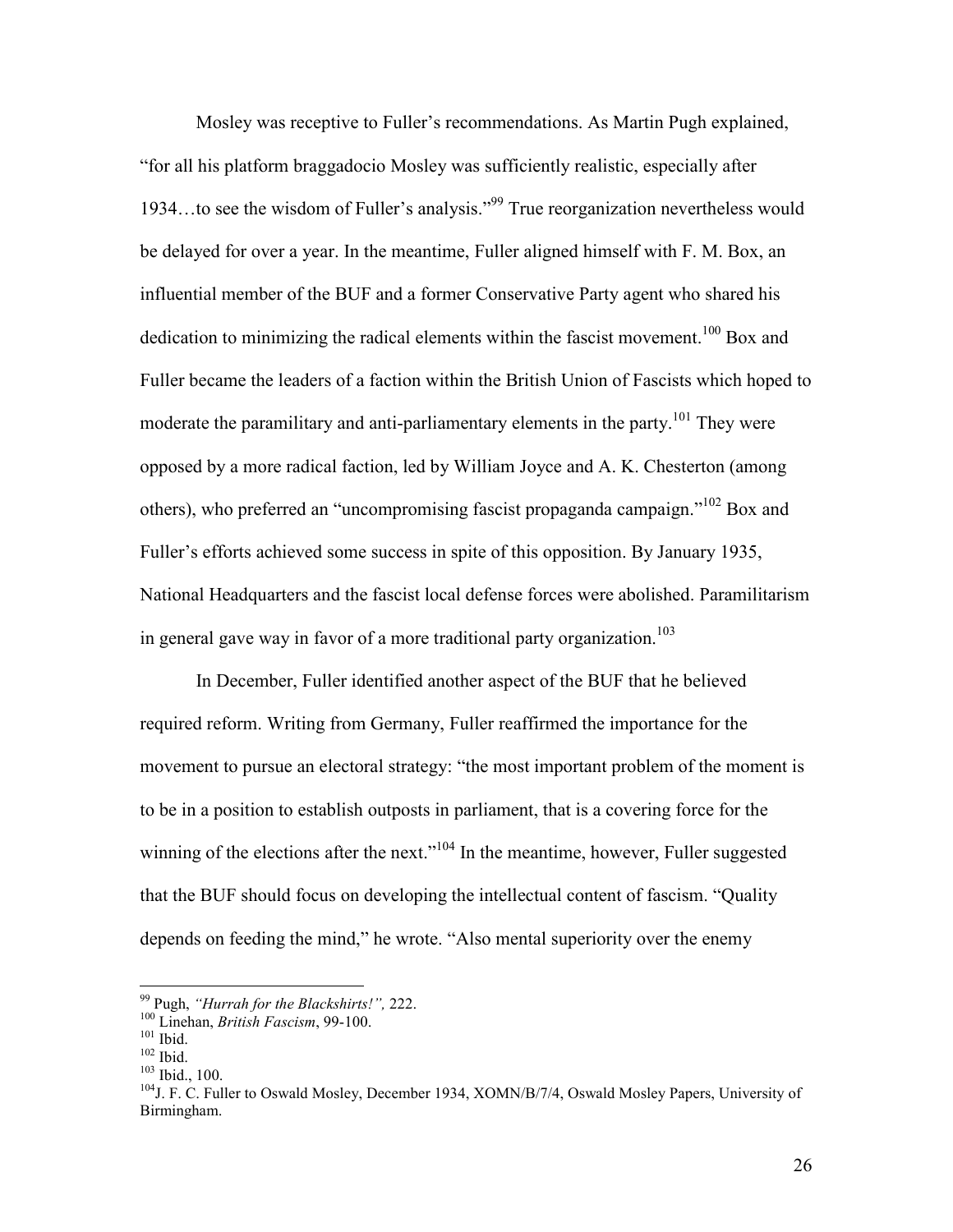stimulates enthusiasm + prestige."<sup>105</sup> The cultivation of the "mental superiority" of the fascist movement became one of Fuller's chief occupations over the following several months. January 1935 saw the publication of the first number of *Fascist Quarterly*, a BUF periodical that was consciously intended to elevate the level of British fascist discourse. Fuller contributed several articles to *Fascist Quarterly* during the early part of 1935, producing a notable essay on "Fascism and War," in which he described the positive role he believed that a fascist government would play in bringing about military modernization and rationalization.

Fuller's best known contribution to *Fascist Quarterly*, however, appeared in the first number in January 1935. In an article titled "The Cancer of Europe," Fuller set out to describe the malign Jewish conspiracy that he believed had been in motion "for over a thousand years."<sup>106</sup> "Having given Christianity to the world," he wrote, "these strange people have never ceased in their endeavors to destroy Christian culture."<sup>107</sup> He declared that the Jews desired to "dominate all other races..."<sup>108</sup> According to his view of history, "for over 1,000 years the Jews have been a world-wide power, a net of conspiracy and of race interests stretched over half the globe."<sup>109</sup> This sort of anti-Semitism was not entirely new to Fuller's writing. Even prior to his involvement with the BUF, for instance, he had denounced the League of Nations as a "pink Jew-Bolshevik baby." The force and vehemence of Fuller's expression of anti-Semitism in "The Cancer of Europe" was nevertheless a novel and disturbing development. Fuller blamed the Jews for many of the destructive revolutions in world history. The Bolshevik Revolution in Russia, for

 $\overline{a}$  $105$  Ibid.

<sup>106</sup> J. F. C. Fuller, "The Cancer of Europe," *Fascist Quarterly* 1, no. 1 (January 1935): 66.

 $107$  Ibid.

 $108$  Ibid., 68.

<sup>109</sup> Ibid., 70.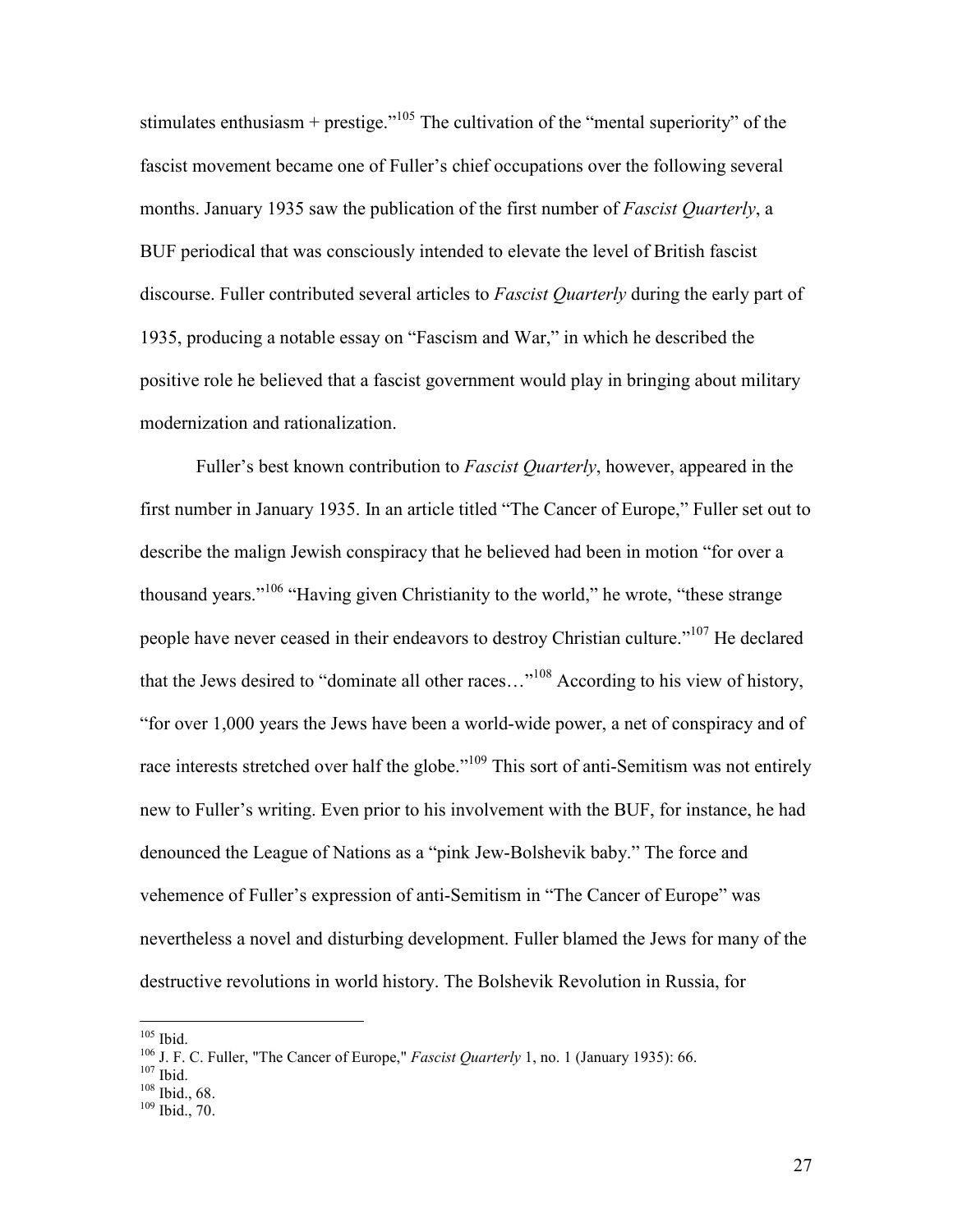example "was almost entirely controlled and directed by Jews."<sup>110</sup> The League of Nations was also the product of a Jewish conspiracy, being an effort to undermine nationalism and to pave the way for the triumph of the Soviet Union.<sup>111</sup> The Jews were even responsible for general moral degradation, producing "economic and moral chaos."<sup>112</sup> In order to create moral anarchy, Fuller explained, "immense and continuous demoralizing pressure is placed upon the masses, a thing easily accomplished to-day through the newspapers and the cinema, both of which are largely controlled by Jews..."<sup>113</sup> He blamed nearly everything that he found distasteful in modern culture on the Jews, including jazz, "the latrine type of war story" (a category which included *All Quiet on the Western Front*) and the latest developments in artistic expression. "Art," he declared, "in the form of painting and sculpture, has been lowered to the level of a gross animalism, ugliness being deified..."<sup>114</sup>

Fuller's attacks on the Jews went well beyond the typical content of fascist anti-Semitism. He undertook to describe "Jewish magic," which was centered around the Qabalah and the *Zohar*. "Through magic," Fuller wrote, "not only were the Jews enabled to stimulate an intellectual revolt against the Church, but to gain control of the secular powers which were antagonistic to the Church…"<sup>115</sup> The "magic" controlled by the Jews was practiced for centuries, giving rise to a wave of witchcraft and sorcery which spread throughout Europe.<sup>116</sup> Ultimately, "Jewish magic" found a new expression in

- $111$  Ibid., 75.
- $112$  Ibid., 76.
- <sup>113</sup> Ibid., 76.
- $114$  Ibid., 76-7.
- $115$  Ibid., 78-9.
- <sup>116</sup> Ibid., 78.

 $\overline{a}$  $110$  Ibid., 74.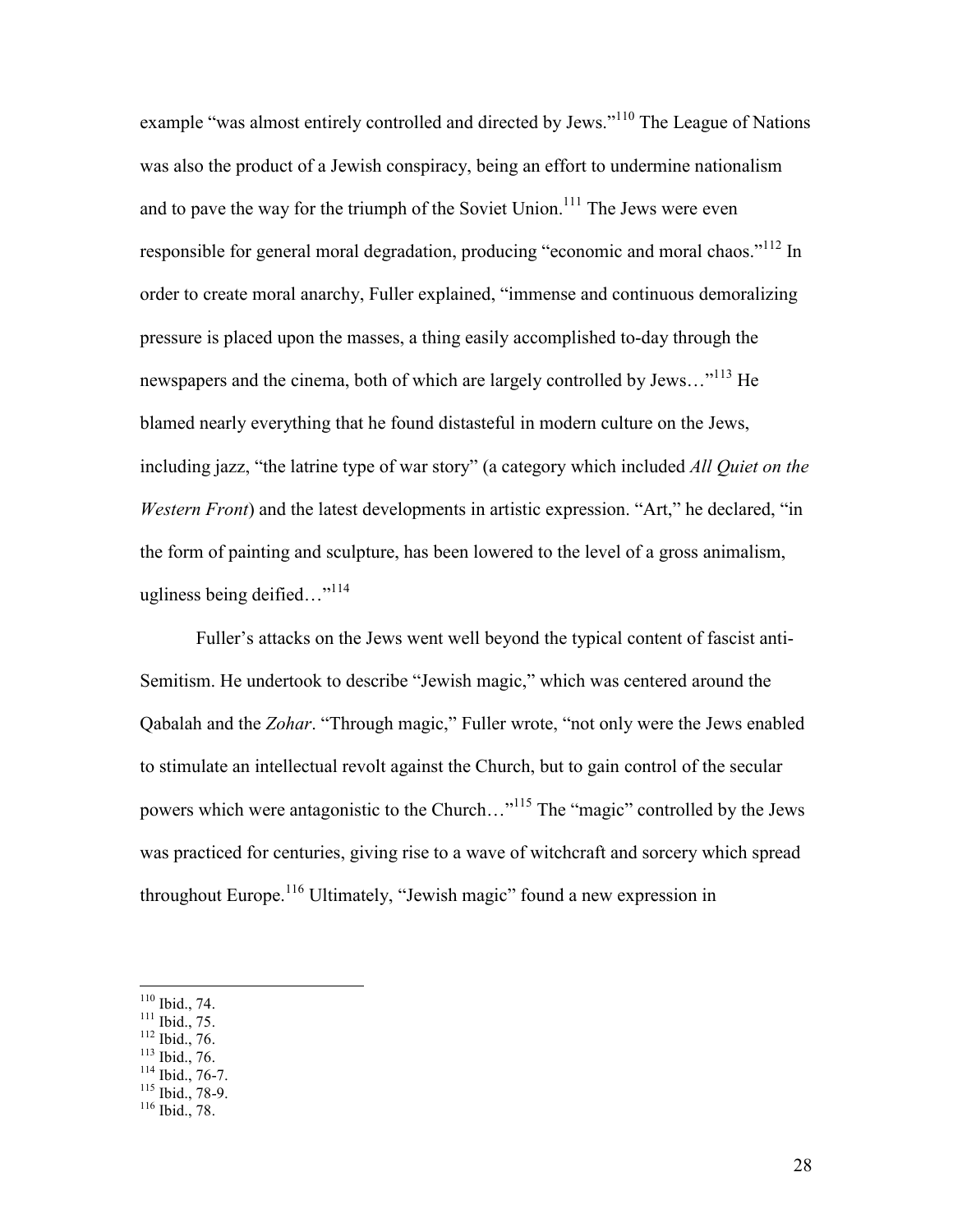psychoanalysis, the doctrines of which were "subversive and anti-Christian."<sup>117</sup> The variety of anti-Semitism to which Fuller subscribed was entirely unique – it was, as Linehan described it, a fusion of "extreme conspiratorial anti-semitism with medieval or magical anti-semitism."<sup>118</sup> Fuller's radical anti-Semitic views provoked an immediate backlash, and he wrote a lengthy letter to the editor of *Fascist Quarterly* in response. He claimed absurdly that his criticism of the Jews in "The Cancer of Europe" had not been truly anti-Semitic. "As an Englishman I can object to the Sinn Fein movement without being proclaimed anti-Irish, or I can resent the crimes of Italian gangsters in Chicago without being classed as anti-Italian or anti-American; but once question the loyalty of Jewish revolutionaries and criminals, and one is forthwith proclaimed an anti-Semite, that is, a person so one-eyed and fanatical that he cannot recognize a good Jew from a bad one."<sup>119</sup> Proclaiming that he had "met not a few Jews whom I can full-heartedly respect," he noted that he had "learned much from such writers as Maimonides, Avicebron and Spinosa...<sup>"120</sup> The rest of his letter consisted of quotations from what he termed "Jewish" sources," which he claimed supported the arguments that he had put forward in "The Cancer of Europe." At the end of his letter, he even went so far as to argue that he had made a special effort to "sympathize with this 'peculiar people' as regard their persecutions and to credit them with virtues which most of these critics do not deign to hint at."<sup>121</sup> Fuller's comments in "The Cancer of Europe" mark him out, along with William Joyce and A. K. Chesterton, as one of the BUF's most extreme anti-Semites. Fuller's paranoid conspiratorial anti-Semitism however was perhaps unique within the

 $\overline{a}$ 

29

 $117$  Ibid., 79.

<sup>118</sup> Linehan, *British Fascism*, 193.

<sup>119</sup> J. F. C. Fuller, "General Fuller on the Jews," *Fascist Quarterly* 1, no. 2 (April 1935): 232.

<sup>120</sup> Ibid., 232.

<sup>121</sup> Ibid., 242.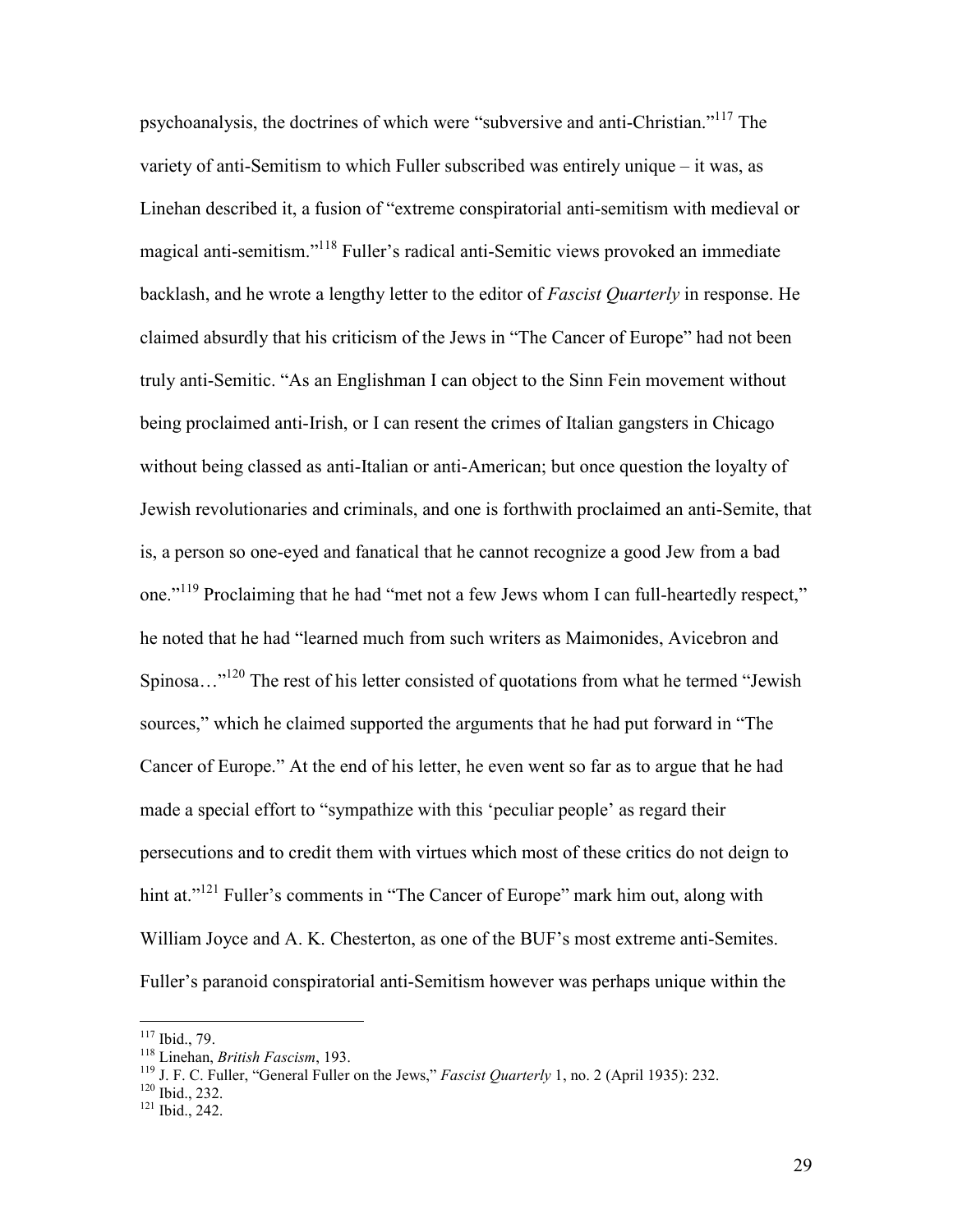British fascist movement for its emphasis on "magic" and mysticism in general – elements which were influenced by Fuller's long-standing interest in the occult. Altogether, it is clear that Fuller was not wholly dedicated to moderating the message and tactics of the BUF. Although Fuller's organizational proposals were intended to transform the British Union of Fascists into a more traditional political party – one that would be more suited to what he conceived to be the character of the British people – his attempt to promote the "mental superiority" of British fascism served only to exacerbate the fascist movement's extremism and political (and social) irrelevance.

### IV. THE ITALIAN-ETHIOPIAN WAR

Fuller's first year within the British Union of Fascists was unique as his efforts during that time were focused almost exclusively on the internal affairs (whether organizational or intellectual) of the party. Beginning in the summer of 1935, Fuller's activities as a fascist became increasingly focused on international events – partly as a result of the escalating crisis in Abyssinia. After 1935, Fuller's principle contribution to the BUF would be his interaction with and response to continental fascism. But although Fuller would only begin to travel abroad extensively beginning in October 1935, he devoted some effort to the consideration of foreign fascism during his first year in the BUF. His principle experience abroad during this time was a short vacation in Germany, which he took during the winter of 1934-5. While en route to Feldberg in southern Germany he stopped briefly in Berlin, where he was asked "by a German of note" whether he wished to meet Hitler.<sup>122</sup> He leapt at the opportunity and was granted an audience with Hitler in the old Reichskanzlerei. As Fuller recounted afterwards, their

<u>.</u>

30

<sup>122</sup> J. F. C. Fuller, "Notes on German Mechanization," *The Fighting Times*, Oct. 1940, 276.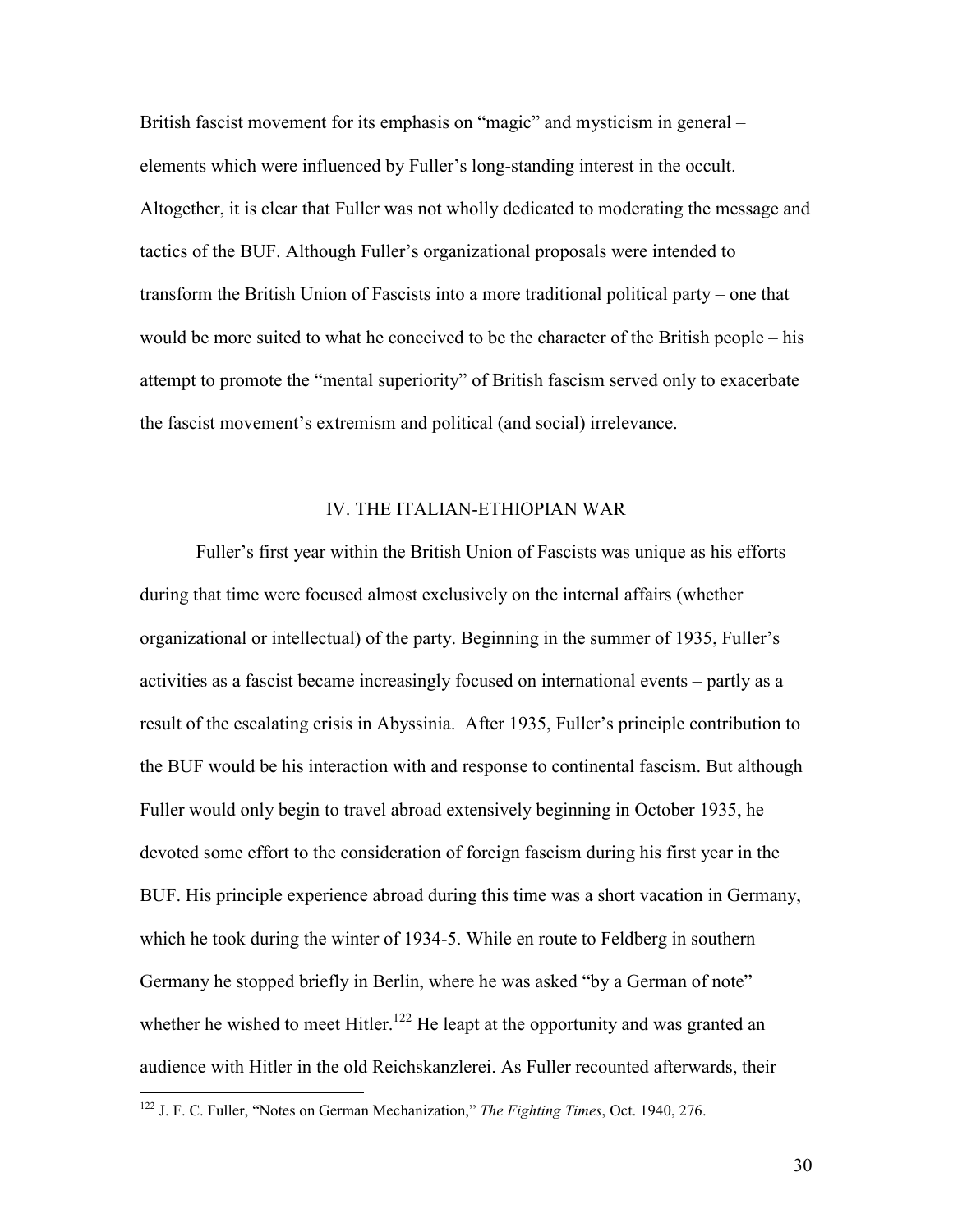conversation focused for the most part on the First World War. He was nevertheless impressed by Hitler's grasp of the importance of mechanization; he was left "in no doubt" that Hitler recognized that resolution of the next war would depend on the use of mechanized arms.<sup>123</sup> Fuller was very readily convinced that Hitler, the dynamic leader of what Fuller considered to be a modernist and "scientific" movement, would naturally pursue a policy of general mechanization. His principle obstacle, he reasoned, would be the German military leadership, "for not one of his leading generals was as yet 'mechanized' in spirit, and being for the most part elderly men they were never likely to become so."<sup>124</sup> During their conversation, Hitler had also made the comment, illustrative of his political philosophy, that "the people are impotent, they cannot rule themselves; yet I cannot rule the people unless I am the soul of the people."<sup>125</sup> Hitler's attitude towards politics and the military establishment, taken together, fit very neatly into Fuller's conception of the role of the authoritarian leader in a fascist state. The Leader, the unchallenged representative of the people, would sweep aside all resistance to the cause of modernization and rationalization.

Aside from his chance meeting with Hitler, Fuller gave relatively little consideration to international questions during the first months of 1935. He briefly turned away from his standard commentary on the poor state of Britain's military to argue, in an article titled "Imperial Defense," that Britain should assume an isolationist stance similar to that which had characterized British diplomacy between 1815 and 1875. Rather than "mixing ourselves up in the tangled net of international politics," the British should focus

 $123$  Ibid.

 $124$  Ibid.

<sup>125</sup> J. F. C. Fuller, *Towards Armageddon: The Defence Problem and Its Solution* (London: L. Dickson, 1937), 43.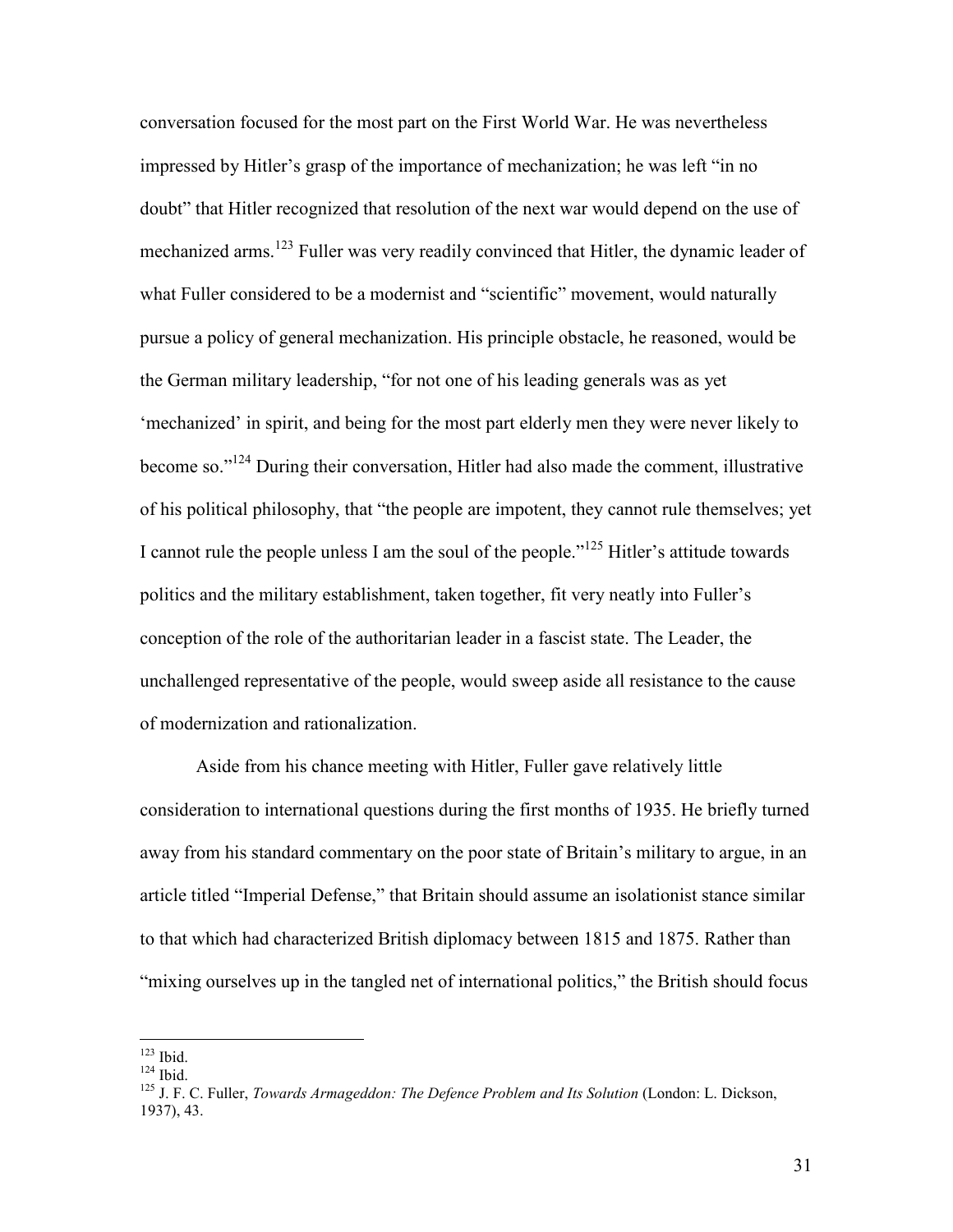on rearmament and military reorganization.<sup>126</sup> In place of Britain's then-close involvement in the League of Nations, Fuller argued that Britain should rather seek to maintain friendly relations with the United States as well as fascist Italy. An "*entente*" with Italy, according to Fuller, would be particularly advantageous, as Britain could then freely stand apart from any future Franco-German conflict without fearing any threat to the Mediterranean or the North Sea.<sup>127</sup> In another article, he repeated his standard arguments against the League of Nations, returning to the concept behind *Empire Unity and Defense* that the British Empire was "the only peaceful league of nations which exists."<sup>128</sup> Britain should consolidate the empire and rearm, "not because we want to fight anyone in particular, but because, as long as the inmates of the European war asylum remain criminal lunatics, a bludgeon, though it may not solve a political argument, can defend our lives."<sup>129</sup> These stray comments represent for the most part little beyond what Fuller had already argued for in more detail in *Empire Unity and Defense* and elsewhere. Fuller continued to regard the international situation as a problem for other nations; Britain should disengage from its international obligations and focus on the development of the empire. Insofar as alliances with other states should be pursued, they should be pursued purely with British interests in mind, rather than any altruistic motives.

Fuller's most striking comments on the international situation during this period were found in his article on "Germany – As I See It," published in *English Review* in May. While this article contained few explicit policy recommendations, it clearly showed the evolution of Fuller's attitude towards Nazi Germany – and significantly

l

<sup>126</sup> J. F. C. Fuller, "Imperial Defense," *The Nineteenth Century and After*, February, 1935.  $127$  Ibid.

<sup>128</sup> J.F.C. Fuller, "Britain Should Use The Big Stick," *Sunday Mail*, March 31, 1935, 19.  $129$  Ibid.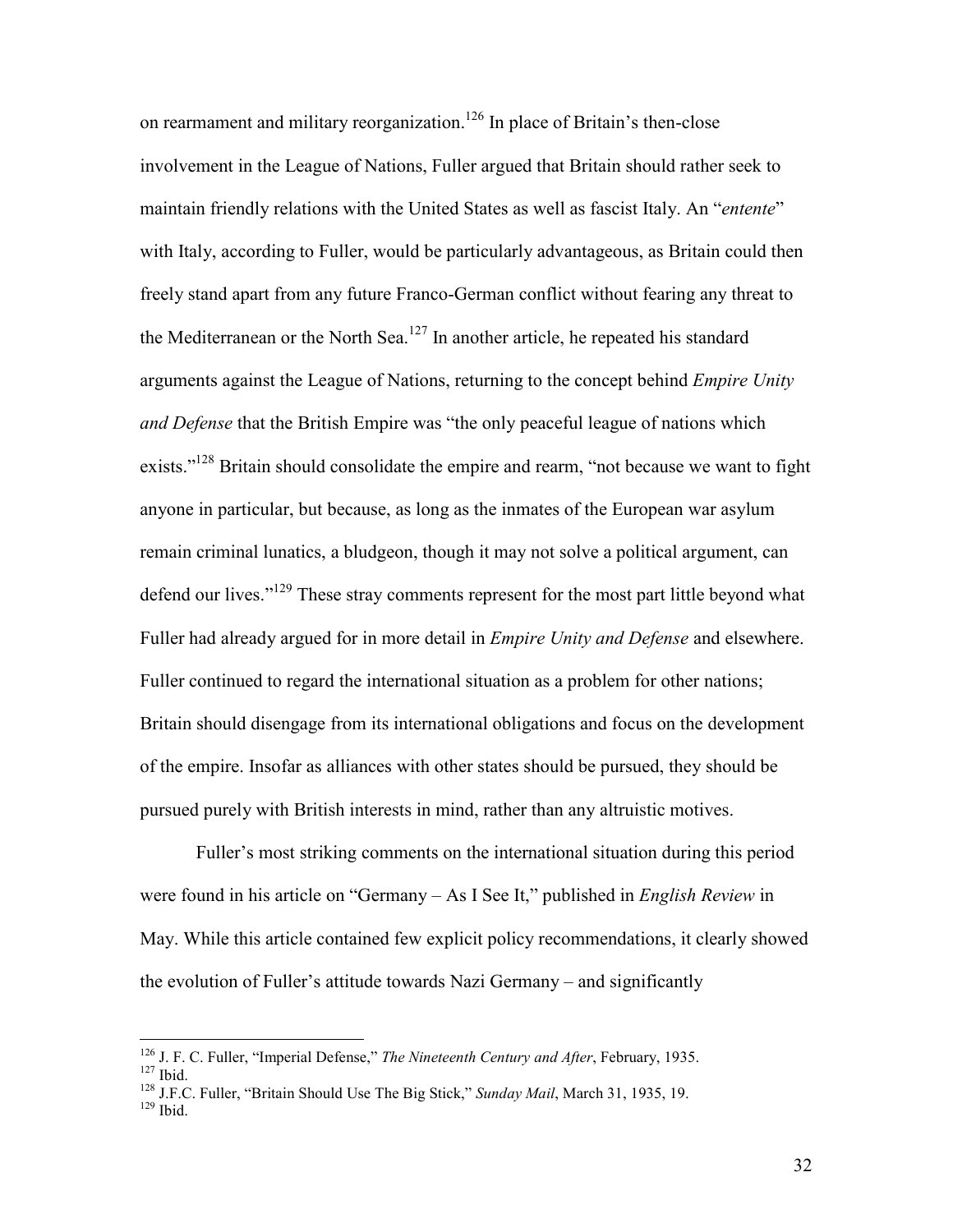foreshadowed the pro-Nazi stance that Fuller would exhibit with greater force in the wake of his disappointing experience of Italian fascism during the Italian-Ethiopian War. While Fuller stopped short of the more extreme pro-Nazi sentiments that he later adopted (claiming merely to be expressing the opinion of a "considerable yet inarticulate minority" of Britons favorably disposed towards the Nazi regime),  $^{130}$  he nevertheless displayed considerable sympathy for the German dictator and for Nazism generally. He also attempted to excuse the brutality of the Nazi regime, downplaying German atrocities or defending them as unavoidable in the circumstances. Hitler appeared to Fuller as an almost saint-like figure, a man of the people who was "as a spark" to the "inert bits of despondent humanity" of the German people.<sup>131</sup> Hitler had raised Germany from the "slough of despond" created by the Treaty of Versailles, "[raising] an entire nation from degradation to a sense of dignity."<sup>132</sup> Fuller already believed that Hitler was one of the greatest figures of the age – "…whatever history may relate of him," Fuller wrote, "[Hitler] will pass down the ages as one of the most remarkable personalities of this century."<sup>133</sup>

Nazi policy seemed to Fuller to be worthy of admiration, if not necessarily of emulation. He discerned two underlying principles of Nazism – the paramount importance of the "common weal" over "personal advantage" ("this may be called Hitlerism") and the restoration of Germany's status as a Great Power.<sup>134</sup> According to Fuller, the first principle had been taken to extreme lengths during the "events of June 30 last" – the Knight of Long Knives, which was one of the most infamous examples of

<sup>130</sup> J. F. C. Fuller, "Germany - As I See It," *The English Review* (May 1935): 584.

<sup>131</sup> Ibid., 587.

<sup>132</sup> Ibid., 586.

<sup>133</sup> Ibid., 586.

<sup>134</sup> Ibid., 587.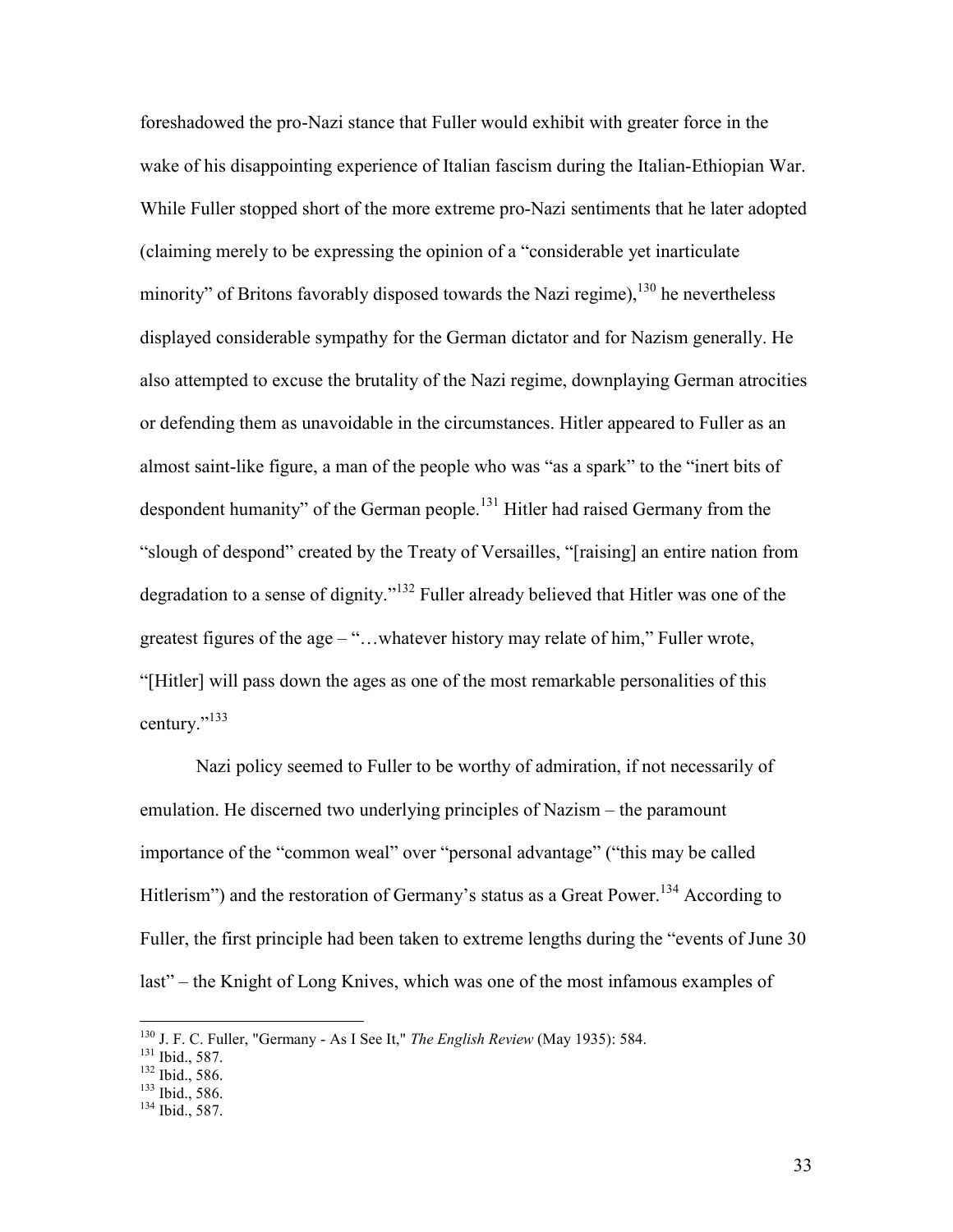Nazi barbarity in 1934.<sup>135</sup> The open violence with which the so-called "Röhm Putsch" was repressed had in fact been perfectly justified. "Though possibly and probably Hitler realized that a number of innocent people were likely to suffer with the guilty," Fuller explained, "my opinion is that he felt that this was better for the Reich than long drawnout trial which would have degraded Germany in her own eyes."<sup>136</sup> This was evidently an example – "ruthless in its personal application"<sup>137</sup> – of the principle of common good before private gain! As regards Hitler's bellicose rhetoric, Fuller suggested that this was no more than a campaigning tactic: "when Hitler says he stands for peace," Fuller wrote, "we may believe him."<sup>138</sup> Fuller's views as outlined in "Germany – As I See It," however, fall short of endorsing Nazi policy altogether – let alone suggesting that British politics should be reorganized along Nazi lines. From his experiences in Germany, Fuller concluded that the Nazi state was in danger of "over-organization – the mechanization of body and soul."<sup>139</sup> If Nazism were to lead to the creation of a rigidly bureaucratic state, Fuller declared, "Germany is doomed."<sup>140</sup> The lessons that Fuller drew from the German example were extremely broad – Hitler's success merely demonstrated the importance of "energetic minorities led by daring individual personalities" in world history.<sup>141</sup> The German model, in fact, did not appear to Fuller to be capable of importation to Britain: "…in the conditions which surround us," Fuller wrote, "there would appear to be little room for a man of the type of Hitler…"<sup>142</sup> Fuller merely suggested that there was room

- <sup>137</sup> Ibid., 587.
- 138 Ibid., 589.
- <sup>139</sup> Ibid., 591.  $140$  Ibid., 591.
- $141$  Ibid., 591.

 $135$  Ibid., 587.

<sup>136</sup> Ibid., 588.

<sup>&</sup>lt;sup>142</sup> Ibid., 591.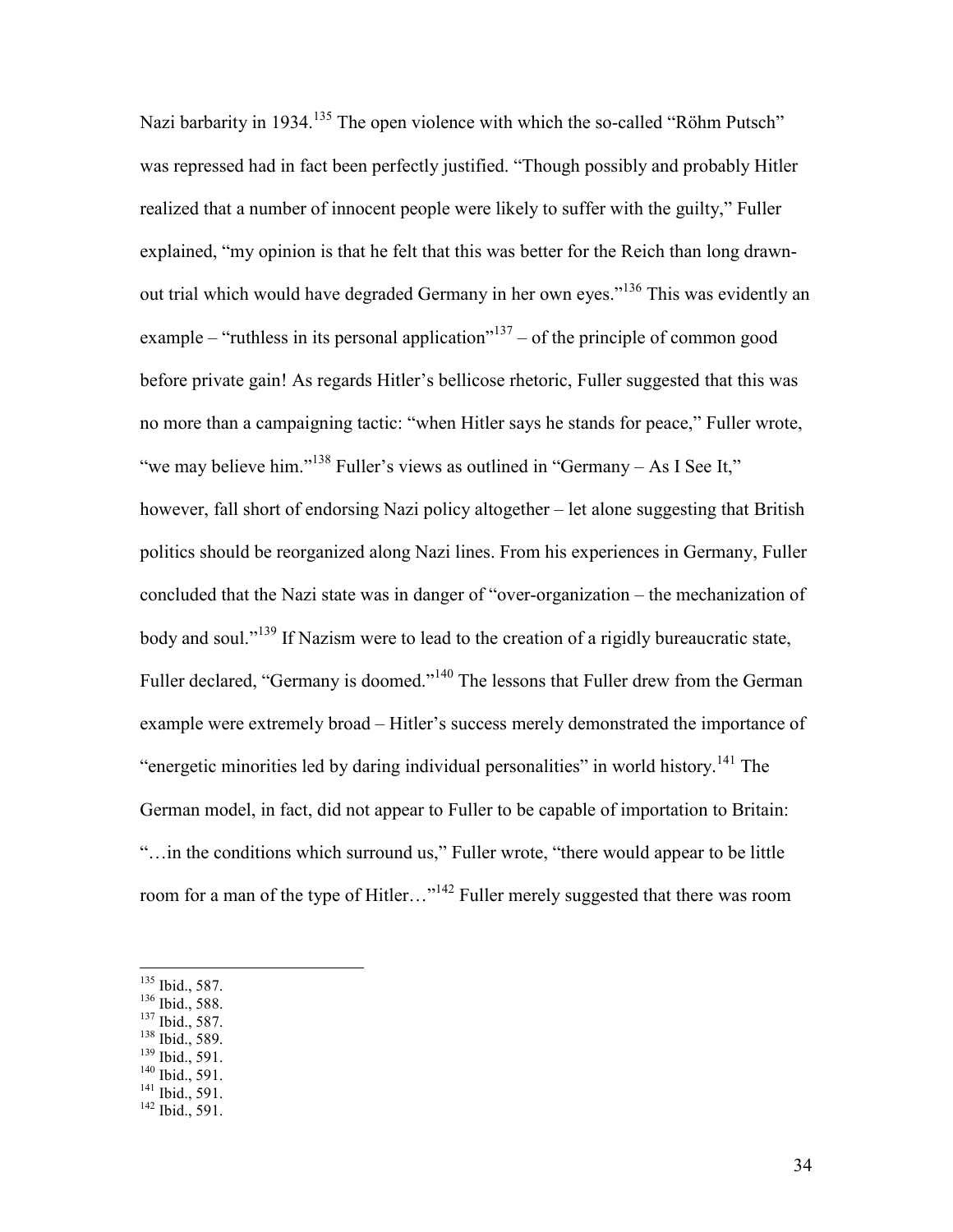for Hitler's "faith, energy and single-mindedness" in the British political system – in short, room for what Fuller conceived to be the platform offered by the BUF.<sup>143</sup>

In spite of the clearly positive opinion of Nazi Germany that Fuller expressed in his article for the *English Review* – which stood out as a singular anomaly in his journalistic output in 1935 – Fuller's general attitude on foreign affairs during this period may be characterized as cautiously pro-Italian. His views would be put to the test as he became increasingly involved with the practical questions of BUF foreign policy as war between Italy and Abyssinia loomed in August 1935. An article by Fuller marked the beginning of *Blackshirt*'s antiwar campaign, appearing on August 23 under the headline "Britain Must Keep Out of the War."<sup>144</sup> Fuller's article staked out his basic position on the developing international crisis. Although presented in forceful and simplistic language, his case against intervention in the Italian-Ethiopian conflict drew heavily from his established analysis of the "natural history of war." Italy, according to Fuller, had been denied the fulfillment of its rightful territorial ambitions by the Treaty of Versailles. Lacking an outlet for its rapidly growing population (Fuller conveniently overlooked Italy's extant colonial holdings in Libya and Eritrea), Italy faced a stark choice between territorial expansion and starvation. As starvation could in all probability lead to Italy falling to Bolshevism, Italy was forced to accept the conquest of Ethiopia as the "lesser evil."<sup>145</sup> Moreover, Ethiopia was particularly suited to colonization, being sparsely populated and "potentially rich." The underdeveloped state of Ethiopian society was offered as a further justification for Italian aggression: "What is just in Abyssinia,"

<u>.</u>

<sup>143</sup> Ibid., 591.

<sup>144</sup> J. F. C. Fuller, "Britain Must Keep Out of the War," *Blackshirt*, August 23, 1935, 1.

<sup>145</sup> Ibid.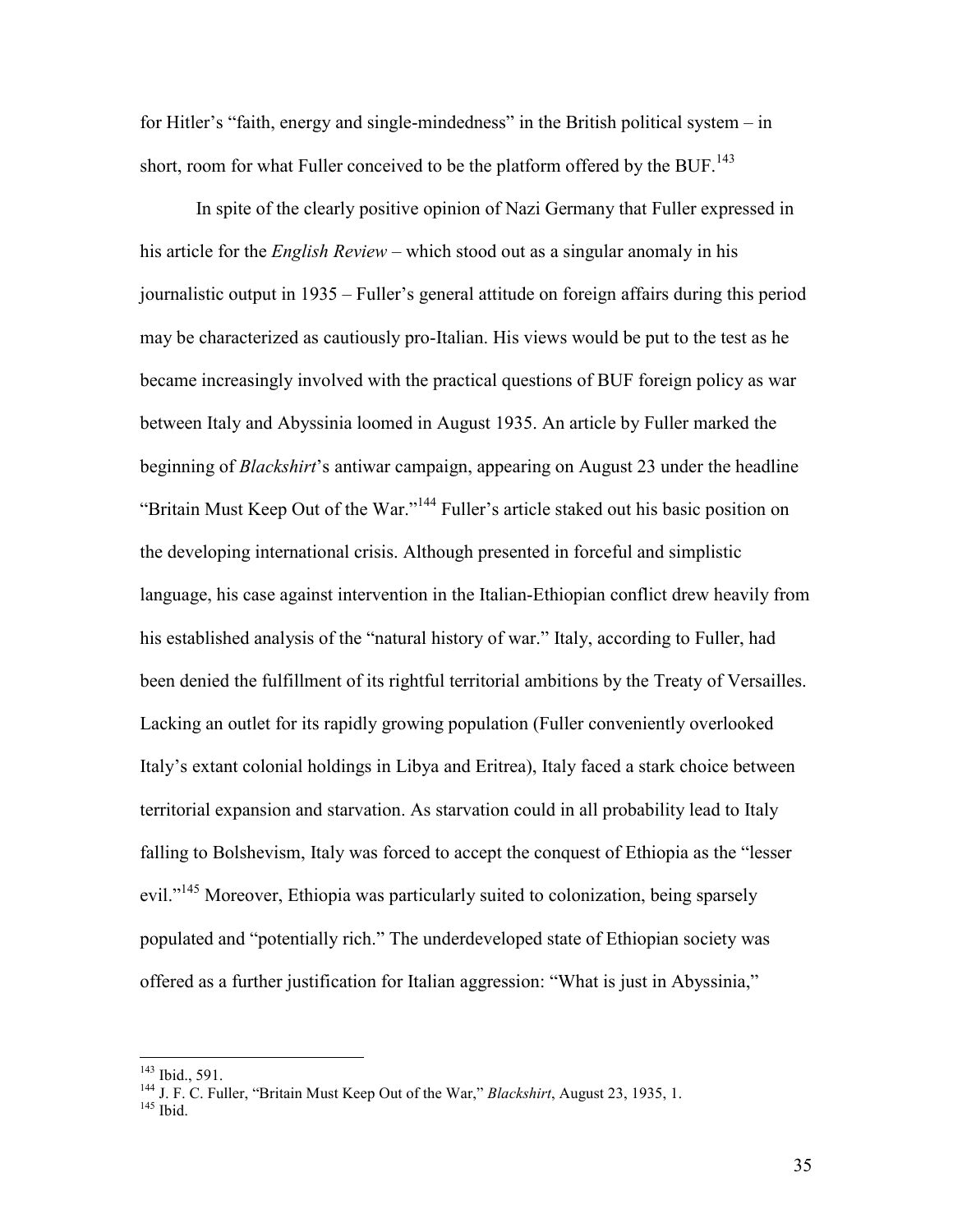according to Fuller, "would be classed as sheer brutality in the most backward of our colonies."  $146$ 

 Many of the themes that Fuller touched upon in his initial article would be taken up and elaborated as the BUF launched its first great antiwar campaign under the slogan "Mind Britain's Business" in September. In the meantime Fuller departed for Germany, where he was dispatched as a military correspondent for the *Daily Mail*. Fuller was the sole foreign correspondent to witness the German army maneuvers on Lüneburg Heath.<sup>147</sup> What he saw of the German military confirmed his belief in the basic antimodernism of traditional military organizations. Fuller met Field Marshal von Blomberg and General Beck, both of whom were staying at his hotel. Although sympathetic to mechanization, Beck and von Blomberg, according to Fuller's later reflection, lacked the "violent and revolutionary" interest in military modernism "which alone can jog military thought out of its monastic ruts."<sup>148</sup> The head of the German army, General von Fritsch, struck Fuller as even less capable of grasping the reality of modern warfare:

Though very Prussian, to me he was peculiarly English, for I sensed that he looked upon my humble self as a military Anti-Christ, a kind of mechanical fiend who was out to destroy the glory of von Bredow and obscure in smoke and smell the glittering gatherings on the hill of Frenois and suchlike things.<sup>149</sup>

Fuller's analysis in his articles was more forgiving. The German army's lack of modern weaponry was a blessing in disguise for, without the retarding influence of old weapons, the German army would be relatively free to embrace the principles of modern warfare.

<sup>146</sup> Ibid.

<sup>147</sup> Trythall, *Boney Fuller*, 187.

<sup>148</sup> J. F. C. Fuller, "Notes on German Mechanization," *The Fighting Forces* (October 1940): 277.

<sup>149</sup> Ibid., 277.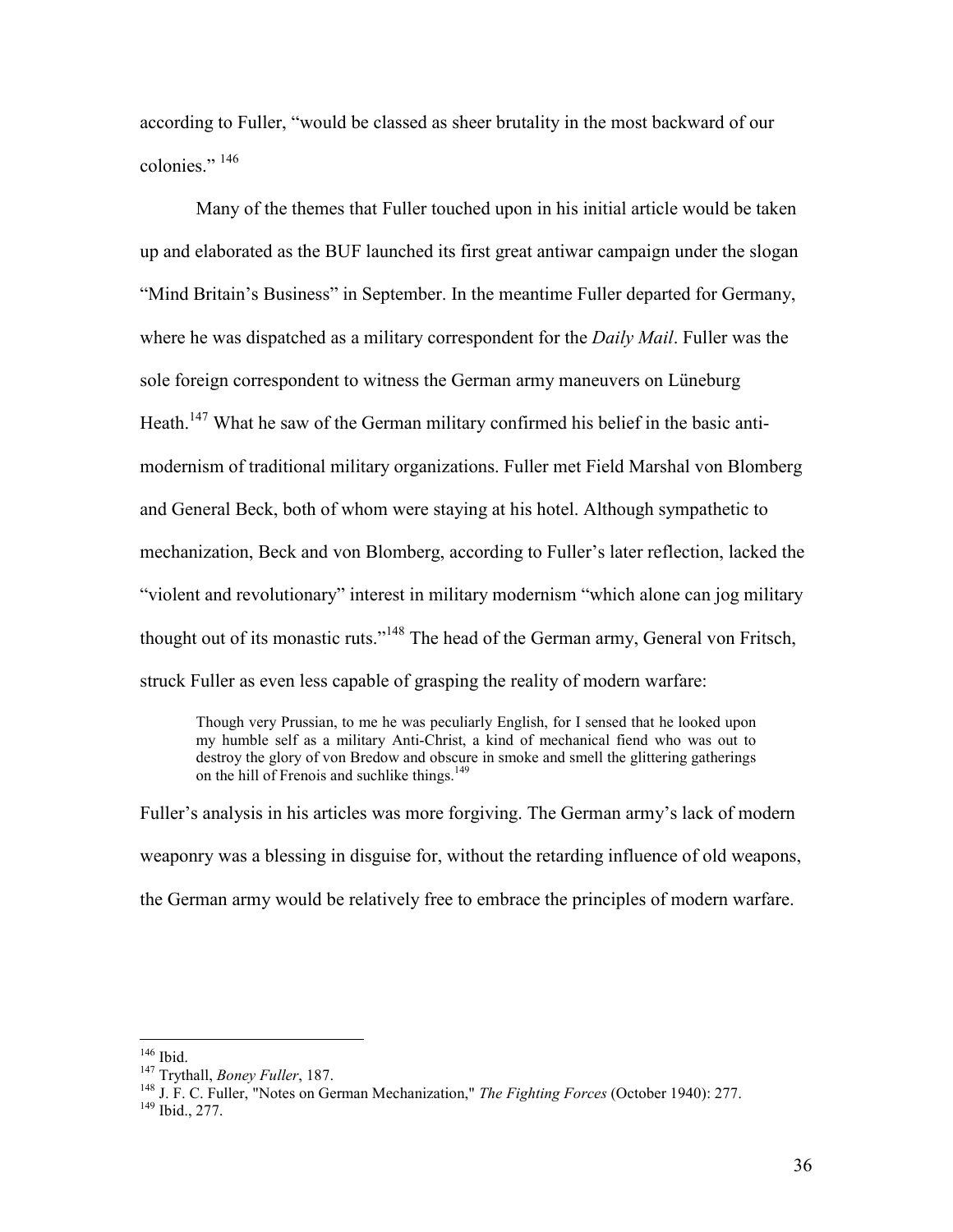Fuller concluded, therefore, that "the tactical possibilities of the German army are overwhelming."<sup>150</sup>

 Fuller moreover was extremely impressed by the martial spirit exhibited by soldiers and civilians alike, which confirmed his belief in the capacity of fascism to bring about a European spiritual revival. As he argued, the important part of the maneuvers was not the military action itself – which was, due to the lack of modern weaponry, largely anachronistic – but rather "the spirit behind what was done."<sup>151</sup> He had nothing but praise for the martial fervor displayed by the participants, remarking that "never do I remember having seen so keen a delight by soldiers in soldiering, or so keen an appreciation of things military as was displayed by these thousands of spectators…"<sup>152</sup> His conclusion was predictable: "In this spirit lies the foundation of German military strength. The rest, important thought [sic] it is, is nothing more than common sense."<sup>153</sup> This represented reaffirmation of Fuller's belief that the spiritual revival of fascism could overcome military conservatism and bring about genuine modernization. What Fuller had seen at the German maneuvers appeared to vindicate his embrace of fascism as a means to achieve military reform.

 Fuller's next journey abroad would take him to Italy and from there to Abyssinia, where he would have his first opportunity to see how well a fascist government could cope with a real war – something more substantive than well-rehearsed maneuvers. In late September, Lord Rothermere appointed Fuller to serve as the *Daily Mail* correspondent to Ethiopia in the event of an Italian invasion. Fuller accepted the

l

<sup>150</sup> J. F. C. Fuller, "British General & German Army Test," *The Daily Mail*, September 5, 1935, 10.

<sup>151</sup> J. F. C. Fuller, "Giant German Army March-Past," *The Daily Mail*, September 9, 1935, 10.  $152$  Ibid.

 $153$  Ibid.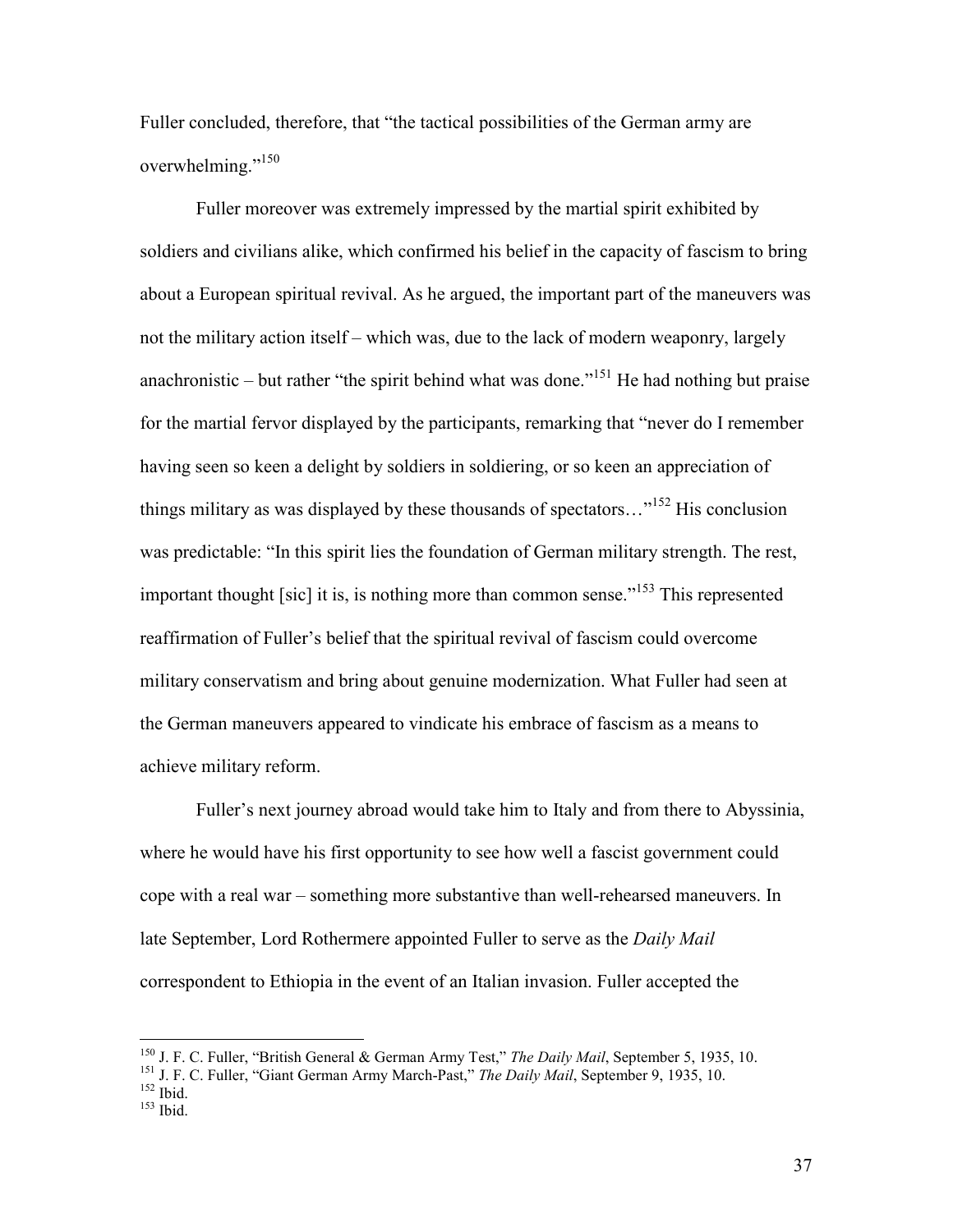assignment which, as Fuller's articles from the front lines reveal, called upon Fuller to engage in a purely military analysis of developments in the war. Fuller was however by no means a dispassionate observer. As he indicated in a report written to Lord Rothermere after his return, summarizing his experiences in Abyssinia, Fuller understood the *Daily Mail*'s official attitude towards the war to be that "the war is an unwise one, yet it is no business of ours, and in the present explosive state of Europe any restrictions placed on Italy are dangerous."<sup>154</sup> The *Daily Mail*'s editorial policy was thus firmly within the newspaper's tradition of sympathy and – at times – outright support for Italian fascism.

 Fuller's own perspective on the war, however, went beyond the tepid noninterventionism advocated by the *Daily Mail*. In a letter to Mosley written soon after he received his appointment as special correspondent, Fuller asked the BUF leader to send a private letter to Mussolini requesting certain special accommodations. Fuller hoped to have a private meeting with Mussolini. He hoped moreover to use Mosley's connections to receive preferential treatment, stating that, "as a correspondent, I particularly want to get away from the mob of correspondents. What would suit me best would be to be attached to G. H. Q., anyhow to start with. As a soldier I shall know how much not to repeat."<sup>155</sup> As justification for his requested privileges, Fuller noted that "(1) I am a trained soldier. (2) I am a full-blooded Fascist."<sup>156</sup> Fuller offered the assurance that he would be "only too pleased to help his [Mussolini's] policy." Sympathy for Mussolini's

<sup>&</sup>lt;sup>154</sup> J. F. C. Fuller, "Report on Italo-Abyssinian War with Special Reference to the Campaign in Tigre," January 1936, box 5, J. F. C. Fuller Papers, Rutgers University, New Brunswick, NJ.

<sup>&</sup>lt;sup>155</sup> J. F. C. Fuller to Oswald Mosley, September 1935, XOMN/B/7/4, Oswald Mosley Papers, University of Birmingham.  $156$  Ibid.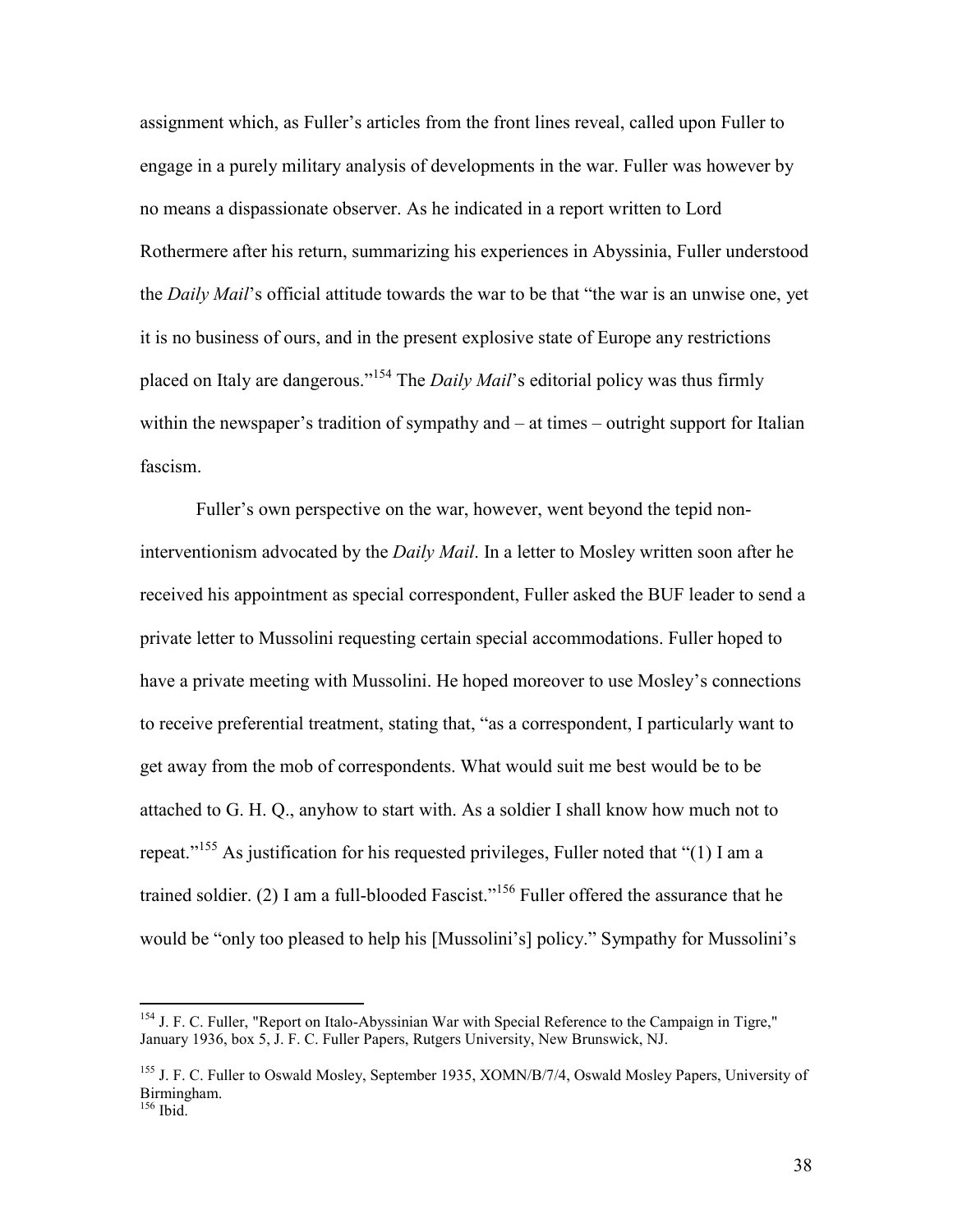fascist regime therefore brought Fuller to the point of supporting Italian aggression outright, rather than merely advocating British non-intervention. Fuller believed that his reporting could give real support to the Italian cause in Britain: "I think I can be of real help to Mussolini as well as to the Daily Mail."<sup>157</sup>

 Privately, the journey to Ethiopia represented more to Fuller than merely the opportunity to serve either as a war correspondent or as a propagandist. The Ethiopian war was Fuller's first chance to see whether the vigorous military rationalism that he attributed to fascism in theory held up in practice. Fuller had expressed his belief earlier in the year that "the outlook of Fascism upon war is a commonsense one, for the Fascist is a realist."<sup>158</sup> The fascist does not simply give in to hysteria: "He is open to examine the problem as a physician examines a patient…if the problem is solvable it will be solved scientifically, that is by seeking truth, maintaining an impartial mind and working in an orderly way."<sup>159</sup> It remained to Fuller to see whether real fascists employed as scientific and systematic an approach to the problems of war as the ideal fascist of his imagination. Fuller thus undertook his mission to Abyssinia with several overlapping intentions: as a correspondent, to report on military events as he saw them; as a fascist, to support the policies of Mussolini's government; and as an intellectual and military critic, to test the accuracy of his own assertions about the nature of fascism.

Fuller departed for Italy on October 3, arriving in Rome on the fourth.<sup>160</sup> The next day his first article on the war appeared in the *Daily Mirror* under the headline "How I

<sup>157</sup> Ibid.

<sup>158</sup> J. F. C. Fuller, "Fascism and War," *Fascist Quarterly* (April 1935): 140.

<sup>159</sup> Ibid., 140.

<sup>&</sup>lt;sup>160</sup> J. F. C. Fuller, "Abyssinian Diary," Fall 1935, box 4, J. F. C. Fuller Papers, Rutgers University, New Brunswick, NJ., 1.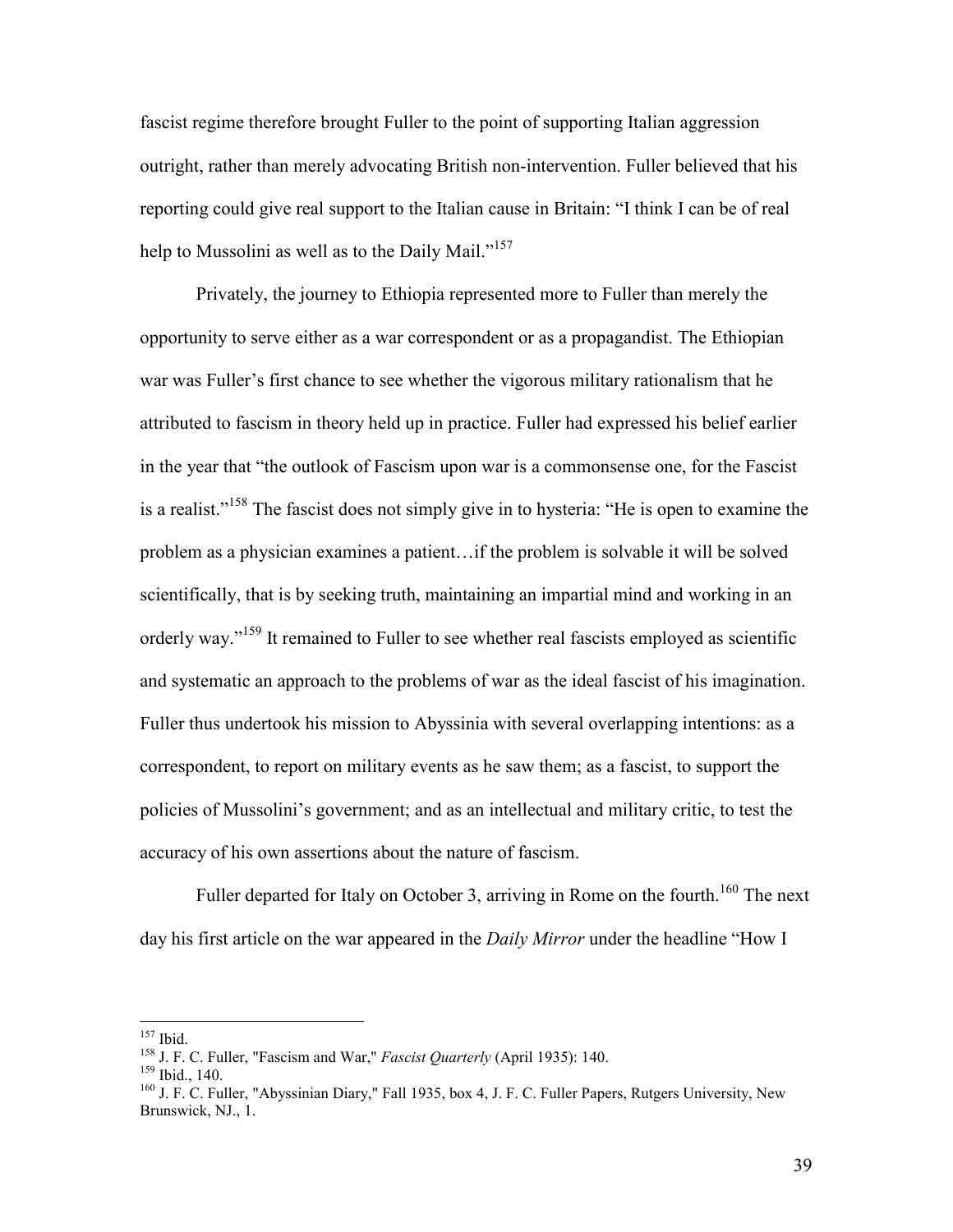Would Conquer Abyssinia."<sup>161</sup> Fuller started his analysis from the proposition that the war should be as short as possible as a long war would be exhausting and would necessarily weaken Italy relative to other European powers.<sup>162</sup> Believing that the Ethiopian government was held together only tenuously, he advocated the use mobile forces to seize the capital as soon as possible. After the occupation of Ethiopia's political center, "my main military problem will be solved; after that it will largely be replaced by one of police work and diplomacy."<sup>163</sup>

Fuller's article provides an important guide for understanding how he approached and responded to the war in Ethiopia: "How I Would Conquer Abyssinia" represented a practical application of the principles of war that Fuller had developed based on his experiences in the First World War. It is in effect a blueprint for a "rationally" conducted war (what Fuller later called "totalitarian warfare"). Italy's success or failure in implementing this (or a similar) strategy therefore played a crucial role in shaping his reaction to continental fascism in general and Italian fascism in particular.

 The day after arriving in Rome, Fuller called on the Italian Minister of Propaganda and received a formal letter of introduction to Mussolini – apparently due to Mosley's intervention on his behalf.<sup>164</sup> Fuller's appointment with Mussolini was fixed for October 7; he spent much of the intervening two days sightseeing, observing in his diary that the people appeared to be very calm in spite of the recently-declared war.<sup>165</sup> On the appointed day, he was met by Count Muiervi, the secretary to the Minister of

<sup>&</sup>lt;sup>161</sup> J. F. C. Fuller, "How I Would Conquer Abyssinia," *The Daily Mirror*, October 10, 1935, 12. <sup>162</sup> Ibid.

<sup>163</sup> Ibid.

<sup>&</sup>lt;sup>164</sup> J. F. C. Fuller, "Abyssinian Diary," Fall 1935, box 4, J. F. C. Fuller Papers, Rutgers University, New Brunswick, NJ. 1.  $165$  Ibid, 1.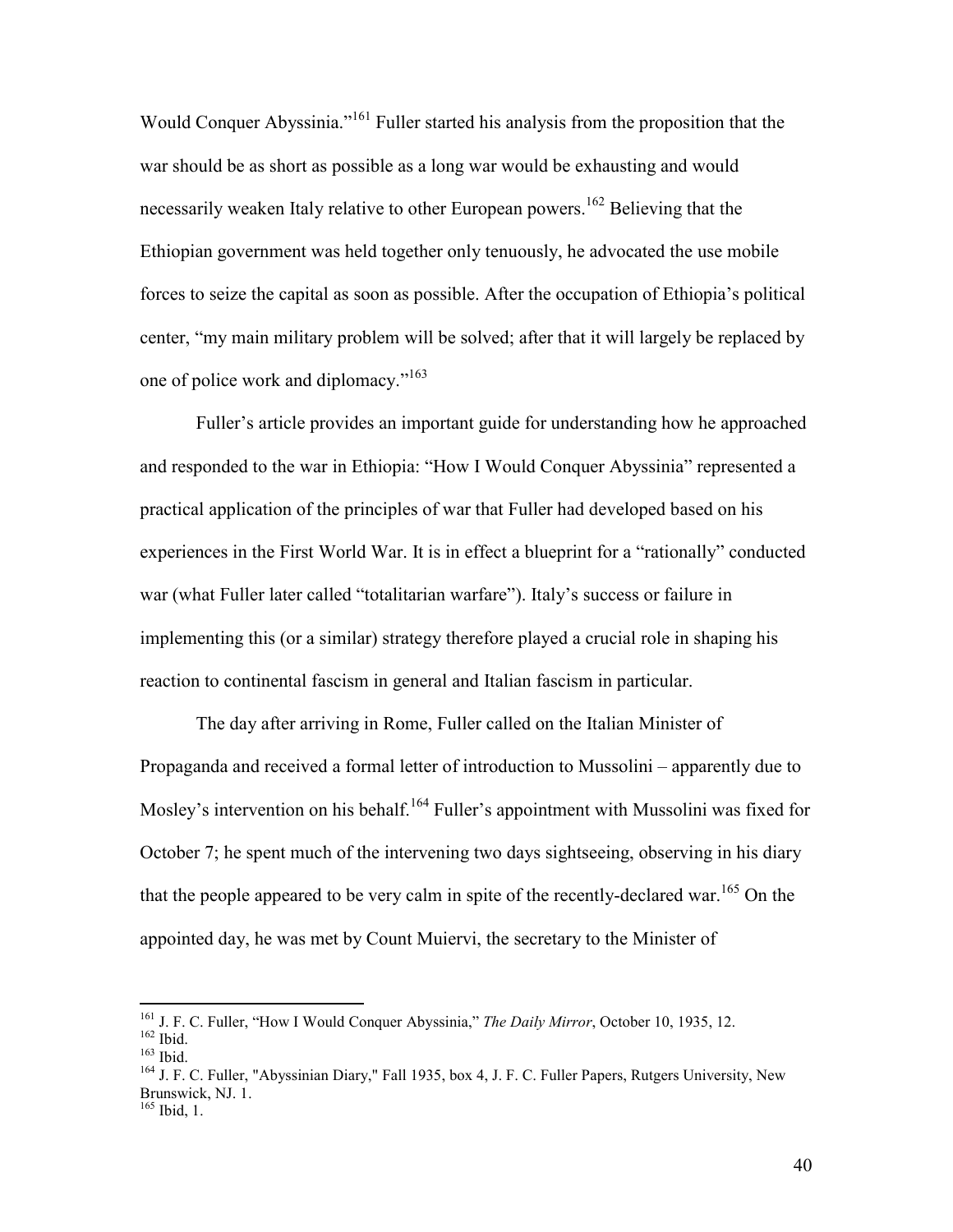Propaganda, who accompanied Fuller to Mussolini's home in the Plazza de Vennezia. After waiting for less than five minutes, Fuller was shown into "the great man's room."<sup>166</sup>

 Surprised by the dictator's short stature, Fuller found "the great man" to be an able conversationalist, "as easy to talk to as…Hitler."<sup>167</sup> Conversing in French, Mussolini first inquired how Fuller intended to get to Abyssinia. Upon hearing that Fuller had some concerns about traveling by air, Mussolini immediately called in an official from the Colonial Office. Fuller's passage to the theater of war by Italian troop transport was arranged forthwith – an ostentatious and no doubt deliberate display of power. Their conversation then turned to the situation in England, which Fuller attempted to explain. The Abyssinian crisis, according to Fuller, was "virtually over." At the worst, the League of Nations might impose sanctions on Italy "which were not sanctions at all." Mussolini expressed astonishment at the hostility of the British press towards the Italian invasion of Ethiopia, a phenomenon that Fuller ascribed to Jewish influence. Fuller explained his view that "behind the political situation was the international situation – the fight between the old world v. the new." According to Fuller, "Jewry dreaded fascism + would do its utmost to smash it." In consequence, Mussolini should seek to end the war as quickly as possible "because the weak link in the Italian harness was her staying power." Drawing on the argument that he had outlined in "How I Would Conquer Abyssinia," Fuller further warned that foreign powers would be quick to take advantage of any Italian weaknesses revealed over the course of a long war. Mussolini finally inquired into the progress of the fascist movement in England, which Fuller explained in full.<sup>168</sup>

 $166$  Ibid, 2.

 $167$  Ibid, 2.

 $168$  Ibid., 3.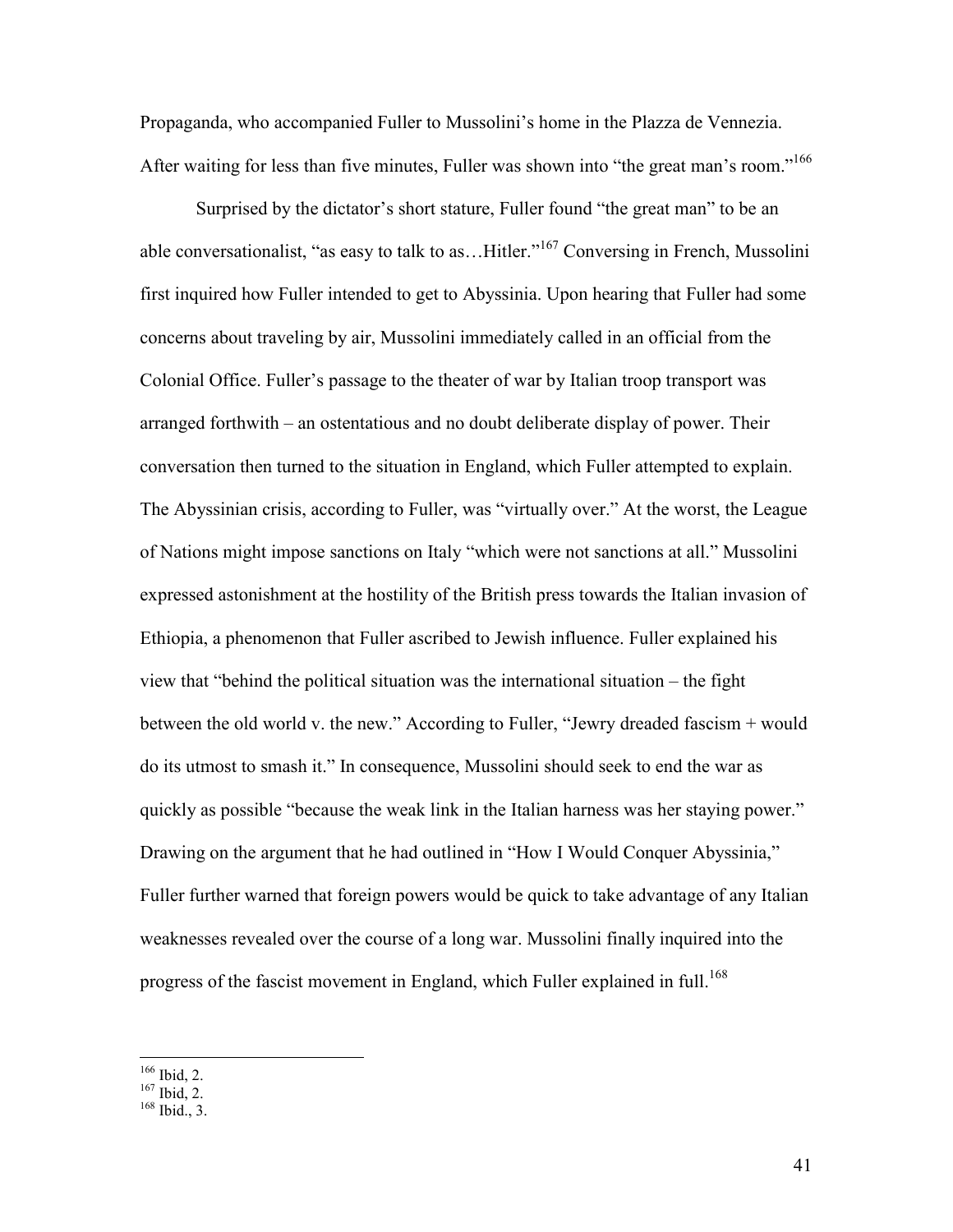Reflecting on the meeting, Fuller considered Mussolini himself to be impressive – "a man of Napoleonic caste." He and his government were nevertheless not without flaws. Fuller believed that Mussolini was ill served by his subordinates "who being dominated by his forceful personality are reduced to knock kneed yes men." These subordinates effectively controlled the population in a way that Fuller compared to the "doping" effect of artificial stimulants. Fuller speculated that this method of mass control might prove problematic for Italy in the long run. While Nazi Germany (in Fuller's estimation) suffered from an excess of government organization, in Italy "the enemy seems likely to be a reducing ability to react to artificial stimulation." In his short stay in Italy, Fuller already believed that he could perceive this effect: "Even now in its earliest stages, as far as I sense it, by the masses of the people, the war is looked upon as a colonial fancy – a private war of Mussolini's  $+$  not a national affair."<sup>169</sup> Privately, therefore, Fuller had already begun to have his doubts about the success of Italian fascism and the effectiveness of dictatorship. A single dictator – even one of "Napoleonic caste" – could be deceived and rendered ineffective by his subordinates. Excessive propagandadriven "stimulation" – the manifestations of which Fuller had perhaps considered as part of the spiritual revolution of fascism – could fail in its essential purpose if used improperly. The disinterested attitude of Italians towards the war, which Fuller had divined after only two days in Rome, was evidence that fascism was not always capable of fulfilling its promise of mobilizing whole populations for a common cause.

<sup>&</sup>lt;u>.</u>  $169$  Ibid., 3.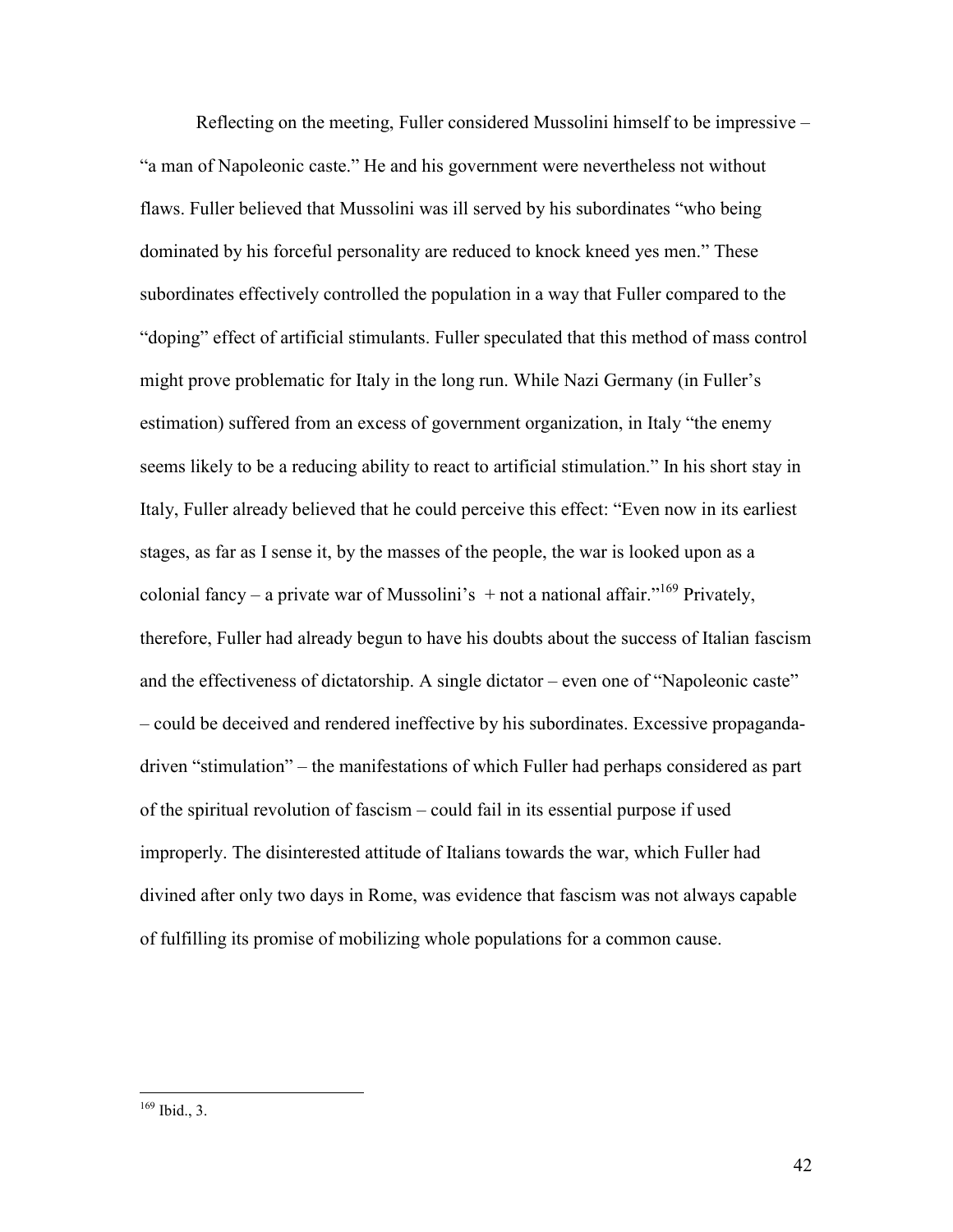Three days later Fuller set sail for Abyssinia. In his earlier letter to Mosley, Fuller had expressed his particular desire to travel for Italy aboard an Italian transport.<sup>170</sup> This would give Fuller an opportunity to observe the Italian army firsthand, "away from the mob of correspondents."<sup>171</sup> Fuller was immediately struck by the shoddy and unmilitary appearance of the troops onboard: "They certainly do not look like our soldiers: their clothing fits anyhow and appears shoddy, their carbines are rusty and ill kept; in fact they look what I believe them to be – armed colonists."<sup>172</sup> He speculated that the men he saw were not primarily intended for combat roles, serving instead to follow up the professional soldiers and native troops. An English-speaking Italian officer later identified the men as Blackshirt Volunteers – political soldiers – many of whom would most likely volunteer to remain in the conquered territories after the war.<sup>173</sup> Fuller optimistically concluded that this confirmed his theory that the troops were primarily colonists, an illusion that he was unable to sustain in light of his subsequent experience.

 What Fuller had seen aboard the Italian transport ship proved a fitting prelude for what was to come. The Italian army in Ethiopia fell far short of Fuller's high expectations. Rather than a resounding demonstration of the fascist military spirit – the rational, disciplined and scientific approach to war that was, for Fuller, one of fascism's chief attractions – the Italian military effort, from the highest levels of planning to the lowliest Blackshirt volunteers, amounted to little less than a military travesty. The soldiers themselves were motley and ill-disciplined. Having spent a day accompanying a

 $\overline{a}$ 

43

<sup>&</sup>lt;sup>170</sup> J. F. C. Fuller to Oswald Mosley, September 1935, XOMN/B/7/4, Oswald Mosley Papers, University of Birmingham.

 $171$  Ibid.

<sup>&</sup>lt;sup>172</sup> J. F. C. Fuller, "Abyssinian Diary," Fall 1935, box 4, J. F. C. Fuller Papers, Rutgers University, New Brunswick, NJ., 4.  $\frac{173}{173}$  Ibid., 5.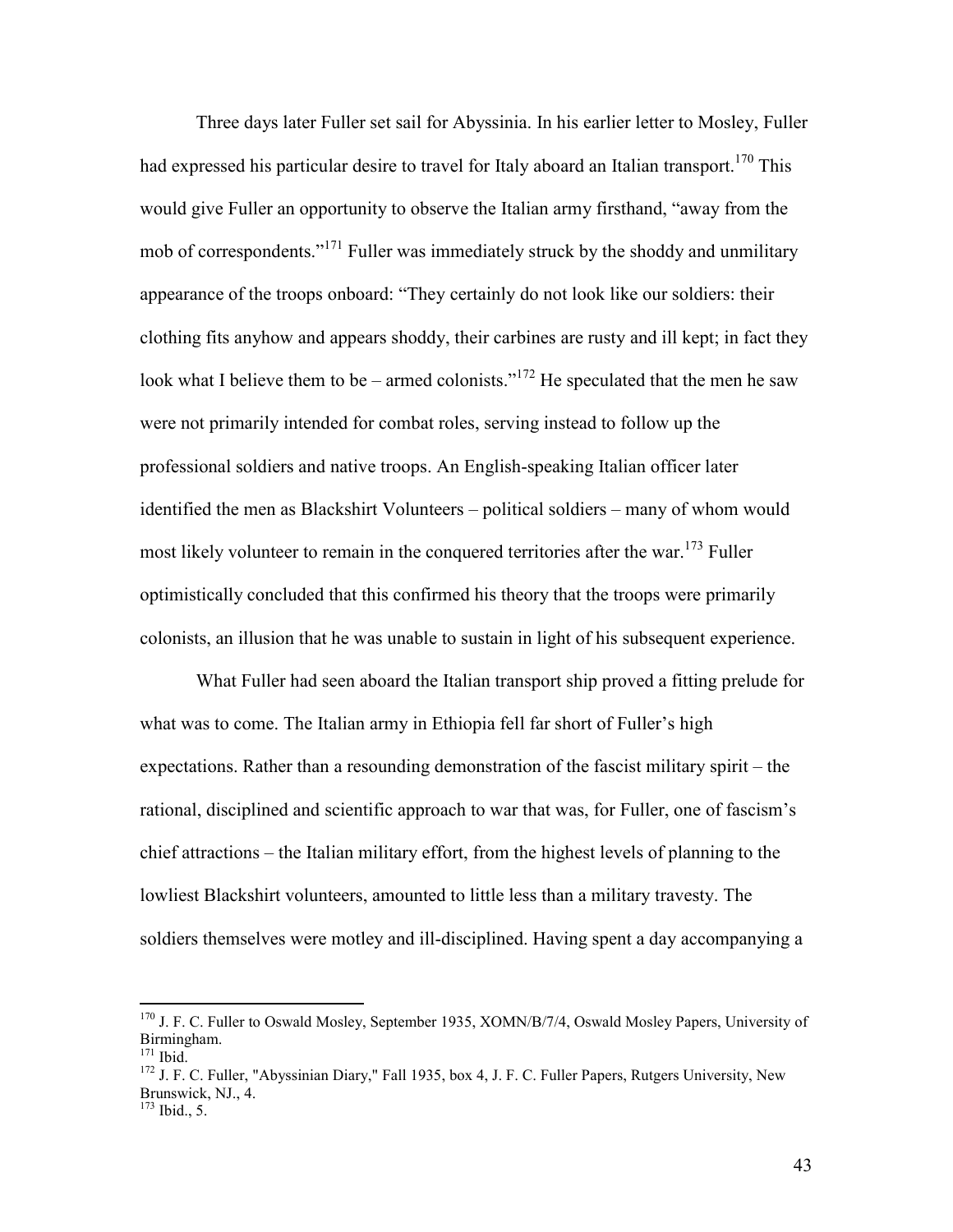unit of Blackshirts, Fuller devoted one of the lengthiest passages in his diary to a detailed deconstruction of the competence and military virtues of the Italians. The troops themselves were "a curious collection of men who looked like brigands and enjoyed looking like it. Their discipline I should say was nil."<sup>174</sup> While they might possibly serve some use in a brawl, they struck Fuller as utterly out of place on the battlefield: "They are outwardly and inwardly the most unsoldierlike bunch of men I have ever seen masquerading as soldiers."<sup>175</sup> Their appearance was eccentric. Many wore badges depicting lightning flashes or skulls with daggers in their teeth – "it was all very melodramatic and unsoldierly[,] a kind of Pirates of Penzance business." Much of their activity seemed intended to express manliness, rather than to serve a particular military function. Fuller recorded that a rearguard unit, having completed an exhausting fifteen mile march, volunteered to serve as the advance guard the very next day. Their commanding officer, impressed by the gesture, at once agreed. The professional soldier within Fuller balked. "It was not a question whether an advance guard should be fresh or not," Fuller sighed, "but one of the spirit of Fascism."<sup>176</sup>

 The leadership of the men was further cause for dismay. Fuller recounted that the unit's leader, called "General" Mantagua by his men, was "really a Colonel, but is called General because his Blackshirts like this title better." His second in command – a poet in civilian life – was also called "General," having once held the rank of Consul General.<sup>177</sup> Fuller could hardly approve of the sort of military in which, as he observed, "an officer is made second in command of 4000 men, not because he is a good soldier but [because he

 $174$  Ibid., 16.

 $175$  Ibid., 16.

<sup>176</sup> Ibid., 18.

<sup>177</sup> Ibid., 18.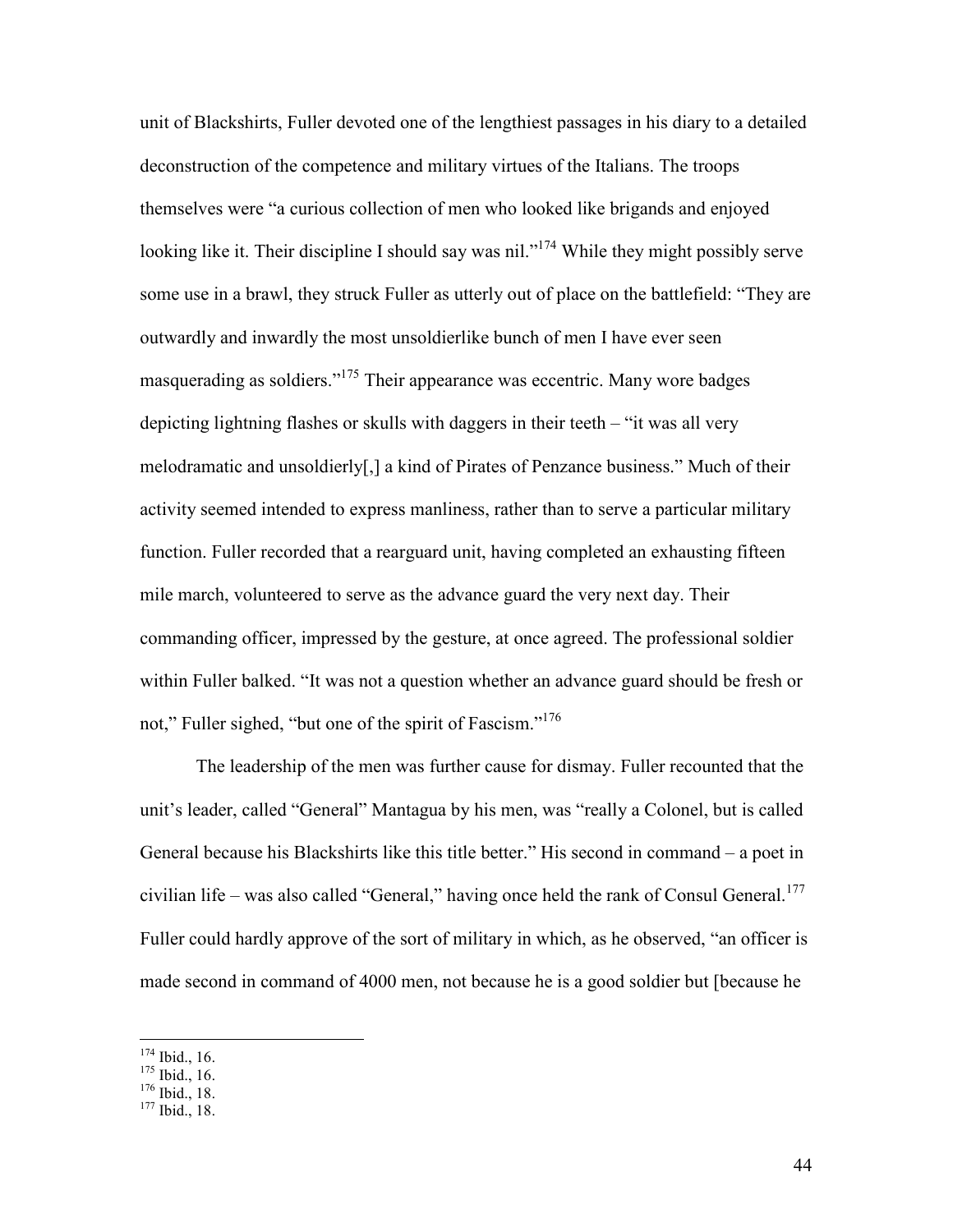is] a Fascist poet.<sup> $178$ </sup> The war, he concluded, was "not a demonstration of soldiership but of Fascism."<sup>179</sup> He was not at all impressed. The absurdity of the situation was manifestly comical, yet the Italians behaved with the utmost sincerity and seriousness. This struck Fuller as a serious flaw:

I have noticed this lack of humour from Mussolini downwards. It is the type met with among small children. A boy plays at being an engine driver and these people play at being soldiers. Everything is done to show what men they are when all the time they are  $children$ <sup>180</sup>

Italian incompetence, moreover, was not restricted purely to military affairs. Already, Fuller found reason to condemn Mussolini's form of fascism entirely. The Italians,

according to Fuller, elevated their leader to the level of a deity:

The Duce is their god, and the fundamental weakness in the Italian System is that he is not immortal. Gods must not die for death reveals them as being pseudo-gods and humans – then comes the crash.<sup>181</sup>

Having spent less than a month in the theater of war, Fuller had already concluded that Mussolini's dictatorship was a contributing factor in the incompetence that he observed. The entire system was childish and, ultimately, unsustainable.

 Moreover, the war itself appeared to be fundamentally ill-considered. Assessing the general dispersal of Italian forces, Fuller commented that "who ever planned this campaign must have been a military lunatic."<sup>182</sup> General de Bono, the overall commander of the Italian army in Ethiopia, struck Fuller as an effective nonentity. "He did not impress me," Fuller wrote. "Too old. I doubt whether he lasts long."<sup>183</sup> Italian planning indicated a fundamental lack of understanding of logistics, having "no idea of the

 $\overline{a}$ 

 $182$  Ibid.,  $10$ .

<sup>178</sup> Ibid., 18.

 $179$  Ibid., 18.

 $180$  Ibid., 17.

 $181$  Ibid., 17.

<sup>183</sup> Ibid., 10.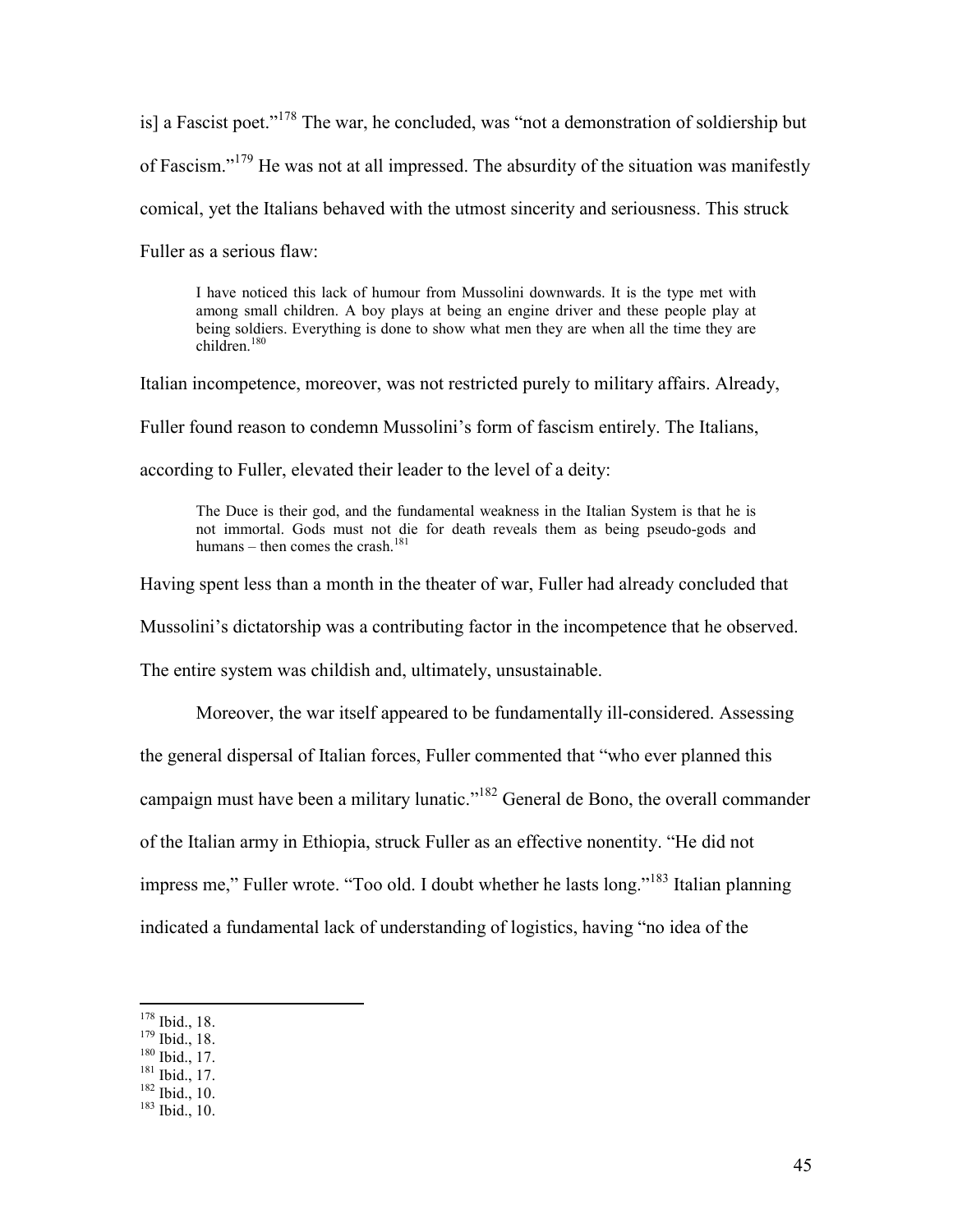proportion between supply and tactical power."<sup>184</sup> The invasion was on the whole impractical given the limited logistical base. Massana, the port through which much of the Italian supplies ultimately passed, appeared to be "totally inadequate for so extensive an operation.<sup>"185</sup> There was simply no way to provide the Italian forces with adequate supplies. "The forces in front represent a pumpline on a slender straw," Fuller wrote. "The straw is far too small. This is a European war campaign on small war communications."<sup>186</sup> An Italian victory, in spite of Italy's theoretically overwhelming superiority, did not appear likely – at least not in the short term.

 As it happened, Fuller was denied the opportunity to see how things would turn out firsthand. Already by mid-November it had become very difficult to report on developments on the front lines. In a letter to his mother, Fuller complained that he and his fellow journalists were stationed too far from the front to do their jobs effectively. "The front is really 200 miles south of us," he explained, "and it takes so long to get there, at least 2 days, that unless we are moved forward, which seems unlikely, I think I shall return to England some time next week."<sup>187</sup> On November 16, he learned that De Bono had been replaced as general in command of Italian operations, Marshal Badoglio having been substituted in his place. While good news for the Italians, this change proved a bad omen for the war correspondents in Abyssinia. As Fuller recounted in *The First of the League Wars*, Badoglio imposed very tight restrictions on the freedom of the press. Journalists were confined to Asmara and were permitted to leave the area only under extraordinary circumstances; the use of names of localities, units and individuals in

 $184$  Ibid., 10.

<sup>185</sup> Ibid., 14.

<sup>186</sup> Ibid., 10.

<sup>&</sup>lt;sup>187</sup> J. F. C. Fuller to Thelma Fuller, November 15, 1935, box 2, J. F. C. Fuller Papers, Rutgers University, New Brunswick, NJ.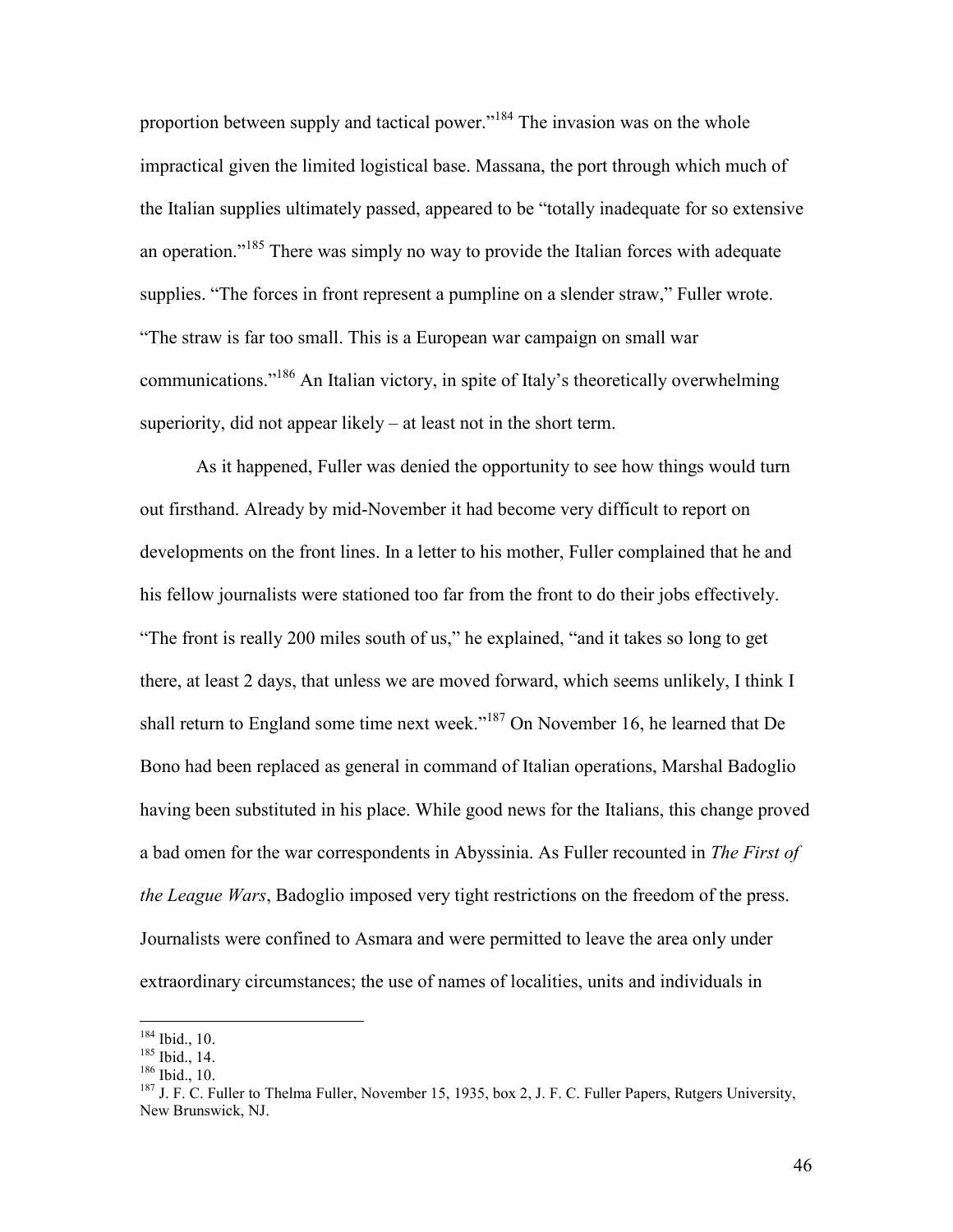dispatches was expressly forbidden; any reference to troop movements, whether of the Italians or Abyssinians, was likewise restricted.<sup>188</sup> Fuller concluded, not without reason, that the restrictions were intended to drive all foreign journalists out of the country.<sup>189</sup>

 On returning to England in January, Fuller immediately set about analyzing his experiences in Italy and Ethiopia. The result of this effort was a lengthy report for the *Daily Mail* on the conduct of the first months of the Italian-Ethiopian War.<sup>190</sup> The thirtynine page report – which has thus far remained unknown – constitutes a synoptic account of the Italian military effort in Ethiopia. Fuller offers a description of the origins of the conflict and the various events of the campaign, colored by his own personal experiences. This account is particularly important because it gives a complete picture of how Fuller's views developed in direct response to his experiences in Ethiopia. The report also sheds considerable light on Fuller's otherwise inexplicable rejection of Italian fascism in particular and foreign fascism generally, which was characteristic of the later development of his political thought.

 Fuller's description of the Italian military campaign throughout his report for the *Daily Mail* is scathing. The Italians had initiated the war having made "the meagerest [sic] preparations...for the coming conflict."<sup>191</sup> The initial plan for the campaign was decided upon according to means that Fuller described as "nothing other than military witchcraft."<sup>192</sup> The Italian military leadership was ancient and out of step with modern developments. The fighting men themselves were useless, being "totally unsuited to the

<sup>188</sup> J. F. C. Fuller, *The First of the League Wars* (London: Eyre and Spottiswoode, 1936), 27-28. <sup>189</sup> Ibid., 28.

<sup>&</sup>lt;sup>190</sup> J. F. C. Fuller, "Report on Italo-Abyssinian War with Special Reference to the Campaign in Tigre," January 1936, box 5, J. F. C. Fuller Papers, Rutgers University, New Brunswick, NJ.  $191$  Ibid., 6.

 $192$  Ibid., 7.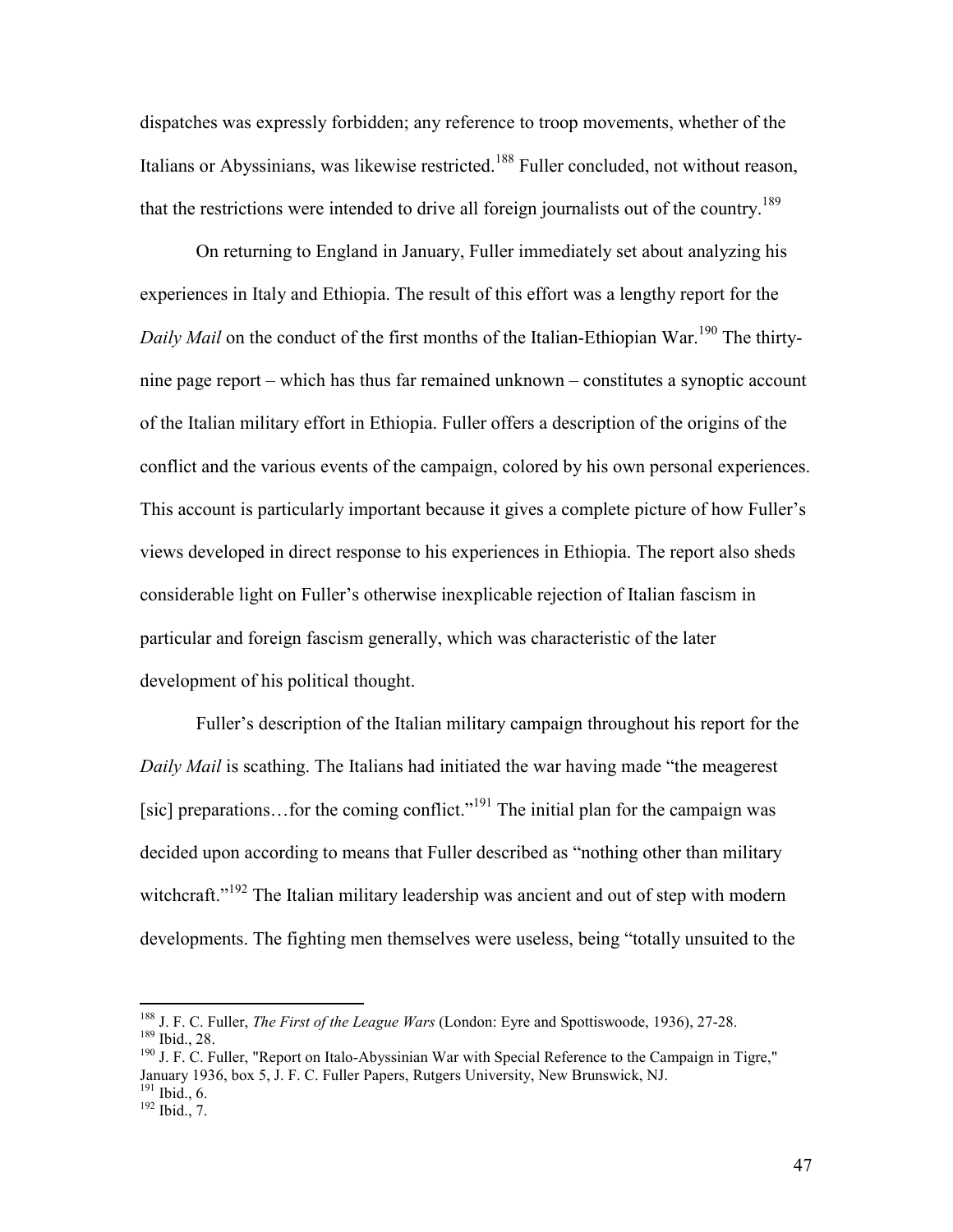operations which face them."<sup>193</sup> Altogether, the Italian force constituted "a comic opera army, a huge melodramatic troupe: a gathering of armed men in which each group possesses a discipline or lack of discipline of its own."<sup>194</sup> This was very far from what Fuller had been led to expect; it was certainly not the scientific and rational approach to war that Fuller believed was characteristic of fascism.

 Many of the flaws that Fuller found in the Italian military campaign moreover appeared to be symptomatic of Italian Fascism generally. The Italian army's incompetence was not merely a product of poor military leadership – political leadership shared much of the blame. "Not only are the Italian forces in Abyssinia not organized for war in that country," Fuller argued, "but they are not organized for war in any country, civilized or barbaric."<sup>195</sup> The entire war was nothing more than a "political demonstration in uniform." Rather than a "tactical instrument," the Italian army appeared to Fuller to be "grouped together like a Lord Mayor's show. It contains a bit of everything, not because each bit is tactically valuable, but because the whole is politically symbolic of a united Fascist Italy. It is, therefore, representative of Italy and not of Italy's military strength – it is in short the chorus of Mussolini and not a fighting instrument."<sup>196</sup>

 Fuller's opinion of Mussolini was, on reflection, no less scathing than his opinion of the Italian armed forces. Of his meeting with the Italian leader, Fuller wrote that,

From common report I had been led to look upon him [Mussolini] as a realist and a futurist; but after having spoken with him for a few minutes I was disillusioned. He appeared to me to possess neither of these qualities; instead I found him to be an idealist and a mythologist. In place of looking forwards he was looking backwards, and instead of accepting the world as it is, his whole inclination was obviously directed towards recreating the world as it once had been. In fact, he was not an Italian, he was a Roman, an avatara who when he looked out on the Mediterranean saw a Roman sea, and when on

<sup>193</sup> Ibid., 12.

 $194$  Ibid., 14.

 $195$  Ibid., 13.

<sup>196</sup> Ibid., 13.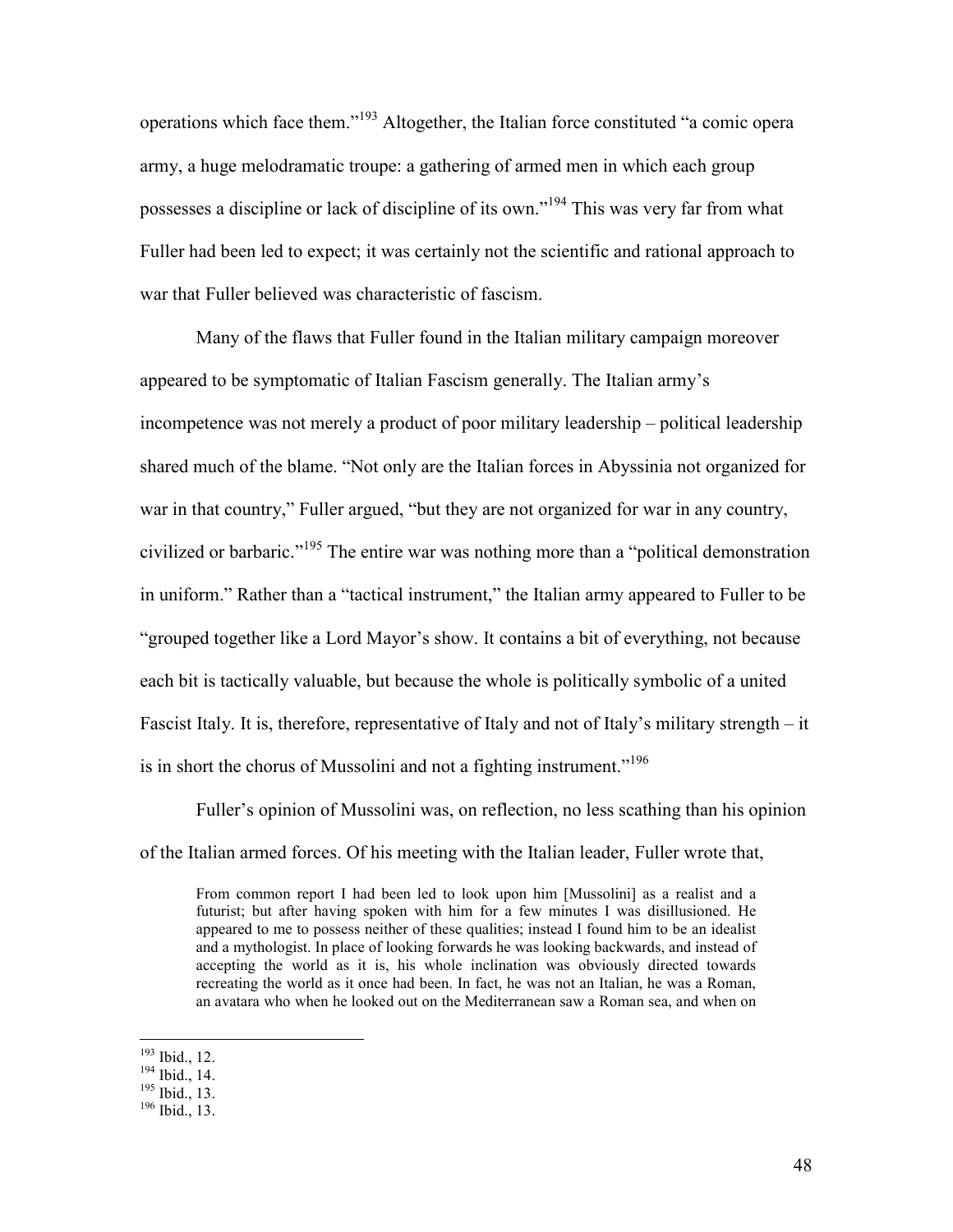Africa – a Roman land. France to him was Greece, England Carthage and Germany the land of the dread barbarians of the north. $197$ 

This was not at all what Fuller had hoped to find in the representative of what he conceived to be a thoroughly forward-looking and modernizing ideology. Fuller further criticized much of Mussolini's policy throughout his rule. His response to the economic crisis was essentially classical in conception: Mussolini had recruited his "superfluous Italian manhood" into Blackshirt units, which were "no more than bands of armed unemployed."<sup>198</sup> This policy led to the growth of bureaucracy "by leaps and bounds until the nation was all but throttled."<sup>199</sup> Fuller even went so far as to implicitly criticize the very concept of autocracy. He described Mussolini as "the most isolated man in Italy," who, being surrounded by "sycophants and yes-men" was in consequence "as cut off from reality as a mummy in its sarcophagus, and is in fact little more than a kingly corpse wrapped in yards and yards of bureaucratic red-tape."<sup>200</sup>

 Given the flawed organization of the Italian state and the Italian army's fundamentally misguided approach to the conflict, Fuller was not sanguine about Mussolini's ability to bring the Ethiopian war to a successful conclusion. While offering the prudent reservation that "it is always risky to predict how a war is going to end," Fuller pronounced his judgment that "after having been three months in Eritrea and after having spoken to hundreds of people, I can see no silver lining to this one."<sup>201</sup> He returned to his earlier criticism that Italy's invasion of Ethiopia was misguided in the extreme. "That it was ever launched," Fuller declared, "seems to me to have been the act of a mad man, and as it has been planned and conducted goes more than to accentuate

 $\overline{a}$  $197$  Ibid., 4-5.

<sup>198</sup> Ibid., 5.

 $199$  Ibid., 5.

 $200$  Ibid., 6.

<sup>201</sup> Ibid., 32.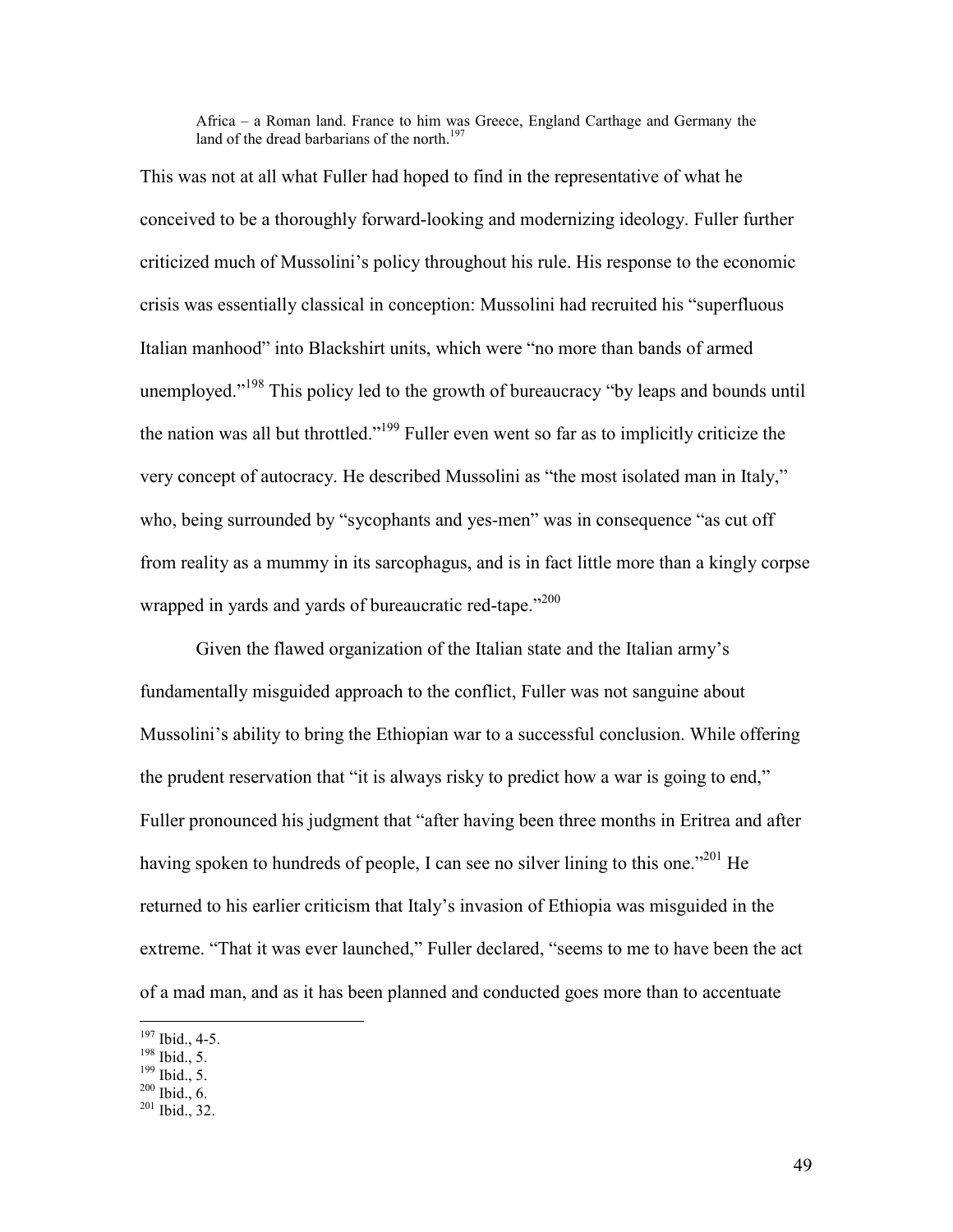this supposition."<sup>202</sup> By invading Ethiopia, Mussolini had bitten off much more than he could chew. It was a war not only against Ethiopia, but also "against world opinion as concentrated in the League."<sup>203</sup> Even more importantly, Fuller added, "it is a war against nature."<sup>204</sup> Inhospitable conditions in Ethiopia represented a grave threat to the Italian forces due to the failure of the Italian leadership to take them sufficiently into account and establish an adequate logistical base. The vast Italian force in Ethiopia was left at the mercy of the weather and faced, as a result, the possibility of a disaster on an even greater scale than that of Adowa. Although Italy still had the chance to salvage the war (by bringing her strategy into line with the course that Fuller had proposed in his article on "How I Would Conquer Abyssinia"), Fuller feared that it was already too late. "The crucial factor which governs this possible new campaign is time," Fuller suggested. "It could scarcely be initiated before the monsoons break, and has Italy the staying power to endure a further eighteen months of war? I doubt it..."<sup>205</sup>

 Italy's project in Ethiopia was thus faced by the real possibility of failure. The consequences of an Italian defeat were liable to be disastrous. Almost any possible outcome of an Italian defeat in Ethiopia could very likely lead to a larger and more destructive war. As Fuller wrote, "…if my reading of the character of Mussolini is in any way right, I feel that, should he be forced by failure, he will become desperate and look for any excuse to cover it by precipitating a still greater conflict."<sup>206</sup> The consequences would be even more terrible – if such a thing were possible – if Britain and the League of Nations precipitated an Italian defeat through the imposition of sanctions. Any

 $202$  Ibid., 32.

<sup>203</sup> Ibid., 32.

<sup>204</sup> Ibid., 32.

 $^{205}$  Ibid., 35.

 $206$  Ibid., 35.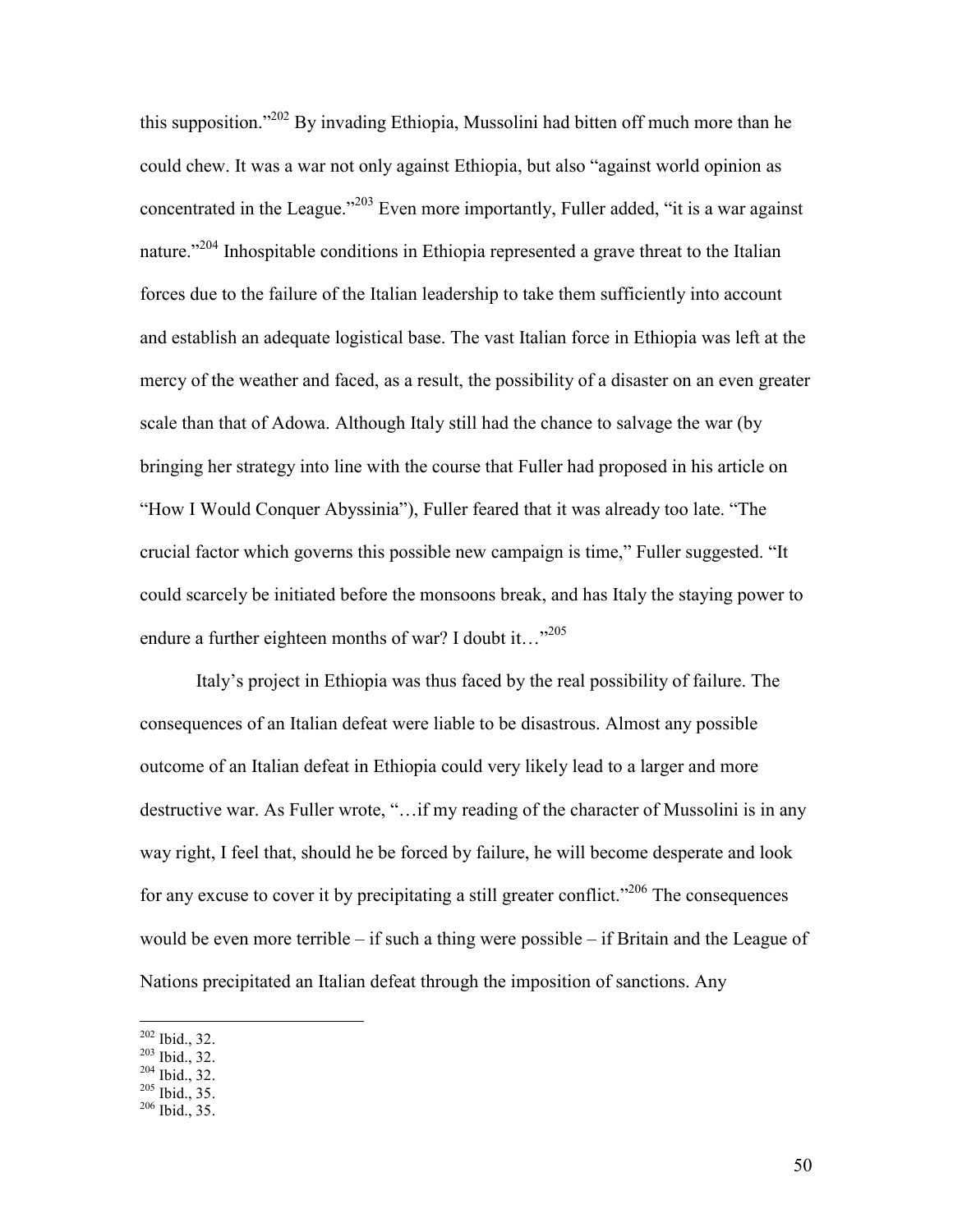restrictions imposed on Italian trade would simply provide Mussolini with "the excuse to set Europe ablaze."<sup>207</sup> Even worse, if the League of Nations went so far as to cut off the Italian supply of oil (which Fuller rightly considered an essential resource for the Italian war effort), "a greater [war] will of a certainty be started."<sup>208</sup>

 Fuller wrapped up his report with a short appendix in which he urged a modification of the *Daily Mail*'s policy on the Italian-Ethiopian War. Summarizing the pro-Italian editorial policy of the *Daily Mail*, Fuller argued that the paper should substantially withdraw its support from Mussolini. While the *Daily Mail* would be well advised to support Italian policy in order to prevent Italy from falling to communism (which would inevitably follow an Italian defeat in Ethiopia), Fuller stated that "a clear distinction should be made between Mussolini and Italy, because this is patently Mussolini's war."<sup>209</sup> According to his logic, it followed that, "by degrees, the 'Daily Mail' should withdraw its support from the former [Mussolini] without abandoning the latter [Italy]."<sup>210</sup> Fuller even went so far as to speculate that "for us a military dictatorship" will be no worse than a Fascist, and it may be better as it will bring the King to the top."<sup>211</sup>

 Fuller's willingness to consider monarchy or military dictatorship preferable to fascism underscores the depth of his disillusionment with the Italian government. Direct experience with Mussolini's regime had revealed to Fuller what he conceived to be essential flaws in the Italian system: Mussolini's government was not at all an exemplar of the vigorous, rational, anti-democratic modernism that he believed was central to the

 $207$  Ibid., 36.

<sup>208</sup> Ibid., 36.

<sup>209</sup> Ibid., 38.

<sup>210</sup> Ibid., 38.

 $211$  Ibid., 38.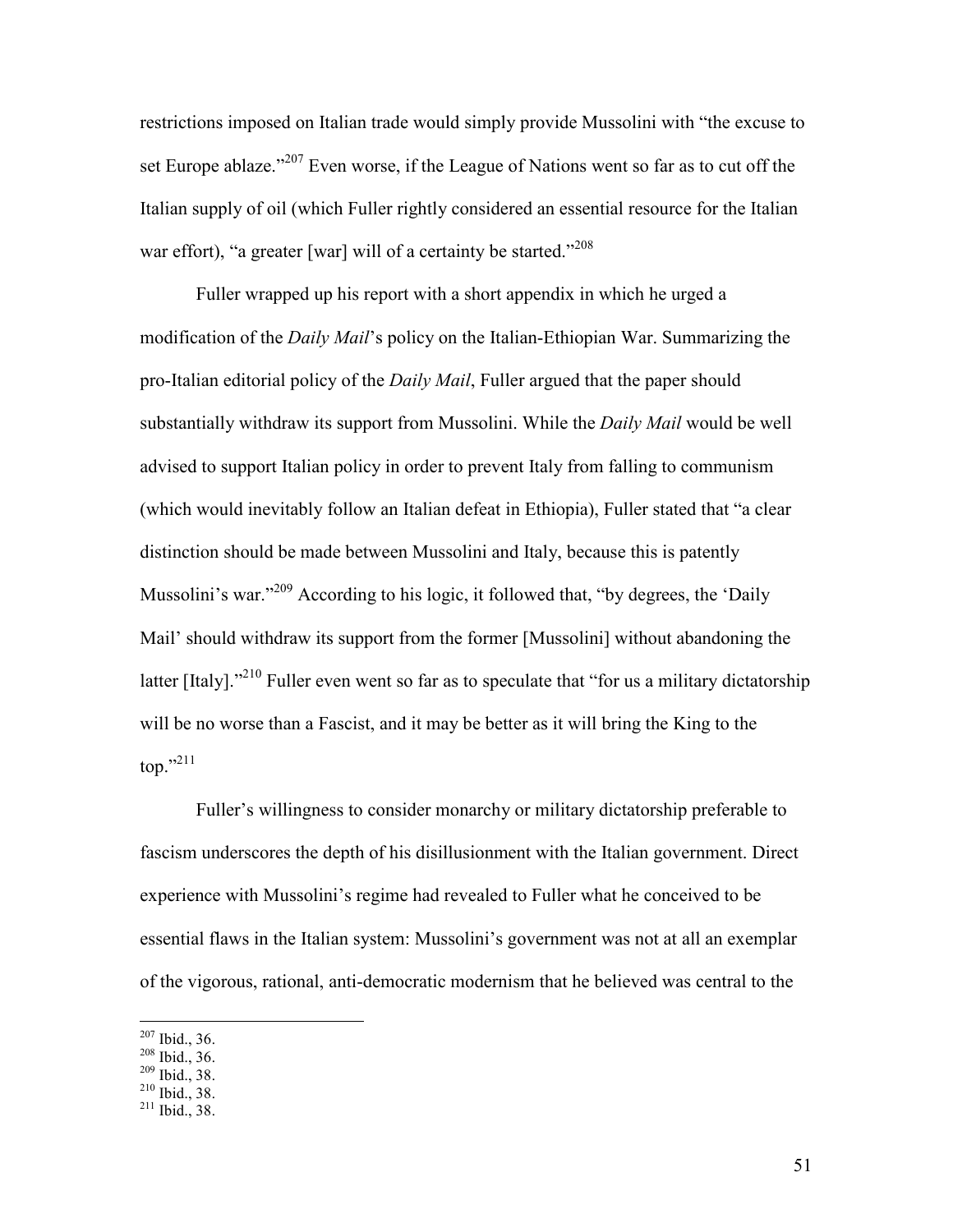spirit of fascism. It was natural that Fuller's negative reaction to Italian fascism would have some influence on his view of the BUF. The flaws of the Italian system led him to certain unpleasant conclusions about the state of the British fascist movement. The BUF was heavily influenced by Mussolini and Italian Fascism. Although BUF "Italophilia" was already in decline by the early months of 1936 (Mosley shut down the BUF's Italian offices in response to worsening Italian-British relations in October 1935).<sup>212</sup> the BUF was nevertheless still very firmly within the Italian fascist orbit. Mosley, by his own account, continued to enjoy close relations with Mussolini until after his marriage to Diana Mitford in Berlin in October 1936.<sup>213</sup> In view of the BUF's continued, overt orientation towards the unsatisfactory Italian model, Fuller was moved to recommend certain fundamental changes in the British fascist program.

 Fuller's principle recommendation for the BUF was that the British fascist movement should seek to differentiate itself as much as possible from continental fascism as a purely *British* movement – and that it should adapt itself better to British character and aspirations. On the surface, this seems not to be an entirely radical departure from his previous attitude. Fuller recognized from his earliest participation in the BUF that British fascism, in its style and propaganda (if not in its ideological content and purpose), would have to be presented in a particularly British guise if it was to have any hope of success. "It should be remembered," Fuller had noted, "that for every one man and woman who applaud the words 'revolution' and 'dictatorship' there are ten who intensely dislike

<sup>212</sup> Claudia Baldoli, "Anglo-Italian Solidarity? The Shift from Italophilia to Naziphilia in the BUF," in *The Culture of Fascism: Visions of the Far Right in Britain* (New York: Palgrave Macmillan, 2004), 158. <sup>213</sup> Mosley, *My Life*, 304.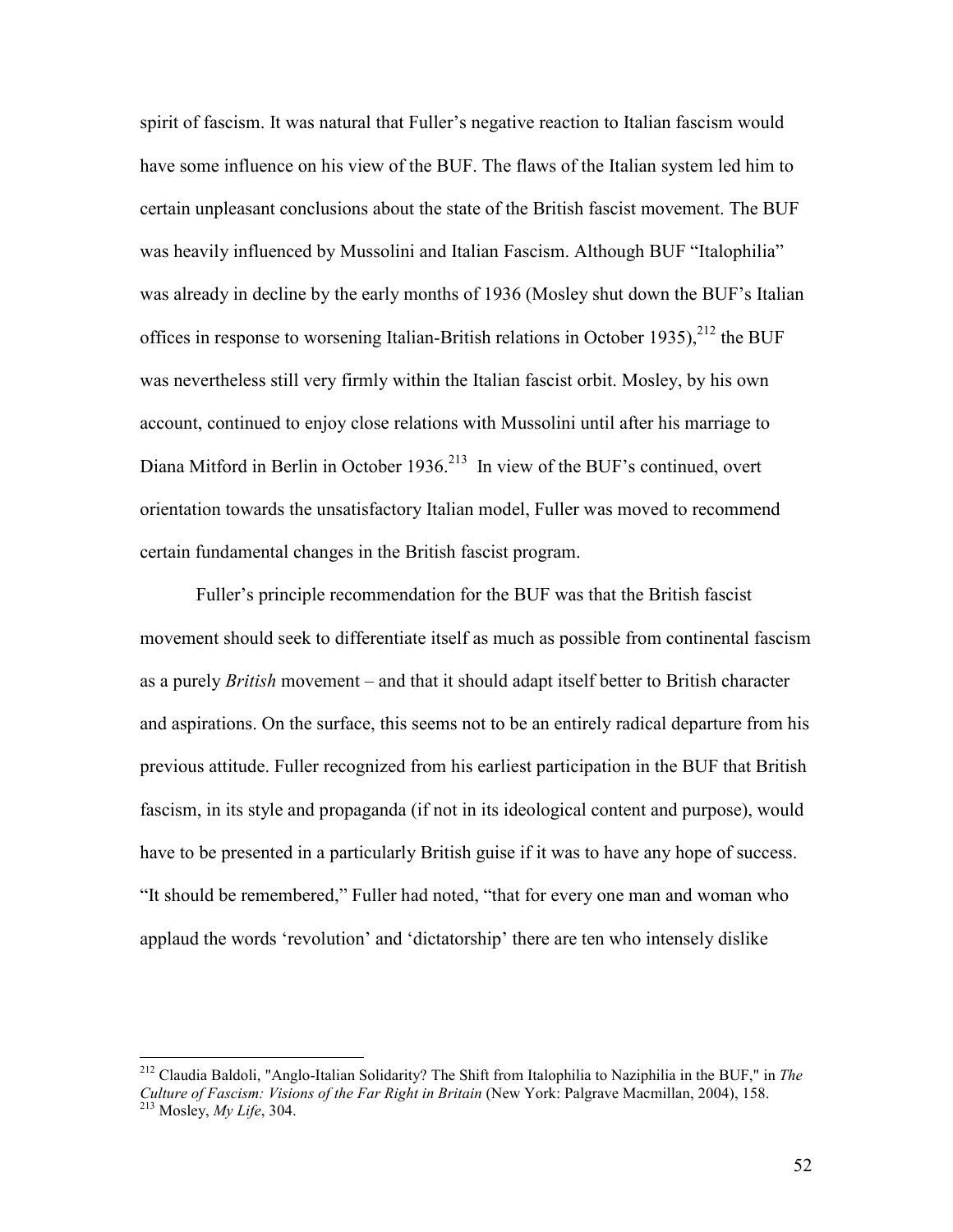them."<sup>214</sup> Fuller's earlier concern, however, was confined to making fascism appealing for a British audience. Fuller did not doubt that the ultimate object of the BUF, once it achieved widespread popularity, was still to be revolution and dictatorship. Experience with Italian fascism had led Fuller to question even these most basic goals of British fascism.

In early February, a few weeks after finishing his report for the *Daily Mail*, Fuller

wrote to Mosley arguing that the British fascist movement should substantially change its

course. "In my opinion," Fuller wrote, "two things in the Movement are vital: (1) A

Gospel or New Testament which is British; (2) A simple, stable and permanent

organization."<sup>215</sup> Regarding the first, "foreign elements must be cut out,  $+$  in the second

all possible bureaucracy."<sup>216</sup> Foreign influences, in Fuller's opinion, constituted an

essential – and potentially fatal – weakness for the BUF:

From what I have seen in Italy + Germany, Fascism, as expressed in those countries, will not fit the English. Both Hitler + Mussolini are riding for a fall. They may get up; but we do not want to fall with them; because we may never be able to get up again.<sup>217</sup>

In consequence, Fuller argued that the BUF should adopt significantly different

objectives, abandoning the movement's previous goal of instituting an Italian-style fascist

dictatorship.

As far as I see the problem [Fuller wrote], we want:

- (1) Not dictatorship, but business at the top, that is power of direction + power to decide things quickly  $+$  we instinctively do not like one-man control.
- (2) Not a bureaucratic Corporate State, but a democratic one. Planning from the bottom by the Corporations for the Corporations.

(3) Not the regulation of culture, but its free expression. Freedom is the goal + must be the goal,  $+(1) + (2)$  are simply the mechanism to produce it.<sup>218</sup>

<u>.</u>

<sup>&</sup>lt;sup>214</sup> J. F. C. Fuller, "Report on the Organization of the B.U.F.," October 1934, XOMN/B/7/4, Oswald Mosley Papers, University of Birmingham, 2.

<sup>&</sup>lt;sup>215</sup> J. F. C. Fuller to Oswald Mosley, February 8, 1936, XOMN/B/7/4, Oswald Mosley Papers, University of Birmingham.

 $216$  Ibid.

 $^{217}$  Ibid.

 $^{218}$  Ibid.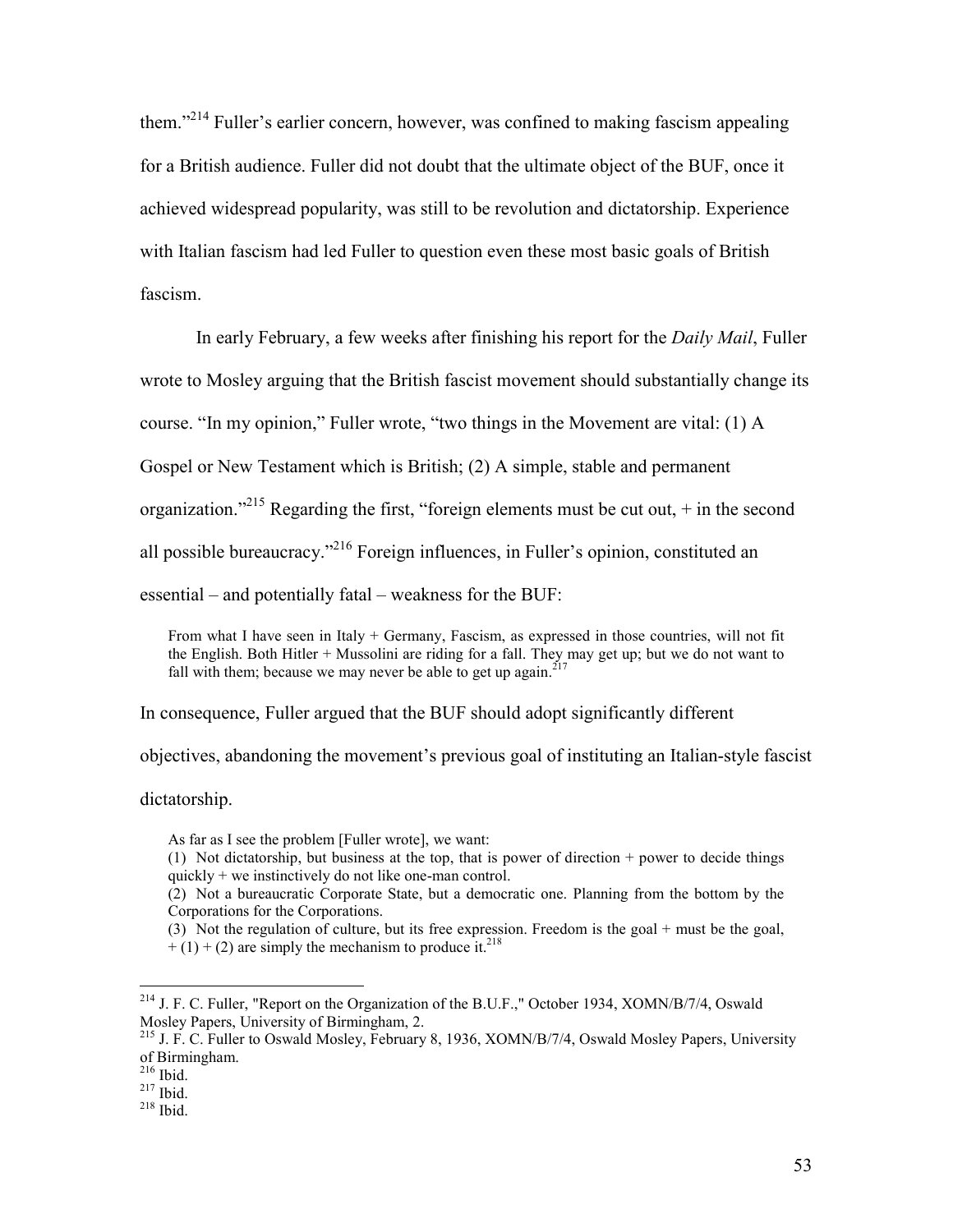Fuller further elaborated his criticism of dictatorship, arguing that the goal of establishing personal, authoritarian rule was misguided not merely because of British trepidation about "one-man control." As he explained, "dictatorship is really too easy: it looks like a short cut; but for this country it is a blind lane. Transformation is the secret… and things must be transformed within the conditions which surround them,  $+$  they vary in each country." Thus British Fascism must adapt itself more completely – not merely in its outward form and message, but in its fundamental ideology – to its social and political context. "We are not Italians, we are not Germans, we are British – this is the fundamental fact to guide us."<sup>219</sup>

Fuller's recommendations were certainly radical. He essentially advocated a complete restructuring of the party's program. He was too much of a realist to believe that these changes would be accepted by the membership of the BUF without resistance. "I do not think that these ideas are popular with many on your Staff," Fuller admitted, "but I am certain they are right."<sup>220</sup> He was furthermore moved – not entirely coincidentally – to minimize his involvement in BUF administration. He suggested to Mosley that he should be replaced, "anyhow for the time being," as Chairman of "B.U.F. Publications Ltd.," and of "Blackshirt Ltd."<sup>221</sup> His future, he suggested, was too uncertain to allow him to continue to take such an active role. Both organizations needed leaders capable of devoting themselves to their work wholeheartedly. Fuller also could not resist the temptation to express his displeasure that his attempted reorganization of the BUF had thus far brought about very few tangible results. "Last year," he wrote, "I got you the

<u>.</u>  $^{219}$  Ibid.

 $220$  Ibid.

 $221$  Ibid.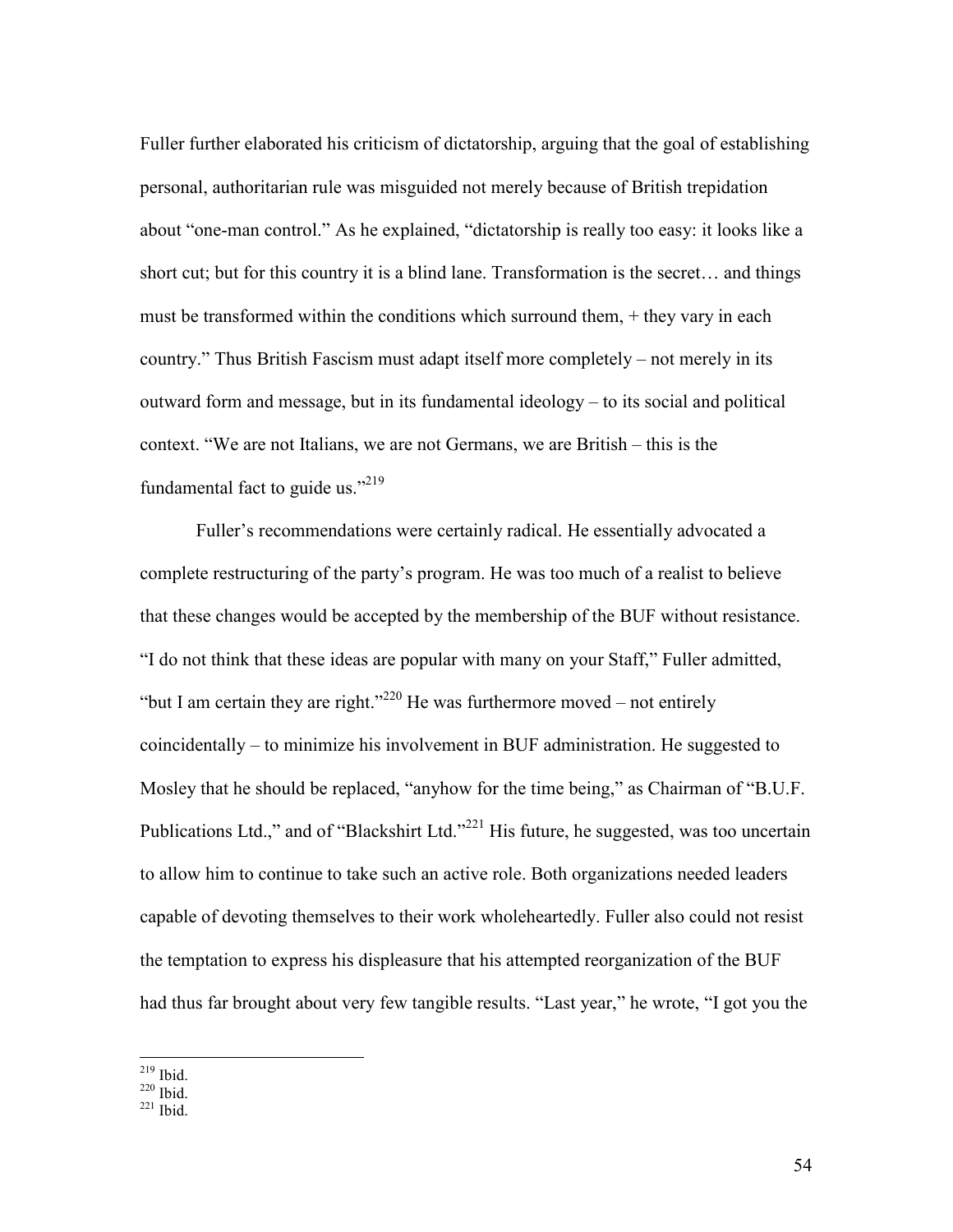draft of "B.U.F. Regulations, and so far as I know nothing has happened as regards them." $^{222}$ 

This letter, together with his report for the *Daily Mail,* offers further evidence of the extent of Fuller's frustration with fascism. What he had seen abroad was not all it was cracked up to be. The movement at home was organized in imitation of a flawed model, and seemed not to be amenable to reform. There appeared to be little hope that Fuller's radical recommendations would be acted upon. Fuller did not quite sever his connection to the BUF altogether, but by resigning from his official leadership role he reduced his active participation – at least for a time – to a minimum. Due to the loss of almost all of Mosley's correspondence with Fuller, Mosley's reply is unknowable. Changes in the direction of BUF policy throughout 1936, however, suggest that at the very least Mosley's thinking paralleled Fuller's, even if he was not influenced by Fuller's suggestions outright. Perhaps the most notable change was in the very name of the movement itself. In the summer of 1936, the BUF was rechristened the "British Union of Fascists and National Socialists."<sup>223</sup> Although the word "fascism" was preserved in the name of the movement, as Colin Cross explains, "the new title was rarely used in full and for practical purposes the Movement became known as 'British Union'."<sup>224</sup> The term "National Socialism" for the most part replaced "Fascism" in the organization's literary output. According to Cross, "'National Socialism' was an easier term to explain than 'Fascism' and might be expected to have an appeal to the left. 'British Union' was a simple, patriotic title."<sup>225</sup> This change may therefore be considered a very high profile

l

55

 $222$  Ibid.

<sup>223</sup> Colin Cross, *Fascists in Britain* (New York: St Martin's Press, 1963), 139.

 $224$  Ibid., 139.

 $225$  Ibid., 139-40.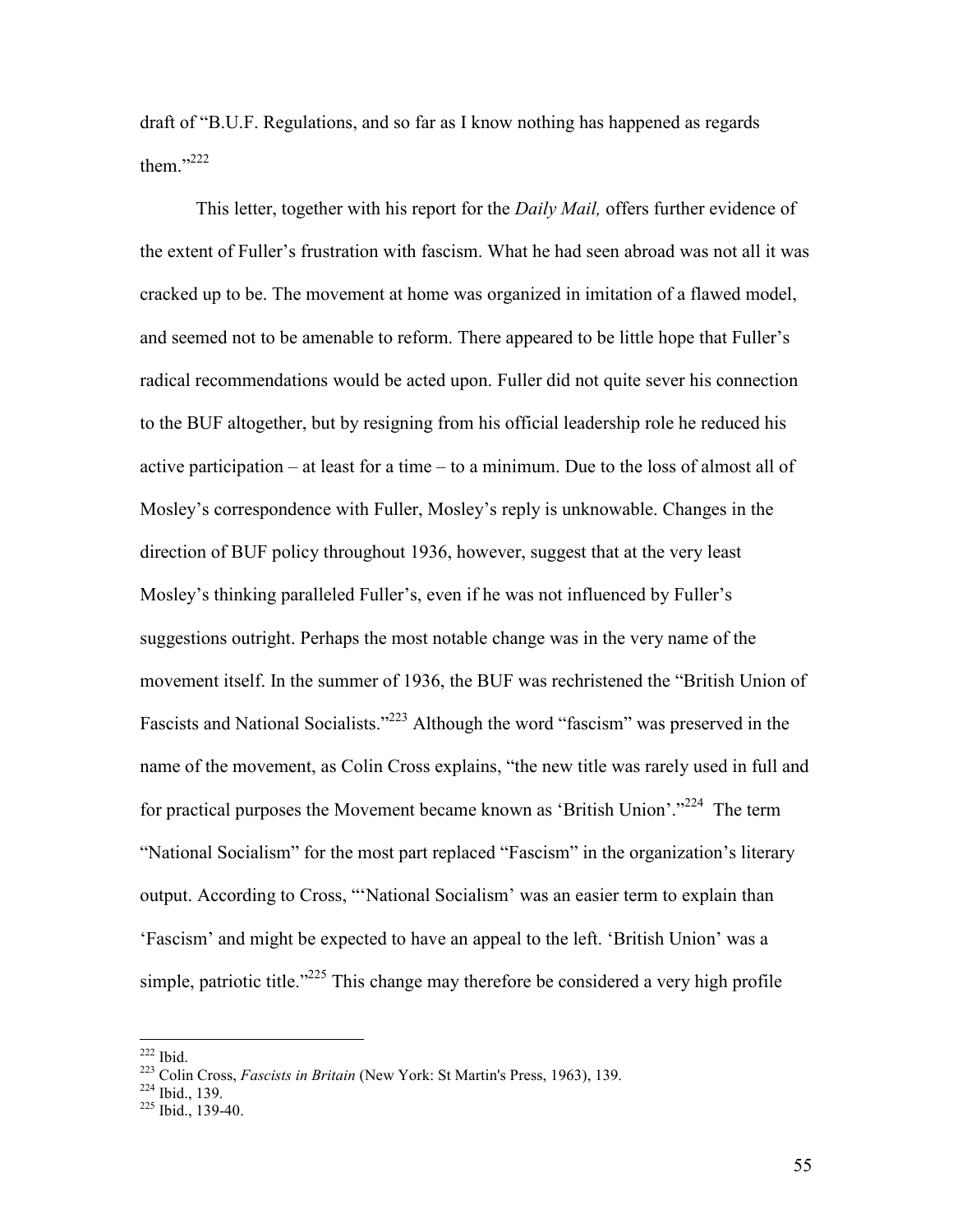attempt on the part of Mosley's organization to distance itself from the "foreign elements" that Fuller decried. It seems likely that Fuller played some role in bringing this about.

In the time since Fuller's return, the Italian military campaign in Ethiopia had continued apace. Fuller maintained a lively interest in the course of the Italian invasion, writing further commentary for the *Daily Mail*. His pessimism in the early months of 1936 was reflected in an article in which he argued that Britain should withdraw its naval presence in the Mediterranean – apparently based on his fears that Mussolini would strike out in Europe if defeated in Ethiopia. Fuller's concerns over an Anglo-Italian conflict, however, rapidly melted away along with his belief in the likelihood of an Italian defeat, as it became clear that Italy had adopted a dramatically more effective strategy. Already by mid-February, Fuller's faith in the Italian campaign had recovered sufficiently that he speculated that the Italians might bring the war to a rapid close with one decisive blow.<sup>226</sup> A string of Italian victories in March offered further cause for optimism. On April 4, Fuller confidently pronounced that he would be "in no way surprised if this war ended before the monsoons break in June." $2^{227}$ 

The revival of Italy's fortunes in the face of what had seemed in January to be insurmountable odds demanded some explanation. Fuller was convinced that he could perceive the first tentative steps of a new form of warfare – what he would later term "totalitarian warfare." "The Italian High Command," Fuller wrote, "has had the vision and the courage to develop a new technique of war from the weapons and appliances

<sup>226</sup> J. F. C. Fuller, "Gen. Graziani's Next Move," *The Daily Mail*, February 17, 1936, 4.

<sup>227</sup> J. F. C. Fuller, "Where Italy's Next Blow May Fall", *The Daily Mail*, April 4, 1936, 4.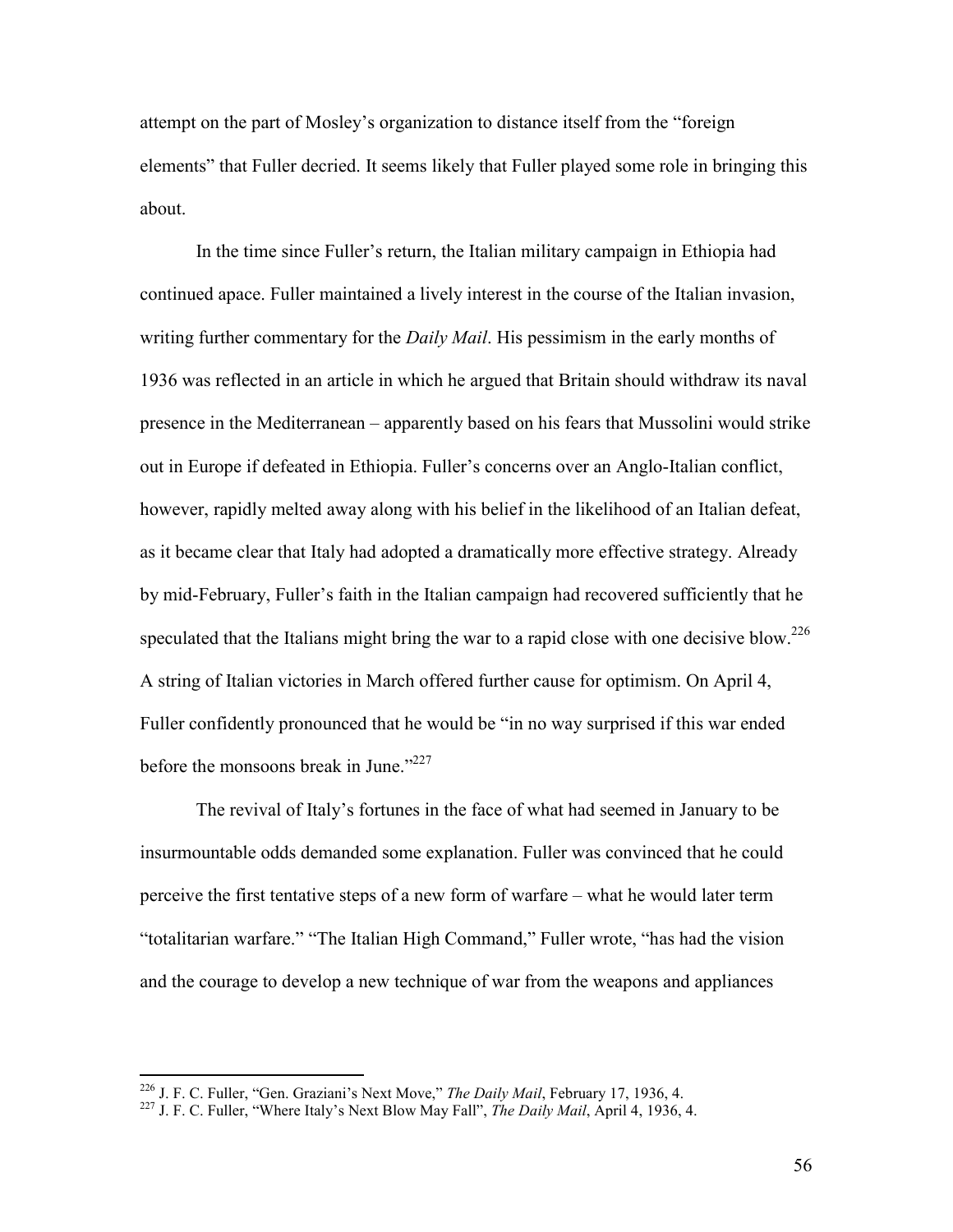which science and industry have placed at their disposal."<sup>228</sup> In sharp contrast with the old method – the traditional technique, reliant on massed infantry, which had achieved its tragic consummation in the trenches of the First World War, ("a ding-dong infantry clinch, slaughter, demoralization, and then a pursuit by horse and foot..." $2^{29}$  – the Italians had, in a flash of inspiration, seized upon the latest weapons that modern science could provide. They employed the newest technology vigorously and remorselessly. What resulted was a military spectacle that called forth Fuller's dizzying rhetorical acclamation: "Down this defile comes thundering the pursuit; bombers, fighters, followed on the ground by men on foot as fast as their legs can move them, and fed, like the Israelites of old, from the skies."<sup>230</sup> The Italians were at last waging war in a way that Fuller considered to be both scientific and rational – and intensely modern: "They have realized how, scientifically, to combine pack-animal, lorry, and aeroplane."<sup>231</sup>

Fuller's prediction that the war would end before June proved accurate. Italian mechanized columns under the leadership of Marshall Badoglio occupied Addis Ababa triumphantly on May 5, bringing the war effectively to a close.<sup>232</sup> Fuller was quick to explain the military lessons of the Italian victory in fascist terms. In *Action*, Fuller published a lengthy article on May 7 titled "Lessons from Ethiopia: Collective Insanity." The Italian victory, achieved through the vigorous use of the latest weaponry – particularly airpower and motorized infantry – proved the argument that Fuller had originally put forward the year before in his article on "Fascism and War." Fascist Italy

<sup>228</sup> J. F. C. Fuller, "Lessons of the Italian Drive," *Daily Mail*, April 20, 1936, 5.

 $229$  Ibid.

 $^{230}$  Ibid.

<sup>231</sup> Ibid.

<sup>232</sup> Angelo Del Boca, *The Ethiopian War, 1935-1941*, trans. P. D. Cummins (Chicago: The University of Chicago Press, 1969), 204.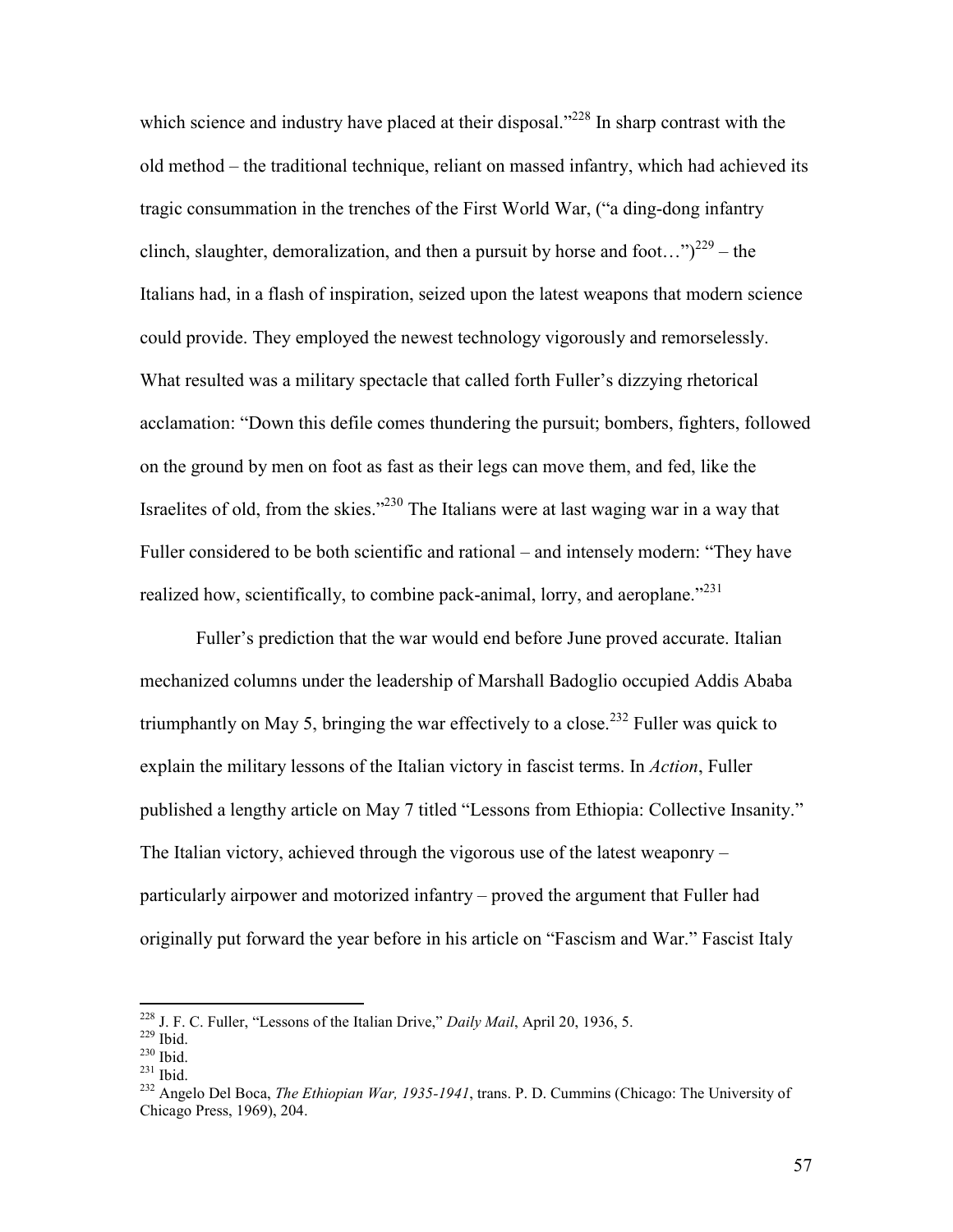had approached the Ethiopian war with a spirit of decisiveness and determination impossible in democratic states. "The world to-day is politically divided into two groups of people – the talkers and the doers," Fuller wrote. "The first represent the democratic nations...and the second, the Fascist."<sup>233</sup> As he explained, "When Mussolini goes to war he does so whole-heartedly, and he selects his leading soldier to lead his men."<sup>234</sup> The Italian approach to war was a logical outgrowth of fascist politics. "Because the Fascist Government is a scientific political instrument," he argued, "it logically follows that the Fascist Army is a scientific military instrument.<sup>2235</sup> This was of course a striking contrast with the approach to war characteristic of democratic states. In the First World War, according to Fuller, "the technique of war followed the technique of democracy – of massed numbers of men. The bullet replaces the ballot and man-power becomes the one and all-absorbing problem.<sup> $236$ </sup> Thus just as massed infantry was, in his conception, "the military expression of democracy," it seemed that the airpower and rapid motorized advances that the Italians had employed so effectively in Ethiopia were the military expression both of modernity and of fascism – that is to say, for him, effectively the same thing.<sup>237</sup> The lessons that he drew from the experience of the war were twofold. In the first place, Britain and the League of Nations could no longer hope to achieve real results through the application of sanctions. The war in Ethiopia had proved decisively that a fascist state might, through the use of modern military technology, achieve victory long before sanctions could have a chance to take hold. The second lesson, which Fuller suggested less overtly, was that Britain herself should pursue military modernization

<sup>233</sup> J. F. C. Fuller, "Lessons from Ethiopia: Collective Insanity," *Action*, May 7, 1936, 9.

<sup>234</sup> Ibid.

 $235$  Ibid.

 $236$  Ibid.

 $237$  Ibid.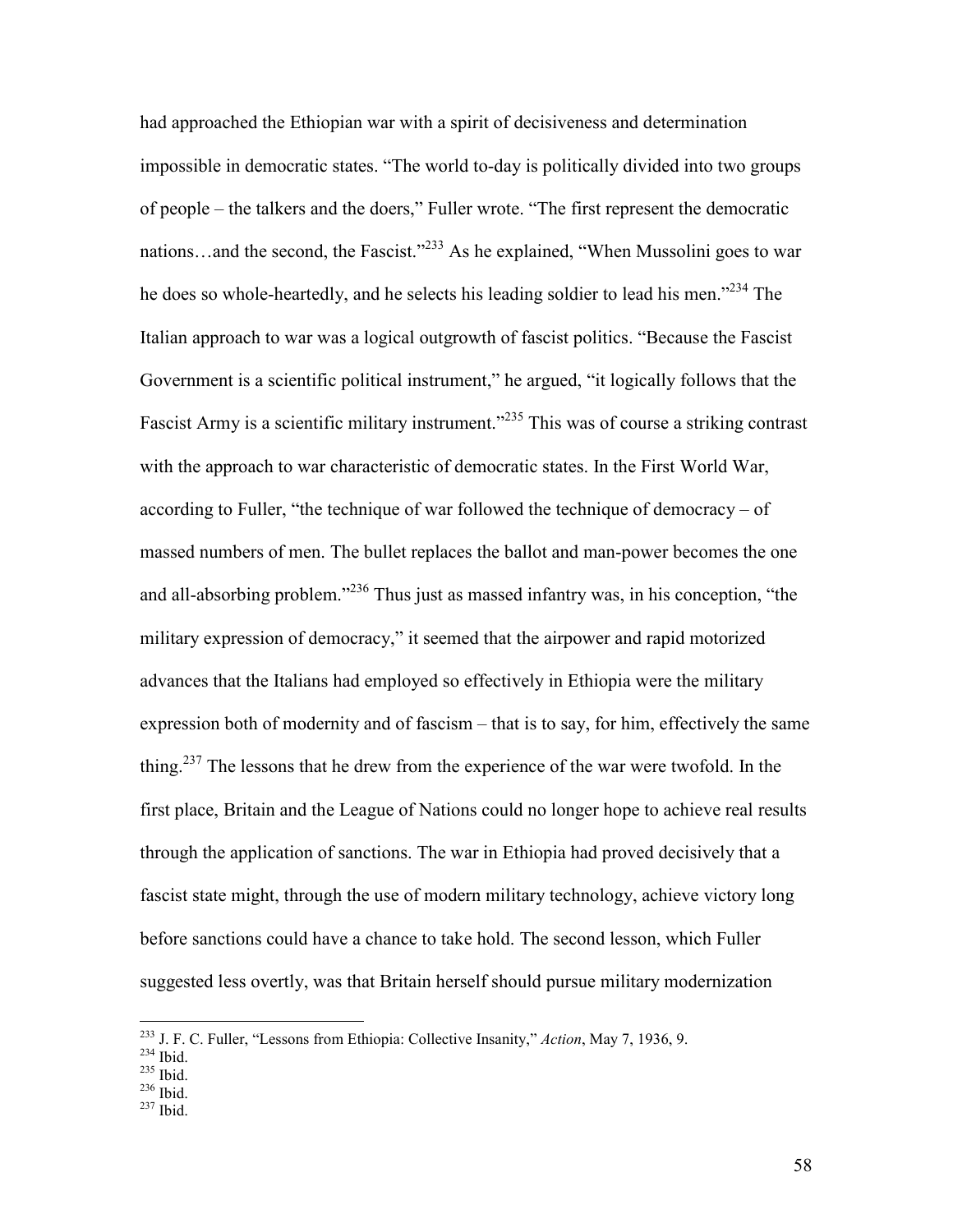along fascist lines. "What are we preparing for?" Fuller asked. "A war of scientific weapons? No! Instead a war of democratic saurian contests: massed struggles, massed slaughterings, and massed destruction; in three words  $-1914$  all over again!"<sup>238</sup> This was nothing less than insanity "for, tactically speaking, in the next war we shall find that we have applied military sanctions against ourselves."<sup>239</sup>

## V. "TOTALITARIAN WARFARE"

 By the summer of 1936, Fuller had begun to elaborate in more explicit terms the concept of "totalitarian warfare," which would dominate much of his foreign policy analysis throughout the remainder of the decade – a concept which grew out of (and contributed to) his developing political views. "Totalitarian warfare" was in effect a synthesis of Fuller's military and political thought. Its seeds had already been sown in much of Fuller's earlier military writing. His championing of the latest military technology – the effect of which would be, in Fuller's estimation, an escalation both of the pace and the (short-term) destructiveness of war – led him gradually to the conclusion that modern democratic states were particularly vulnerable to the new, faster pace of warfare. A nation could be overwhelmed and defeated by modern arms in the space of a few days or weeks (as France and Poland would be in 1939-40). It therefore appeared to Fuller to be imperative that nations adopt a posture of absolute readiness for war, if they were to have any chance to repel such an assault; the swift, decisive mechanized attack, which Fuller described (without negative connation) as "totalitarian," necessitated the total mobilization of national populations – in effect, the totalitarian organization of the

 $\overline{a}$  $^{238}$  Ibid.

<sup>239</sup> Ibid.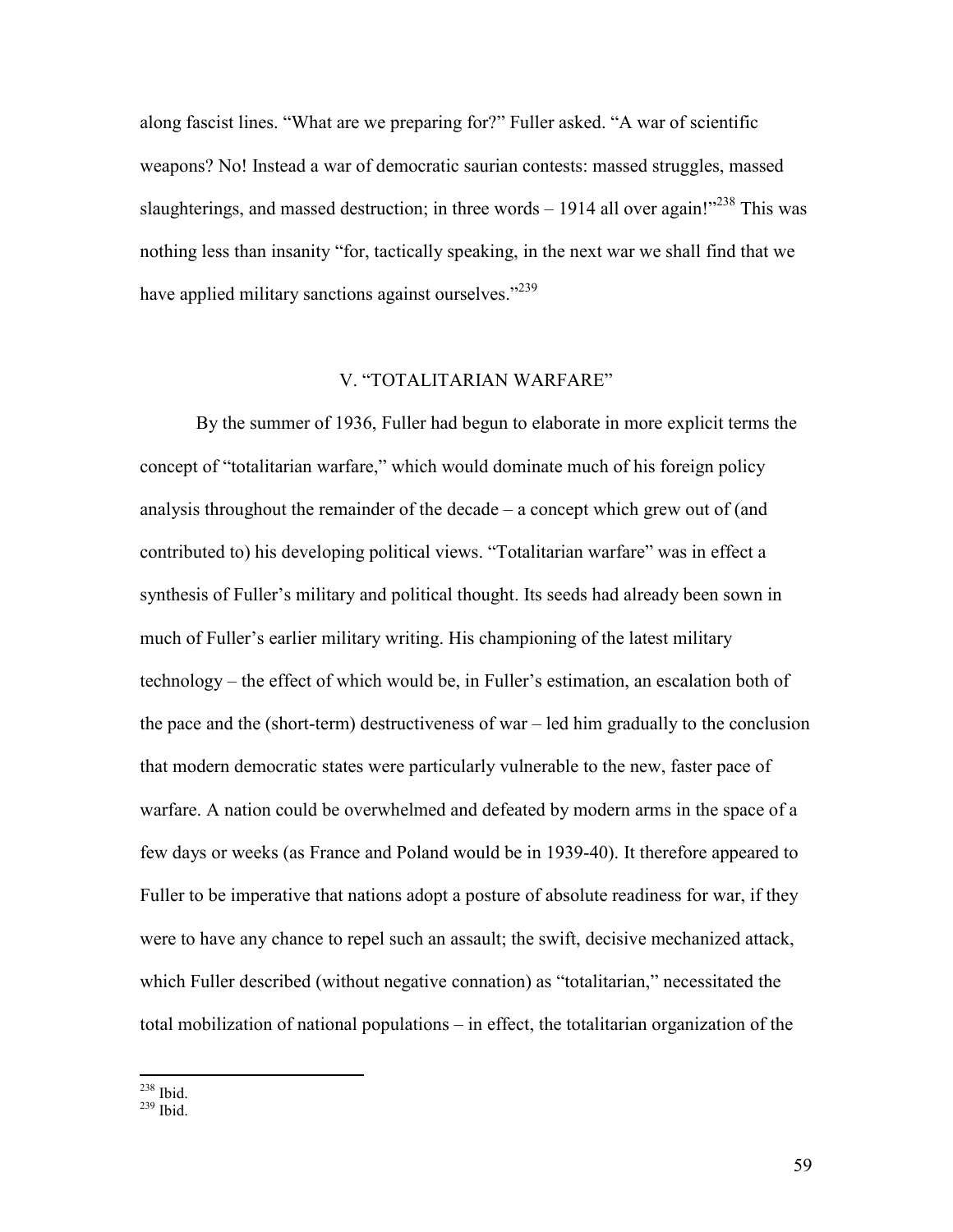fascist state. The astonishing speed with which Italy was able to turn what had seemed to Fuller – as recently as January – to be imminent defeat into absolute victory, through the application of modern military methods, underscored the political consequences of "scientific" warfare. He began to speculate that such methods might be employed effectively not only against the relatively ill-equipped armies fielded by Ethiopia but even against the best defended nations in the world – not in the distant future, but in the present day.

On May 10, Fuller's first explicit discussion of "totalitarian warfare" appeared in print in the *Sunday Dispatch* under the headline, "Europe's Next War will be the Spring of a Tiger: Over in Four Weeks – or Even Four Hours." The new type of warfare brought about by modern technology would bear little relation to that which predominated during the Great War. "This type of conflict," Fuller declared, "must be forgotten; for the next great war will be based on a very different philosophy, namely, that of 'Totalitarian Warfare.<sup>"240</sup> In the new type of war, the first glimmerings of which had appeared during the Italian campaign in Ethiopia, "there will be no challenge, no mobilization, simply the spring of a tiger."<sup>241</sup> Militaries that simultaneously employed a large air force and an "immensely powerful and, above all, mobile mechanized and motorized land force" would be able to end wars on a much faster time scale than was previously possible. Turning to Germany, Fuller declared that Hitler had created just such a military. If Hitler went to war, Fuller argued, the results would be entirely different than they were in 1914- 18: "Never does [Germany] intend to fight such a war again; for its end must mean Bolshevism. If she has to fight she will win or lose not in four exhausting years but in

<sup>240</sup> J. F. C. Fuller, "Europe's Next War will be the Spring of a Tiger," *Sunday Dispatch*, May 10, 1936, 3.  $^{241}$  Ibid.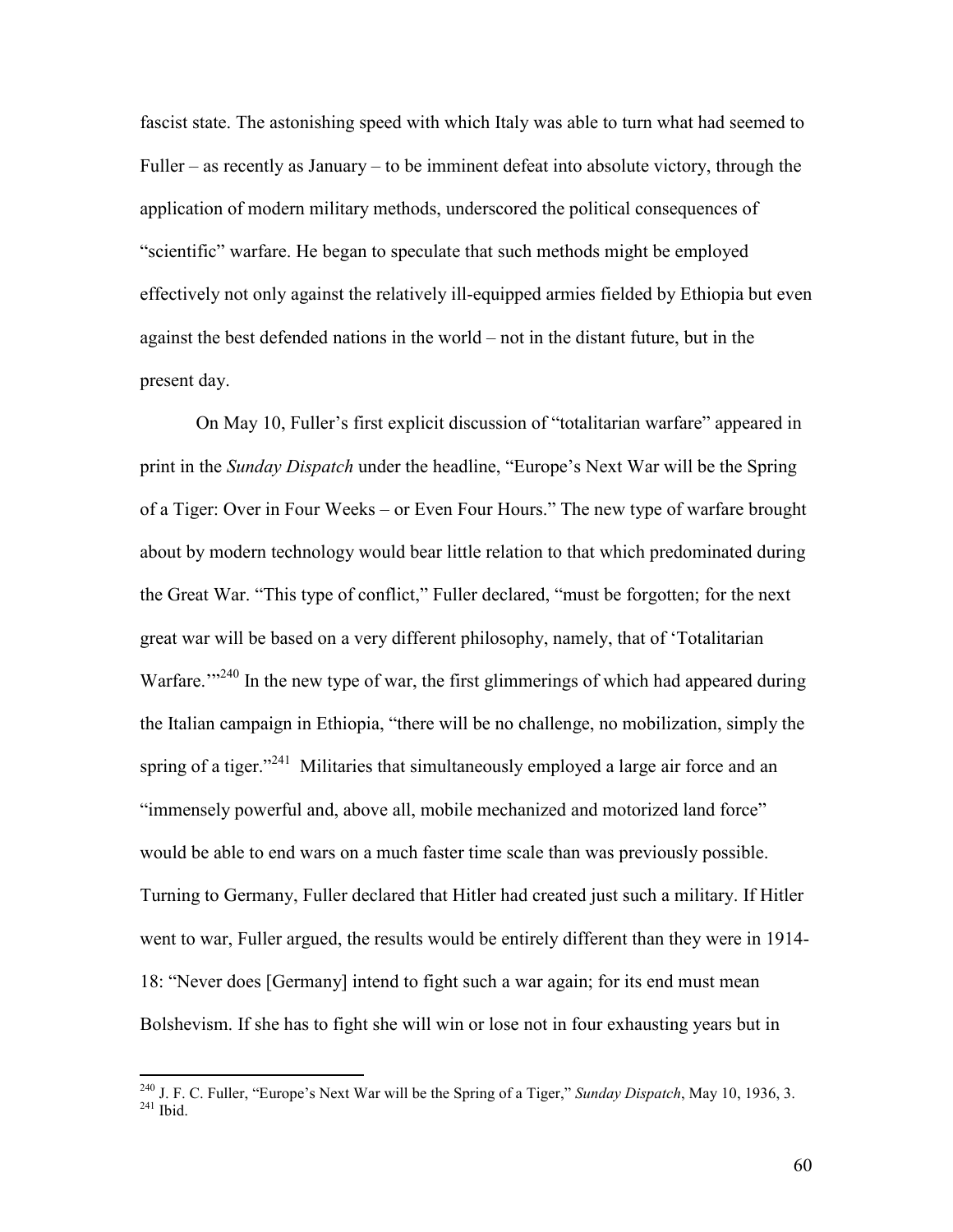four weeks, four days – possibly four hours."<sup>242</sup> Sanctions, the preferred weapon of the League of Nations, would have no opportunity to take effect in such a short timeframe. Fuller thus heavily suggested that Britain should discard sanctions and prepare for "totalitarian warfare," accepting its radical implication that "civil life is merged into war preparedness."<sup>243</sup> Only a fascist state, Fuller implicitly suggested, could withstand the force and violence of totalitarian war. But while Fuller believed that Germany would be capable of waging totalitarian war, he was quick to deny that Hitler intended to do so: "... personally I believe Hitler to be a man of peace."<sup>244</sup>

Fuller's references to Hitler hint at another shift in his thought, which ran parallel to his newly articulated concept of "totalitarian warfare." Nazi Germany began to appear to Fuller as the example *par excellence* of the successful implementation of fascism. Although Mussolini and Italy had been redeemed to some extent by their remarkable success in Ethiopia, Fuller was unable wholly to overlook the very obvious political and military flaws that he had witnessed firsthand. He admired the Italians for their victory in Ethiopia, but his confidence in Mussolini's regime was irrevocably damaged. Yet although Fuller had seemed in early 1936 to be on the verge of renouncing fascism even in Britain, he nevertheless retained considerable faith in what he called the "new world conception." The flaws of one fascist state were insufficient to challenge Fuller's belief that fascism was the political expression appropriate to modernity, which was one of his most deeply-held convictions. Disappointed with Italian fascism, Fuller slid easily into enthusiastic support for Nazi Germany.

 $\overline{a}$  $242$  Ibid.

 $^{243}$  Ibid.

 $244$  Ibid.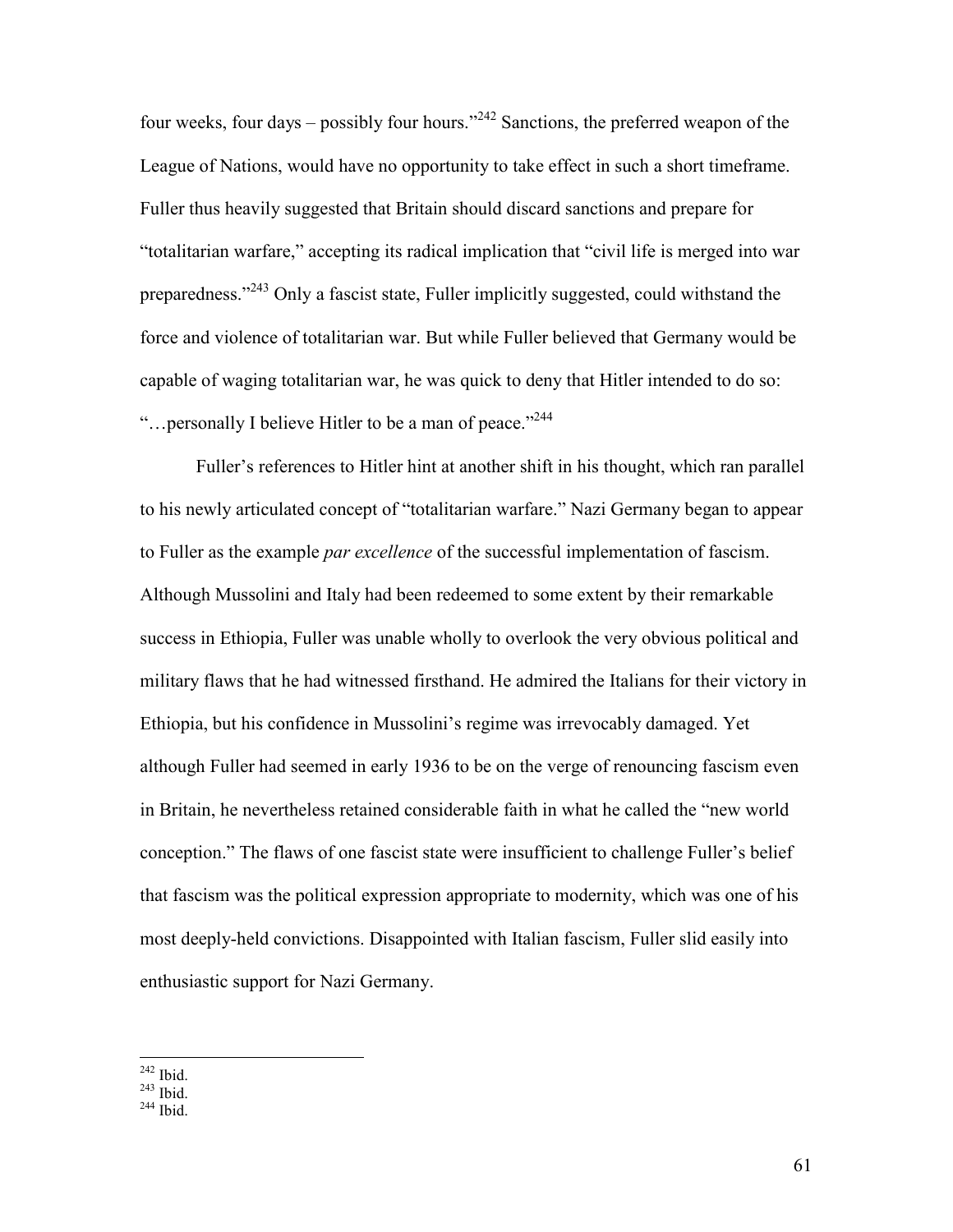These major shifts in Fuller's thought found their full expression in *The First of the League Wars: Its Lessons and Omens* – one of the two books he published in 1936. Brian Holden Reid described *The First of the League Wars* as "the most ideologically committed of all of [Fuller's] books."<sup>245</sup> The work is unique for its many overtly positive references to fascist ideology; Fuller's other books from the 1930s are in fact remarkable for their scrupulous avoidance of any explicit praise for fascism as such. Fuller's specific references to Mosley's movement in particular in most of his books are few and far between. Even in his journalism, Fuller almost never identified himself explicitly with fascism when writing for non-fascist publications. In *The First of the League Wars*, however, Fuller went so far as to openly advocate fascist government for Britain. Yet this is only the most flagrant example of the fascist undertones that pervade almost every page of the work not devoted exclusively to military analysis. *The First of the League Wars* is in fact the definitive statement of Fuller's thought as it had developed during his fascist decade – and probably the most complete, honest statement of his personal philosophy that he ever put forward. It is for this reason that it must form a central part of an analysis of Fuller's participation in the British fascist movement.

A large portion of *The First of the League Wars* is devoted to the Italo-Ethiopian War itself. Fuller's account of the conflict reconciled his earlier doubts about the Italian military with his admiration for its ultimate success in Ethiopia. Many of the criticisms that Fuller had voiced in his report for the *Daily Mail* were repeated, albeit less forcefully. Italy had gone to war with a cautious strategy that substituted political demonstration for military action and with an army "in few ways fashioned for

<sup>245</sup> Reid, *J. F. C. Fuller: Military Thinker*, 187.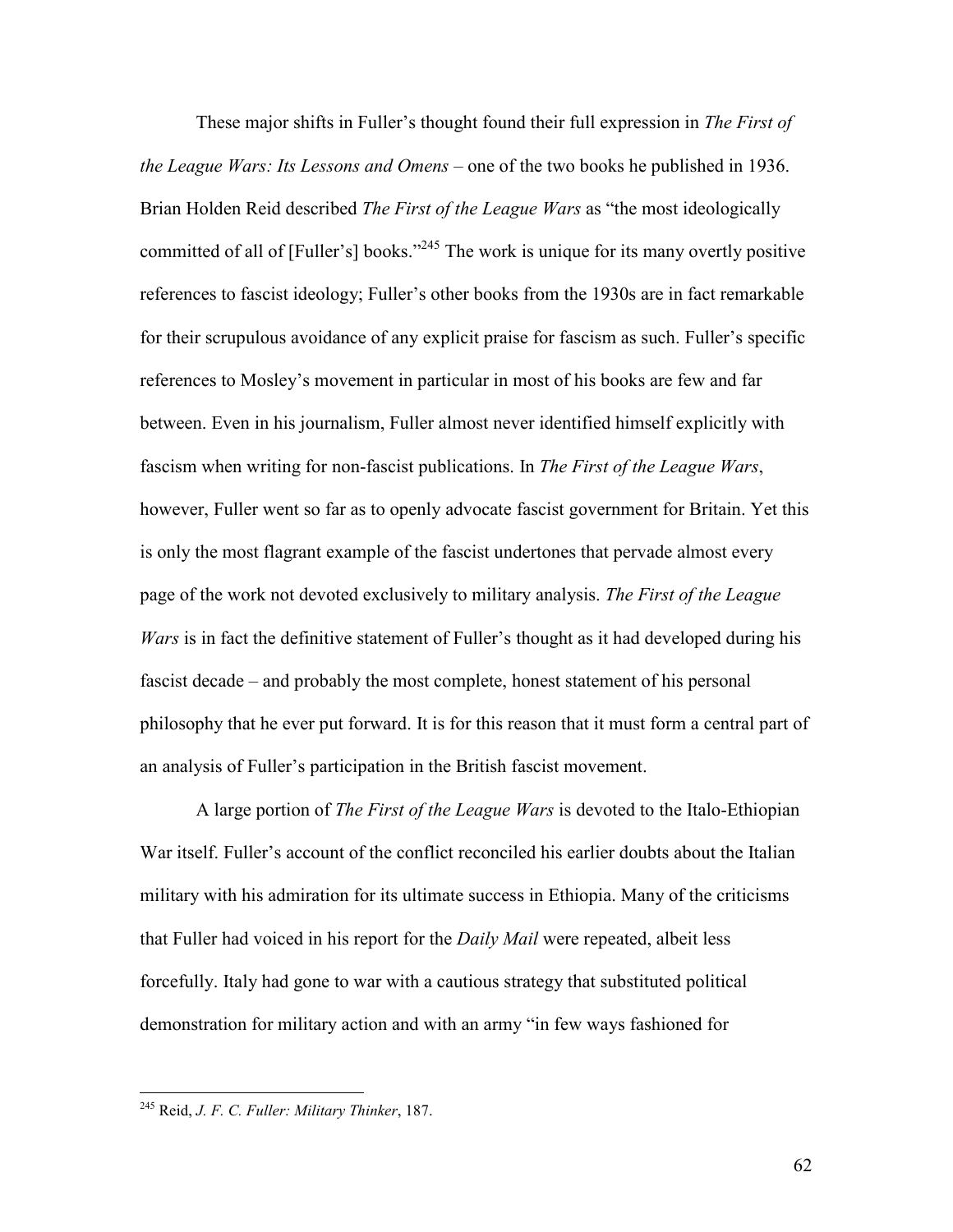totalitarian war."<sup>246</sup> The Italian military leadership was mired in what Fuller called the "Clausewitz epoch." Their approach to war was fundamentally backward looking, and so doomed to failure. They were, in Fuller's expression, "the alchemists of a past form of war instead of…the technicians of a new."<sup>247</sup> The troops themselves were un-soldierly and ill-disciplined – the army little more than "a Fascist demonstration; a gathering of men in which each group possessed a discipline or lack of discipline of its own."<sup>248</sup> Yet in the aftermath Ethiopia's defeat, the Italian army's deficit of military virtue appeared to Fuller in a new aspect. The unmilitary bearing of the soldiers, rather than a fault, seemed to be evidence of the vital spirit of fascism. "…In spite of all its crudeness," Fuller wrote, "this Army of the Exodus which crossed the Red Sea in search of the Promised Land bore along with it the ark of a new military covenant. It was more than a patriotic horde, it was the embryo of a machine which breathed forth all the fierceness of dictatorship – a political Juggernaut in being."<sup>249</sup> But how did the Italian leadership ultimately succeed in using its "patriotic horde" to such good effect? According to Fuller, Mussolini and his generals simply "stumbled" upon totalitarian strategy and tactics. The decision of the League of Nations to impose sanctions on oil forced Mussolini to take decisive action. "Like a man with his back to the wall," Fuller explained, "he was now compelled, not only to fight for Abyssinia, but for Italy, for Fascism, for his political life. What was the result? From the Italian point of view, the war forthwith was transformed into a Jehad, a holy war, a war for national preservation."<sup>250</sup> The relentless campaign that ensued, in which Mussolini threw every weapon at his disposal into the fight against Ethiopia, was

<sup>246</sup> Fuller, *The First of the League Wars*, 81, 56.

<sup>247</sup> Ibid., 51.

<sup>248</sup> Ibid., 58.

 $^{249}$  Ibid., 58.

 $250$  Ibid., 33.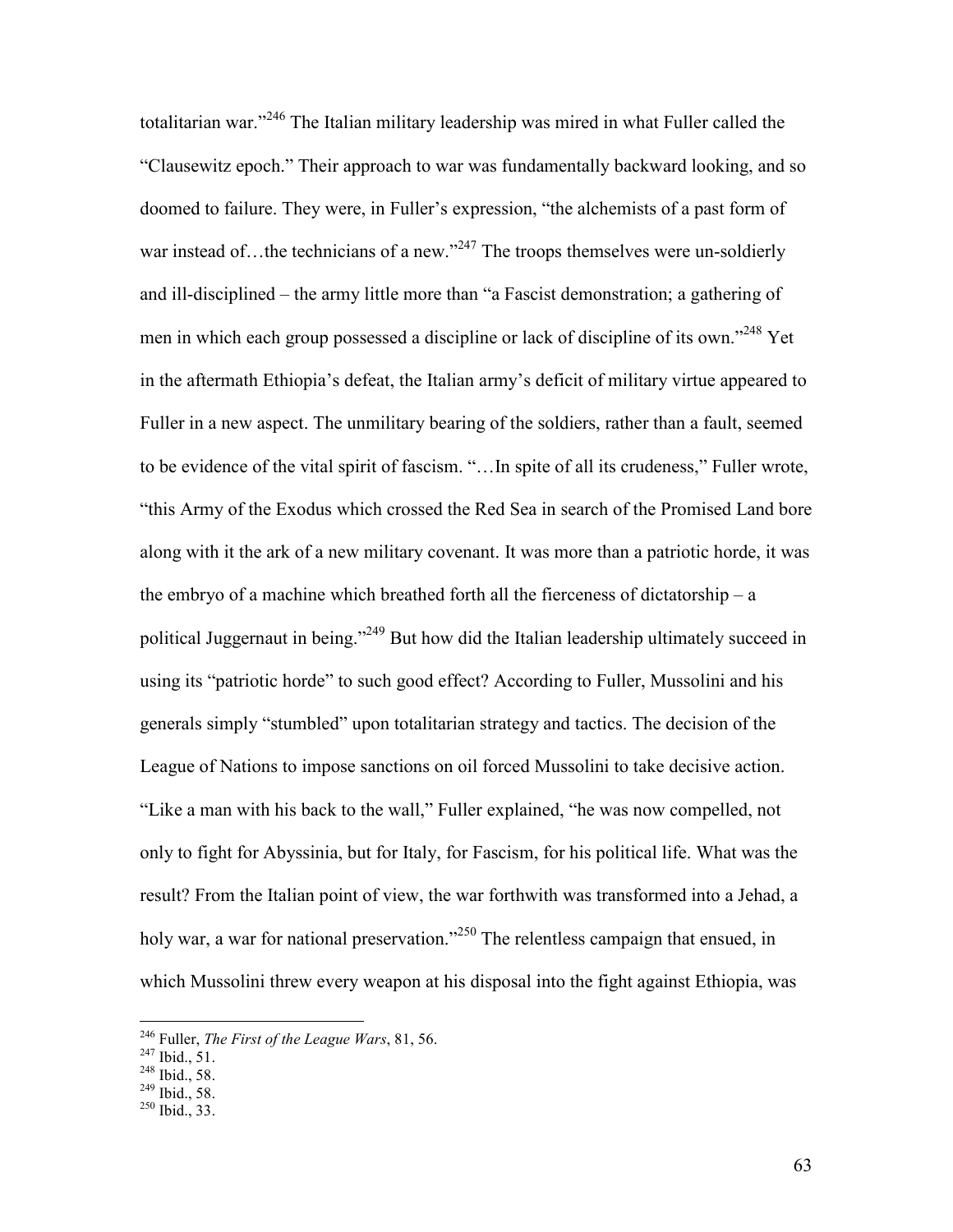therefore simply a happy accident. Italy's astonishing success appeared to have been achieved in spite of – rather than because of – the Italian political and military leadership.

Yet the new form of warfare that Italy had demonstrated had "come to stay."<sup>251</sup> "Totalitarian tactics" greatly favored the offensive. It seemed likely, therefore, that the aggressor in a future war would be strongly tempted to employ them. In fact, Fuller argued, "in another European war, because all nations will be very similarly armed, should the aggressor be an isolated nation, that is one encircled by potentially hostile air power, then it will be suicidal for its Government not to use surprise in its most ruthless form."<sup>252</sup> The substance of "totalitarian warfare" itself, as Fuller explained it, was a natural outgrowth of his earlier military thought. The leading tactical idea of "totalitarian war" was "to strike at the civil will."<sup>253</sup> The military objective was no longer the destruction of the physical bodies of the enemy's soldiers, but the psychological destruction of the *will* – not only of the enemy's armed forces – but of their entire nation. This psychological attack, moreover, would not be gradually developed over the course of years, as the Entente had effectively destroyed Germany's will to fight through the enforcement of the blockade during the four years of the First World War. Rather, "totalitarian war" must "take the form of a *coup d'etat*: a conspiracy instead of a mobilization, and a bolt from the blue of a cloudless sky instead of a declaration preceded by political thunder."<sup>254</sup> According to Fuller, "Surprise is *the* essential."<sup>255</sup> The purpose of the assault upon the enemy's will would not be the Clausewitzian objective of "[imposing] will upon will; for the acceptance of one will by another is a rational act

 $251$  Ibid., 88.

<sup>252</sup> Ibid., 89.

 $253$  Ibid., 169.

 $254$  Ibid., 174.

<sup>255</sup> Ibid., 174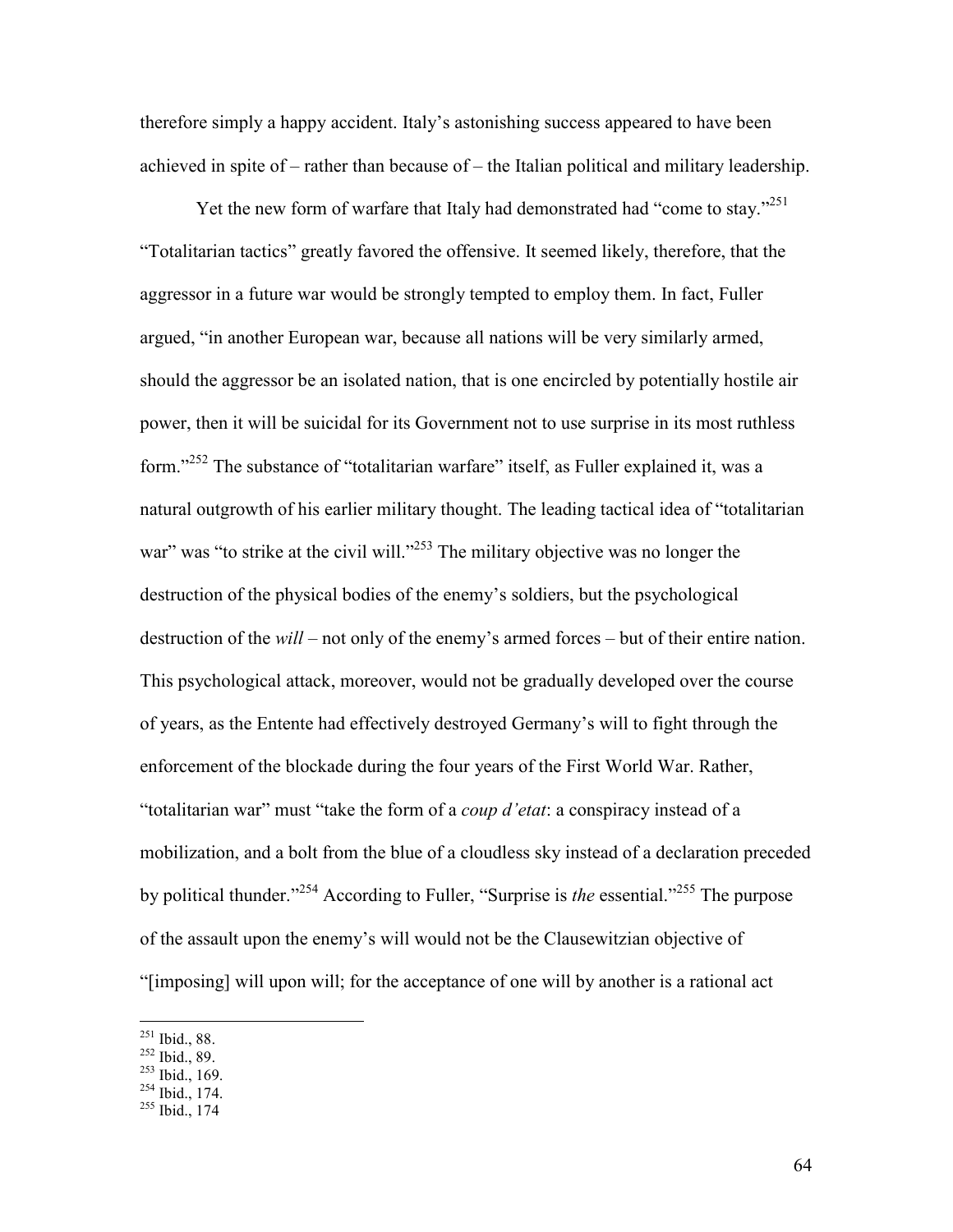which induces rational reaction."<sup>256</sup> Rather, "totalitarian warfare" would simply aim to terrorize populations into preferring peace to war.

The political consequences of "totalitarian warfare" were drastic. The new form of warfare appeared to Fuller to be a powerful argument for the urgent necessity of fascism. If "totalitarian tactics" had been so effective in Ethiopia, a relatively decentralized state by European standards, how much more effective would they be in wars between modern western nations? "The nearer belligerents coincide in striking power," Fuller argued, "the more vital will surprise become. So vital, that a time is approaching when the first blow may be the last. In other words, while the war of 1914- 18 consisted in a series of long-drawn-out inconclusive encounters, the next may possibly consist in one assault lasting but a few hours."<sup>257</sup> In such a struggle, in which the instant shock of the attack on the civilian population would be tremendous, states with greater "national discipline" would have the advantage. In a hypothetical war between France and Germany, for example, France would very likely be thrown into a panic by a sudden attack. Germany, on the other hand, "on account of the national discipline of her people, drilled into military unity by radio propaganda, panic in all probability will be avoided and time gained for her government to act in."<sup>258</sup> Germany, in other words, would be better able to withstand the new violence of "totalitarian warfare" because of the totalitarian organization of the Nazi state. Western democracies would therefore be compelled to adapt their political organization to the new military reality.<sup>259</sup>

-

 $^{258}$  Ibid., 170.

 $256$  Ibid., 176.

 $^{257}$  Ibid., 169.

 $^{259}$  Ibid., 170-1.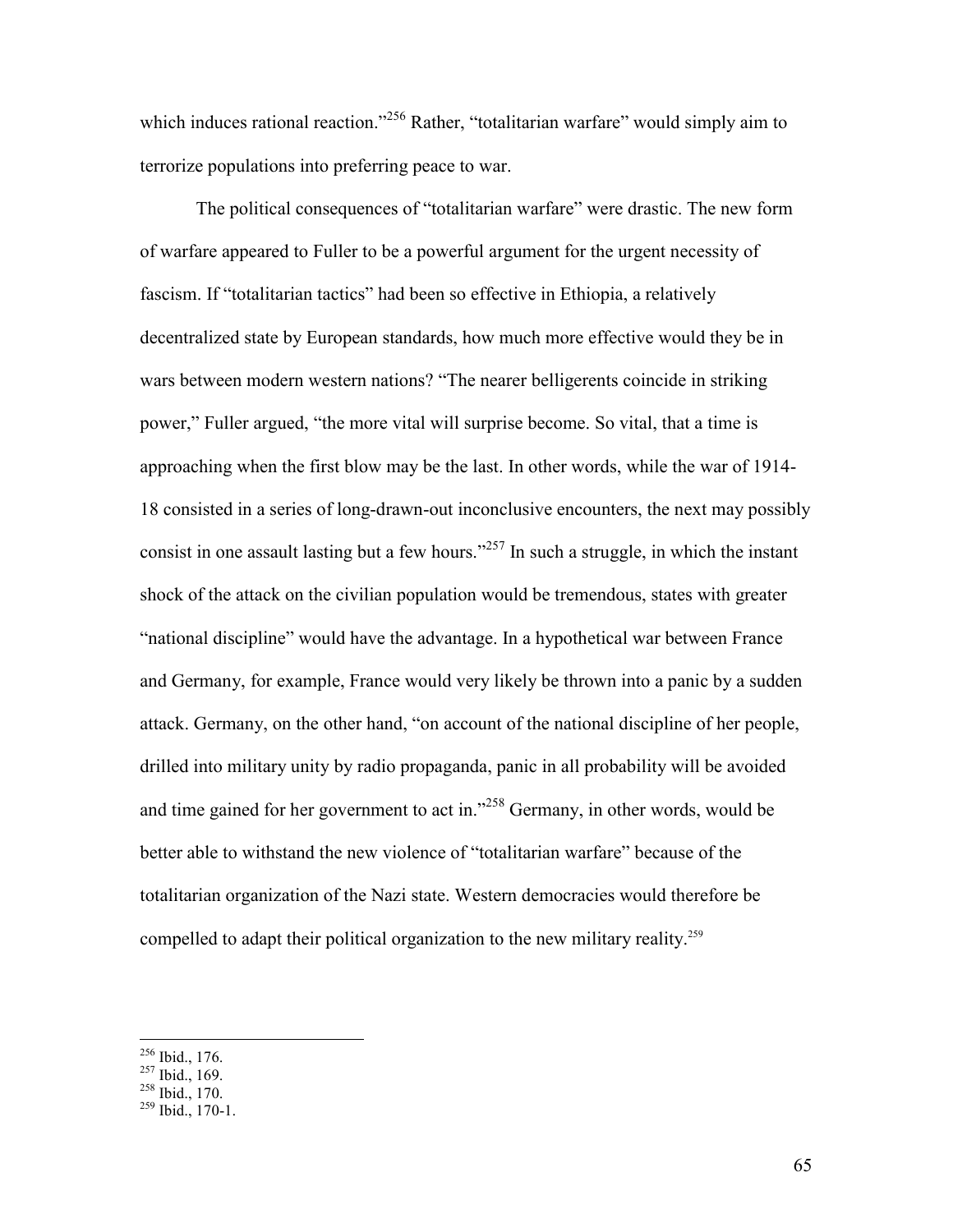This was a lesson that the democracies would do well to learn before it was too late. Britain along with the other western powers should embrace totalitarian politics, as the national discipline that totalitarianism would bring would provide the only possible security against the shock of the new form of warfare. "Instead of anathematizing," Fuller wrote, "[the democracies] should learn from their totalitarian opponents; for though their system of politics appears outwardly to be the apotheosis of force, within it palpitates a new spirituality – the control of human instincts and their compulsion under will to assume disciplined form."<sup>260</sup> This was the crux of Fuller's new argument for fascism: totalitarian government was simply a military necessity. Moreover, totalitarianism was necessary not merely for the "spiritual" strength it would provide in the face of an attack against the civil will. Totalitarian government implied scientific government. "As warfare to-day is based upon science," Fuller explained, "not only must fighting forces become more and more scientific, but the scientific method must be applied to an entire nation, so that every man, woman, and child can be fashioned into an enormous catapult which will hurl war upon the enemy."<sup>261</sup> Totalitarianism would thus be nothing less than the application of the scientific method to politics. That Britain would see the wisdom of this argument in time, Fuller was less certain. "It is true that we are not a revolutionary or a warlike nation," he admitted, "and it is true that in the hearts of our people there is a genuine hatred and fear of national and international turmoils."<sup>262</sup> Nevertheless, there appeared to Fuller to be some hope that the British would come to embrace the "proper" form of totalitarianism.<sup>263</sup>

l

 $262$  Ibid., 159.

 $260$  Ibid., 171.

 $^{261}$  Ibid., 174.

 $263$  Ibid., 159.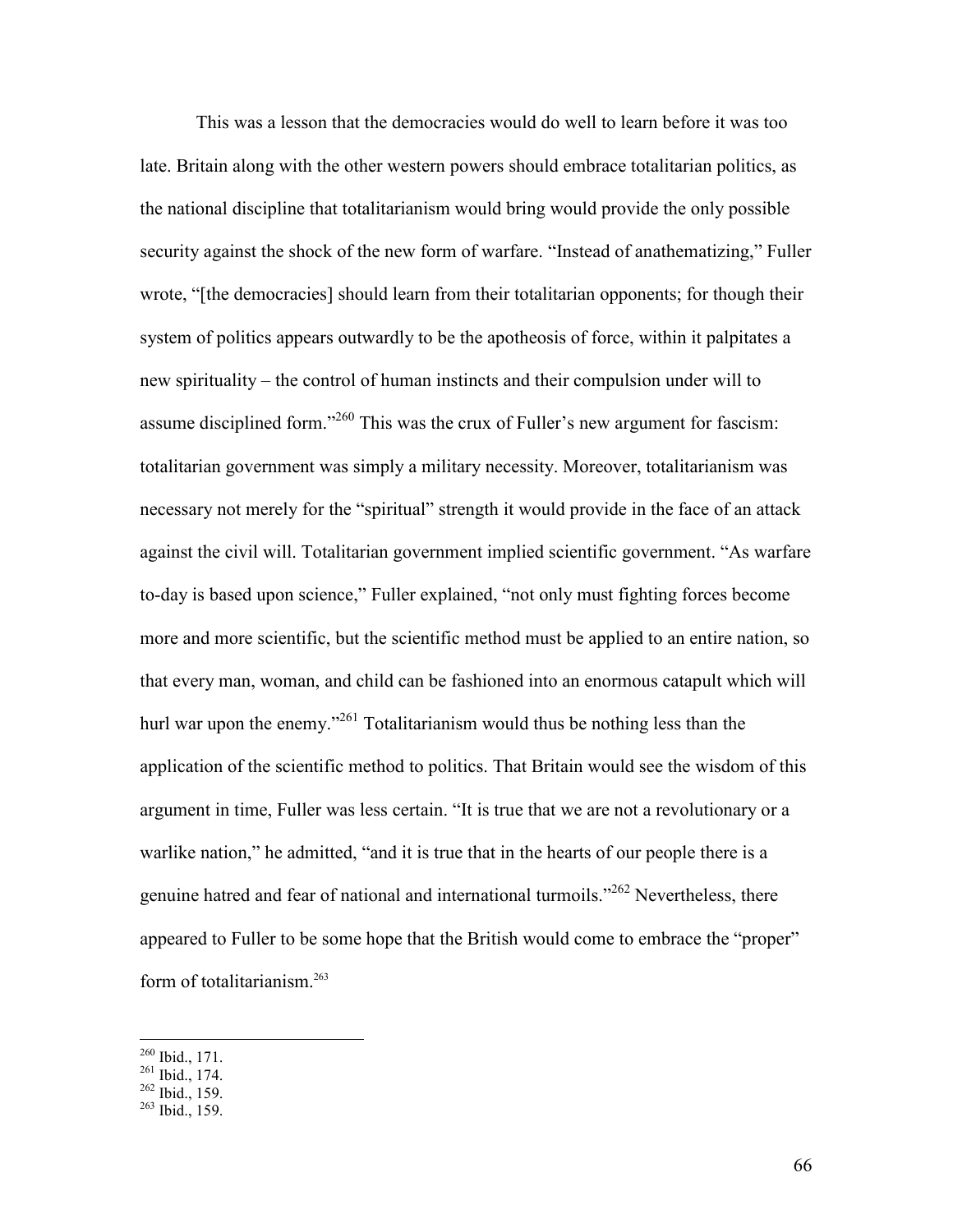Fuller did not content himself merely with describing how the reality of modern military technology necessitated totalitarian government. He situated his analysis of the influence of "totalitarian warfare" on politics within an elaborated and politically charged account of the "natural history of warfare." To some extent this account was simply a restatement of ideas that Fuller had already discussed at length in *The Dragon's Teeth* and *War and Western Civilization*. There are nevertheless important differences in the "natural history of warfare" as described in *The First of the League Wars*, which reflect the evolution of Fuller's thought since 1932-33. As before, Fuller's analysis took the form of a highly idiosyncratic kind of historical materialism. According to Fuller, the history of Christendom (i.e., western civilization) can be divided into two epochs, a religious period and a mechanistic period. Both epochs were characterized by the urge for conquest – the religious period by the conquest of souls, the mechanistic period by the conquest of things.<sup>264</sup> It is the latter period which occupies the bulk of Fuller's attention in *The First of the League Wars*. As he explained, the emergence of conscript armies since the time of the French Revolution was an essential ingredient in the development of mass democracy.<sup>265</sup> The French Revolution itself "was more an adaption to the conditions created by industrial needs than [a revolution] arising out of political motives."<sup>266</sup> The consequence of the French Revolution and the Napoleonic Wars which followed was the triumph of what Fuller called the "international system of usury" – a concept of great importance in fascist ideology which had been entirely missing from Fuller's earlier analysis of the "natural history of war."<sup>267</sup> The new system of

-

 $266$  Ibid., 100.

 $264$  Ibid., 93.

 $^{265}$  Ibid., 99-100.

<sup>267</sup> Ibid., 101.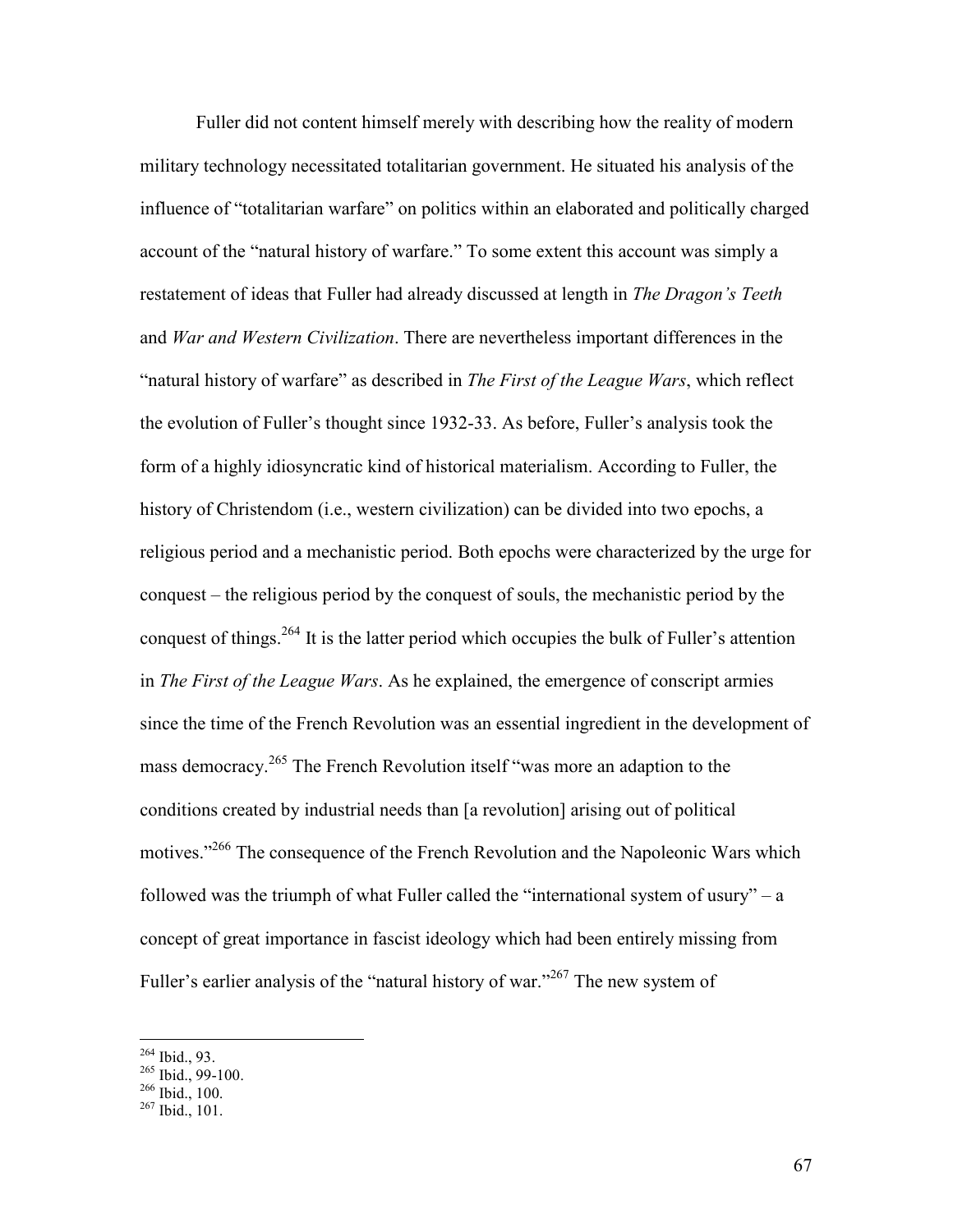international finance enabled the transformation of Western Europe "from an agricultural to an industrial civilization."<sup>268</sup> This transformation inaugurated a new epoch of war, which was characterized, according to Fuller, by the dominance of "horde armies" which would "kill off or quiet refractory wage-slaves, and put untold wealth into the pockets of the industrialists and financiers."<sup>269</sup>

The new condition of industrial modernity that the financiers had helped to create in turn laid the foundation for alternative forms of civilization. On the one hand there was communism, which brought to its fullest extent the egalitarian ideal of the French Revolution, promising vengeance to the "outcast drift of dehumanized men and women," the "backwash of the machines" of industrial civilization.<sup>270</sup> According to Fuller, the Marxist concept of class struggle was an adaptation of the Darwinian notion of "survival of the fittest" to suit the needs of this oppressed class: "…as the doctrine of survival of the fittest seemed to explain the dominance of the new industrial bourgeoisie, a class without culture of compassion," Fuller wrote, "Marx...seizing upon this principle, extracted by Darwin from the animal world, extended it to human society in the form of the class struggle."<sup>271</sup> Fearing the power of Marxist ideology, which seemed the prelude to the destruction of their power, the ruling classes attempted to quiet the workers with "humanitarianism, out of which emanated a pink protoplasmic substance called 'Socialism'; a kind of political hermaphrodite which stands half-way between man as a bloodthirsty ape and man as a psalm-singing angel." $272$ 

 $268$  Ibid., 101.

<sup>269</sup> Ibid., 104.

<sup>270</sup> Ibid., 127.

 $271$  Ibid., 127-8.

 $272$  Ibid., 128.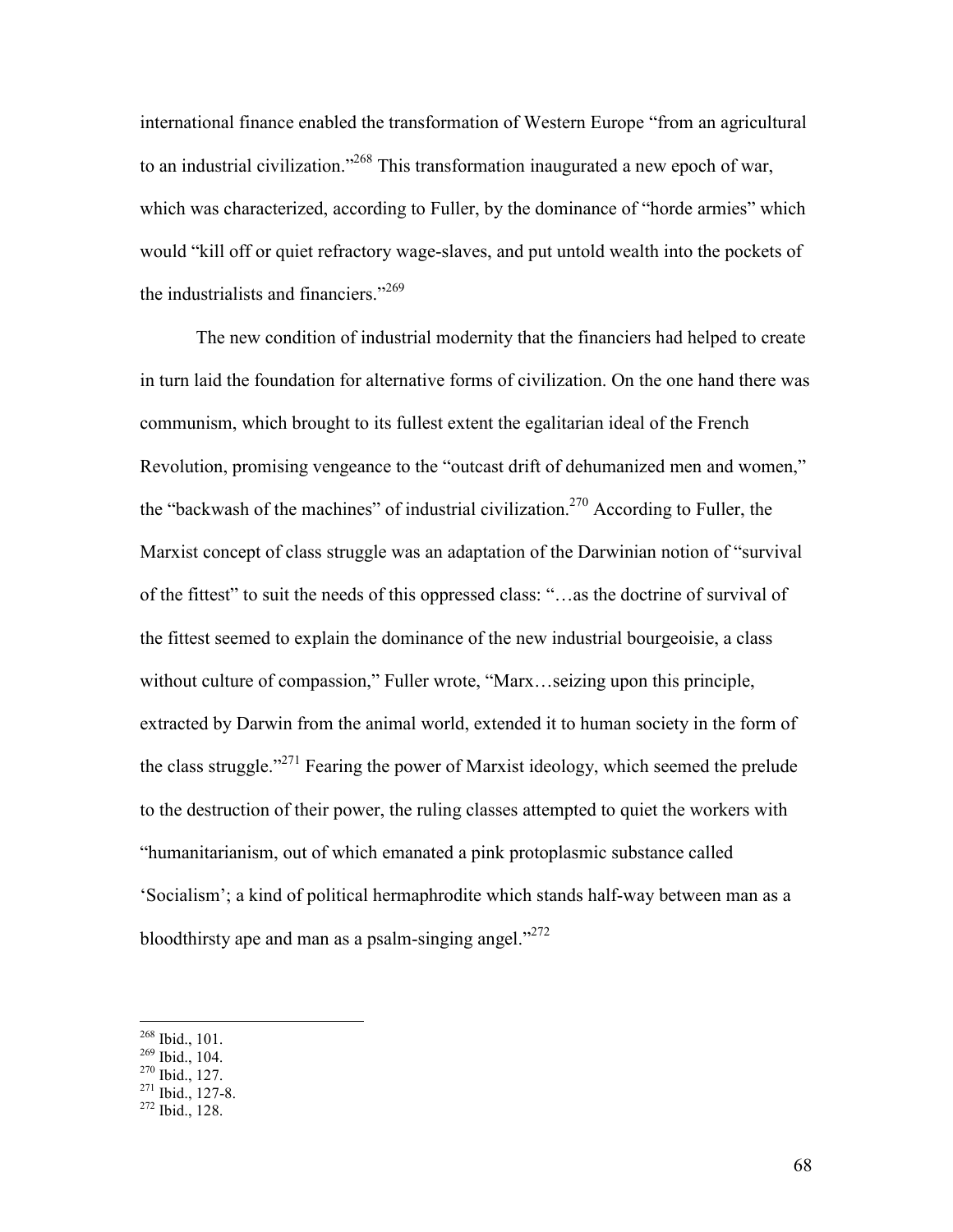But socialist humanitarianism was unable to remove the menace of communism altogether. In Russia, Lenin succeeded in establishing a communist government, what Fuller called "the Apotheosis of the Marxian Revolution." This was, to Fuller, effectively inseparable from the triumph of Judaism. Whereas Fuller's earlier analysis of the emergence of the Soviet Union had certainly been colored by anti-Semitic prejudice (which was not uncommon in contemporary British accounts of the Soviet Union), the paramount importance that anti-Semitism assumes in Fuller's discussion of the "natural history of war" in *The First of the League Wars* was something new altogether. In Fuller's conception, the triumph of communism was nothing less than the product of a Jewish conspiracy. As he wrote, "Now it is beyond dispute that, under the directive energy of Lenin, it was the Jews who established Bolshevism in Russia..."<sup>273</sup> And to what purpose? According to Fuller, the Jews "turned the social order upside down in order to create chaos, so that the spirit of Judaism might move 'upon the face of the waters,' and create a Jewish cosmos."<sup>274</sup> The extent of Fuller's descent into conspiratorial anti-Semitism is underscored by his citation of the notorious *Protocols of the Learned Elders of Zion* – which since 1920 was well-known to be a forgery – as evidence of this putative Jewish plot. "The whole process of this destruction and re-creation is elaborated in the *Protocols of the Learned Elders of Zion*," Fuller explained.<sup>275</sup> Even as he acknowledged that the above work had been revealed to be a forgery, Fuller suggested in a footnote that this was immaterial. "What of that?" Fuller asked, "If a forger can cash in, as the Jews have cashed in on Russia, whether the cheque is genuine or forged the victim

<sup>273</sup> Ibid., 132.

 $\overline{a}$ 

<sup>275</sup> Ibid., 133.

 $274$  Ibid., 132-3.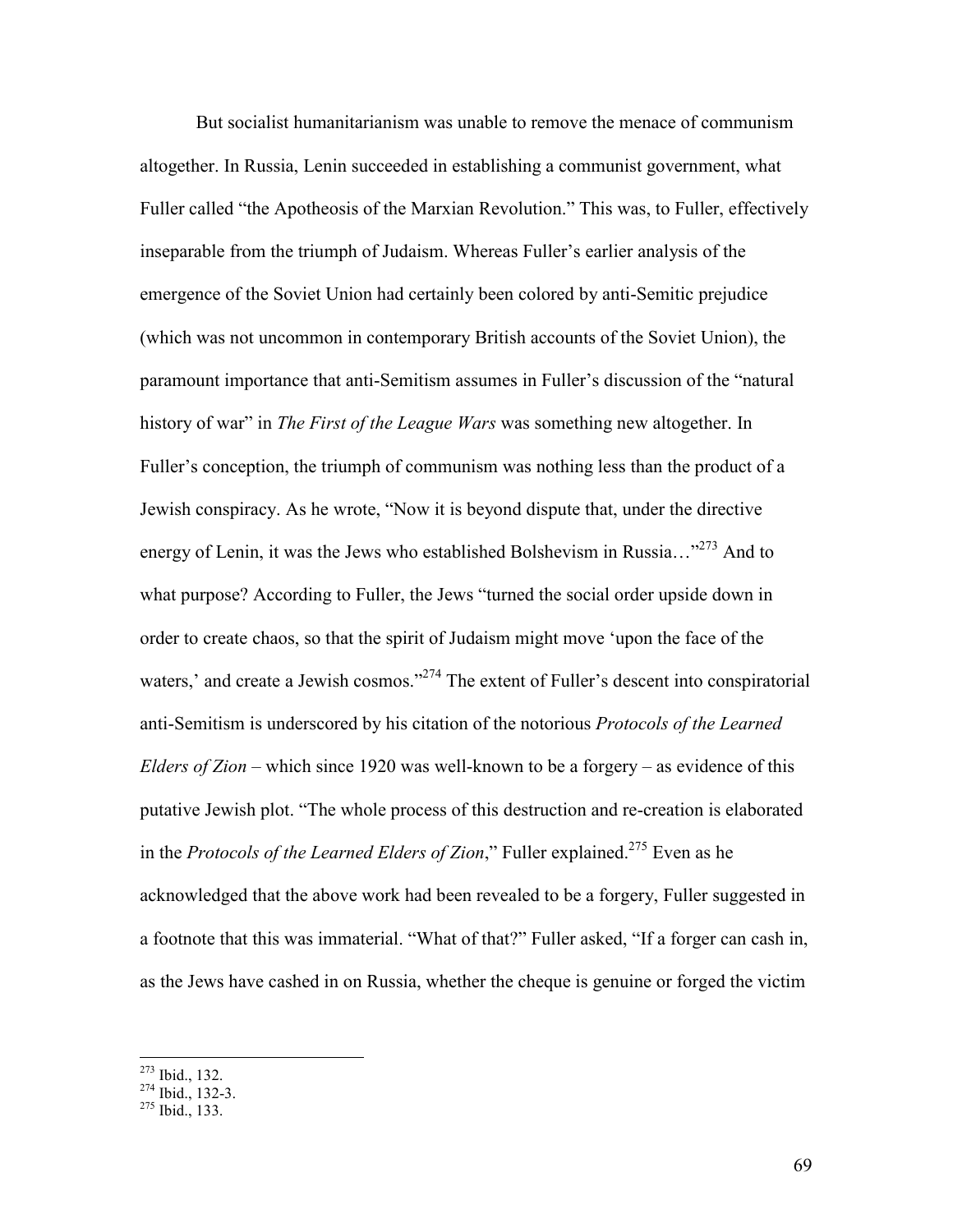experiences an identical discomfort."<sup>276</sup> At any rate, he contended himself with citing the letter from Buruch Levy to Karl Marx, which had been published in *La Revue de Paris* in 1928 – and which was also well-known as an anti-Semitic fabrication – as evidence of the malevolent Jewish conspiracy that lay behind communism. That letter revealed, according to Fuller, the real purpose of "Marxian materialistic dialectics," which was "to capture and then capitalize the machine by means of the class war, the spirit of which was hatred and therefore anti-Christian."<sup>277</sup> Fuller concluded his discussion of the Bolshevik menace on a hysterical rhetorical pitch, invoking the ancient anti-Semitic trope of the Jewish murder of Christ:

Bolshevism is the last phase of the first crucifixion [Fuller wrote] and the first phase of the second; for, as in the first Christ was slain to appease the jealousy of Jehovah; so in this second is Christian culture to be destroyed in order that the spirit of Judaism may move over the formless and the void and establish its messianic empire. Such, then, is the Marxian revolution.<sup>278</sup>

 In contrast to the existential threat posed by communism and Judaism (which he blithely conflated), Fuller discovered in fascism the only assurance of security and hope for mankind. Fascism, like communism, was an outgrowth of the new conditions created by industrial civilization. In particular, just as the earliest industrial developments related to steam power favored the "quantity" inherent to mass democracy and communism, the new development of the sciences of "life" (physiology, biology, bacteriology, psychology, and sociology), together with the chemical and electrical sciences favored the "quality" expressed by fascism.<sup>279</sup> And this was not merely the "quality of things," but rather "quality of human actions and the understanding of the qualities of the human

l

 $276$  Ibid., 133.

<sup>277</sup> Ibid., 134.

 $278$  Ibid., 138.

 $279$  Ibid., 129.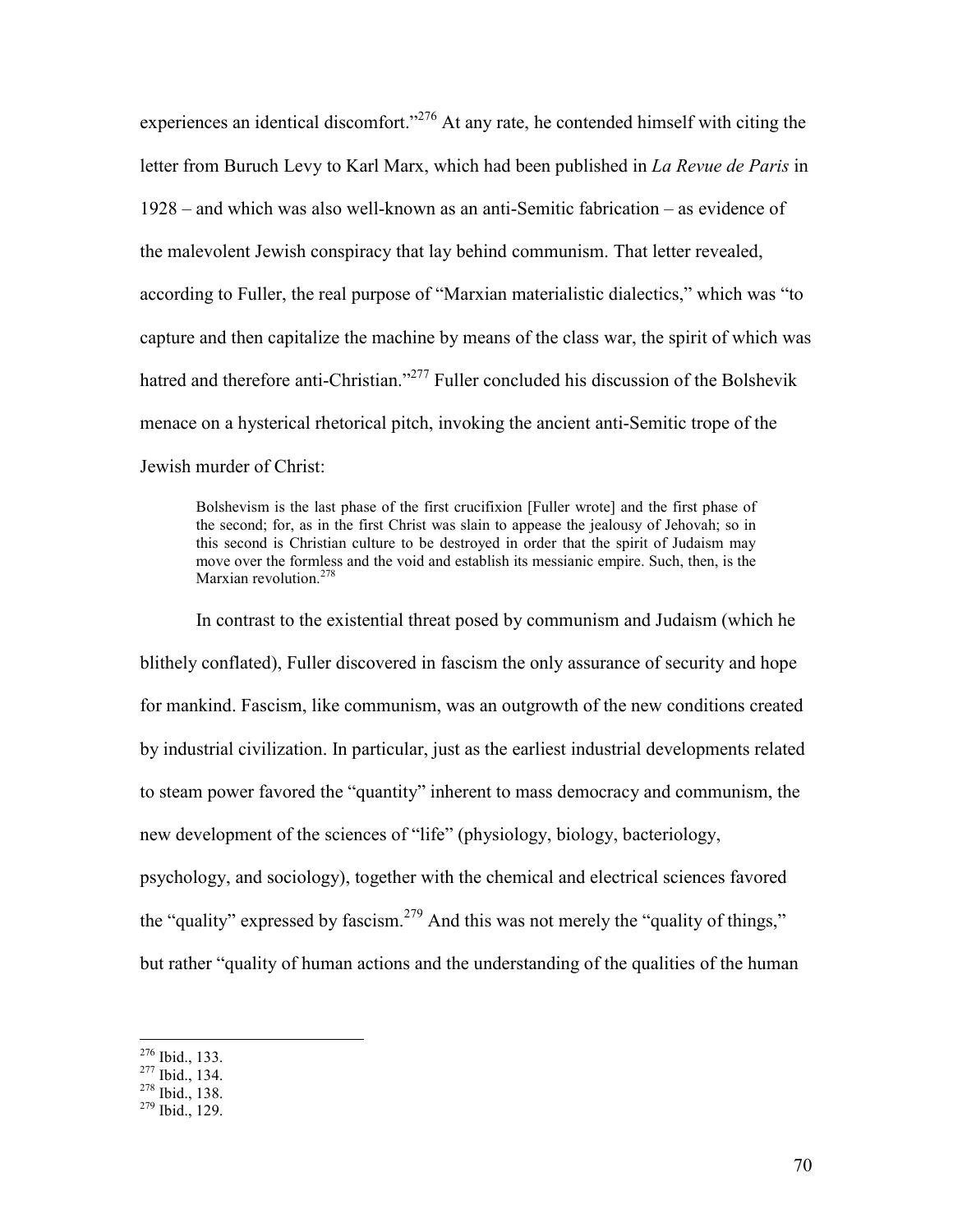mind and soul."<sup>280</sup> Fascism and National Socialism, in fact, had their origin in this *scientific* revolution; their roots ran deep "into the scientific developments of the nineteenth century, and are to be discovered more particularly in the revolt of, what may be called, the organic sciences against the conditions established by Financial Democracy, and not so much in that of the inorganic sciences (coal, steam, iron, mechanics) against those fostered by Industrial Democracy.<sup>281</sup> The changes wrought by the latest developments of science and technology would before long necessitate a new economic and political order. "As society was changed by intellectualized science," Fuller explained, "it followed that a time would come when, not only the economic but the political system would have to follow suit." $282$ 

The event that made possible the emergence of the "new politics" of autocracy, truth, impartiality and order was, of course, the First World War – the consummation of the epoch of war and the logical consequence of the dependence of international finance on the use of "horde armies." Although, as Fuller explained, "in the minds of the democratic majorities, this war was fought to make the world safe for democracy, occultly it was fought to liberate a rising scientific civilization from the dead weight of democratic inertia."<sup>283</sup> The First World War had been a struggle between the forces of science and the forces of reaction, a conflict between the "scientific method and the natural evolutionary method of trial and error leading to blind and compulsory change: of thought against tradition and of reality against myth.<sup>"284</sup> During the war, developments in military technology had revealed the new political tendency of scientific thought:

-

 $280$  Ibid., 129.

<sup>281</sup> Ibid., 138.

<sup>282</sup> Ibid., 130

 $283$  Ibid., 130.

<sup>284</sup> Ibid., 139.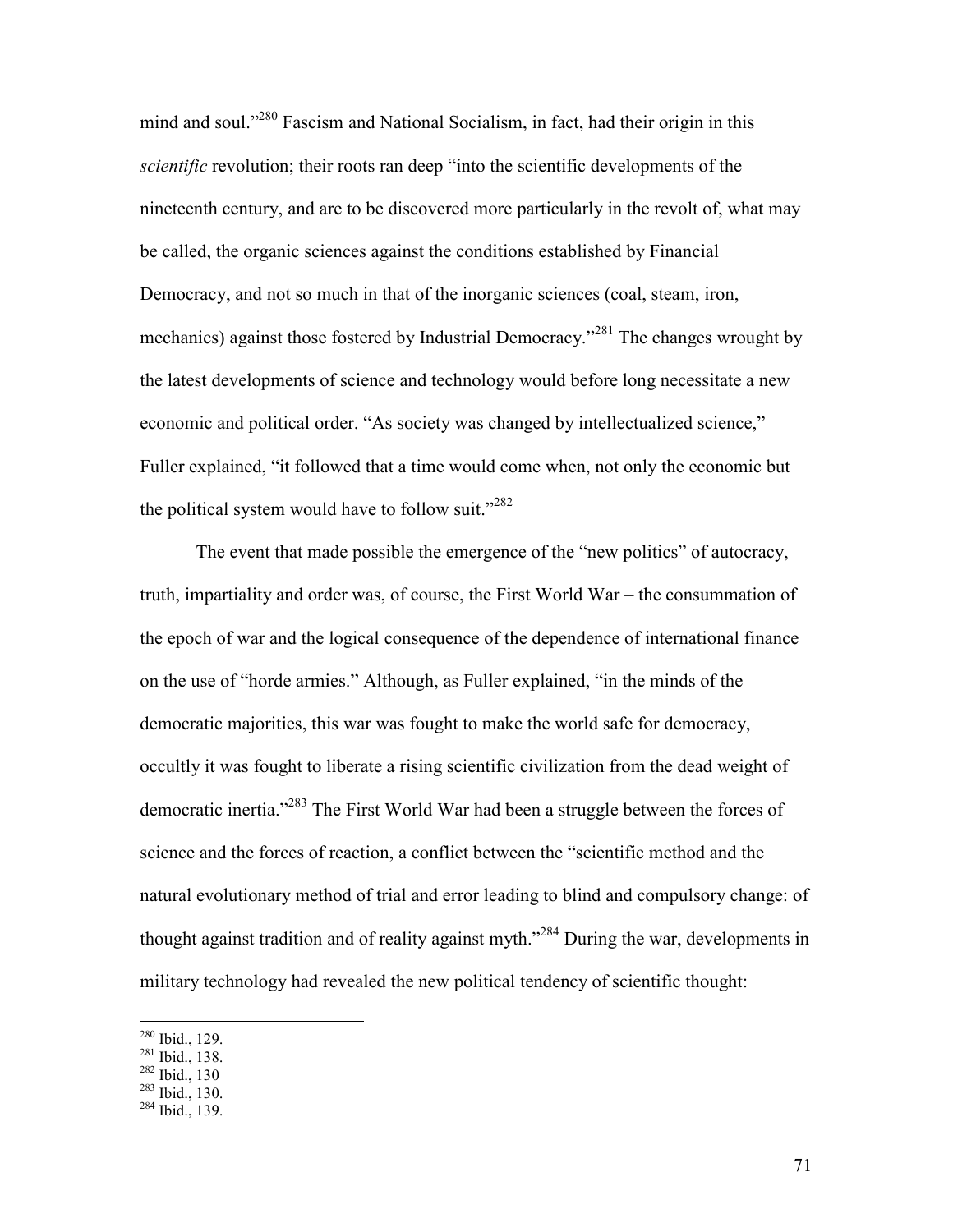"eventually… science took autocratic control; aeroplanes, tanks, lethal gas, and a host of scientific appliances proving beyond doubt that God no longer sides with the bigger battalions, but with the more cunning brains."<sup>285</sup> As science and technology had demonstrated, during the First World War, that leadership should fall to the minority with the "more cunning brains" – essentially a technocratic elite – the emergence of a political expression appropriate to this new reality became inevitable. The result was the birth of Fascism and National Socialism, political movements that Fuller described, drawing on analysis of Oswald Spengler's *Decline of the West*, as "'pseudomorphs': that is, realities working in and trying to cast off the myths which encumber them."<sup>286</sup> The "myths" to which Fuller referred, naturally, were those of liberalism and mass democracy.

 But what exactly was this new political form, which would harmonize government with the reality of modern science? In *The First of the League Wars*, Fuller went into considerable detail in his description of so-called "scientific government." The object of government was, according to Fuller, "to establish order in the relationships between men, or, in other words... [to maintain] peace within nations and between nations."<sup>287</sup> This would mean necessarily government by minority, for majorities were by their very nature unfit for rule. "There is no fixed rule in government," he wrote, "except that authority can never reside in the greater number, only in quality of mind, which by nature belongs to the lesser number – the minority of the people."<sup>288</sup> But to achieve true minority rule was an exceedingly difficult task. The great challenge of the day, Fuller explained, was "to find wisdom, which takes into consideration the fact that majorities

-

 $287$  Ibid., 271.

 $285$  Ibid., 139.

 $^{286}$  Ibid., 139.

<sup>288</sup> Ibid., 271.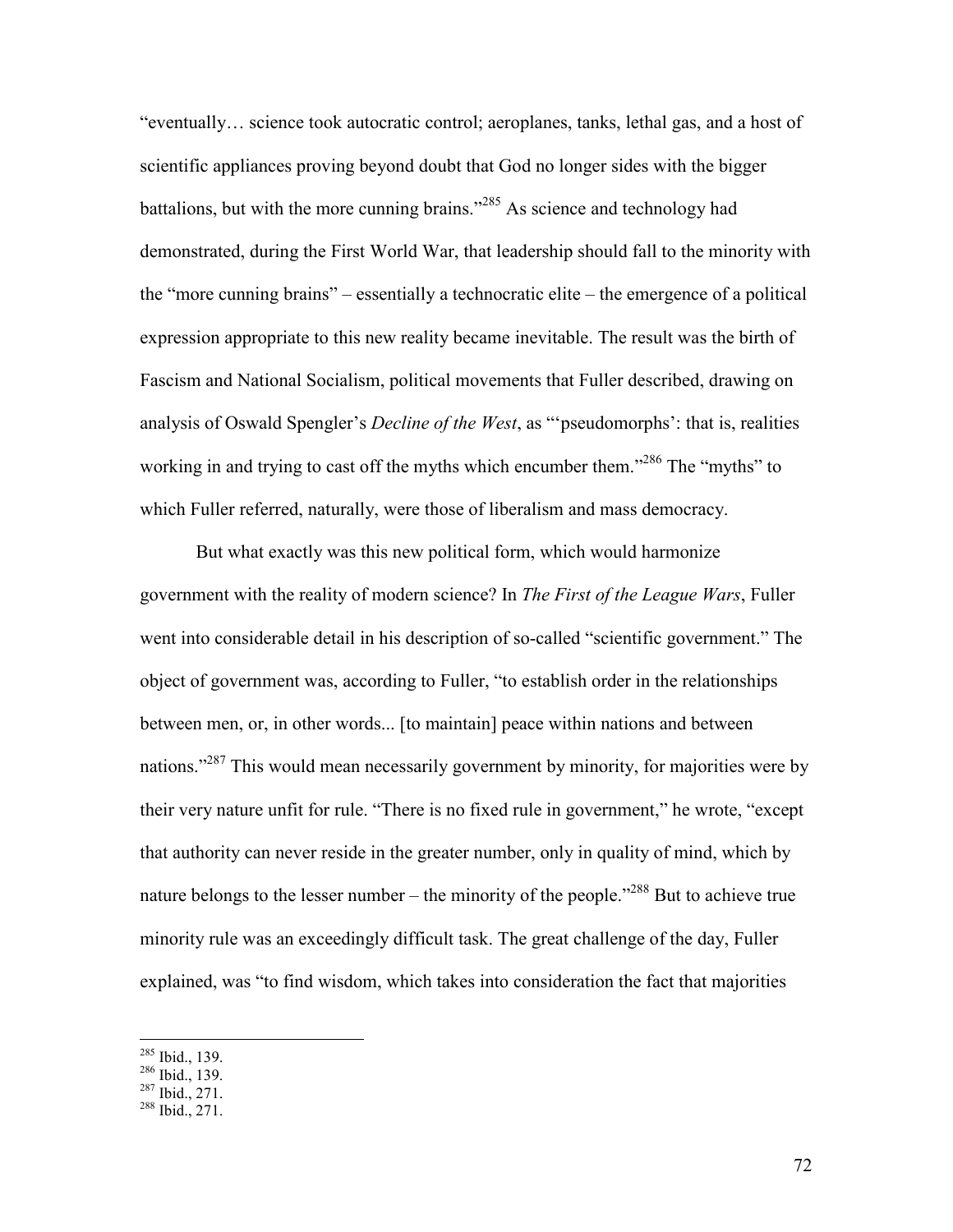are predominantly irrational."<sup>289</sup> To achieve this, Fuller suggested rather obscurely that reason "must be fortified, not by unreason but by super-reason – something which both the reasoning and unreasoning automatically accept, because it stands beyond argument."<sup>290</sup> What that would mean in practice was that political power should be supported by a kind of secular religiosity: as he wrote, "a government to be stable must be possessed of a religious spirit, a belief in its own righteousness, and a sense of selfsacrifice which compels it to place faith in itself above all desires for peace or war."<sup>291</sup> Although such an end appeared almost impossible, Fuller suggested that certain political developments since 1918 were evidence that a government with "super-rational" force might be created. "I see it crudely springing up in Russia, Italy, and Germany," he wrote. "In these countries and others politics have been spiritualized in varying degrees, and all systems which are spiritualized are in essence super-rational, for they are endowed with a wonder which magnetizes the thinking and the unthinking."<sup>292</sup> The countries which best exhibited the new spiritualized and "super-rational" politics were for Fuller, naturally, the fascist states. Communism suffered from the inherent flaw that class antagonism was its very "life blood." For fascism, on the other hand, class struggle was "its deadliest disease."<sup>293</sup>

 The instrument through which fascism achieved this creative goal of remaking society for the common good was the "corporate state" – what Fuller termed the "Threefold State." This notion harkened back to Fuller's abortive attempt to distill the art of war into a scientific discipline in *The Foundations of the Science of War* (1926). In

-

 $289$  Ibid., 274.

<sup>290</sup> Ibid., 274.

 $^{291}$  Ibid., 274.

 $^{292}$  Ibid., 274-5.

 $293$  Ibid., 280.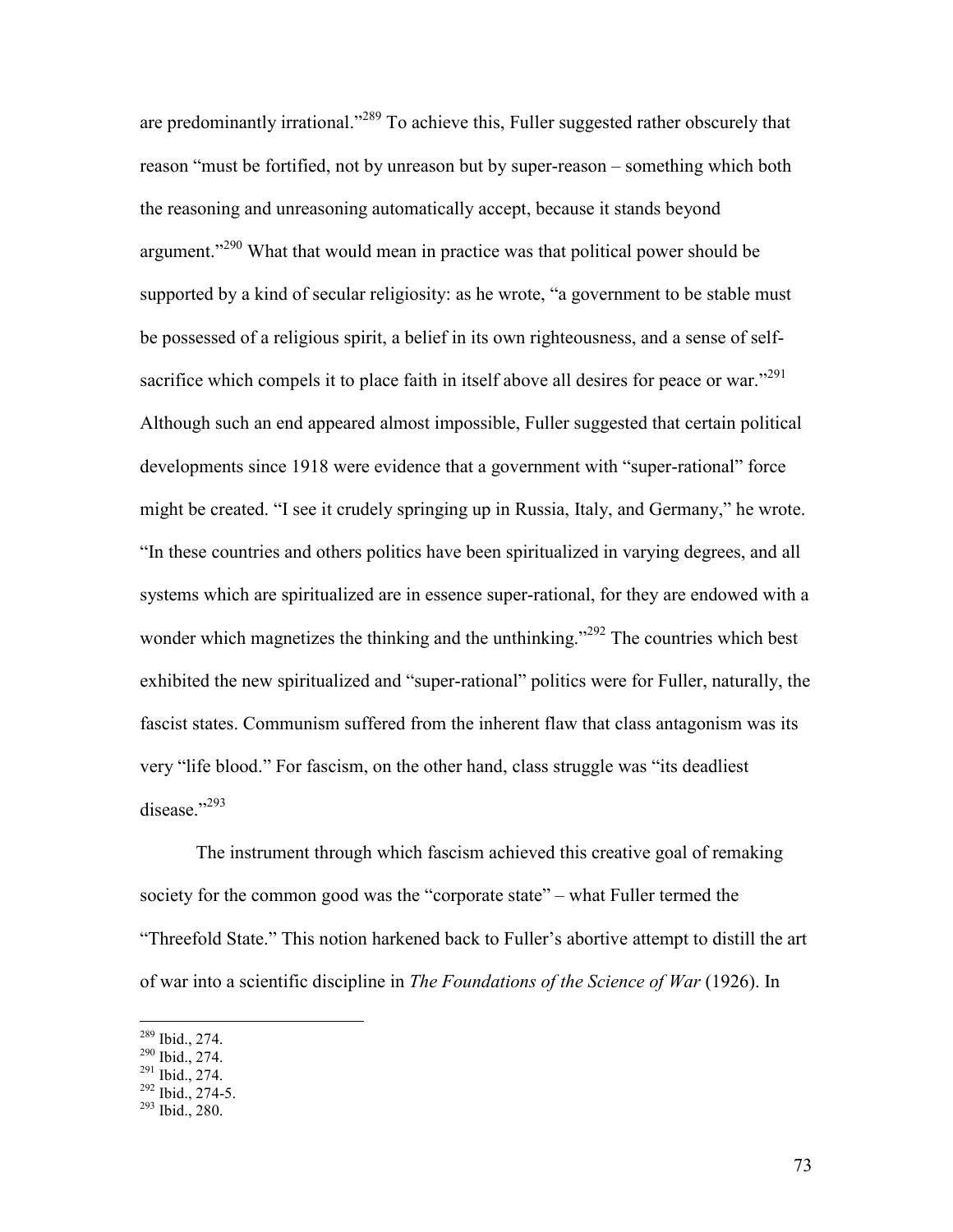that work, he had argued that a "threefold order" was the underlying basis of military thought. This pseudo-mystical concept seems to have been one of Fuller's pet notions. In a negative review of *The Foundations of the Science of War*, Brigadier General J. E. Edmonds had mocked Fuller's obsession with the "threefold order," writing that, as Fuller believed that we conceived of nature as "earth, water and air, and mankind as men, women and children…besides we might add, wearing 'coat trousers and boots' and using 'knife, fork and spoon.'"<sup>294</sup> Despite its negative reception, however, Fuller returned to the "threefold order," applying the dubious concept in this case to political science. Human government should be "threefold" because man, in Fuller's mystical conception, was "psychologically threefold," being simultaneously irrational, rational and superrational.<sup>295</sup> Only a government which was organized to recognize this threefold division and to reconcile it could achieve true stability. What exactly the "Threefold State" would entail in practice is illustrated by Fuller's invocation of the historical organization of British society.

For centuries, and more especially so during the feudal age, our system of government was threefold and markedly what to-day would be called Fascist. Under the direction of the King the people were governed by a threefold instrument: the Lords Spiritual, the Lords Temporal, and the Commons. In other words, by a Cultural Chamber, a Political Chamber, and an Economic Chamber, which a little later on I will show are the constituent parts of the Corporate State.<sup>296</sup>

The "corporate state" as envisioned by Mosley's movement was therefore the ideal government for Britain, being based upon sound rational and scientific principles while simultaneously providing the near-religious spiritualism necessary to "magnetize" the masses. The "corporate state" would moreover provide Britain with the only true defense against the shock of modern "totalitarian warfare"; only a government with the national

<sup>294</sup> Reid, *J. F. C. Fuller: Military Thinker*, 84.

<sup>295</sup> Fuller, *The First of the League Wars*, 278.

 $296$  Ibid., 282-3.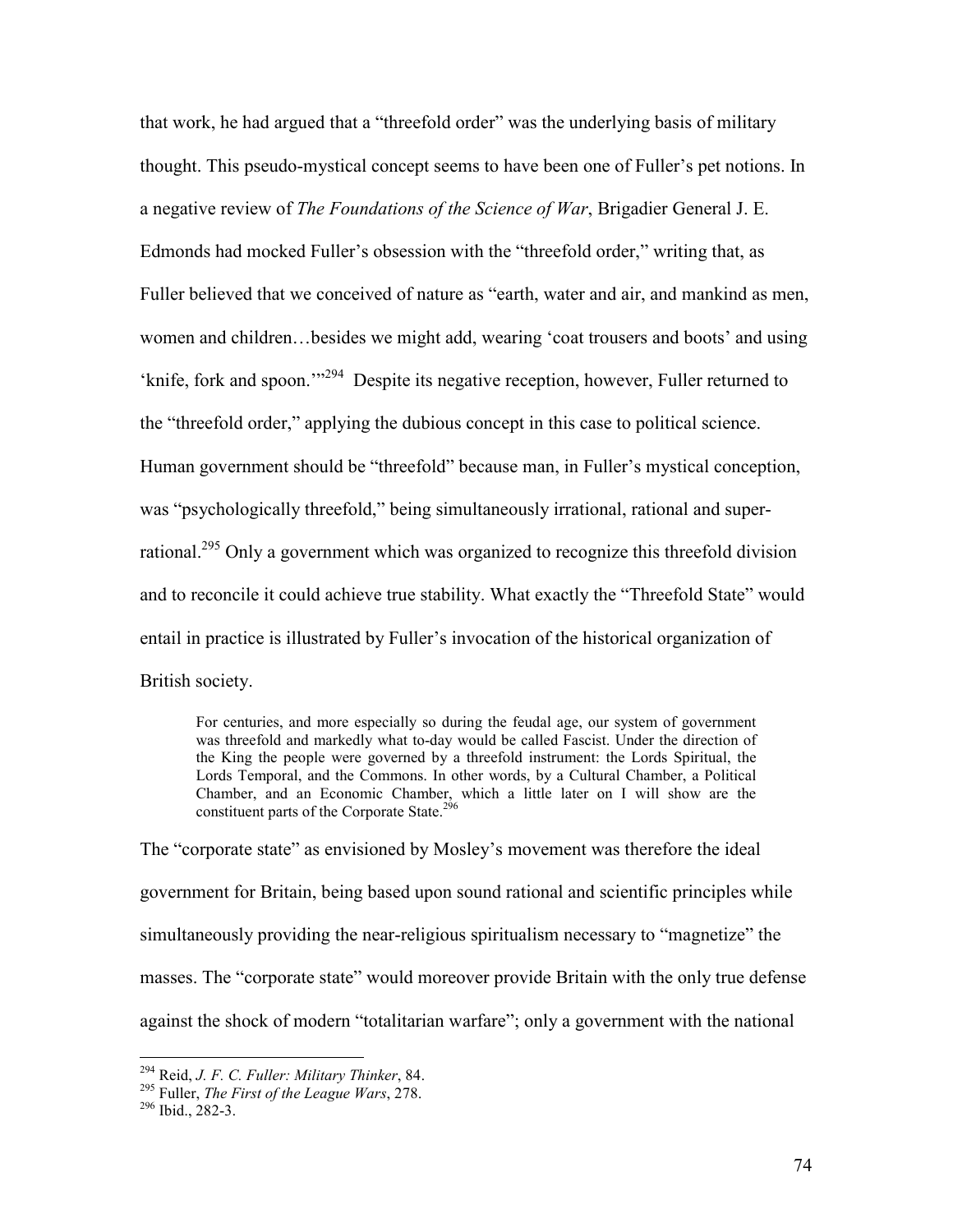discipline and integration promised by the "corporate state" could withstand an assault directed against the civil will. Fuller's discussion of the "corporate state" is itself not particularly original, being for the most part a recapitulation of ideas that Mosley and other members of the BUF (particularly Alexander Raven Thomson) had adapted from Italian fascism. The discussion of the "corporate state" in *The First of the League Wars* is most notable for Fuller's attempt to explain the British Union program in his own mystical terms. Fuller apparently believed that the political program proposed by Mosley's movement would provide the answer to man's spiritual and material needs. The neat way in which Fuller integrated his military and mystical thought with this particular political philosophy sheds considerable light on his decision to embrace fascism. Fascism represented to Fuller the consummation of the philosophy that he had developed over the course of his life.

 Although Mosley's movement seemed very far from power in 1936, Fuller was sanguine about its chances of success in the long term. The key for Fuller was that British fascism take on a particularly British form – an idea that recalls his earlier recommendation to Mosley that "foreign elements" be excised from the BUF. This would be relatively easy to achieve for, as he argued, fascism was in a real sense a "universal" creed. Although fascism took on a national form in different nations, "by selecting the common good as its object it is also a potential universal movement."<sup>297</sup> British fascism did not have to be an exact duplicate of the continental movements that Fuller had found disappointing. Although British fascism resembled the flawed Italian form of fascism in particular, this was only on the level of appearances: "As in its political form this spirit [fascism] first manifested itself in Italy, it is for this reason that outwardly British

<sup>297</sup> Ibid., 298.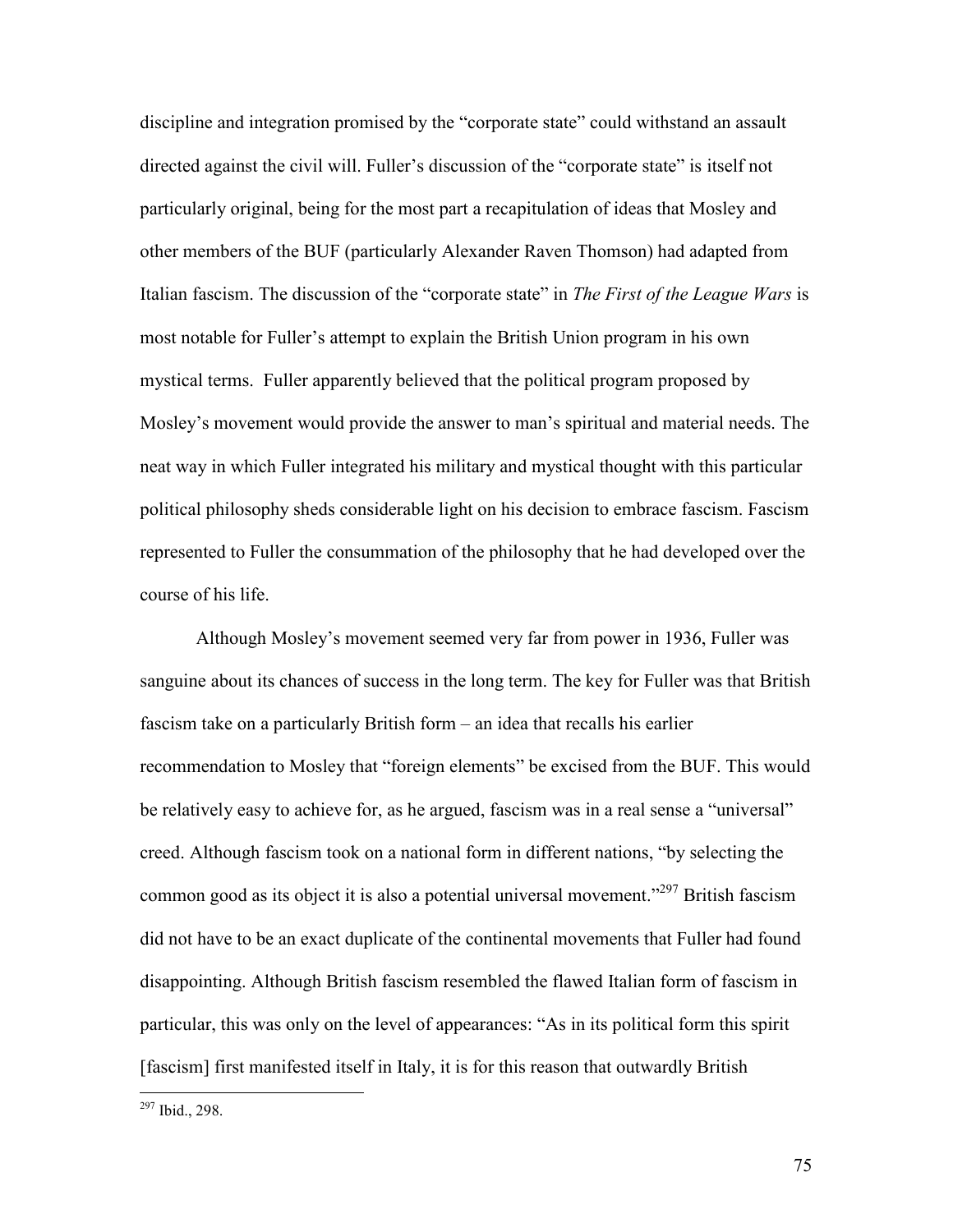Fascism resembles Italian...<sup>"298</sup> In fact, British fascism was in the process of creating something altogether new and unique to Britain. "…inwardly," Fuller wrote, "it is more flexible [than Italian Fascism] and to-day it is rapidly working out a dialectic which answers to British character, feelings, and traditions; in short, it is in the process of adapting a new revolutionary politics to an old conservative people.<sup>"299</sup> This was precisely the lesson that Fuller had learned from his close exposure to Italian fascism. Fascism itself was not the problem, but it was necessary that the fascist movement in Britain be ideologically suited to the conditions of British society. This being the case, Fuller believed that fascism could quite easily be established in Britain. "My own opinion," he wrote, "is that if in the near future a strong left-wing government is returned to power, and should its members commit the egregious blunder of supposing that the strength of Great Britain lies in its proletariat, then the chances are that it will be swept out of office by a spontaneous Fascist movement, *not Italian or German, but British in character*."<sup>300</sup> It seemed to Fuller that this change would not be entirely unwelcome to the majority of Britons. The British certainly exhibited an outward hostility to fascism, but this was not deep seated. It was rather due to the "ceaseless propaganda mainly on the part of the financial interests in this country and the organs they control in order to maintain unchallenged their Empire of Money."<sup>301</sup> At heart, he argued, "we have always been and still are an aristocratic people."<sup>302</sup> In short, a people receptive to fascism. "No," Fuller declared," I do not believe that the people as a whole are hostile to the Fascist

-

<sup>298</sup> Ibid., 286.

<sup>299</sup> Ibid., 286.

<sup>300</sup> Ibid., 285 [Italics are my own].

<sup>&</sup>lt;sup>301</sup> Ibid., 282.

<sup>302</sup> Ibid., 282.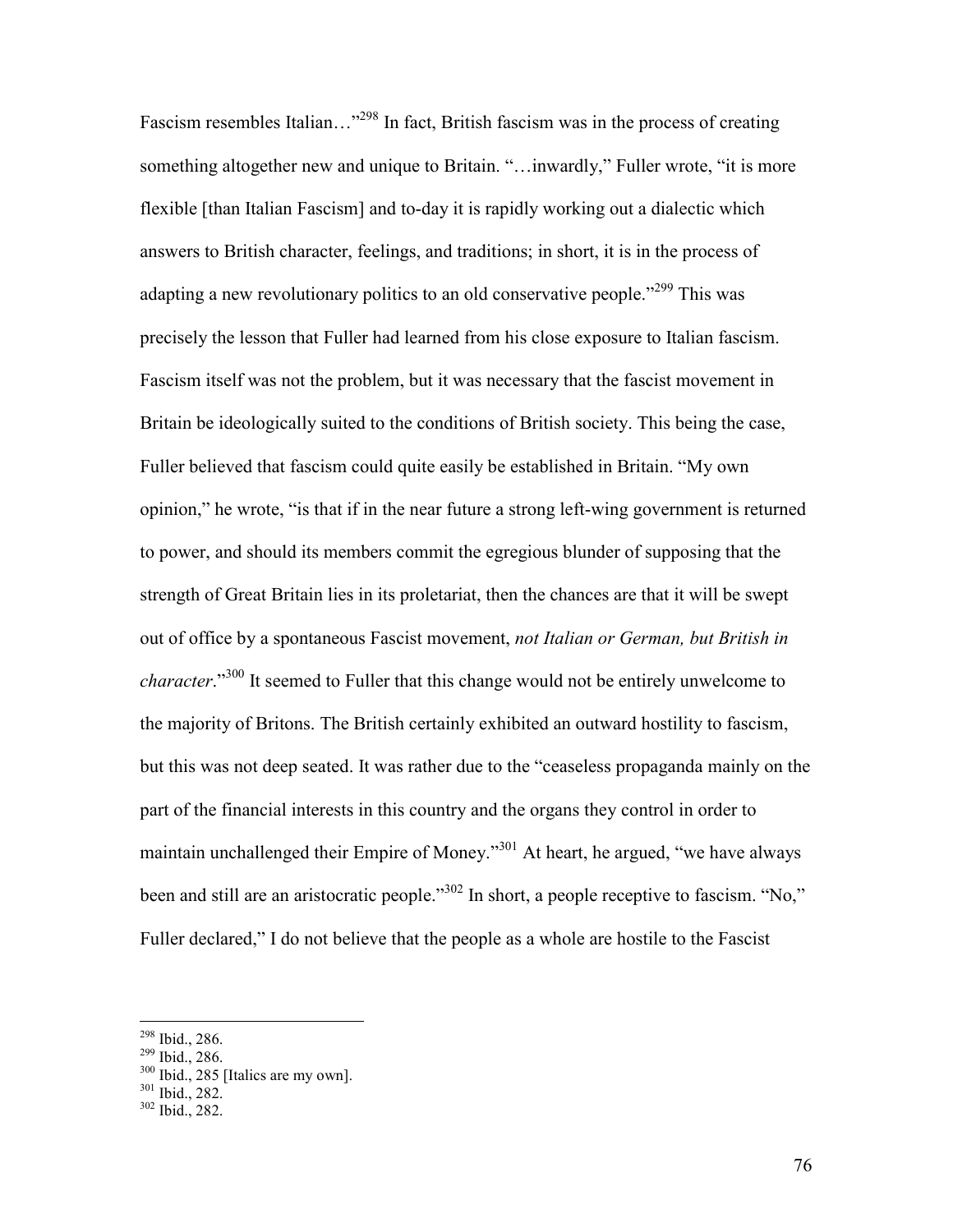system."<sup>303</sup> If fascism were only presented in what Fuller considered to be an appropriately British guise, in a form adapted to the British character, it would be certain not only of political success but of widespread popular support.

 But, as Fuller reminded us, *The First of the League Wars* "is not a book on Fascism, but a book on war…"<sup>304</sup> The war in question, of course, was not really the *first*  "league war" (the Italo-Ethiopian War), but the implied sequel. It is in his discussion of this *second*, putative, conflict, that Fuller reveals the extent of the evolution of his views on foreign fascism – and particularly his strongly positive view of Nazi Germany. The appearance of both communism and fascism had left the world divided along ideological lines. The nearest parallel to the state of international relations in the mid-1930s was Europe at the time of the Wars of Religion. With the emergence of fascism, "it came about that that Western democracy, hitherto faced only by Bolshevik Russia, as in the early Middle Ages Christendom had been faced by Islam, was politically rent in two; a rending as catastrophic to the unity of Europe as once had been Luther's Reformation."<sup>305</sup> The League of Nations, by attempting to restrict the natural expansion of nations, made international conflict inevitable. According to Fuller's Social Darwinist conception of international relations, vital and dynamic nations must have room to grow "naturally." "Unless dynamic nations can peacefully expand," Fuller wrote, "this cause must, as surely as day follows night, lead to international conflict."<sup>306</sup> The League of Nation's very dedication to the preservation of peace was thus itself a source of antagonism that could lead to war – "…should the supporters of the League have their way, sooner or

-

<sup>303</sup> Ibid., 283.

<sup>304</sup> Ibid., 293.

 $305$  Ibid., 2.

<sup>306</sup> Ibid., 3.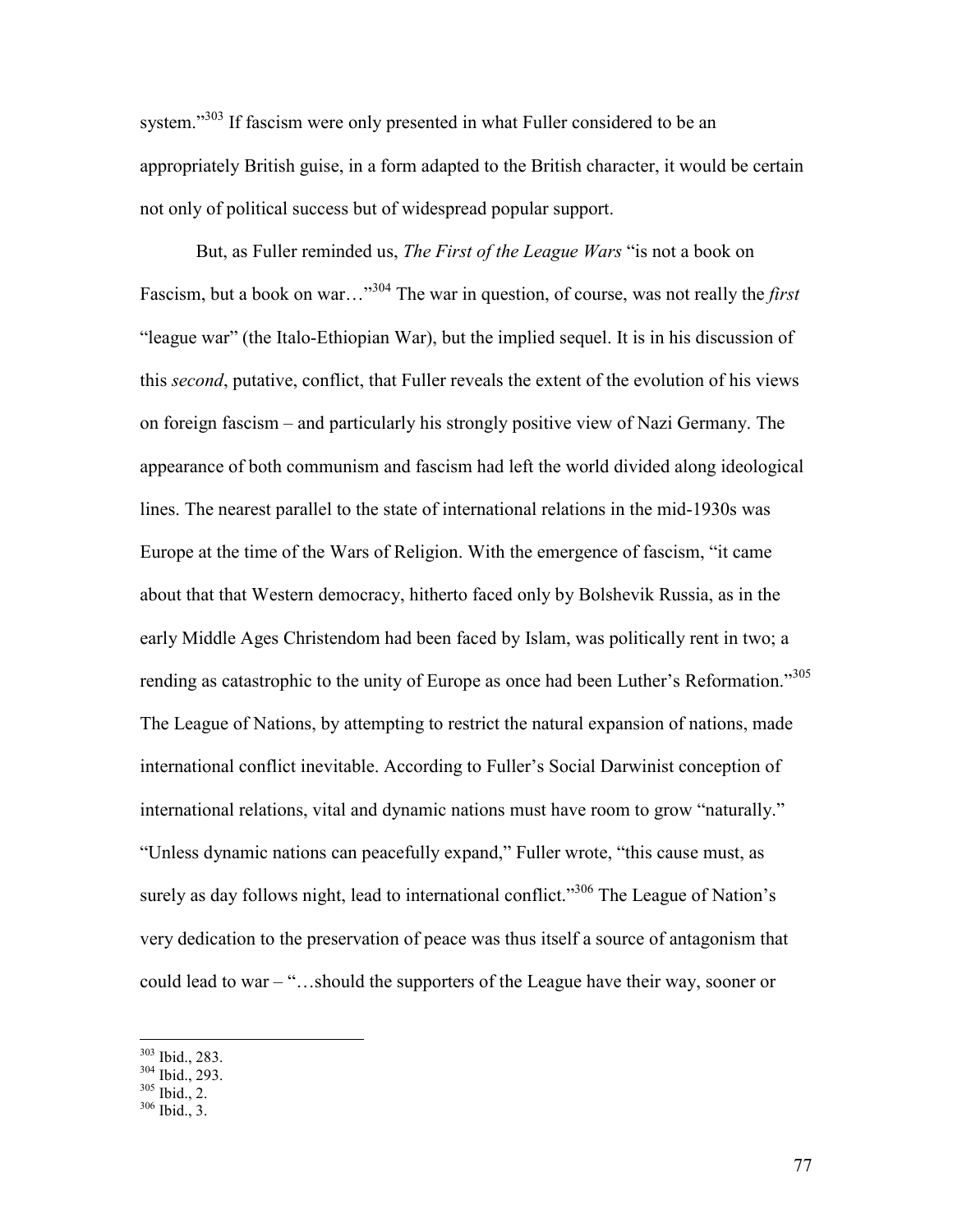later a series of 'religious' wars will follow the Fascist Reformation, as surely and certainly as they followed the Protestant."<sup>307</sup> The proximate cause of this revival of the wars of religion would be Nazi Germany. Plagued by the restrictions of the Treaty of Versailles and denied an outlet for expansion "not only physical but psychological" – something that would satisfy Germany's need both to find a living space for its expanding population as well as to satisfy its national prestige – Germany was left with few options other than to go to war. $308$ 

 Fuller's comments on Germany reveal the shift in his thought towards greater support for Nazism. Hitler, according to Fuller, had set out to remake Germany – in fact, to recreate the Holy Roman Empire.<sup>309</sup> The purpose of this was not territorial hegemony, but rather the milder objective of economic control. "When Hitler talks of German expansion," Fuller wrote, "he obviously means economic; which in its turn means, not the invasion of political frontiers but the abandonment of tariff barriers."<sup>310</sup> In the field of domestic policy, Hitler had revitalized Germany, achieving results that "border on the miraculous."<sup>311</sup> Fuller's praise for the man himself was unbounded. Hitler appeared to him as "the moral noumenon of Germany, that thing-in-itself, that cause of German greatness."<sup>312</sup> His "ignorance and lack of superficial education" was a positive quality, which "freed him from past systems and theories and drove his impetuous spirit onwards towards the future."<sup>313</sup> The future was, for Fuller, politically totalitarian. Hitler had realized that man "is moved by the grandeur of the national spirit, and, in order to sustain

- <sup>308</sup> Ibid., 6.
- <sup>309</sup> Ibid., 177.
- <sup>310</sup> Ibid., 178.
- <sup>311</sup> Ibid., 182.  $312$  Ibid., 145.
- 

 $307$  Ibid., 3-4.

<sup>313</sup> Ibid., 145.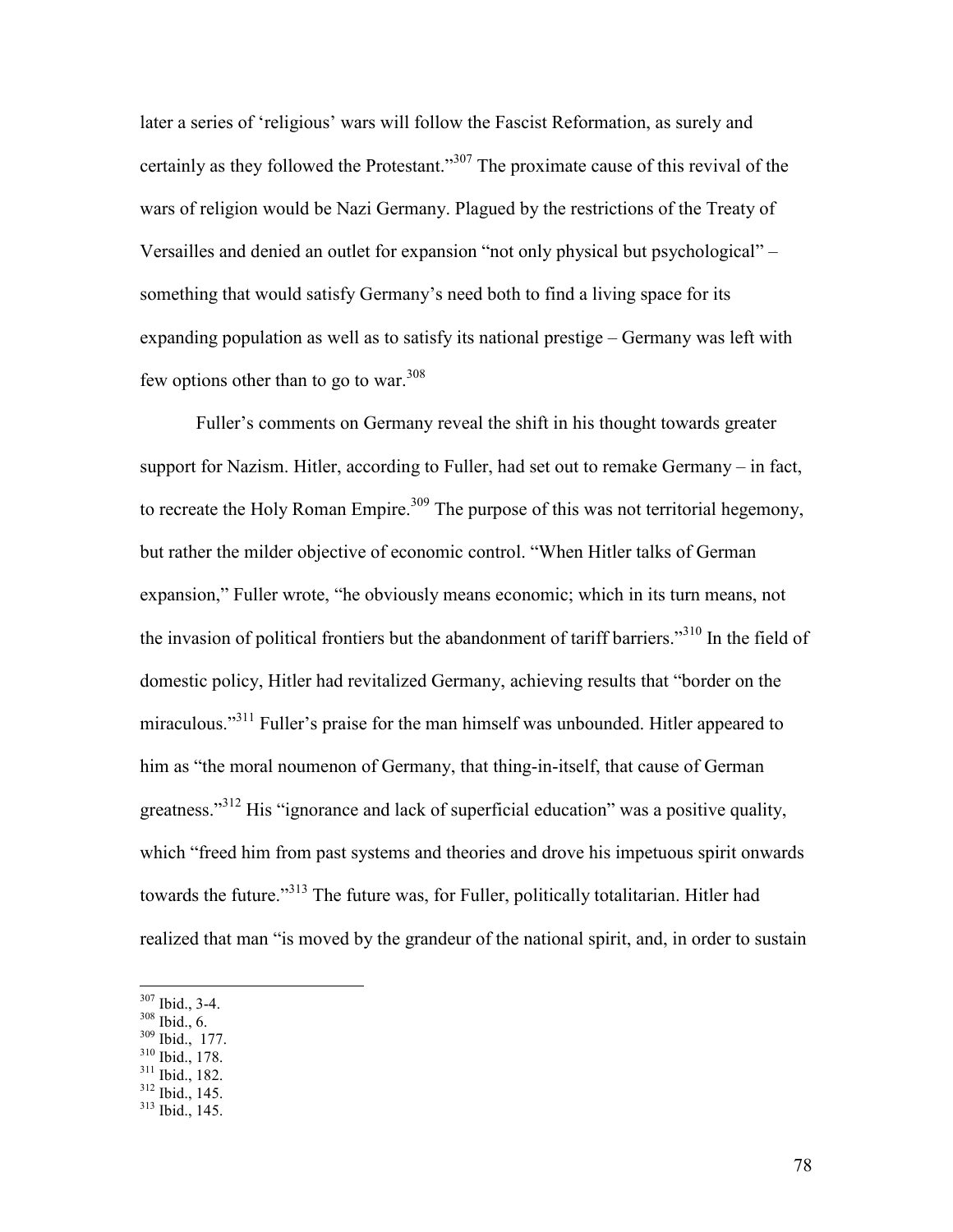it he is willing to sacrifice personal liberty and life itself."<sup>314</sup> He had moreover discovered the importance of discipline: "He saw that unity was impossible without national discipline; hence his regimentation of German life and his return to conscription.<sup>315</sup> These developments were for Fuller wholly praiseworthy. Moreover, he reiterated his belief that the guiding principle of Nazi Germany was "common weal before private interest" – "and if this is not a sound moral maxim," he asked, "and also a true democratic maxim to base national organization upon, what is?"<sup>316</sup> The reason for the violent persecution of the Jews in Nazi Germany was simply this; Germany maintained an economic system according to which commerce was supposed to serve the nation, and the profit motive was superseded by the common welfare. "It is for this reason," Fuller suggested, "that the Reich is opposed to international capitalism, and is consequently anti-Jewish."<sup>317</sup> He moreover did not think that Hitler really desired war with the western democracies (although such a war was probably inevitable because of the misguided ideals of the League of Nations). Rather, Hitler was preparing for a life or death ideological struggle with the Soviet Union.<sup>318</sup> If a second "league war" were to come, however, the western democracies were certain to fare poorly unless they took the measures necessary to prepare for the press of "totalitarian warfare" – that is, unless they adopted totalitarian governments themselves.

By the time *The First of the League Wars* was published, it seemed to Fuller that the goal of developing an idiosyncratic British form of fascism was already well on its way towards being achieved. Certain fundamental reforms in the British Union of

 $314$  Ibid., 146.

<sup>315</sup> Ibid., 146.

<sup>316</sup> Ibid., 183.

<sup>317</sup> Ibid., 183.

<sup>318</sup> Ibid., 177.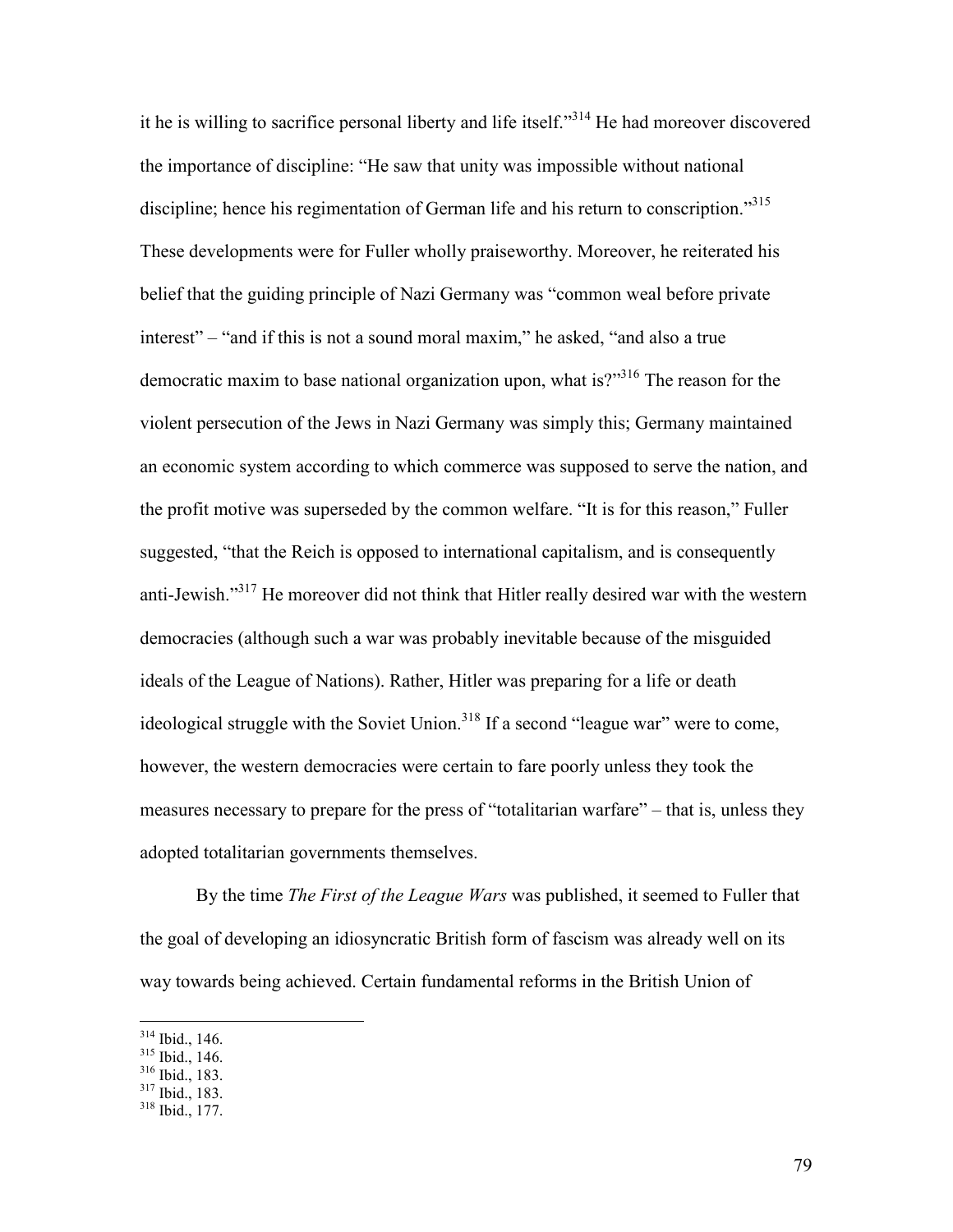Fascists, put into effect during the first half of 1936, probably account for the change in Fuller's attitude. The most obvious of these reforms was the movement's change in name from the British Union of Fascists to the British Union of Fascists and National Socialists, which was commonly reduced to simply "British Union." The decision to present the party publically as just the British Union had the effect of deemphasizing the organization's allegiance to the foreign-sounding "fascism." "National Socialism," in contrast, could be explained much more easily to an English-speaking audience, drawing as it did upon familiar political concepts.

This superficial change accompanied more significant developments in British fascist ideology, which helped to bring the party's orientation and objectives into line with Fuller's prescriptions. In *Fascism – 100 Questions Asked and Answered* (1936), Oswald Mosley presented an account of the British Union's program that seemed to answer Fuller's call for a variety of fascism that was fitted to the particular political and social conditions in Britain. The short book stressed, for instance, that the British Union would seek power "by legal and constitutional means" rather than by violent revolution (or counter-revolution).<sup>319</sup> More to the point, Mosley stated clearly that fascism in Britain would be different from either Italian or German fascism because "they are Italian or German and…we are British. From this all other differences follow."<sup>320</sup> The British Union was fundamentally a nationalist movement, and would not imitate any foreign model: "we seek to bring the creed of our age to Great Britain by British methods in accord with British character."<sup>321</sup> This formulation is lifted almost word-for-word from

 $320$  Ibid.

l

<sup>319</sup> Oswald Mosley, *Fascism: 100 Questions Asked and Answered* (London: B.U.F. Publications Ltd., 1936), 12.

<sup>321</sup> Ibid.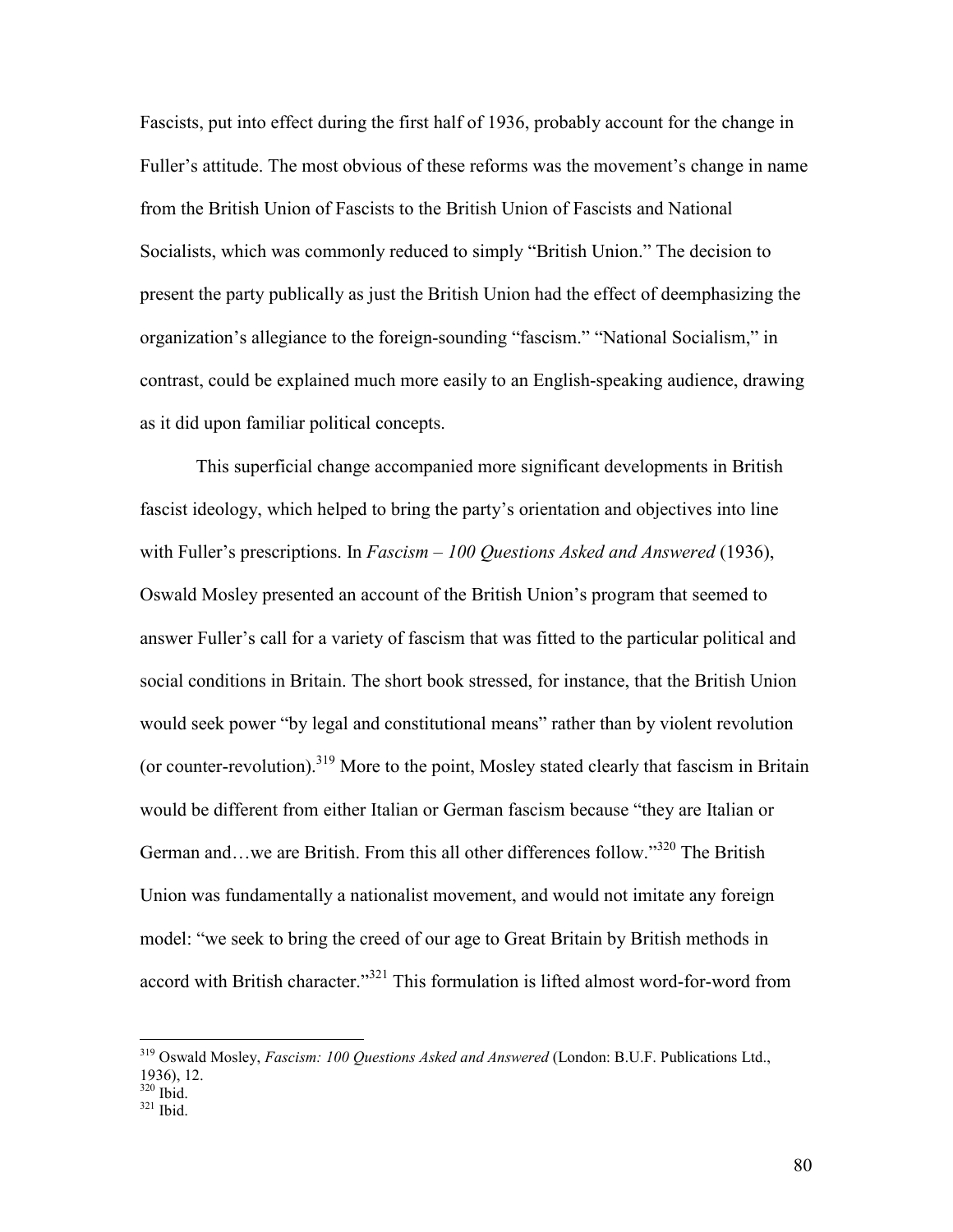Fuller's letter to Mosley, to say nothing of Fuller's discussion of British fascism in *The First of the League Wars*. Mosley's forceful statement of the independence of British fascism from any foreign model was just the sort of thing Fuller wanted to hear.

Late in the summer, Fuller resumed his correspondence with Mosley on a reconciliatory note, commenting sympathetically on the fascist leader's health and providing the address at which he could be reached during the month of August. Fuller further suggested that the two should arrange to meet socially if Mosley happened to be in the area.<sup>322</sup> By October, Fuller had resumed his active role in the British Union.

In November, Fuller decided to take the radical step of standing as the British Union candidate for the parliamentary constituency of Westminster St George's. His illfated candidacy was announced in *The Times* on November 19, alongside the names of eleven other prospective fascist parliamentarians.<sup>323</sup> The decision to stand as a candidate for parliament in many respects represented the culmination of Fuller's vision for the British Union. He had long stressed the necessity for the British fascist movement to minimize its paramilitary roots and to seek power according to legal, constitutional means. By putting himself forward as a candidate, Fuller was making a substantive effort towards the achievement of this goal. The choice of districts was particularly significant. The Westminster St George's seat was held by then-War Secretary Duff Cooper. As by far the most illustrious soldier in the British Union, Fuller was no doubt the most qualified member of Mosley's party to contest Cooper's seat; the election could be fought on military questions on which Fuller was an undisputed expert. But although of symbolic significance, the decision to stand for parliament as a fascist was a source of

<sup>&</sup>lt;sup>322</sup> J. F. C. Fuller to Oswald Mosley, August 3, 1936, XOMN/B/7/4, Oswald Mosley Papers, University of Birmingham.

<sup>&</sup>lt;sup>323</sup> "Fascist Candidates for Parliament," *The Times*, November 19, 1936.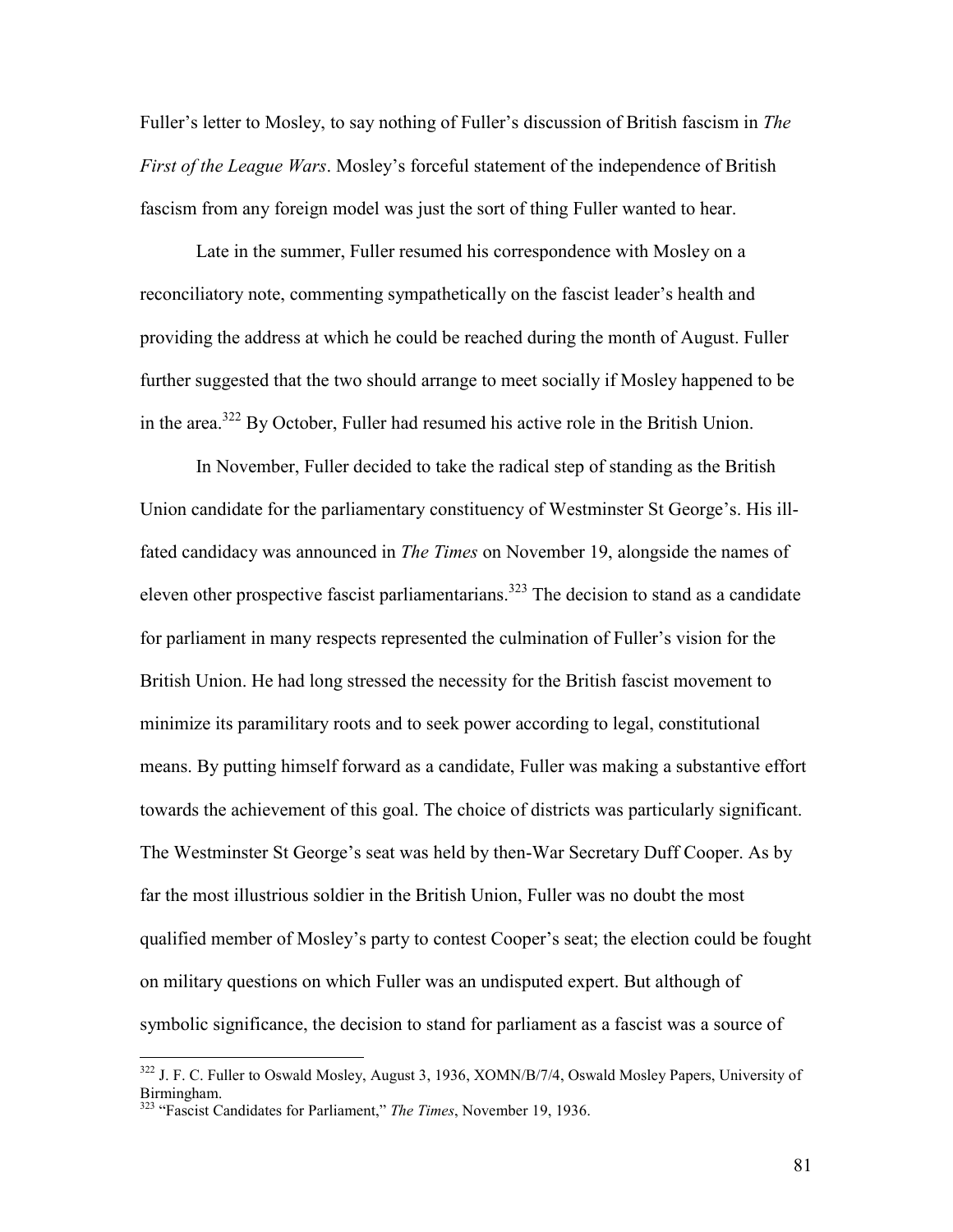considerable hardship for Fuller. As Fuller later complained to Mosley, his writing was almost immediately barred from the mainstream press after his name went forward as a fascist candidate.<sup>324</sup> The result was that his work as a journalist – by far his most lucrative source of income – was cut back significantly. He was forced to turn in consequence to writing books, "which is not only less profitable [than journalism], but…requires far more time."<sup>325</sup> To make up for his lost journalistic income, he was compelled to work not less than ten hours per day throughout much of 1937 – a demanding schedule for a man of man of 59. $326$ 

In the meantime, however, Fuller threw himself vigorously into his new occupation as a prospective politician. He made an effort to build up the British Union organization in Westminster St George's, attending and frequently addressing the fortnightly meetings of the local fascist organization.<sup>327</sup> The substance of Fuller's platform as a parliamentary candidate can be found in a short pamphlet by Fuller entitled "What the British Union Has to Offer Britain."<sup>328</sup> Although undated, Fuller's comment that the British Union had been active "for a little over four years now" places the pamphlet's date of publication sometime shortly after October 1, 1936, the fourth anniversary of the founding of the BUF.<sup>329</sup> A note in the foreword (written by British Union Director of Publicity, John Beckett) that Fuller was "about to visit Spain and General Franco" marks out March 1937 as the latest possible date of publication.<sup>330</sup> The

-

<sup>329</sup> Ibid., 16.

82

<sup>&</sup>lt;sup>324</sup> J. F. C. Fuller to Oswald Mosley, March, 1938, box 2, J. F. C. Fuller Papers, Rutgers University, New Brunswick, NJ.

<sup>325</sup> Ibid.

<sup>326</sup> Ibid.

<sup>327</sup> Ibid.

<sup>328</sup> J. F. C. Fuller, What the British Union Has to Offer Britain (n.p., n.d.).

 $330$  Ibid., 1.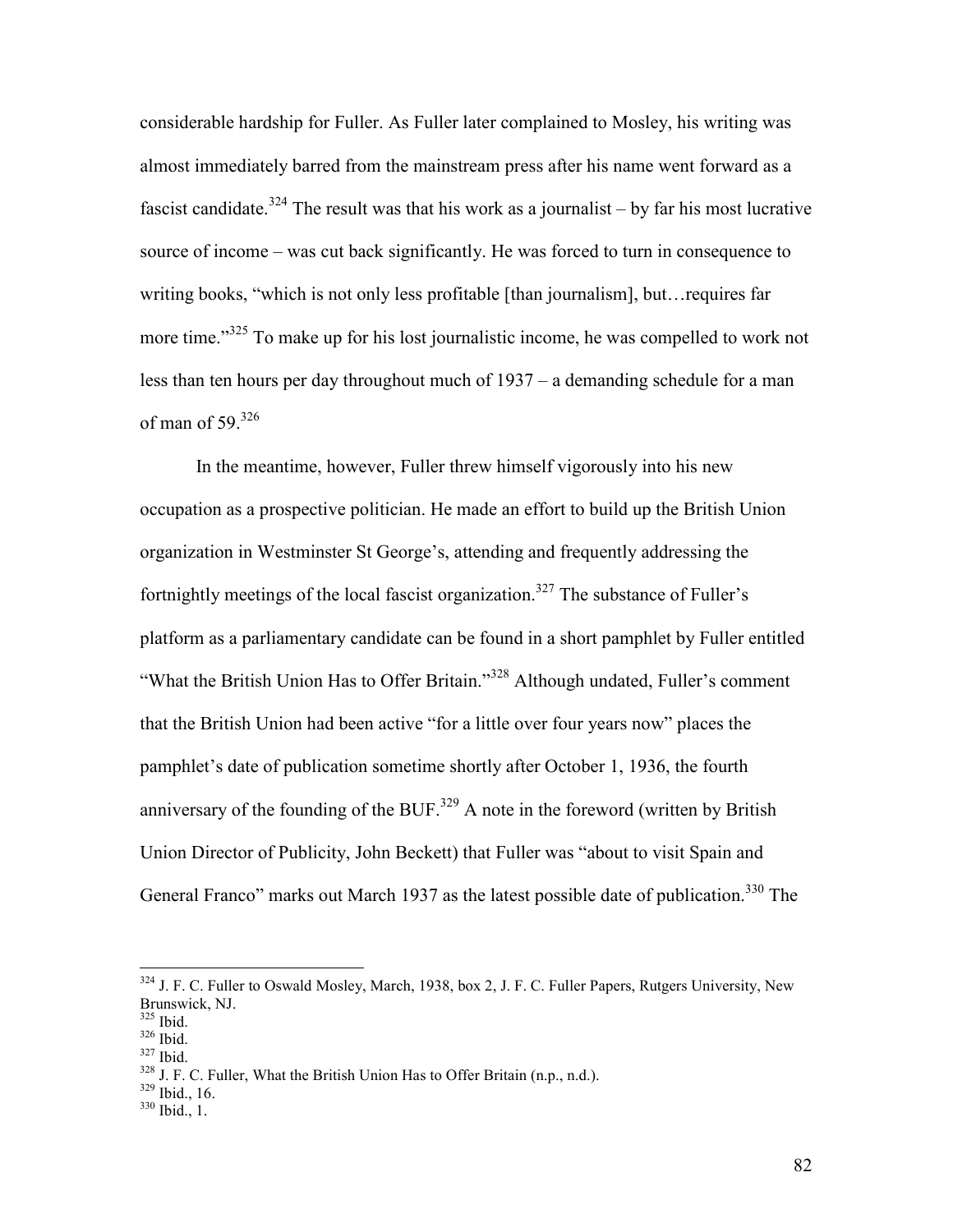pamphlet therefore appeared around when Fuller had just launched his campaign as a parliamentary candidate.

Although "What the British Union has to Offer Britain" was for the most part a streamlined restatement of the British Union platform, the points that Fuller emphasized reflected his particular interpretation of British fascist ideology. In particular, the case for fascism that Fuller put forward in "What the British Union Has to Offer Britain" drew very heavily on the lessons that he had learned as a result of his experiences in Germany and Italy – that is, what worked in those countries would not necessarily work in Britain. British fascism, he emphasized, would not imitate any foreign model but would rather be unique. To suggest that the British Union would seek to copy Italian or German fascism, Fuller asserted, "is to say what is impossible."<sup>331</sup> Fascism had taken a violent form in Germany and Italy "because conditions compelled it to do so."<sup>332</sup> Germany, for example, had been sent reeling by military defeat and economic collapse. Britain faced altogether different challenges. It therefore followed that "our application of the principles of Fascism differ [sic] radically."<sup>333</sup> The principle way in which the British Union's "application of the principles of Fascism" might be distinguished that of its continental forebears was its dedication to a legal and non-violent path to power, and its intention to establish a relatively "moderate" dictatorship – both features that Fuller considered to be in keeping with the traditions of British politics and society. Oswald Mosley had, Fuller suggested, "[tested] out the British and German systems in order to discover how far their principles could be adapted to the British character."<sup>334</sup> He had in consequence developed

 $\overline{a}$ 

<sup>333</sup> Ibid.

 $331$  Ibid., 5.

 $332$  Ibid.

<sup>334</sup> Ibid., 7.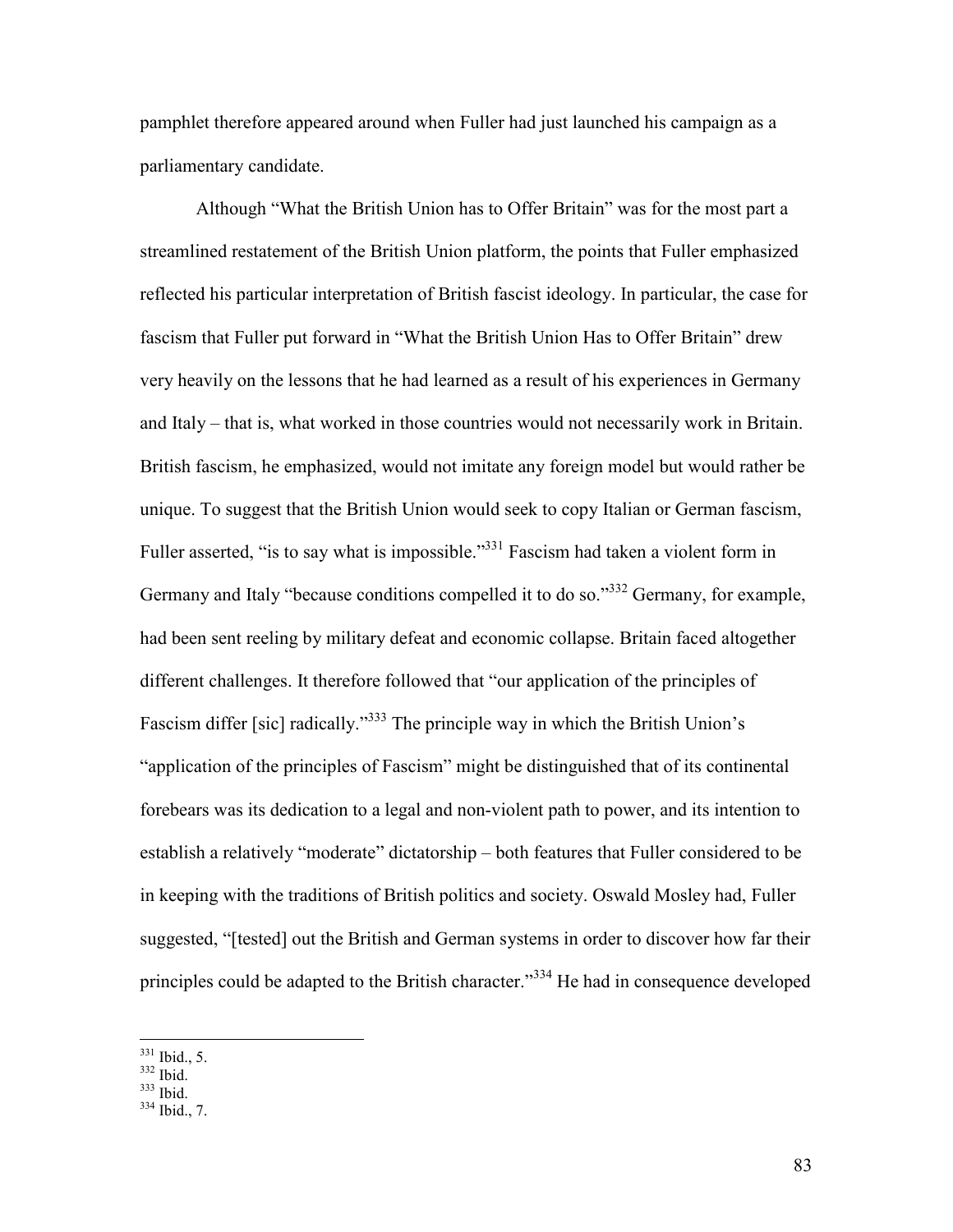an ideology and program that would suit the British people, who were – in contrast to the Germans and the Italians – "constitutionally minded" and negatively disposed to "upheavals and sudden changes."<sup>335</sup> The hypothetical British Union government that Fuller described would assume "a form very different from any Continental analogy and peculiarly British in character."<sup>336</sup> It is a testament to how much the British Union had evolved (at least in Fuller's estimation) throughout 1936, that what he had recommended in a private letter to Mosley in February could by the end of the year be declared openly as the party's platform by a British Union parliamentary candidate. The vision of fascism that Fuller offered to his prospective constituency had a distinctly British character.

## VI. THE COMING OF THE SECOND WORLD WAR

 Much of Fuller's writing during the latter part of the 1930s was concerned with two related themes: the looming threat of war between Germany and Britain, and the urgent need for British rearmament. His journalism during this period dealt extensively with the diplomatic and military implications of German expansionism. His stance on the developing crisis was complicated by his manifest sympathy for Nazi Germany. Fuller recognized that many of his fellow countrymen – and indeed the European community as a whole – viewed Germany as a major threat to peace. As British attitudes towards Nazi Germany hardened in reaction to Hitler's increasingly flagrant acts of aggression and provocation, Fuller consequently became a dedicated activist for the cause of Anglo-German friendship. Throughout his commentary on the various international crises that dominated political discussion between 1937 and 1939, he consistently argued that

 $335$  Ibid., 5.

<sup>336</sup> Ibid., 9.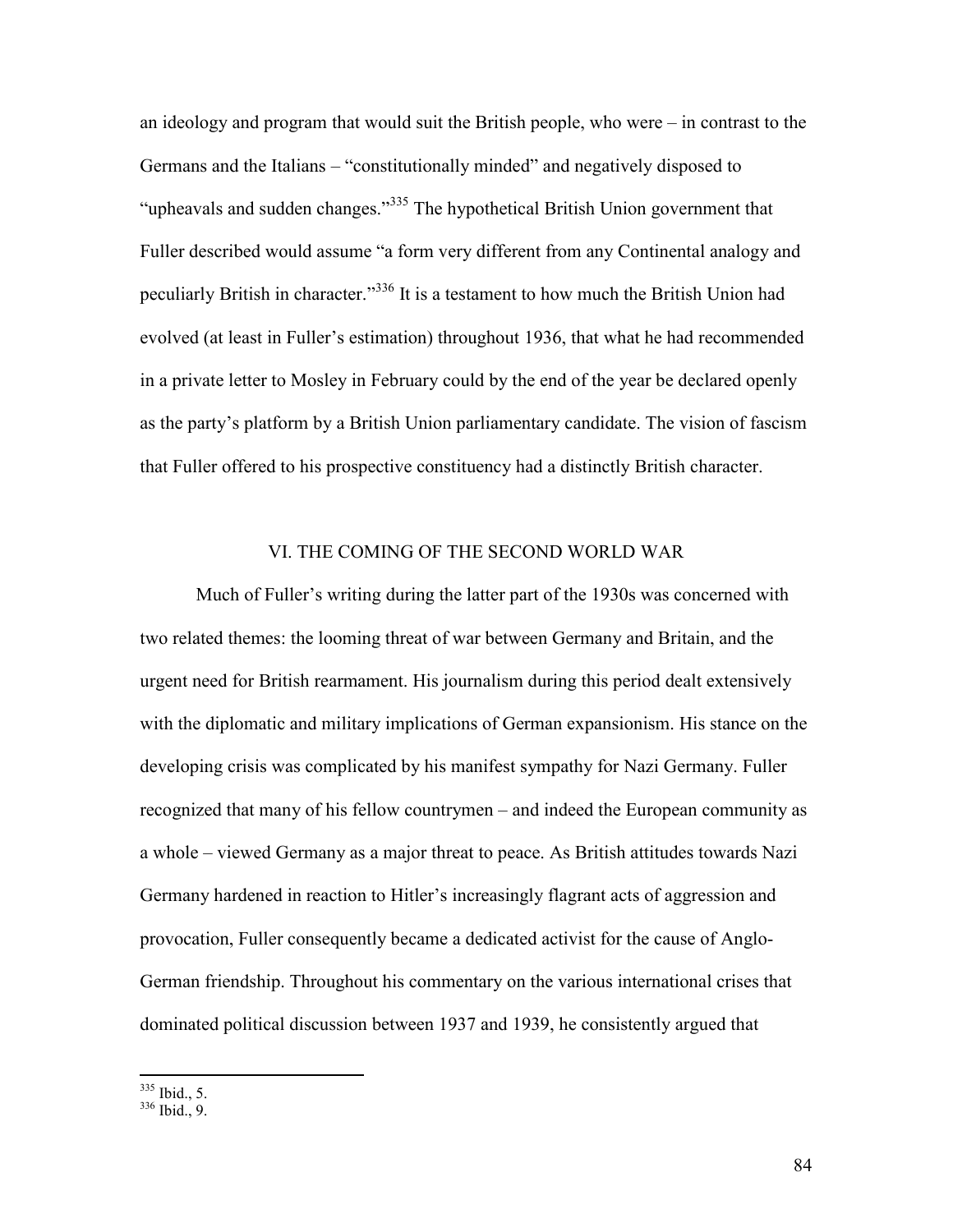Britain should acknowledge the supposed legitimacy of Nazi demands and accept the consequences of German expansion. Along with Neville Chamberlain, Fuller regarded it as absurd that the British people should consider going to war "because of a quarrel in a far-away country between people of whom we know nothing."<sup>337</sup> It would be far better for Britain to recognize that Germany was merely setting right the iniquities of the Treaty of Versailles. For too long, the League of Nations had maintained restrictions that appeared to Fuller to violate Germany's natural right to expansion and actualization. German aspirations did not in any way pose a threat to British interests. Rather than opposing German diplomacy at every turn, Fuller argued, the British government should rather seek to maintain friendly relations with Germany and forge an anti-communist block, which would stand in opposition to what he regarded as the much greater threat posed by the Soviet Union.

 Even as he threw himself wholeheartedly into advocacy for friendship between Germany and Britain, however, Fuller continued to make the case for British rearmament. Despite his considerable sympathy for Nazi Germany, Fuller remained a British patriot. He hoped to ensure that Britain would be prepared for the next war, which he naturally believed would take on the character of "totalitarian warfare." His recommendations for British rearmament thus straddled the line between advocacy for political and military reform. In order for Britain to be truly prepared for "totalitarian warfare," Fuller argued, the British government would have to embrace totalitarian politics to a large degree. Only a fascist political system would provide Britain with the "national discipline" that would provide the only hope of security for the "civil will." The true solution to Britain's defense problem was therefore not merely the military panacea

<sup>337</sup> Paul Doerr, *British Foreign Policy, 1919-1939* (Manchester: Manchester University Press, 1998), 235.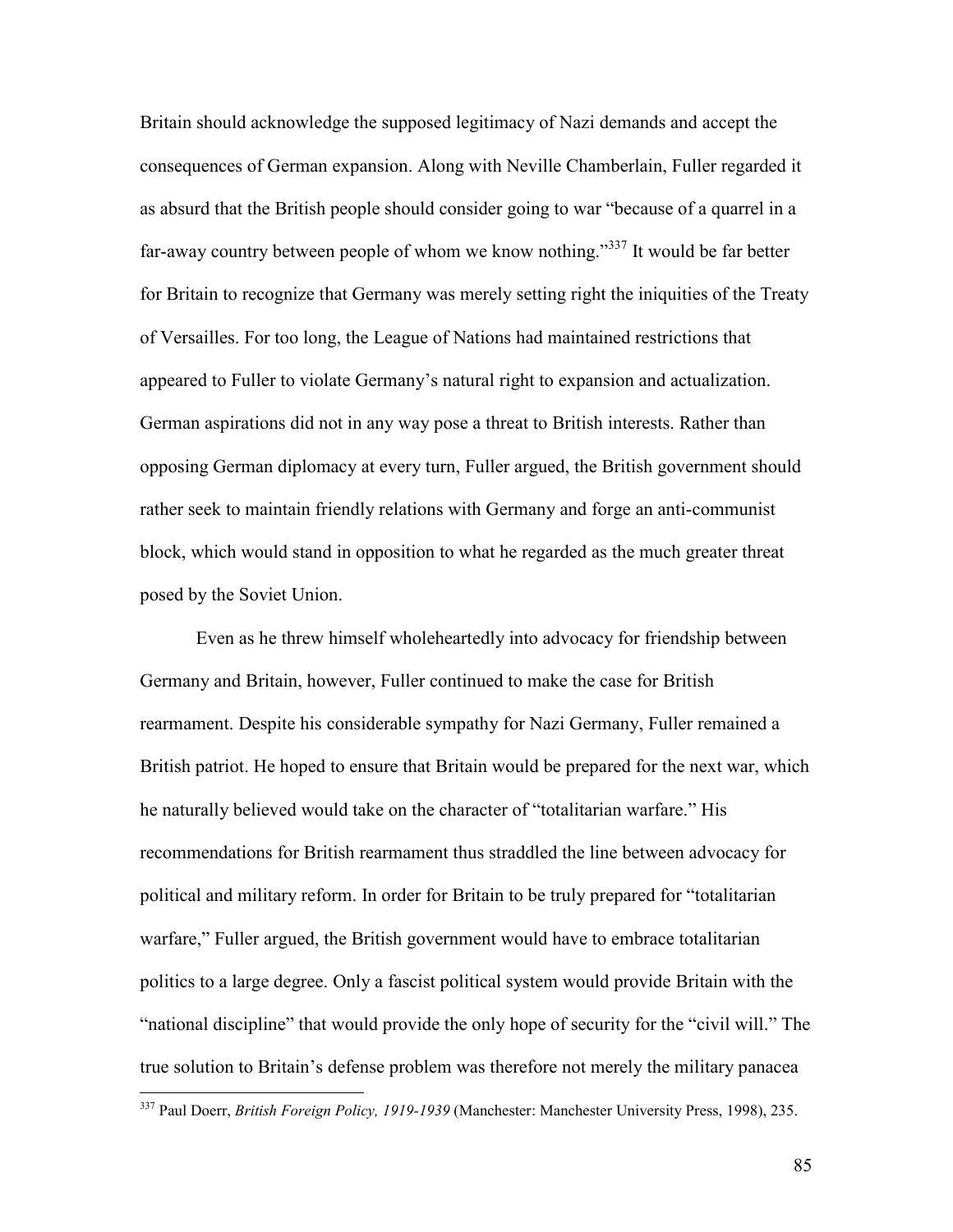of mechanization, for which Fuller had argued incessantly throughout much of his career, but the rule of a British Union government.

This was the substance of the argument that Fuller put forward in *Towards Armageddon: The Defense Problem and Its Solution* (1937). This work, which Trythall described as Fuller's "last major polemic," consisted for the most part of the restatement of the ideas that Fuller had expressed in one form or another for almost twenty years.<sup>338</sup> In particular, Fuller reiterated his standard discussion of "totalitarian warfare." Future wars would be characterized by lightening-fast airborne attacks against the "civil will." Due to the advancement of military technology, the next war could be won in a single blow. The implications of the new pace of warfare were that nations would have to maintain a near-constant state of military readiness. Britain would have to accept drastic reforms in order to achieve such a high level of vigilance. The foundations of defense included, according to Fuller's account, "the whole economic and moral structure of the country."<sup>339</sup> In order for this level of defense coordination to be achieved, it appeared to Fuller to be necessary that "nothing other than the Government itself…be the coordinating instrument."<sup>340</sup> It followed that the government would have to be changed considerably. As in *The First of the League Wars*, Fuller argued that totalitarian states such as Germany and Italy were much better organized to maintain the level of coordination necessary in order to wage "totalitarian warfare."<sup>341</sup> The success of fascism in Britain was therefore a defense imperative: a truly effective defensive organization in Britain was impossible, according to Fuller, "until the political system is radically

<sup>338</sup> Trythall, *Boney Fuller*, 196

<sup>339</sup> Fuller, *Towards Armageddon*, 28.

<sup>340</sup> Ibid, 28.

<sup>341</sup> Ibid., 29.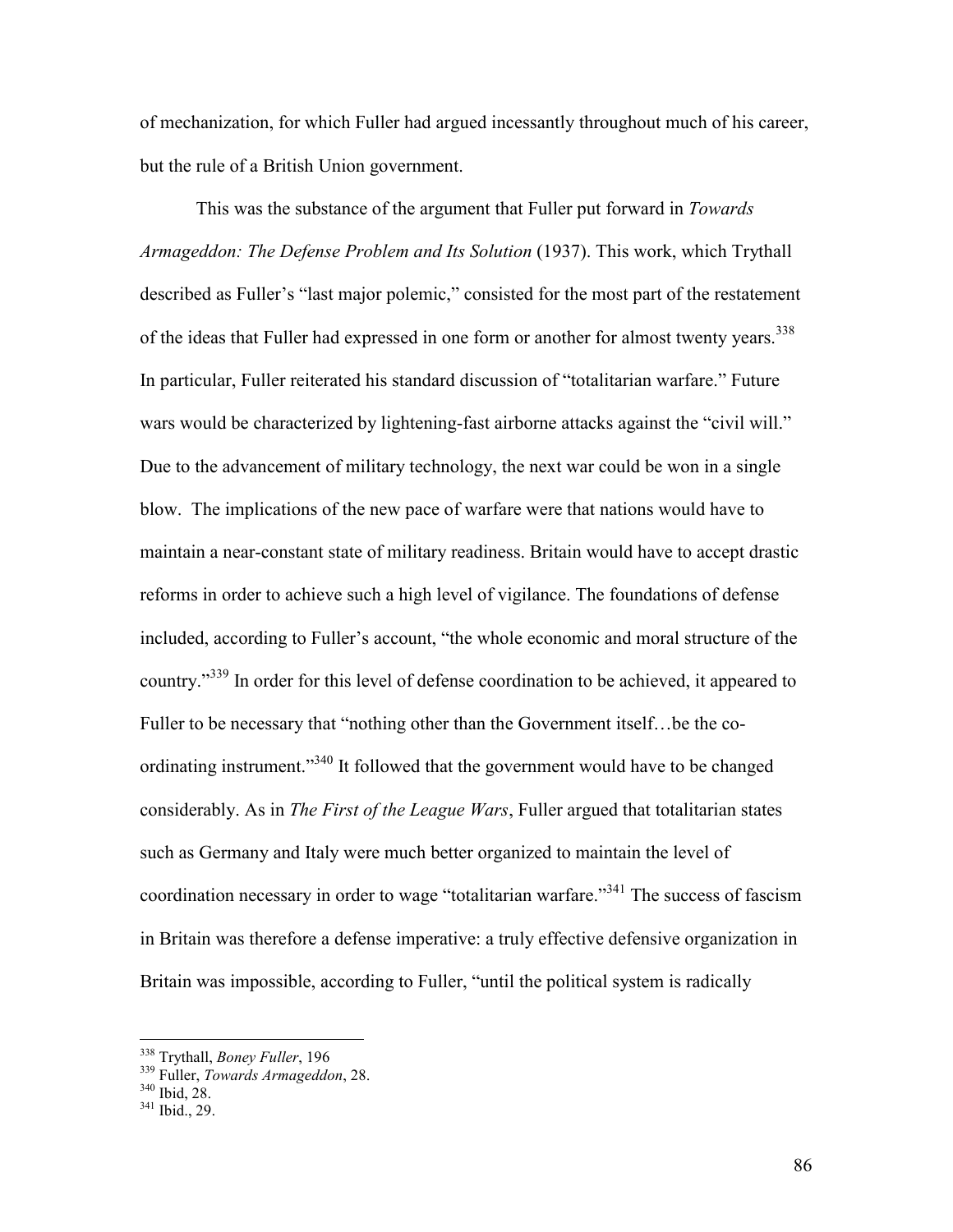changed."<sup>342</sup> Britain's foremost defense problem was her system of government: "…our defense defects are not inherent in the Services themselves, but in our political system," Fuller wrote. "And, until this system is changed, though sheer force of circumstances whatever defense system we adopt, we shall be compelled to continue to muddle through."<sup>343</sup> Even if the British military were brought completely up-to-date – as Fuller had demanded throughout much of his career – it would still be inferior to that of totalitarian states, for the general population would still be vulnerable to attack, lacking the "totalitarian discipline" brought about by "totalitarian politics."<sup>344</sup>

Fuller acknowledged that a future "totalitarian war" would most likely involve the continental fascist regimes, particularly Germany. He indicated his strong support for Hitler, repeating his usual praise for the German dictator's statesmanship and dedication to peace. He also (correctly) predicted the peacetime strategy of expansion through diplomatic and military intimidation that Hitler would pursue over the next few years, prophesying that the dictator would "cash in on every crisis by what may be called a 'passive' attack; in other words, whenever a crisis arises and the democratic nations are thrown into paroxysms of emotionalism, to make so warlike a grimace that he will deflate them and gain what he is seeking without firing a shot."<sup>345</sup> A "second league war" was nevertheless ultimately likely, and would probably emerge from an international economic crisis.<sup>346</sup> This war would be a clash "not between nations, but between civilizations,"<sup>347</sup> and would "decide for an age whether money-making or life-making,

- $343$  Ibid., 35-6.
- <sup>344</sup> Ibid., 52.
- <sup>345</sup> Ibid., 55.  $346$  Ibid., 227-8.
- 

<sup>342</sup> Ibid., 29.

 $347$  Ibid., 227.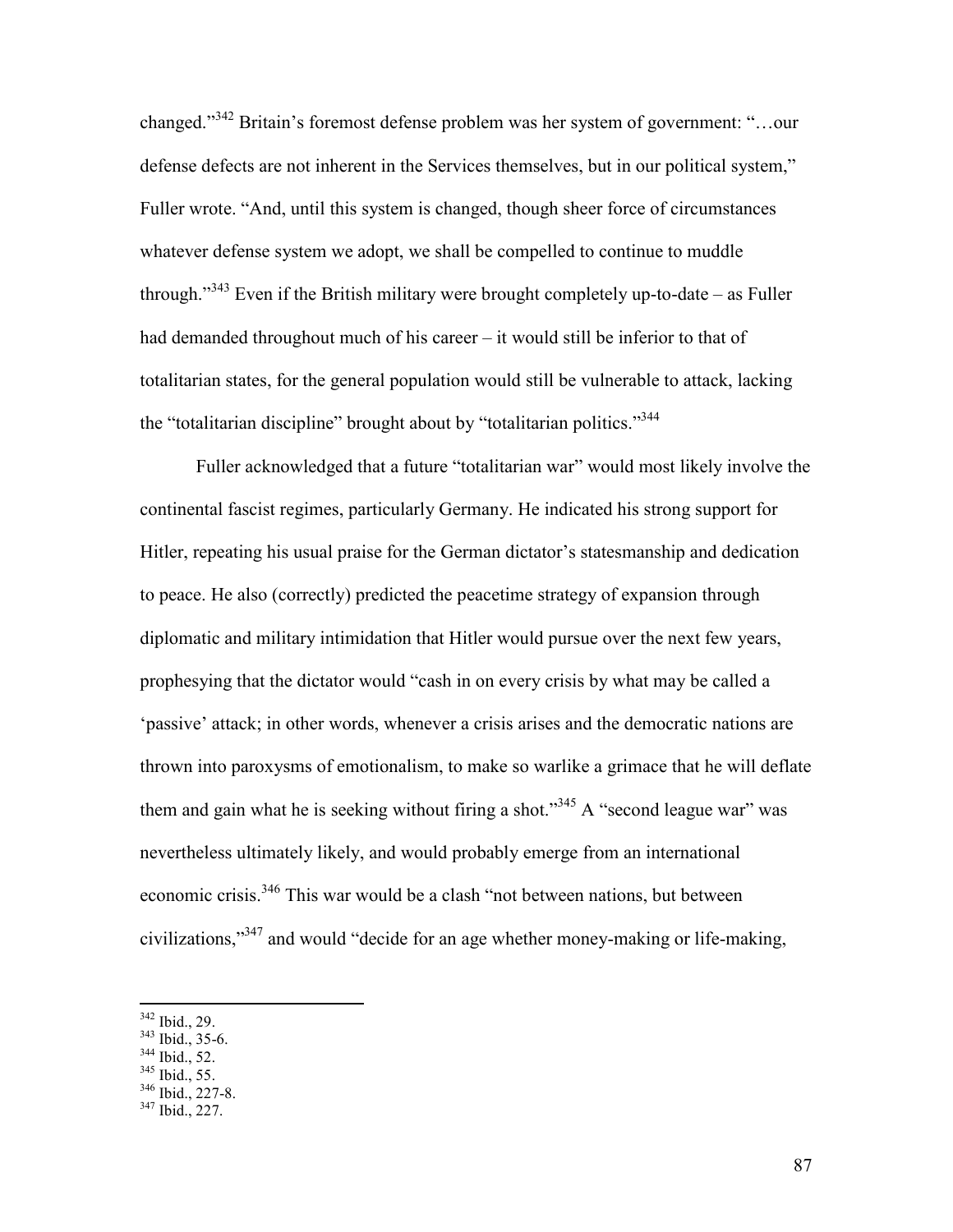whether materialism or spirituality is to be master of Western civilization."<sup>348</sup> According to Fuller's view, there were only three possible outcomes to such a war: if it ended in a draw (between Germany and her opponents), a resumption of the war would ultimately be inevitable; if Germany won, her enemies would be overcome either by fascist or communist revolutions; if Germany lost, the inevitable result would be the triumph of communism, "for if National Socialism goes under what other philosophy can replace it?"<sup>349</sup> It seemed to Fuller to be absolutely inconceivable that a "totalitarian" war involving Germany could result in a victory for democracy. Such a result was impossible according to Fuller's conception of the relationship between scientific development and political philosophy. "To imagine that revolution will take on a conventional democratic form," Fuller declared, "is to think in terms which are already nearly a hundred years out of date."<sup>350</sup> Fuller's comments on the outcome of a potential European war shed considerable light on his subsequent activism in favor of peace between Germany and Britain. Believing that a German defeat in a second Great War would result in a victory for communism, he regarded such a war as a disaster to be avoided by any means necessary.

Towards the end of 1937, the British government began a series of military reforms that won Fuller's cautious approval. In December, he lauded the decision of Leslie Hore-Belisha, the Secretary of State for War – who was at that time advised unofficially by Fuller's friend and fellow advocate for mechanization, Captain B. H. Liddell Hart – to replace the leadership of the Army Council, which had been dominated by older generals who were in the "last lap" of their military service, with a group of

<sup>348</sup> Ibid., 229.

 $349$  Ibid., 238.

<sup>350</sup> Ibid., 238.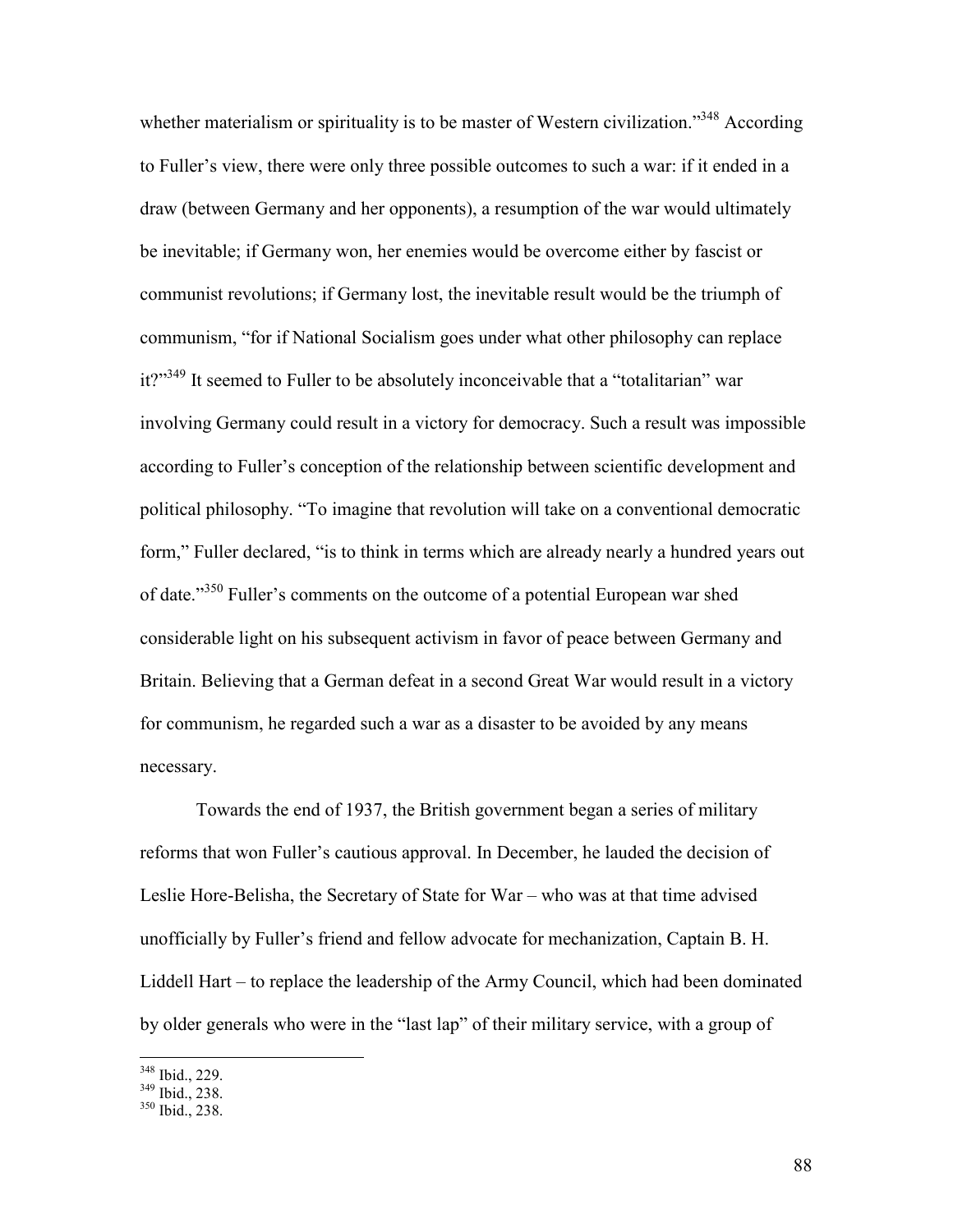significantly younger officers.<sup>351</sup> This represented an important step towards military reform for, as Fuller had long argued, youthful leadership was essential to effective military organization. He suggested that this reform would be the first of many under the competent direction of "our young Secretary of State for War."<sup>352</sup> By March 1938, Fuller was sufficiently impressed with Britain's progress towards rearmament that he acknowledged, in a letter to Mosley, that the basic issue on which his parliamentary campaign in Westminster St George's was being fought had been effectively answered. "When I agreed to my name going forward [as a candidate for parliament] Duff Cooper was Secretary of State for War and the defenses of this country were in a perilous condition," Fuller wrote. "Since then he has left the War Office, and the vast rearmament scheme, now in progress, has knocked the main props from under my feet; for my sole value as a prospective candidate is my knowledge of the defense question."<sup>353</sup> This was a remarkable admission, for the changes in British defense policy had been made under the leadership of a Jewish Secretary of State.

Fuller thus brought his abortive foray into parliamentary politics to a close. In addition to the new program of rearmament, he suggested that a number of other factors contributed to make his campaign unviable. He was too old to muster the effort necessary to lead a successful campaign, for "what is wanted is a younger man than myself and one who can give far more time to the work than I can."<sup>354</sup> He felt that he had not made sufficient progress towards the creation of a significant base of constituents. He had hoped to double the British Union membership in Westminster Saint Georges every

-

<sup>351</sup> J. F. C. Fuller, "The Army Council Was Born to Stop Muddle," *The Daily Mail*, December 3, 1937, 7. <sup>352</sup> Ibid.

<sup>&</sup>lt;sup>353</sup> J. F. C. Fuller to Oswald Mosley, March, 1938, box 2, J. F. C. Fuller Papers, Rutgers University, New Brunswick, NJ.

<sup>354</sup> Ibid.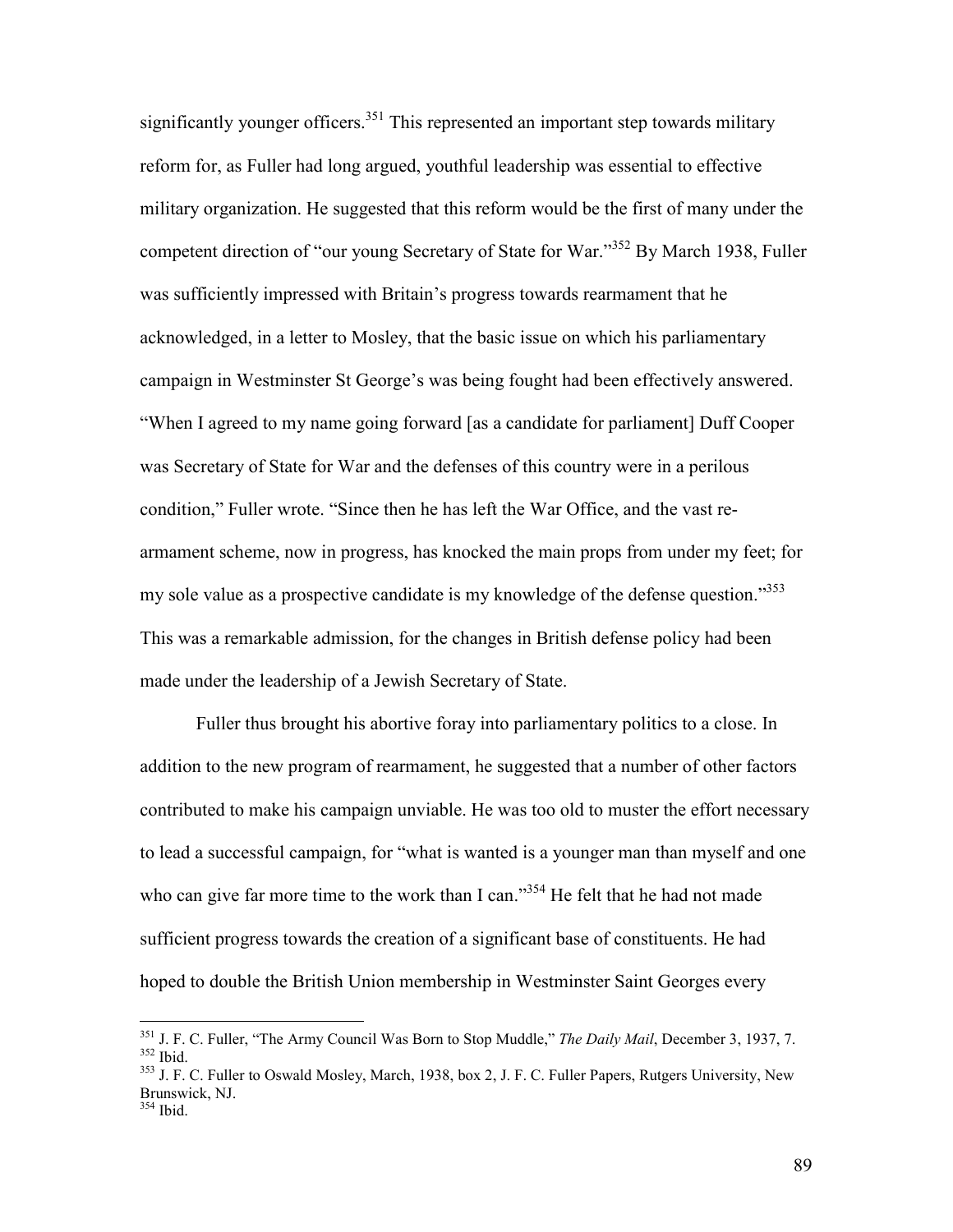twelve months, an objective that appeared to be necessary if he was to have any hope of saving his deposit. This goal was nevertheless very far from being met "for the membership has remained approximately what it was when I began.<sup>355</sup> Fuller moreover criticized the British Union's overall electoral strategy. The experience of campaigning had only confirmed his belief that the "surest road to success does not lie in a frontal attack on all constituencies, but solely in a carefully prepared flank attack on a selected number, namely the distressed areas – industrial and agricultural.<sup>356</sup> The British Union had little hope of gaining a foothold of parliament – what Fuller had always regarded as British fascist movement's best route to power  $-$  if it continued to attempt to contest a large number of parliamentary constituencies simultaneously. "It is the bottom constituencies which will put the Movement into power," Fuller declared, "therefore let us concentrate on them."<sup>357</sup> Mosley wrote a brief letter in reply, thanking Fuller for his hard work and agreeing that his candidacy had been undermined by Duff Cooper's departure from the position of Secretary of State for War. He stated that Fuller would be welcome to stand as a British Union candidate in the future, if he so desired. He moreover acknowledged the validity of Fuller's criticism of the British Union electoral strategy. "I agree with you in the principle of concentration on the most likely constituencies," he wrote. "We should only extend our attack as funds became ample – which is not a common condition in a Fascist Movement!"<sup>358</sup>

By withdrawing from his parliamentary candidacy, Fuller ended the period of his most active participation in the British Union of Fascists. This was nevertheless by no

-

90

<sup>355</sup> Ibid.

<sup>356</sup> Ibid.

<sup>357</sup> Ibid.

<sup>&</sup>lt;sup>358</sup> Oswald Mosley to J. F. C. Fuller, March, 10, 1938, box 2, J. F. C. Fuller Papers, Rutgers University, New Brunswick, NJ.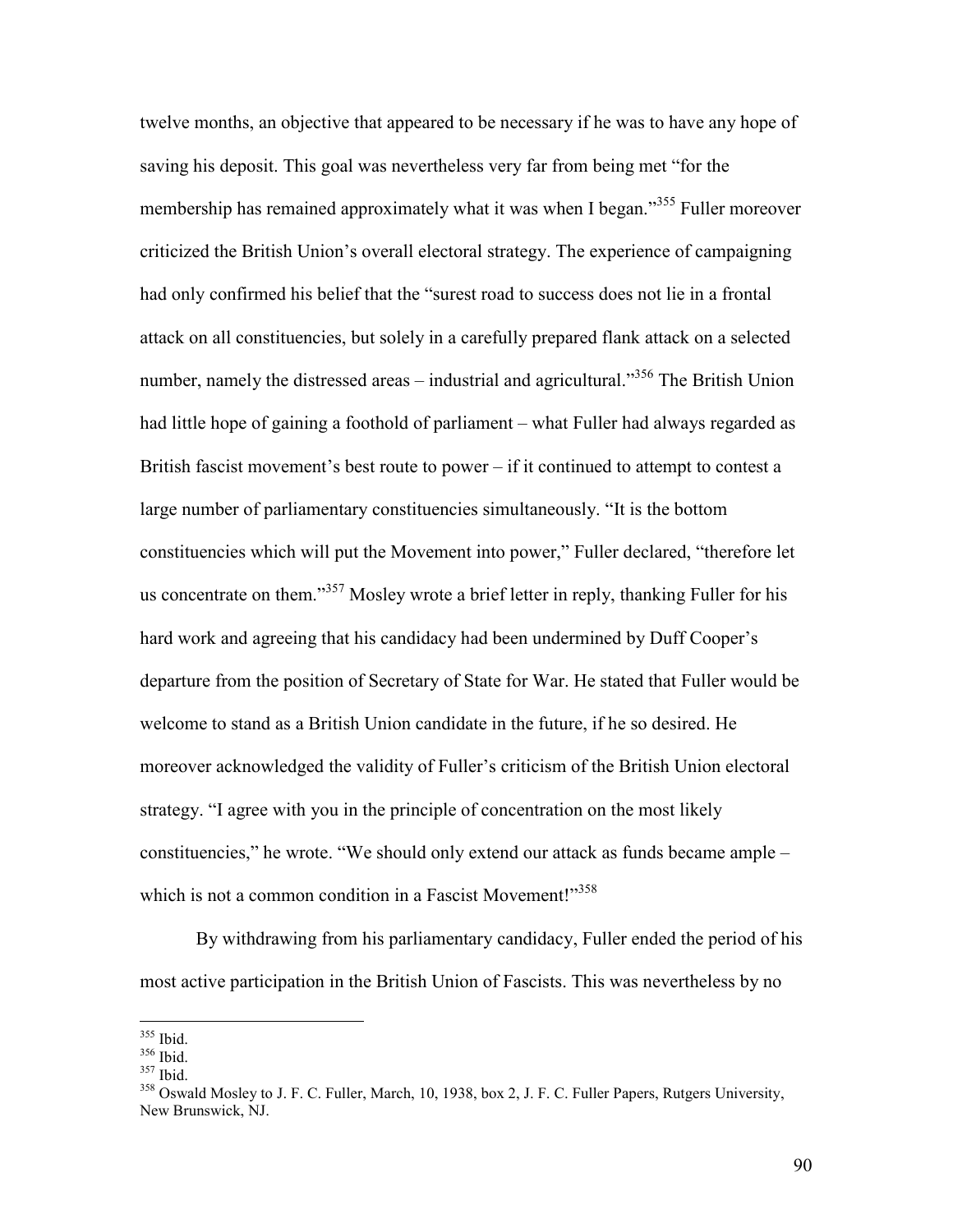means the end of Fuller's involvement with the British far right. In the last year and a half before the beginning of the Second World War, Fuller was in fact increasingly involved in the most extreme fringe of British right wing politics. He became closely associating with high profile efforts to foster friendship between Britain and Nazi Germany just as Hitler's regime was beginning to be widely recognized as a major threat to civilization. While Fuller continued his association with the British Union to some extent, writing a number of articles for British Union journals such as *Action*, his political activities during the last years of the 1930s were most of all connected with the most radical British anti-Semitic and pro-Nazi organizations. Foremost among these was the Nordic League, a shadowy organization that was originally established in 1937 as an outgrowth of the White Knights of Britain (which Richard Thurlow described as a "British 1930s version of the Ku Klux Klan").<sup>359</sup> This organization maintained a low profile throughout much of its existence, and was heavily influenced by Archibald Maule Ramsay, a major figure on the British far right.<sup>360</sup> Throughout 1938 its activities were mainly confined to secret meetings. It emerged briefly in 1939, holding "several public meetings in London of a pro-nazi or pro-appeasement character."<sup>361</sup> The Nordic League's most prominent characteristic was its extreme anti-Semitism, which was expressed through the toast "P.J." or "Perish Judah."<sup>362</sup> The membership, which included such far-right luminaries as William Joyce and A. K. Chesterton, was known to promote a "genocidal solution to the so-called Jewish question..."<sup>363</sup> The Nordic League was regarded by the British Security

<sup>359</sup> Linehan, *British Fascism,* 143; Thurlow, *Fascism in Britain*, 80-81.

<sup>360</sup> Linehan, *British Fascism*, 143.

<sup>361</sup> Thurlow, *Fascism in Britain*, 81.

<sup>362</sup> Ibid., 81.

<sup>363</sup> Ibid., 82.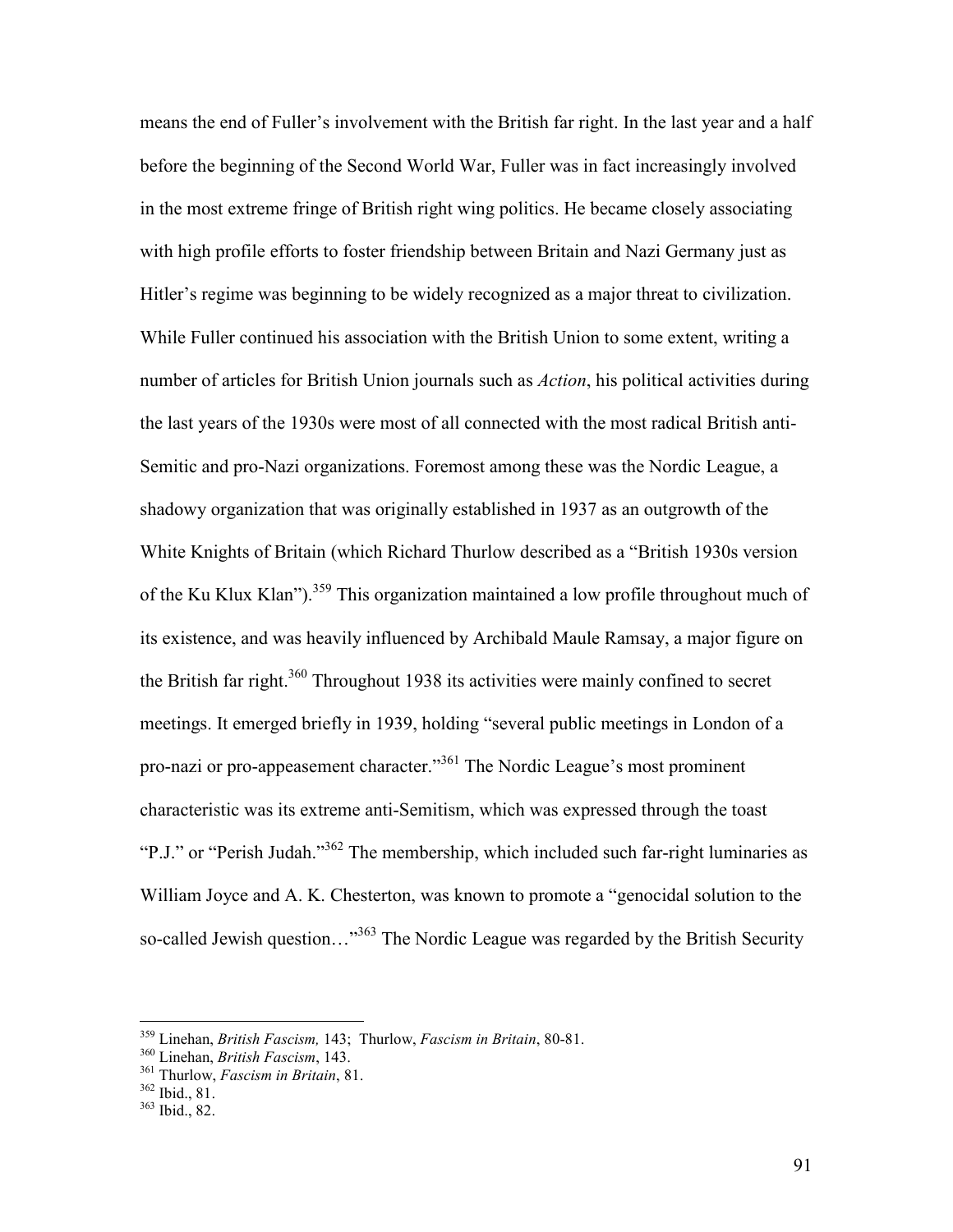Service as a seditious body.<sup>364</sup> Even Oswald Mosley considered the organization to be too extreme, refusing to involve himself or the British Union with the Nordic League.<sup>365</sup> In Thomas Linehan's expression, the Nordic League was "probably the most fanatical and malevolent of the late 1930s pro-Nazi anti-war groups."<sup>366</sup> Fuller's involvement with such an organization is indicative of the extent of his pro-Nazi and anti-Semitic sentiment during the final years of the 1930s.

Aside from the Nordic League, Fuller was involved in several other pro-Nazi and anti-war groups. These organizations included the Link, the membership of which consisted of a wide range of German sympathizers, from "the most innocent of provincial pro-Germanists to convinced pro-Nazis of a fairly disquieting kind."<sup>367</sup> Fuller became most active in the Link in 1939, speaking before the Central London division – "the most clearly pro-Nazi and anti-Semitic branch" – on several occasions.<sup>368</sup> Later in 1939, Fuller became involved with the efforts by the Conservative MP, Lieutenant Colonel J. T. C. Moore-Brabazon, to coordinate advocacy for peace between Britain and Germany.<sup>369</sup> Fuller was also associated with the British Council Against European Commitments, a minor pro-peace organization whose membership included a number of people were associated with the BUF. Fuller's participation in these various organizations is difficult to assess. The history of the most extreme groups, particularly the Nordic League, is shrouded in secrecy. Documentation of their activities is relatively scarce, what little there is coming primarily from British Special Branch observation.<sup>370</sup> Fuller,

<sup>364</sup> Ibid., 81.

<sup>365</sup> Ibid., 80-81.

<sup>366</sup> Linehan, *British Fascism*, 144.

<sup>367</sup> Griffiths, *Fellow Travelers of the Right*, 307.

<sup>368</sup> Ibid., 314.

<sup>369</sup> Pugh, *"Hurrah for the Blackshirts!",* 279.

<sup>370</sup> Thurlow, *Fascism in Britain*, 78.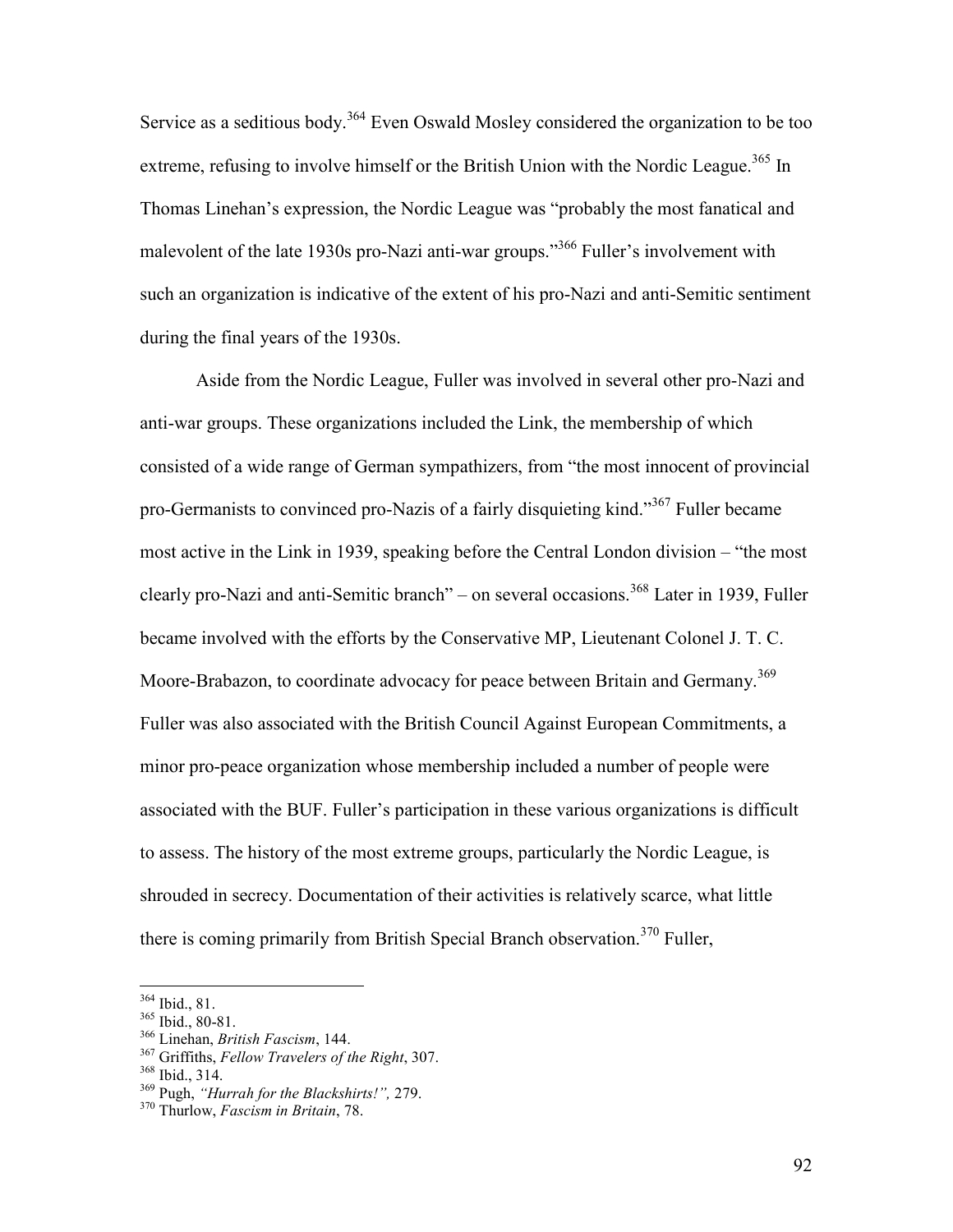unsurprisingly, left little record of his own participation in most of these groups. All that can be said with real certainty is that J. F. C. Fuller was a member of a number of the most extreme pro-Nazi organizations in Britain on the eve of the Second World War.

Fuller's public activities – and his published writing in particular – nevertheless provide extensive evidence for his pro-Nazi and pro-peace views on the eve of the Second World War. In January 1938, he presented an overview of his thoughts on international affairs in an article entitled, "On What Should Our Foreign Policy Be Based?"<sup>371</sup> He criticized Britain's established foreign policy heavily, arguing that "Baldwinism" had led to the unfortunate state of affairs in which much of the world was hostile to the British government. Fuller argued that Britain should avoid taking sides "in a world divided into irremovable obstacles and irresistible forces."<sup>372</sup> The British government needed to recognize the vulnerability of the empire's globe-spanning "Imperial backbone." Britain should at all costs avoid antagonizing those nations – including Japan, Italy, France, Spain, Germany and the USA – that were capable of posing the most direct threat to the integrity of the British Empire. In the case of Germany specifically, Fuller recommended that Britain pursue a policy of appeasement, arguing that Britain should acquiesce to Hitler's demand for the return of Germany's former colonies.<sup>373</sup> In March, Fuller came out firmly in favor of appeasement, applauding the German annexation of Austria as a decisive blow against the international order represented by the League of Nations.<sup>374</sup> In light of the new strategic situation in the

-

<sup>371</sup> J. F. C. Fuller, "On What Should Our Foreign Policy Be Based?" *Action*, January 29, 1938, 7. <sup>372</sup> Ibid.

<sup>373</sup> Ibid.

<sup>374</sup> J. F. C. Fuller, "Strategy, the Anschluss and Mr. Eden," *Action*, March 12, 1938, 7.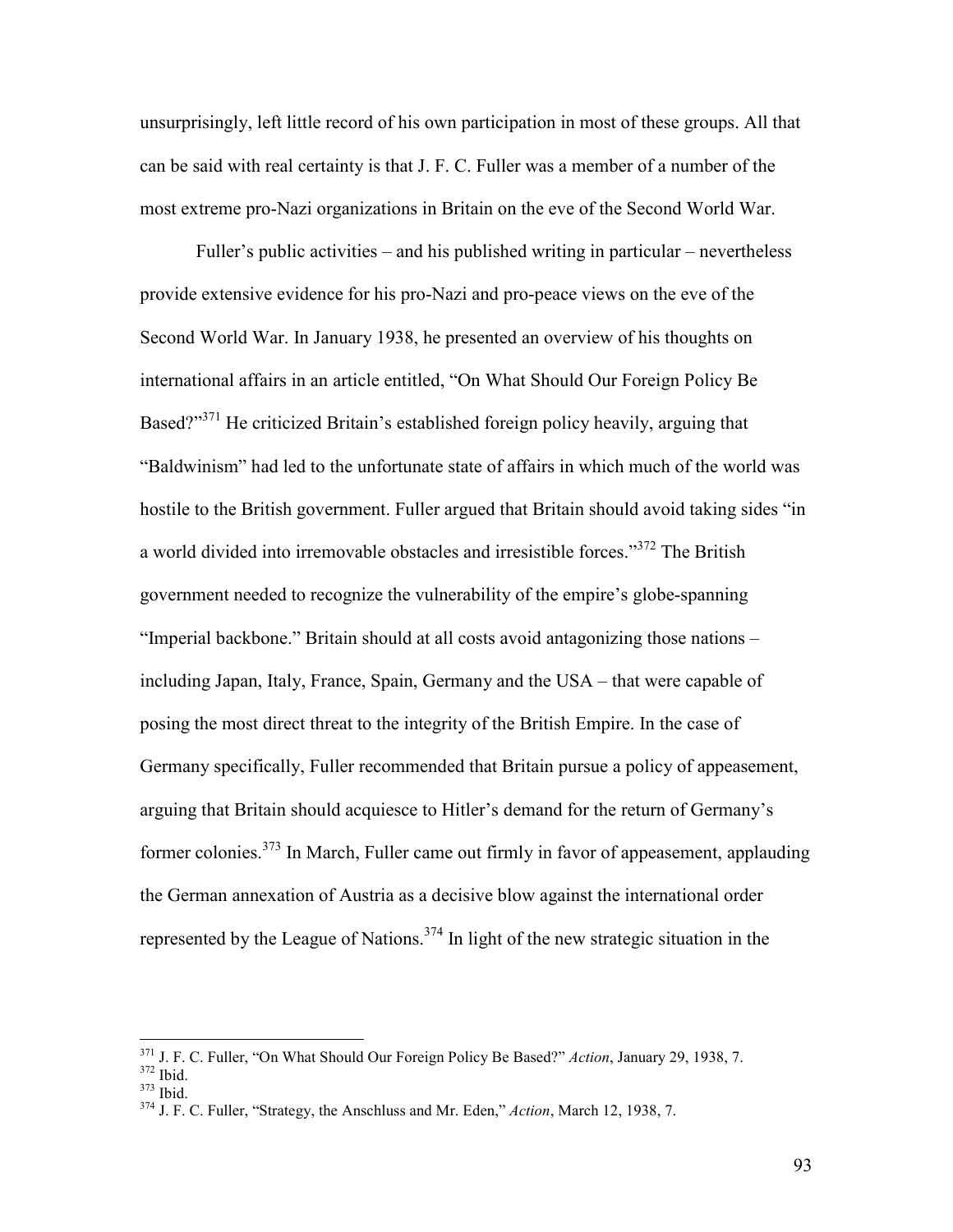Mediterranean created by the Anschluss, Fuller recommended that Britain pursue friendship with Italy and Germany.<sup>375</sup>

Later in the spring, Fuller commented on the developing Czechoslovakian crisis, speculating that Britain's defensive agreement with France was "in my opinion, the first definite step taken since the signing of the peace treaties in 1919, towards war..."<sup>376</sup> Fuller feared that this move, taken at the same time as Germany was beginning to put intensive pressure on Czechoslovakia over the Sudeten question, would provoke a resurgence of the German fears of strategic encirclement which had precipitated the First World War.<sup>377</sup> In spite of Hore-Belisha's military reforms, Fuller believed that Britain was still unprepared for war. He therefore recommended that Chamberlain's government accept the German demands in Czechoslovakia, as failure to do so could very easily lead to military catastrophe. In the wake of the Munich Agreement in October, Fuller praised the Chamberlain's response to the Czechoslovakian crisis, suggesting that a general European war had only narrowly been avoided.<sup>378</sup> The Munich Agreement had been the product of the collective common sense of the "silent majority" of the British, French, German and Italian peoples. By handing the Sudetenland over to Hitler, the negotiators had "heroically and wisely extinguished the flames of war, and so prevented the European nations tearing themselves to pieces like a pack of starving wolves.<sup>379</sup> If the negotiations had failed, war would have meant disaster for both Britain and France – Germany, fighting alongside Italy, would probably have achieved "a second Sedan on a

-

<sup>375</sup> Ibid.

<sup>376</sup> J. F. C. Fuller, "Towards the Next World War? Czechoslovakian Fly in the Peace Salve," *The Pioneer*, May 12, 1938, 4.

 $377$  Ibid.

<sup>378</sup> J. F. C. Fuller, "If War Had Come…," *Woman's National Newspaper*, October 13, 1938, 1.

 $379$  Ibid.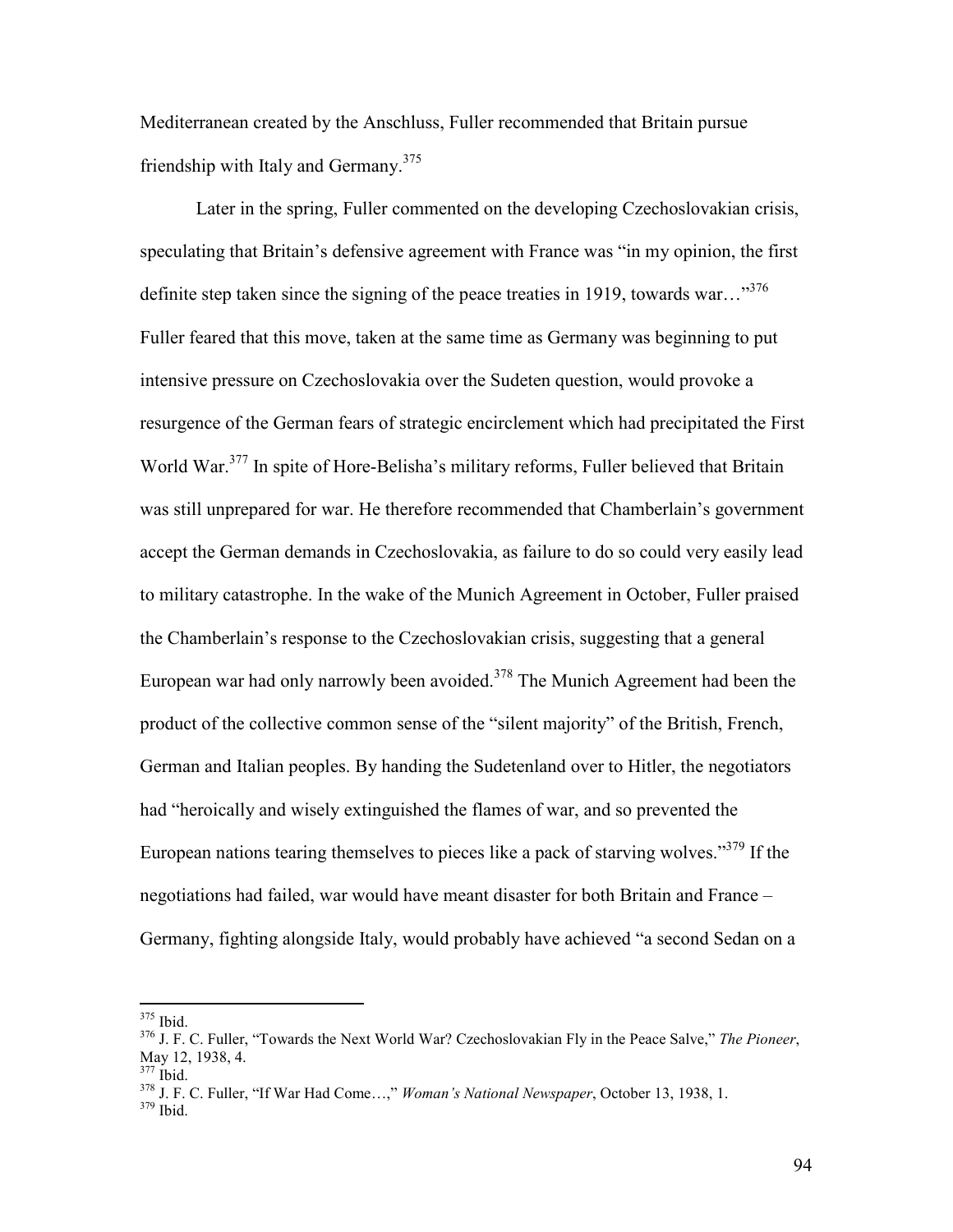gigantic scale."<sup>380</sup> In order to ensure that such an outcome would not result from a future conflict, Britain would have to embrace totalitarian political organization, not in imitation of Italy or Germany "but in our own British way..."<sup>381</sup>

During the early months of 1939 it became increasingly clear that the Munich Agreement had not extinguished the "flames of war" altogether. In the aftermath of the German occupation of Czechoslovakia, British public opinion turned decisively against appeasement.<sup>382</sup> By the end of March, Neville Chamberlain had announced that Britain would guarantee the independence of Poland, which by then appeared to be the next target for German expansion.<sup>383</sup> The British government's policy of appeasement was brought effectively to an end. Throughout this period, J. F. C. Fuller's efforts to promote friendship between Germany and Britain intensified. His activism in favor of peace between Britain and Germany was put to effective use by the Nazi regime. Fuller's comments on international affairs were quoted with approval in the *Völkischer Beobachter* as early as September 1938.<sup>384</sup> In February 1939, Fuller travelled to Berlin, sitting for an interview with a German reporter during his stay in the Kaiserhof Hotel.<sup>385</sup> The resulting article appeared on the front page of *B. Z. am Mittag*. Fuller expressed sympathy with Hitler's efforts to overturn the international order forged in the aftermath of the First World War, describing himself "als einen der ersten Angreifer gegen

 $\overline{a}$ <sup>380</sup> Ibid.

<sup>381</sup> Ibid.

<sup>382</sup> Doerr, *British Foreign Policy*, 243.

<sup>383</sup> Ibid 244.

<sup>384</sup> "Historische Beispiele der letzten zwanzig Jahre," *Völkischer Beobachter*, September 11, 1938, 3.

<sup>&</sup>lt;sup>385</sup> "General Fuller über Democratie als "Pluto-Kanaille" und ihre Krise," *B. Z. am Mittag*, February 4, 1939, 1.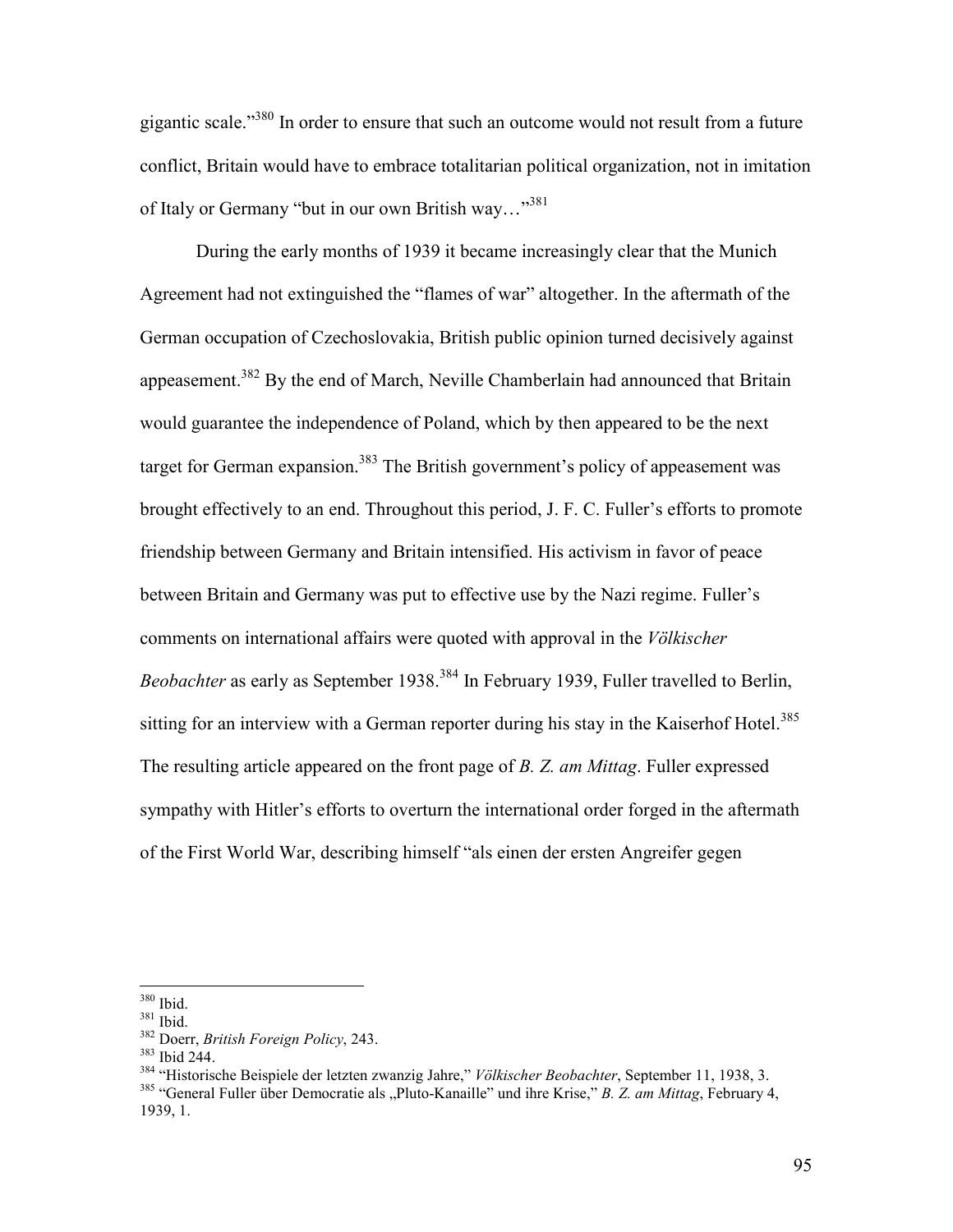Versailles."<sup>386</sup> War between Germany and Britain, he insisted, should be avoided at all  $costs.<sup>387</sup>$ 

In April, Fuller's ceaseless advocacy on behalf of Anglo-German friendship earned him an invitation to Hitler's fiftieth birthday celebration in Berlin. Fuller was one of only two Britons who appeared as official guests of the German dictator. His excursion to Germany was announced in *The Times* on April 19, the article noting that Fuller's "views on democratic institutions have of late received prominent and favorable notice in the German press…"<sup>388</sup> On April 20, Fuller observed the German military parade. The *News Review* described the scene:

Face to face with the Fuehrer, though separated from him by the sixty-yards-wide Avenue of Triumph, sat explosive old English warrior Major-General John Frederick Charles Fuller. Wearing a plain grey top-hat among the respondent [sic] uniforms of his fellow-guests, he looked somewhat like a cheeky mouse on a gaudy-hued patchwork quilt…At present Major-General Fuller is distinguished by his Polish wife Sonia, his Poona moustache, and his cosmopolitan collection of decorations, including the DSO, Légion d'Honneur and Order of Leopold of Belgium.<sup>389</sup>

According to Fuller's account, he met with Hitler shortly after the parade: "He walked down the line, and when he came opposite to me he shook me by the hand and said: 'I hope you were pleased with your children?' To which I answered: 'Your Excellency, they have grown up so quickly that I no longer recognize them', which was true."<sup>390</sup>

A few days later, *The Times* published a short letter by Fuller in which he stated the essence of his case for fascism and for peace in condensed form.<sup>391</sup> Denying that he was opposed to democracy, Fuller declared that he was really only opposed to

<sup>386</sup> Ibid.

<sup>387</sup> Ibid.

<sup>388</sup> "Herr Hitler's Birthday," *The Times*, April 19, 1939.

<sup>389</sup> Trythall, *Boney Fuller*, 204

 $390$  Ibid.,  $205$ .

<sup>391</sup> "General Fuller and Democracy," *The Times*, April 27, 1939.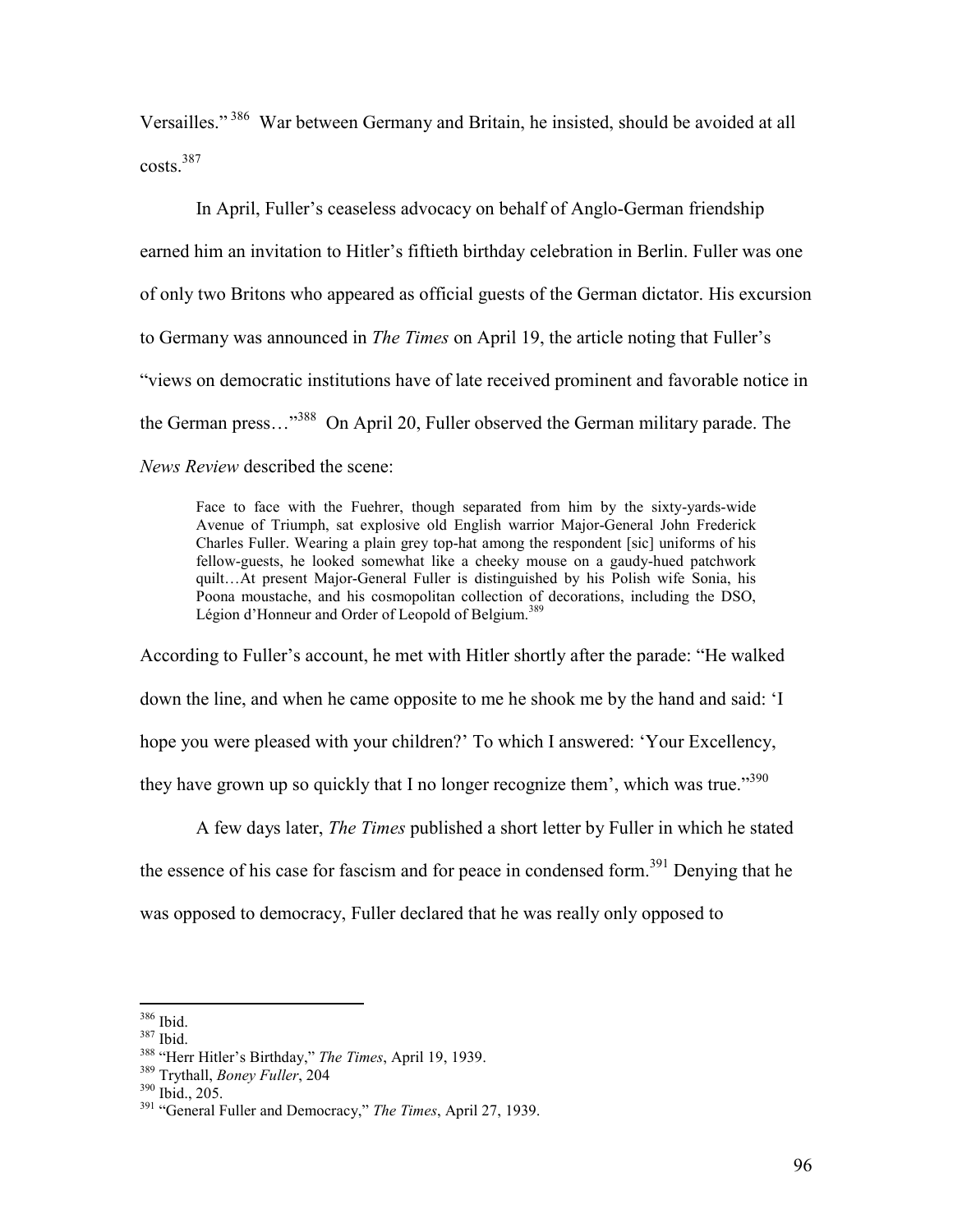Bolshevism and what he termed "pluto-mobocracy."<sup>392</sup> He acknowledged that he was frequently called a fascist, stating that he had no objection to that epithet "when 'British' is placed before this at present popular expression of abuse..." $393$  He stated his belief that a "new political idea, expressing itself as Fascism, National Socialism, &c., is…inevitable."<sup>394</sup> It was in consequence necessary that Britain "swim with the outflowing tide of this great political change, or else be wrecked on the shore of selffashioned ruin."<sup>395</sup> He furthermore expressed his concern that Britain would be led into a new war in alliance with the Soviet Union, "in my opinion the ultimate end of all plutomobocracies."<sup>396</sup> Fuller hoped above all that Britain would not be forced into a war on the side of the Soviet Union against the continental fascist states. "Democrat or Fascist," Fuller wrote, "we are a God-fearing people, and at least several millions of us are still to be found who are revolted by the idea of an alliance with Anti-Christ."<sup>397</sup>

 Fuller made a last-ditch appeal for peace during the final months before the outbreak of the Second World War. In *Action*, he declared that it would be impossible for Britain to keep its guarantee to Poland, and that a war in defense of Polish independence would therefore be futile.<sup>398</sup> Britain would have to undergo drastic political reorganization if it was to have any chance of victory. "If we are to beat Germany," Fuller declared, "we have got to become Totalitarians, lock, stock and barrel..."<sup>399</sup> If Britain and Germany went to war, Britain would be unlikely to survive an extended conflict. Britain was not yet economically self sufficient, and would thus be worn down

 $392$  Ibid.

 $\overline{a}$ 

<sup>393</sup> Ibid.

- <sup>394</sup> Ibid.
- <sup>395</sup> Ibid.
- $396$  Ibid.
- <sup>397</sup> Ibid.

<sup>398</sup> J. F. C. Fuller, "Bellophobia," *Action*, June 10, 1939, 11.

<sup>399</sup> Ibid.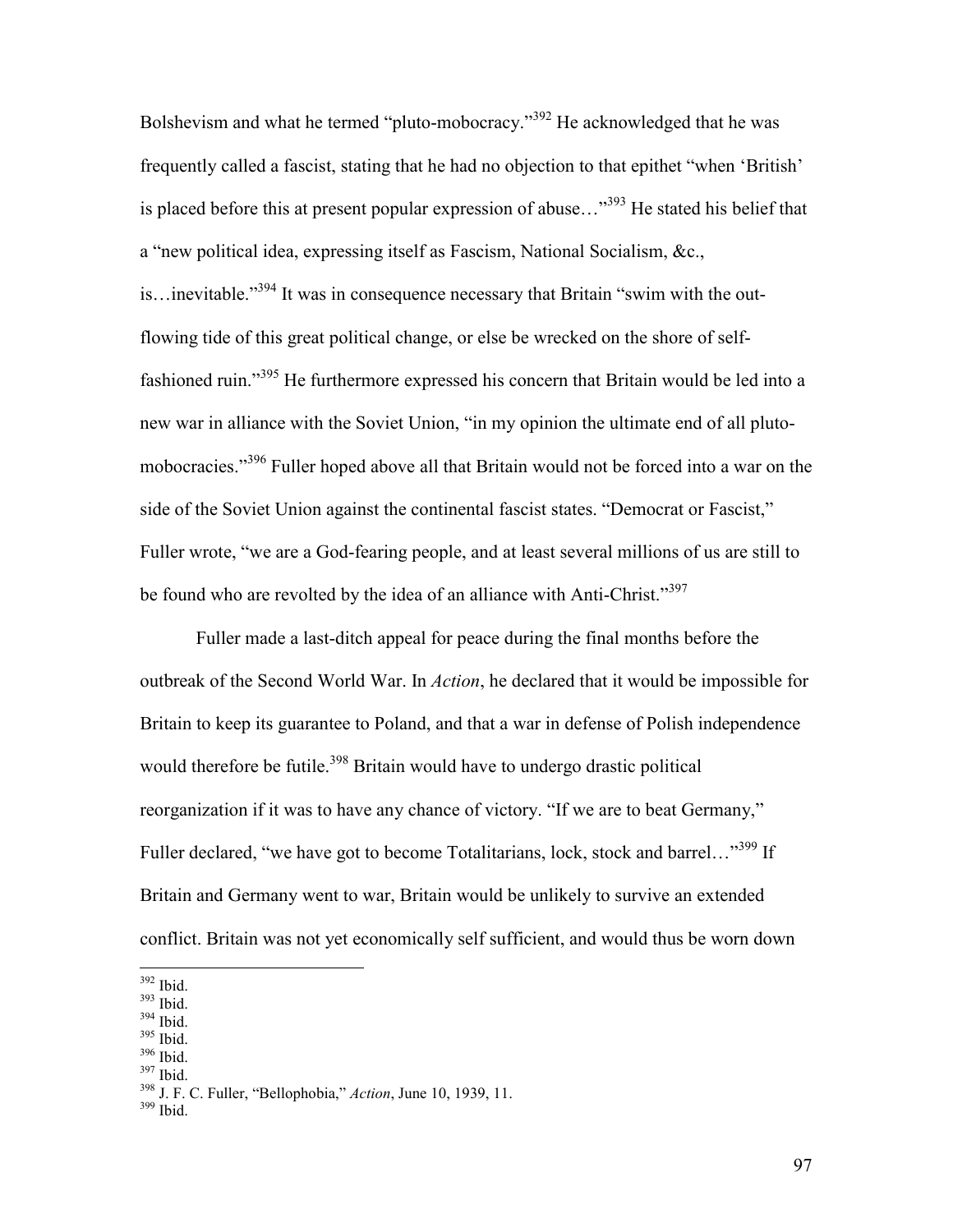over the course of a long war. It was therefore imperative that Britain do whatever possible to avoid a war with Germany.<sup>400</sup> Fuller's last minute efforts to maintain peace were very rapidly overwhelmed by international events. The day after the German army crossed the Polish border, Fuller wrote an article condemning the folly of British statesmanship. Britain, he declared, was entering an unwinnable war for an unworthy cause: "We are risking our pants for a trouser button."<sup>401</sup>

# VII. CONCLUSION

Fuller's political activities, like those of the British fascist movement as a whole, continued on ineffectually throughout the duration of the Phony War (September 1939 – May 1940). On September 27, he met with the CIGS, General Ironside, who indicated that Fuller was being seriously considered for the position of Deputy Chief of the Imperial General Staff. Fuller's open political commitments however proved to be a insurmountable obstacle to his reemployment at the War Office, and the offer was subsequently withdrawn.<sup>402</sup> Fuller still hoped that Germany and Britain could reach an honorable peace agreement that would leave the British Empire intact and the European continent mostly unscathed. Like Mosley himself, Fuller persisted in his belief that it was possible to be both a British fascist and a British patriot. In his published commentary on the war, Fuller retained his sympathetic view of Nazi Germany to a significant degree. His treatment of Hitler's war effort avoided any hint of moral condemnation. In November 1939, he went so far as to write a brief article in which he attempted to dismiss the lurid rumors then circulating about the treatment of Jewish prisoners in German

 $400$  Ibid.

<sup>401</sup> J. F. C. Fuller, "Britons Think Again," *Action*, September 2, 1939, 4.

<sup>402</sup> Trythall, *Boney Fuller*, 215.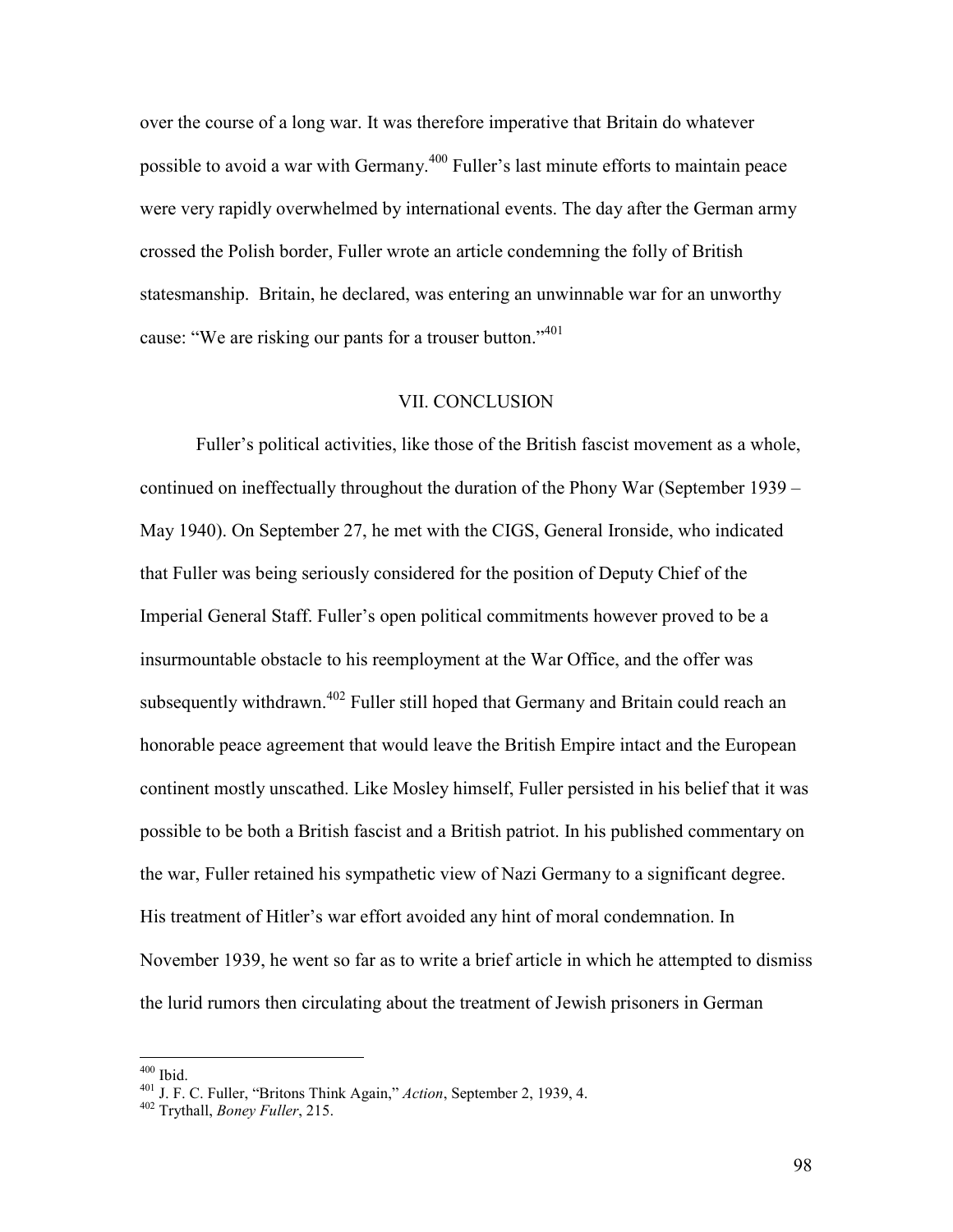concentration camps. During his visit to Germany that February, he had apparently asked his guides on a whim if he could see one of the camps. He was consequently admitted to Sachsenhausen in Oranienburg, a site that neither the British Ambassador nor the British Chargé d'Affaires in Berlin had been allowed to visit. Stating that he had seen "practically every hut and building in the camp," Fuller declared that everything had been "spotlessly clean and orderly."<sup>403</sup> The conditions were apparently quite comfortable, and the prisoners were well fed. He saw no conspicuous signs of ill-treatment. Nevertheless, he concluded his article on a profoundly ominous note, describing the prisoners that he had seen as deformed and misshapen. "Therefore," he wrote, "I could not help feeling that, whether these concentration camps are barbarous or not, a civilization which produces such creatures [as the prisoners] is one to be fought against rather than to be fought for."404

 The events of the following summer made it clear that there could be no settlement between Britain and Germany. The British Union continued to advocate for peace throughout the spring, even enjoying a modest increase in popularity.<sup>405</sup> In the chaotic weeks following the German invasion of France, however, Winston Churchill's newly-inaugurated government took decisive steps to curtail the fascist movement in Britain. The instrument by which this was achieved was the Emergency Powers Act, which had been introduced in September 1939. According to the original wording of the act, the Home Secretary was empowered to detain "anyone he had reason to suspect of hostile associations or involvement in 'acts prejudicial to public safety or the defense of

<sup>403</sup> J. F. C. Fuller, "German Concentration Camps," *Truth*, November 24, 1939, 3.

 $404$  Ibid.

<sup>405</sup> Pugh, *"Hurrah for the Blackshirts!"*, 297-99.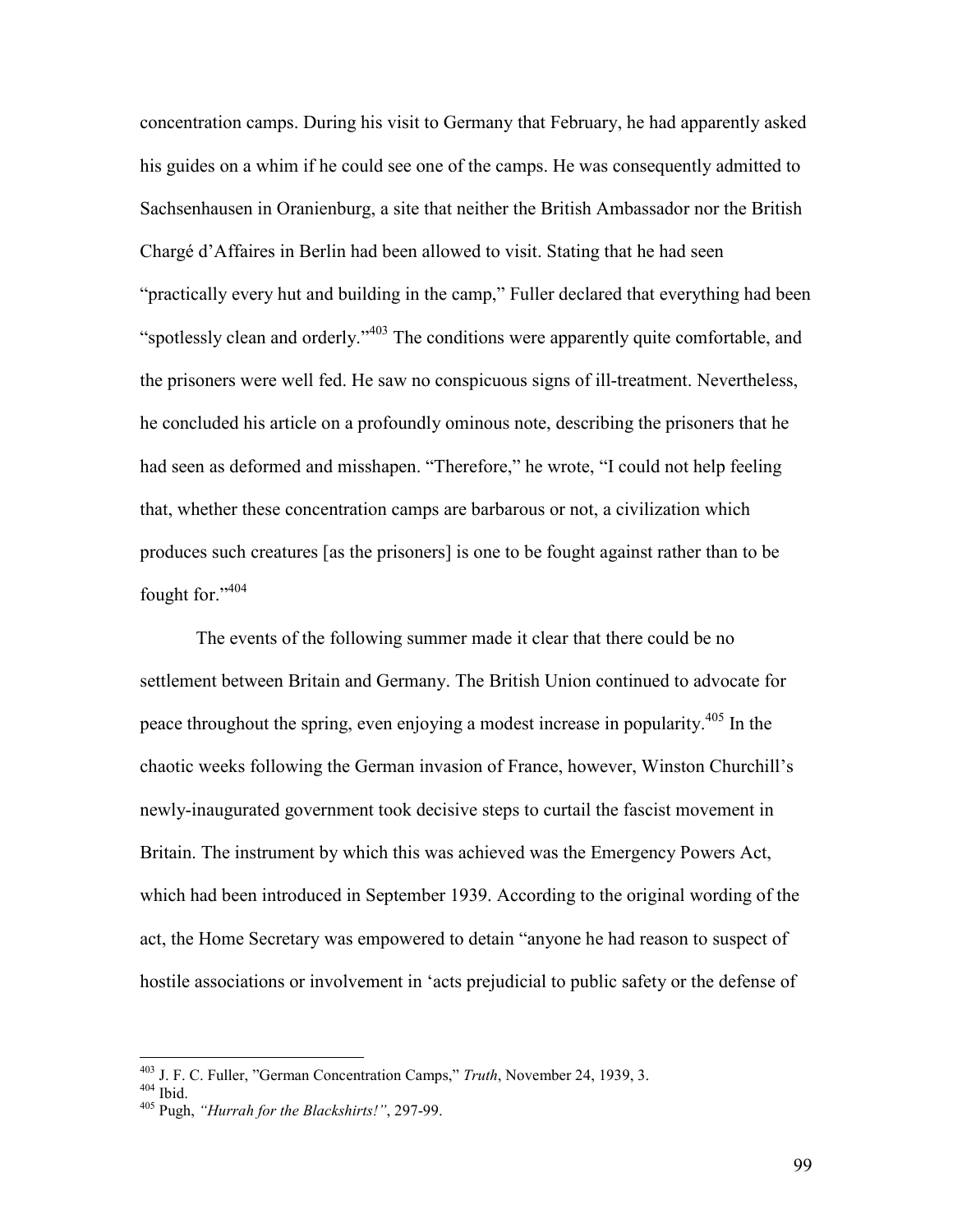the realm."<sup>406</sup> In May 1940, the cabinet amended Regulation 18b of the Emergency Powers Act to allow for the "detention of members of organizations 'subject to foreign influence or control' or whose members 'have or have had association with persons concerned in the government of, or sympathetic with the system of government of, any power with which His Majesty is at war."<sup>407</sup> The British Union was immediately targeted, and nearly all of the prominent leaders of the organization were arrested along with a significant portion of the membership. J. F. C. Fuller was a singular exception. In spite of his open association with the BUF and his very high profile stance in support of Nazi Germany – not to mention his well-publicized meetings with Hitler and Mussolini – he was never detained. As Martin Pugh noted, "Fuller's record in the BUF, as one of its candidates, as a contributor to fascist journals, and as a member of the Domvile-Ramsay circle during the war made him an obvious candidate for detainment under Regulation 18b."<sup>408</sup> Many were arrested for less. Fuller's friend Captain B. H. Liddell Hart believed that Churchill had intervened personally on Fuller's behalf.<sup>409</sup> At any rate, Fuller seemed to recognize that he had been granted an unlikely (and undeserved) reprieve. He cut back the political tendency in his writing significantly, and confined his journalism to purely military topics throughout the remainder of the war. With the exception of a brief period in 1945 during which he publically opposed the trial of German military personnel as war criminals,<sup>410</sup> Fuller made a concerted effort to reinvent himself as a largely apolitical military historian after the Second World War.

<sup>406</sup> Ibid., 300.

 $407$  Ibid., 301-2.

<sup>408</sup> Ibid., 307.

<sup>409</sup> Trythall, *Boney Fuller*, 217.

<sup>410</sup> Graham Macklin, *Very Deeply Dyed in the Black: Sir Oswald Mosley and the Resurrection of British Fascism after 1945* (London: I.B. Tauris, 2007), 128.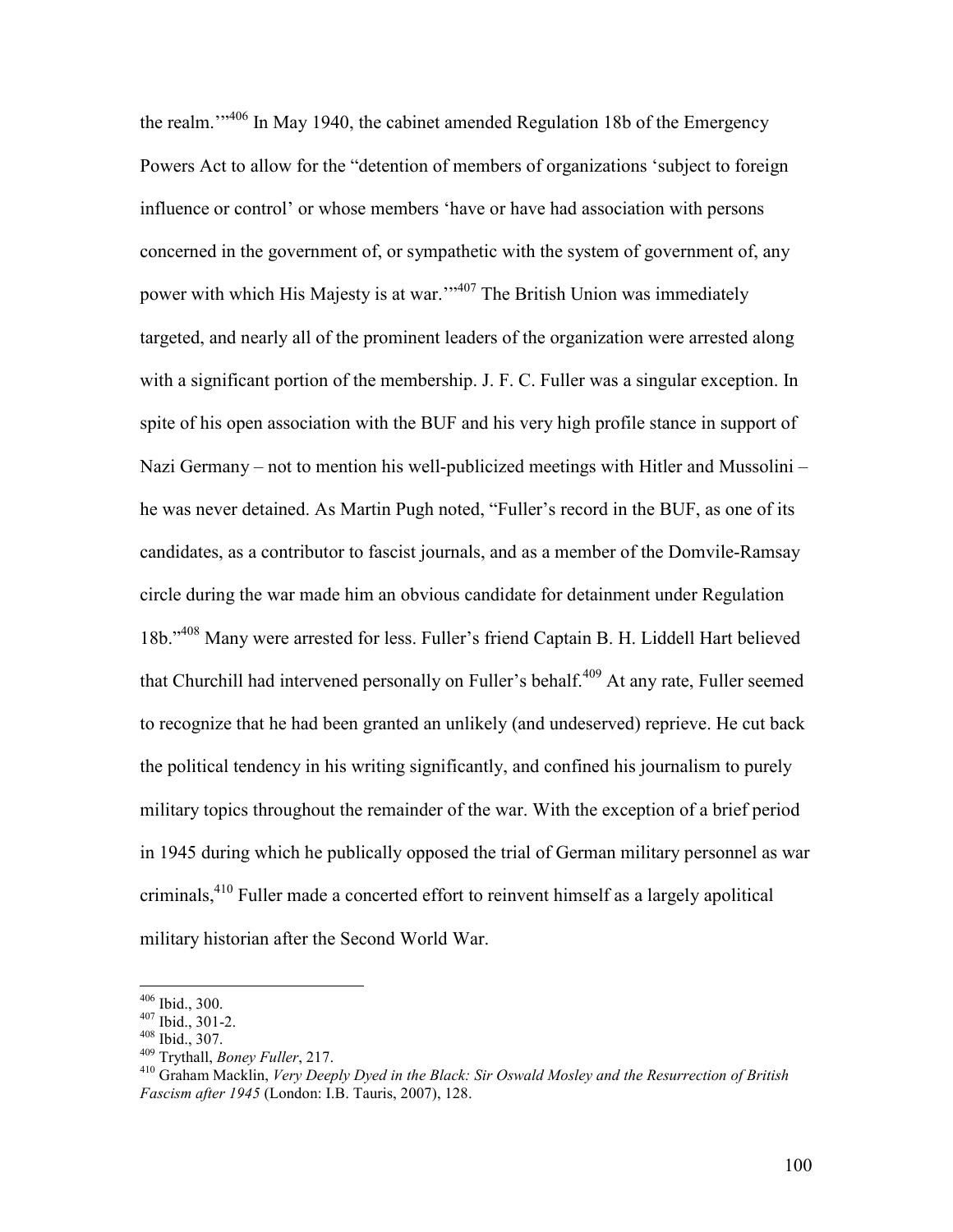Fuller's efforts to downplay his involvement in fascism were for the most part successful, at least in the short term. By the time of his death in 1966, his open identification with fascism during the 1930s was widely regarded as an aberration  $-a$ deplorable, but ultimately excusable lapse in judgment. Although historians of British fascism have since recognized the extent of his ideological commitment to fascism as well as the significance of his role in the BUF, the myth of the 1930s as a "lost decade" in Fuller's life has been remarkably persistent in much of the scholarship on J. F. C. Fuller himself. The deficiencies within the literature on J. F. C. Fuller, combined with the fragmentary nature of much of the evidence related to Fuller's activities during the 1930s, have in turn caused much of the writing about Fuller's participation in the British fascist movement to be incomplete and contradictory. This paper has attempted to set the record straight on Fuller's involvement with the British fascist movement, and thereby improve our understanding of one of the most important figures in the history both of British fascism and of the British military.

In A. J. Trythall's phrase, J. F. C. Fuller was an "intellectual fascist."<sup>411</sup> This description is at least partly accurate. Fuller aligned himself with Mosley and the British Union of Fascists because he believed that fascism was the political philosophy that gave expression to the scientific nature of the modern age. The BUF promised strong and decisive minority rule with a distinctly technocratic character. To Fuller, who in 1934 was thoroughly disillusioned with the military and political system that had failed to recognize the merits of his ideas – to say nothing of his own personal merits – Mosley's movement appeared to offer a way forward for Britain. Fuller threw himself wholeheartedly into fascist politics, attempting to reorganize the BUF into a legitimate

<u>.</u>

101

<sup>411</sup> Trythall, *Boney Fuller*, 203.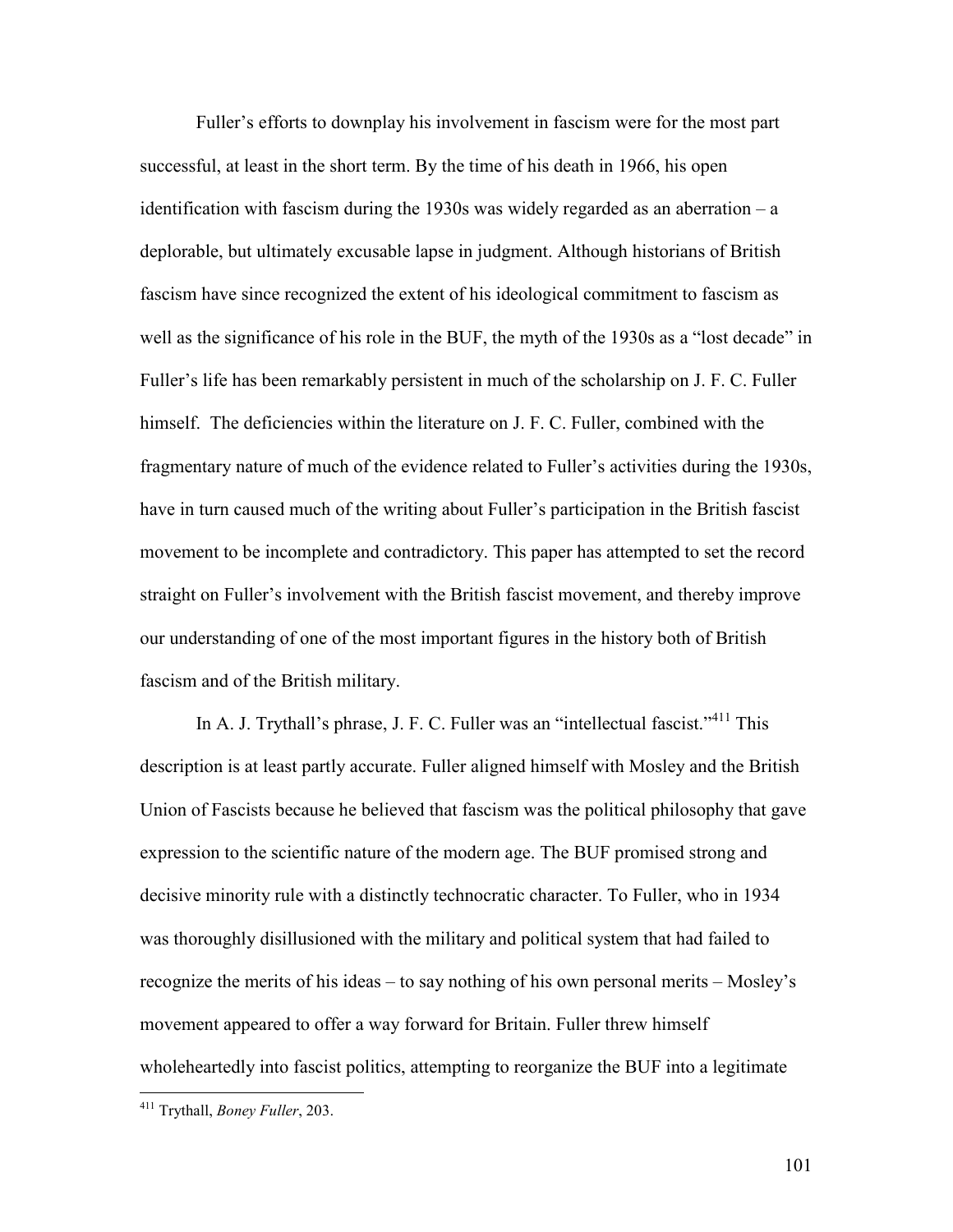parliamentary party as opposed to a violent paramilitary movement. He moreover strove to build up the intellectual content of British fascism, believing (characteristically) that a sound theoretical foundation was a necessary condition for effective political action. Experience with foreign fascism, particularly during the Italian-Ethiopian War, convinced him that what worked on the European continent would not necessarily work for the British people. Rather than abandoning fascism entirely, Fuller set about purging the British fascist movement of those foreign elements that he believed were unsuited to political conditions in Britain. In particular, he insisted that that Mosley's movement dedicate itself entirely to pursuing power through constitutional means. He ultimately demonstrated his belief in the parliamentary route to power by standing, albeit unsuccessfully, as a British Union candidate for parliament.

Fuller's faith in fascism was also strongly connected to his military thought, and indeed represented a synthesis of his political, military and even spiritual theories. Developments in military technology and tactics had produced a new style of warfare – what he termed "totalitarian warfare" – the outstanding feature of which was the terror bombing of civilian populations. If the morale of national populations could be attacked directly from the air, it was possible that states could be overwhelming and defeated within days or even hours. The protection of the "civil will" was therefore a defensive imperative, and Fuller was certain that fascism, through its emphasis on the order and discipline of the nation as a whole, provided the surest guarantee of security.

 Although Fuller played an important role in the effort to remove foreign elements from British fascist ideology and to reorganize the BUF as a traditional parliamentary party, Brian Holden Reid's judgment that "the general contribution of Fuller to the BUF

102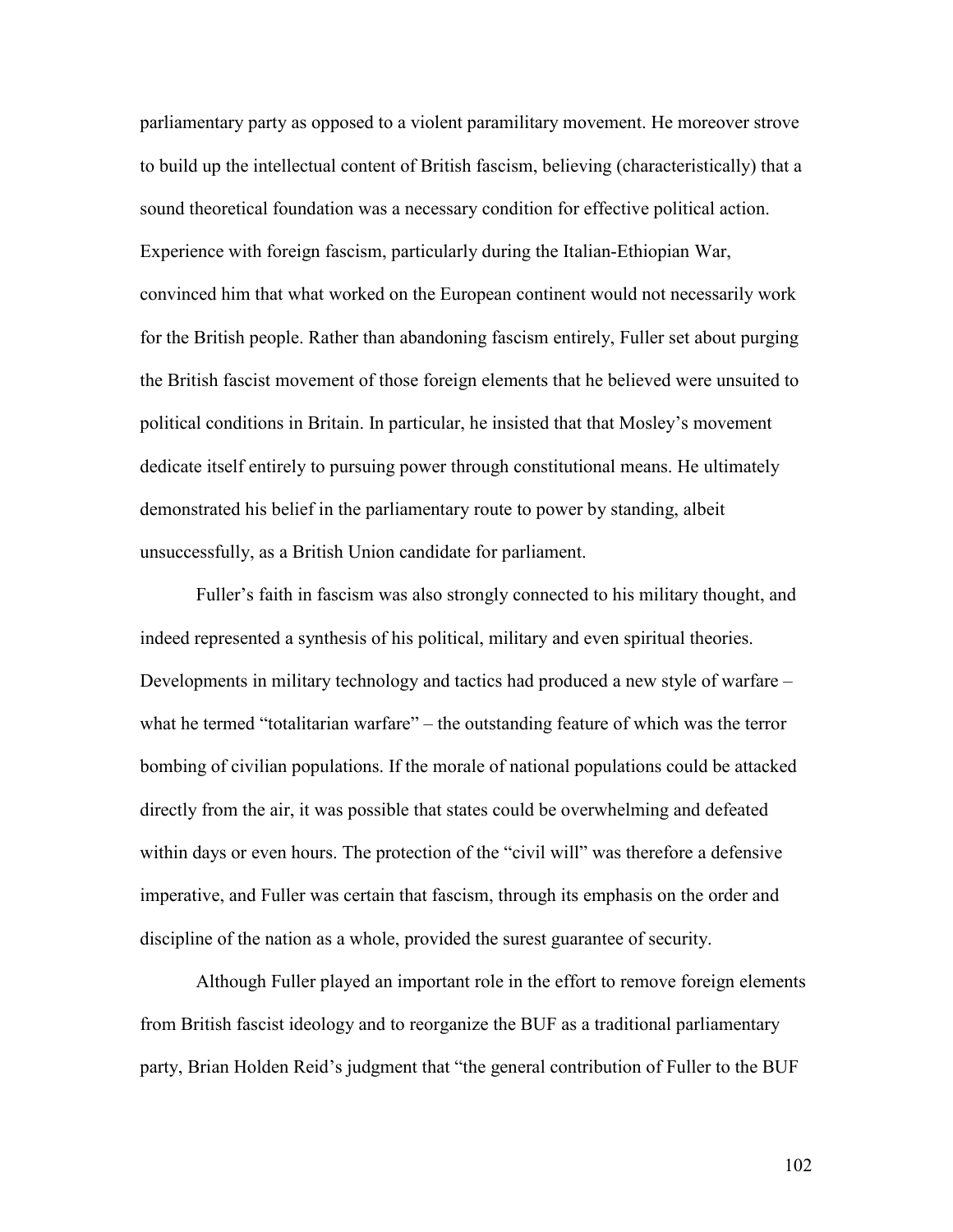was to try and enhance its respectability and not to create a British Nazi Party<sup>-412</sup> requires some modification. Fuller was associated with some of the most radical elements on the British right wing. In his published writing, he declared his support for an extreme (if idiosyncratic) variety of conspiratorial anti-Semitism. He promoted the idea that the Jews were the true power behind communism in the Soviet Union – and indeed behind many ills throughout western history. Moreover, he became a strong supporter of Hitler and Nazi Germany, particularly during the latter part of the 1930s. While he never argued that Nazi ideology should be imported to Britain, he did campaign actively for Anglo-German friendship even up to the very beginning of the Second World War. Fuller's efforts to prevent war with Germany led him to associate himself with some of the most radical organizations on the fringes of British politics, particularly the secretive Nordic League. The precise nature of Fuller's participation in British fascism is therefore ambivalent. While on the one hand he was an important advocate for moderation and even intellectualization in the BUF, one the other hand he provided legitimacy and support to some of the most radical elements of the British fascist movement and of fascist ideology in general.

<sup>412</sup> Reid, *Studies in British Military Thought*, 203.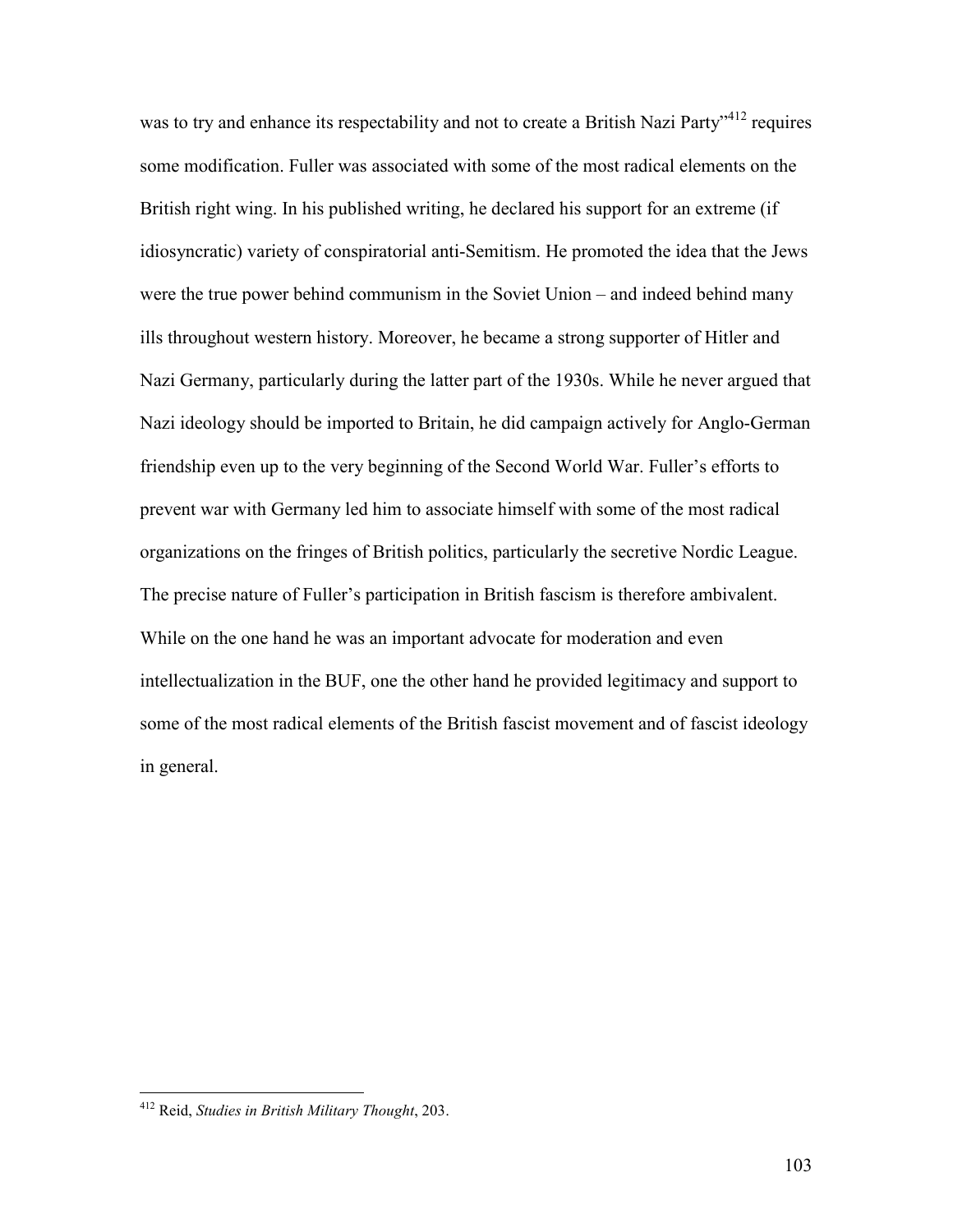### BIBLIOGRAPHY

#### Primary Sources

#### **Archival Sources**

*Archibald Stevens Alexander Library, Rutgers University, New Jersey, USA* Sloane Collection of Fuller Papers

*Main Library, University of Birmingham, Birmingham, UK* Oswald Mosley Papers

#### **Periodicals**

*Action The Army, Navy & Air Force Gazette Army Ordnance Blackshirt Daily Mail East London Observer English Review Fascist Quarterly The Fighting Forces The Nineteenth Century and After The Pioneer Sunday Mail Sunday Dispatch The Times Truth* 

#### **Works by J. F. C. Fuller**

"The Cancer of Europe." *Fascist Quarterly* 1, no. 1 (January 1935): 66-81.

*Empire Unity and Defense*. Bristol: Arrowsmith, 1934.

*The Dragon's Teeth: A Study of War and Peace*. London: Constable, 1932.

"Fascism and War." *Fascist Quarterly* (April 1935): 140-155.

*The First of the League Wars*. London: Eyre and Spottiswoode, 1936.

"General Fuller on the Jews." *Fascist Quarterly* 1, no. 2 (April 1935): 232-242.

"Germany - As I See It." *The English Review* (May 1935): 584-591.

*Generalship, its Diseases and their Cure; A Study of the Personal Factor in Command*. London: Faber and Faber Ltd., 1933.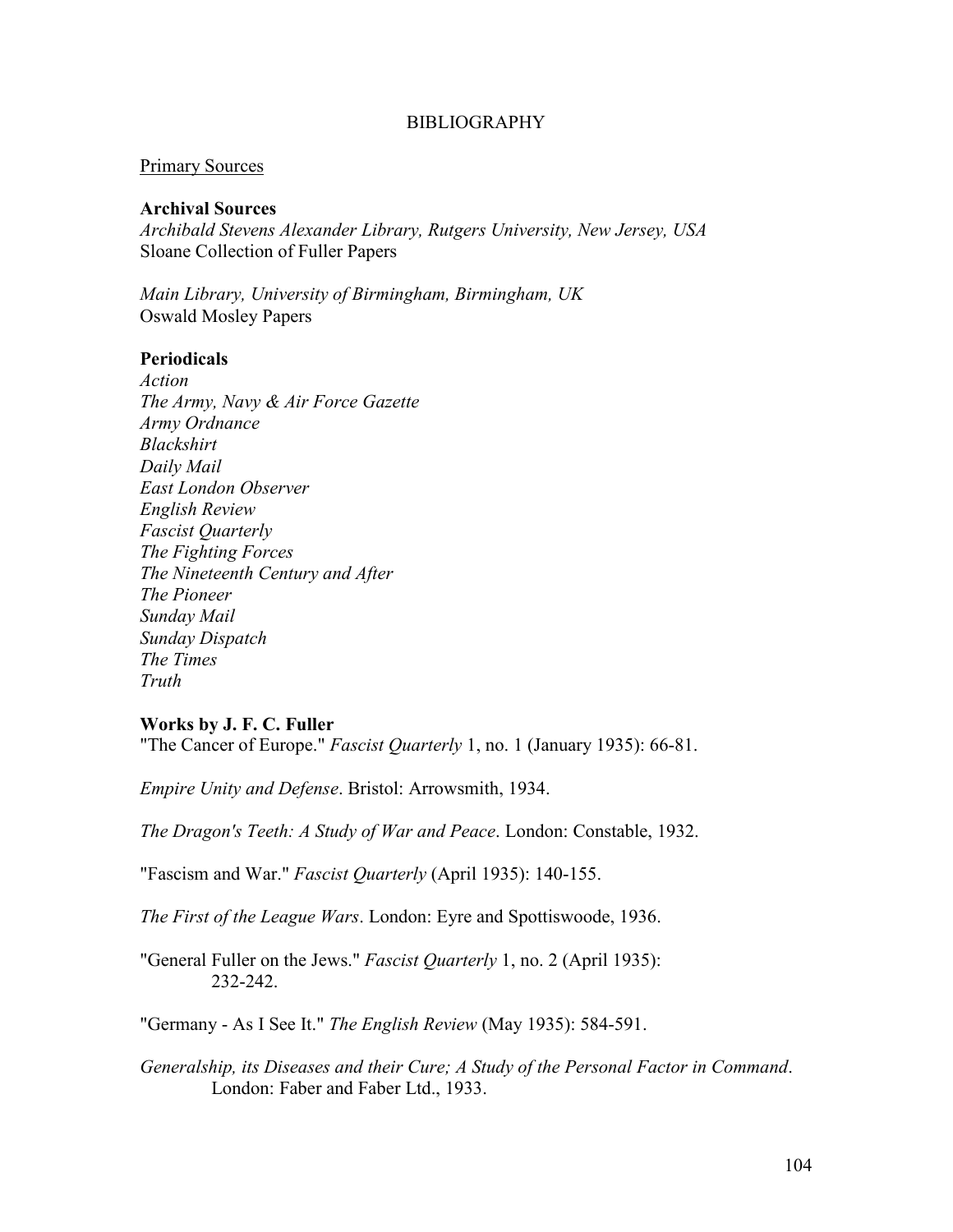- "Hitler and the German Army." *The Army, Navy & Air Force Gazette* (October 1936): 858-859.
- *Memoirs of an Unconventional Soldier*. London: I. Nicholson and Watson, 1936.

"Notes on German Mechanization." *The Fighting Forces* (October 1940): 276-282.

- *Towards Armageddon: The Defence Problem and Its Solution*. London: L. Dickson, 1937.
- *What the British Union Has to Offer Britain*. n.p., n.d.

## Secondary Sources

- Baldoli, Claudia. "Anglo-Italian Solidarity? The Shift from Italophilia to Naziphilia in the BUF." In *The Culture of Fascism: Visions of the Far Right in Britain*, 147-161. New York: Palgrave Macmillan, 2004.
- Benewick, Robert. *The Fascist Movement in Britain*. London: Allen Lane, 1972.
- Cross, Colin. *Fascists in Britain*. New York: St Martin's Press, 1963.
- Del Boca, Angelo. *The Ethiopian War, 1935-1941*. Translated by P. D. Cummins. Chicago: The University of Chicago Press, 1969.
- Doerr, Paul. *British Foreign Policy, 1919-1939*. Manchester: Manchester University Press, 1998.
- Gat, Azar. *Fascist and Liberal Visions of War: Fuller, Liddell Hart, Douhet, and other Modernists*. Oxford New York: Clarendon Press Oxford University Press, 1998.
- Griffiths, Richard. *Fellow Travellers of the Right: British Enthusiasts for Nazi Germany, 1933-9*. London: Constable, 1980.
- Lewis, D. *Illusions of Grandeur: Mosley, Fascism, and British Society, 1931-81*. Manchester Greater Manchester Wolfeboro, N.H., USA: Manchester University Press, 1987.
- Linehan, Thomas. *British Fascism, 1918-1939: Parties, Ideology and Culture*. Manchester New York: Manchester University Press, 2000.
- Macklin, Graham. *Very Deeply Dyed in the Black: Sir Oswald Mosley and the Resurrection of British Fascism after 1945*. London: I.B. Tauris, 2007.

Mosley, Nicholas. *Beyond the Pale: Sir Oswald Mosley and family, 1933 1980*. London: